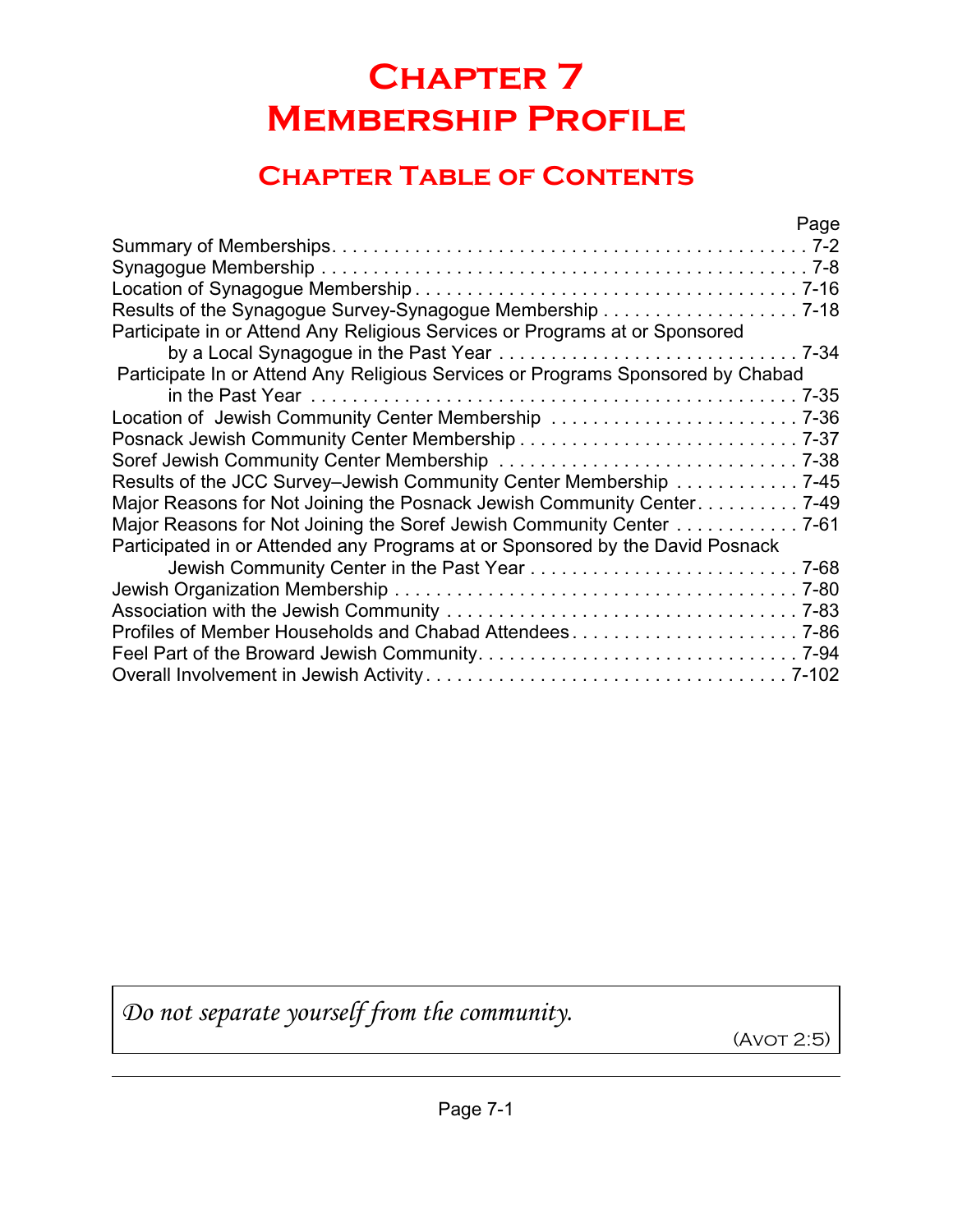## **Summary of Memberships**

**T able 7-1** shows information on membership in, and participation in the activities of, the organized Jewish community by Jewish households in Broward which is used in the next several sections. The table shows that:

- **O** 34% of households are synagogue members (29% are members of synagogues located in Broward).
- $\odot$  60% of households participated in or attended any religious services or programs at, or sponsored by, a local synagogue
- $\odot$  23% of households participated in or attended any religious services or programs at, or sponsored by, Chabad
- $\odot$  12% of households in South Broward (Southeast and Southwest) are members of the Posnack Jewish Community Center;
- ð 40% of households in South Broward participated in or attended a program at, or sponsored by, the David Posnack Jewish Community Center in the past year;
- $\odot$  20% of households are members of a Jewish organization other than a synagogue or JCC, such as B'nai B'rith, Hadassah, or WIZO; and
- ò 47% of households are *associated* with the Jewish community; that is, they are members of a synagogue, a JCC, or a Jewish organization

In addition, note that 2% (900 households) of Jewish households in North Broward (Northwest, North Central, East, and West Central) are members of the Samuel M.& Helen Soref JCC and 5% (1,300) of households participated in or attended a program at, or sponsored by, the Soref Jewish Community Center in the past year.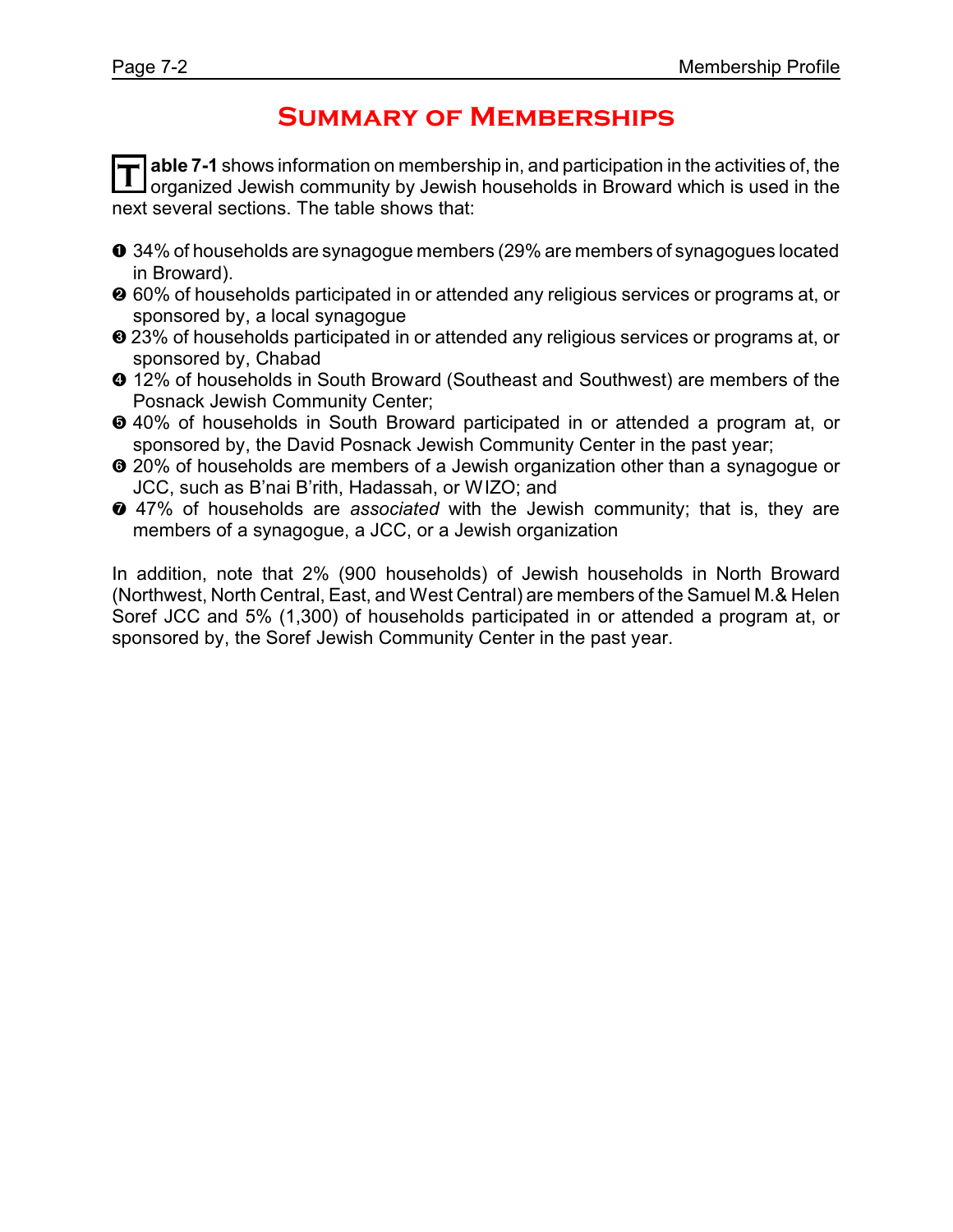|                                | TABLE 7-1<br><b>MEMBERSHIPS</b> |                                                                     |                                                              |                                                                   |                                                            |                                                   |                      |  |
|--------------------------------|---------------------------------|---------------------------------------------------------------------|--------------------------------------------------------------|-------------------------------------------------------------------|------------------------------------------------------------|---------------------------------------------------|----------------------|--|
| <b>BASE: JEWISH HOUSEHOLDS</b> |                                 |                                                                     |                                                              |                                                                   |                                                            |                                                   |                      |  |
| Population<br><b>Subgroup</b>  | Synagogue<br><b>Member</b><br>0 | Partici-<br>pated in or<br><b>Attended</b><br><b>Synagogue</b><br>A | Partici-<br>pated in<br>or<br><b>Attended</b><br>Chabad<br>❸ | <b>JCC</b><br><b>Member</b><br>(Pos-<br>nack)<br>$\boldsymbol{0}$ | Partici-<br>pated<br>in a JCC<br>Program<br>(Posnack)<br>❺ | Jewish<br>Organ-<br>ization<br><b>Member</b><br>❻ | Asso-<br>ciated<br>0 |  |
| <b>All</b>                     | 34.0%                           | 60.2%                                                               | 22.9%                                                        | 12.3%                                                             | 35.2%                                                      | 19.7%                                             | 47.4%                |  |
|                                |                                 |                                                                     | <b>GEOGRAPHIC AREA</b>                                       |                                                                   |                                                            |                                                   |                      |  |
| Northwest                      | 34.8%                           | 54.6%                                                               | 25.0%                                                        | <b>NA</b>                                                         | <b>NA</b>                                                  | 14.2%                                             | 44.0%                |  |
| North Central                  | 30.5%                           | 55.5%                                                               | 14.2%                                                        | <b>NA</b>                                                         | <b>NA</b>                                                  | 22.9%                                             | 48.5%                |  |
| East                           | 23.7%                           | 52.5%                                                               | 27.4%                                                        | <b>NA</b>                                                         | <b>NA</b>                                                  | 7.6%                                              | 31.3%                |  |
| <b>West Central</b>            | 26.8%                           | 46.6%                                                               | 17.9%                                                        | <b>NA</b>                                                         | <b>NA</b>                                                  | 21.1%                                             | 48.1%                |  |
| Southeast                      | 37.8%                           | 77.6%                                                               | 27.1%                                                        | 4.9%                                                              | 27.6%                                                      | 21.1%                                             | 45.6%                |  |
| Southwest                      | 45.2%                           | 72.3%                                                               | 26.2%                                                        | 18.0%                                                             | 41.0%                                                      | 23.9%                                             | 56.3%                |  |
|                                |                                 | <b>LENGTH OF RESIDENCE IN BROWARD</b>                               |                                                              |                                                                   |                                                            |                                                   |                      |  |
| $0 - 4$ years                  | 36.6%                           | 50.3%                                                               | 21.7%                                                        | 13.4%                                                             | 29.0%                                                      | 18.0%                                             | 60.4%                |  |
| $ 5 - 9$ years                 | 23.2%                           | 66.7%                                                               | 35.8%                                                        | 4.6%                                                              | 33.1%                                                      | 10.9%                                             | 25.5%                |  |
| 10 - 19 years                  | 39.9%                           | 69.2%                                                               | 22.2%                                                        | 5.4%                                                              | 30.1%                                                      | 28.0%                                             | 51.1%                |  |
| 20 or more years               | 33.2%                           | 57.2%                                                               | 21.4%                                                        | 16.4%                                                             | 38.3%                                                      | 18.2%                                             | 47.9%                |  |
|                                |                                 | <b>AGE OF HEAD OF HOUSEHOLD</b>                                     |                                                              |                                                                   |                                                            |                                                   |                      |  |
| Under 35                       | 22.0%                           | 51.7%                                                               | 15.7%                                                        | 8.6%                                                              | 67.6%                                                      | 18.4%                                             | 46.0%                |  |
| $35 - 49$                      | 32.7%                           | 66.0%                                                               | 34.7%                                                        | 9.2%                                                              | 26.7%                                                      | 11.9%                                             | 41.3%                |  |
| $50 - 64$                      | 38.9%                           | 62.2%                                                               | 25.0%                                                        | 12.2%                                                             | 38.4%                                                      | 14.7%                                             | 50.1%                |  |
| $65 - 74$                      | 29.4%                           | 54.4%                                                               | 15.3%                                                        | 15.2%                                                             | 49.2%                                                      | 20.1%                                             | 44.4%                |  |
| 75 and over                    | 34.1%                           | 59.8%                                                               | 18.7%                                                        | 13.5%                                                             | 18.6%                                                      | 34.4%                                             | 50.8%                |  |
| $\rightarrow$ 65 and over      | 31.8%                           | 57.1%                                                               | 17.0%                                                        | 14.3%                                                             | 33.0%                                                      | 27.3%                                             | 47.6%                |  |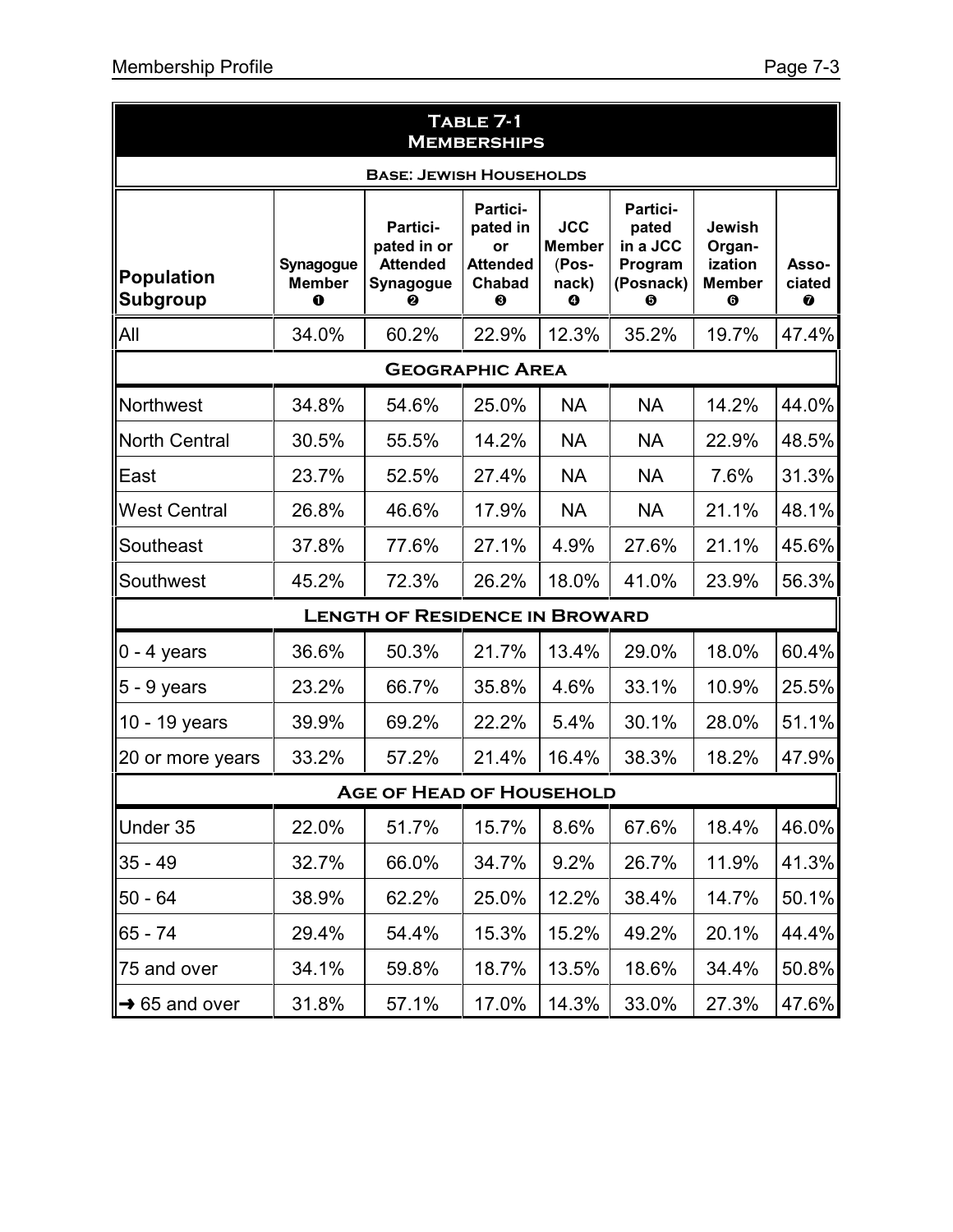| TABLE 7-1<br><b>MEMBERSHIPS</b>                 |                                 |                                                                     |                                                              |                                                    |                                                            |                                                          |                      |  |  |
|-------------------------------------------------|---------------------------------|---------------------------------------------------------------------|--------------------------------------------------------------|----------------------------------------------------|------------------------------------------------------------|----------------------------------------------------------|----------------------|--|--|
| <b>BASE: JEWISH HOUSEHOLDS</b>                  |                                 |                                                                     |                                                              |                                                    |                                                            |                                                          |                      |  |  |
| <b>Population</b><br>Subgroup                   | Synagogue<br><b>Member</b><br>0 | Partici-<br>pated in or<br><b>Attended</b><br><b>Synagogue</b><br>0 | Partici-<br>pated in<br>or<br><b>Attended</b><br>Chabad<br>❸ | <b>JCC</b><br><b>Member</b><br>(Pos-<br>nack)<br>❹ | Partici-<br>pated<br>in a JCC<br>Program<br>(Posnack)<br>❺ | <b>Jewish</b><br>Organ-<br>ization<br><b>Member</b><br>❻ | Asso-<br>ciated<br>❼ |  |  |
| All                                             | 34.0%                           | 60.2%                                                               | 22.9%                                                        | 12.3%                                              | 35.2%                                                      | 19.7%                                                    | 47.4%                |  |  |
|                                                 |                                 | <b>HOUSEHOLD STRUCTURE</b>                                          |                                                              |                                                    |                                                            |                                                          |                      |  |  |
| Household with<br>Children                      | 45.4%                           | 65.9%                                                               | 31.6%                                                        | 21.6%                                              | 44.2%                                                      | 16.2%                                                    | 52.4%                |  |  |
| Household with<br><b>Only Adult</b><br>Children | 40.5%                           | 62.1%                                                               | 25.7%                                                        | 12.2%                                              | 40.8%                                                      | 17.6%                                                    | 56.2%                |  |  |
| Non-Elderly<br>Couple                           | 31.0%                           | 56.8%                                                               | 23.0%                                                        | 2.5%                                               | 25.0%                                                      | 13.8%                                                    | 40.2%                |  |  |
| Non-Elderly<br>Single                           | 23.0%                           | 57.1%                                                               | 16.5%                                                        | 3.5%                                               | 27.2%                                                      | 11.5%                                                    | 35.5%                |  |  |
| <b>Elderly Couple</b>                           | 41.0%                           | 63.7%                                                               | 24.5%                                                        | 16.1%                                              | 45.4%                                                      | 35.7%                                                    | 60.1%                |  |  |
| <b>Elderly Single</b>                           | 26.6%                           | 55.6%                                                               | 13.2%                                                        | 10.9%                                              | 21.7%                                                      | 24.9%                                                    | 40.5%                |  |  |
|                                                 |                                 | <b>HOUSEHOLD INCOME</b>                                             |                                                              |                                                    |                                                            |                                                          |                      |  |  |
| Under \$25,000                                  | 14.3%                           | 41.3%                                                               | 14.4%                                                        | 8.6%                                               | 10.5%                                                      | 20.2%                                                    | 29.7%                |  |  |
| \$25 - \$50,000                                 | 26.4%                           | 48.4%                                                               | 21.6%                                                        | 6.1%                                               | 8.9%                                                       | 19.8%                                                    | 43.3%                |  |  |
| \$50 - \$100,000                                | 22.1%                           | 57.1%                                                               | 21.0%                                                        | 6.9%                                               | 40.1%                                                      | 13.1%                                                    | 33.8%                |  |  |
| $$100 - $200,000$                               | 41.6%                           | 64.7%                                                               | 22.6%                                                        | 11.8%                                              | 39.3%                                                      | 16.2%                                                    | 52.9%                |  |  |
| $$200,000 +$                                    | 67.2%                           | 79.6%                                                               | 38.8%                                                        | 25.3%                                              | 59.7%                                                      | 32.1%                                                    | 73.5%                |  |  |
|                                                 |                                 | <b>JEWISH IDENTIFICATION</b>                                        |                                                              |                                                    |                                                            |                                                          |                      |  |  |
| Orthodox                                        | 83.2%                           | 99.5%                                                               | 49.3%                                                        | 7.5%                                               | 26.2%                                                      | 29.7%                                                    | 90.5%                |  |  |
| Conservative                                    | 45.0%                           | 71.9%                                                               | 31.2%                                                        | 14.3%                                              | 50.0%                                                      | 29.9%                                                    | 60.6%                |  |  |
| Reform                                          | 42.8%                           | 71.8%                                                               | 19.9%                                                        | 20.3%                                              | 41.3%                                                      | 21.5%                                                    | 53.7%                |  |  |
| <b>Just Jewish</b>                              | 12.3%                           | 36.9%                                                               | 15.8%                                                        | 3.6%                                               | 13.8%                                                      | 8.5%                                                     | 26.2%                |  |  |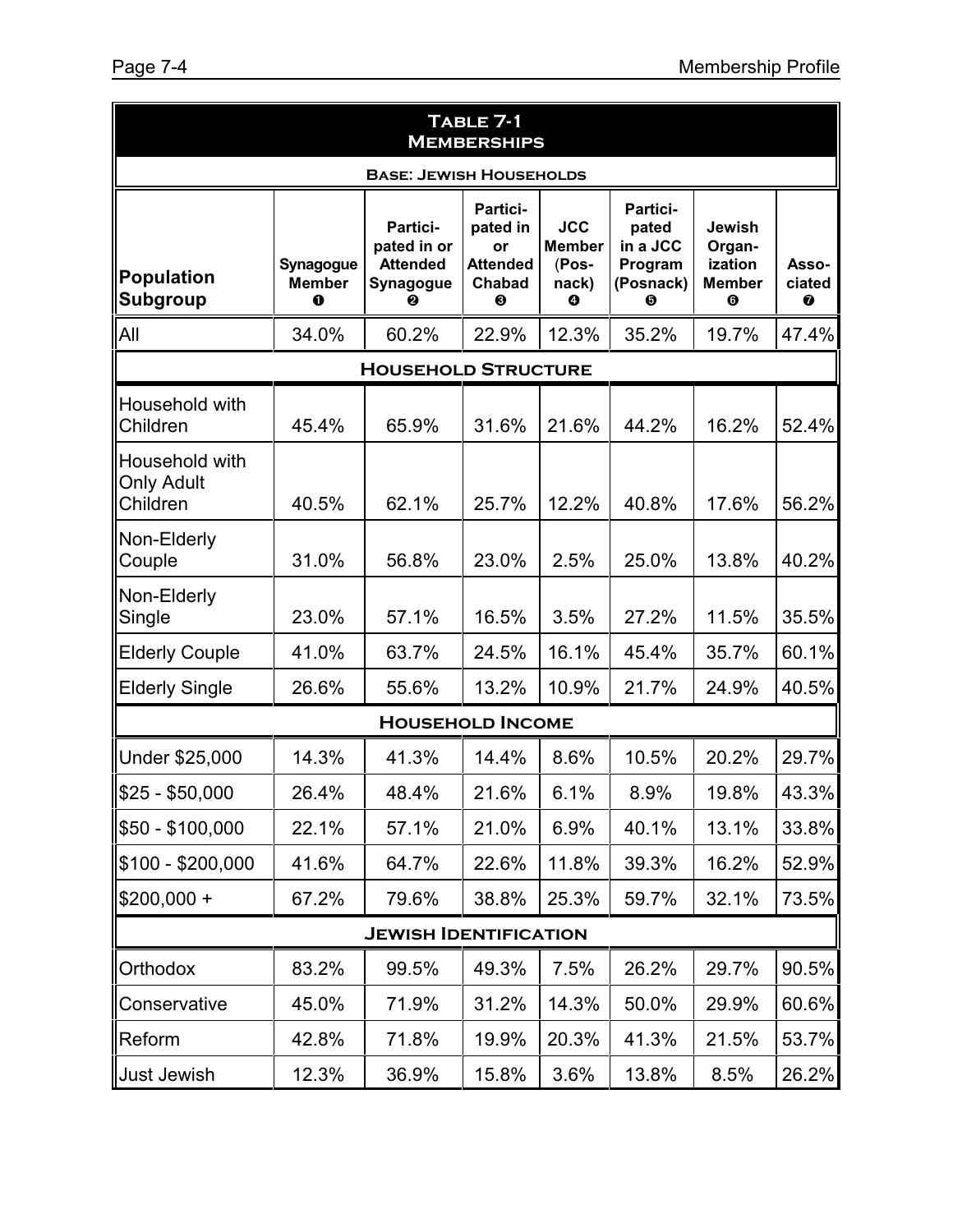|                               | TABLE 7-1<br><b>MEMBERSHIPS</b> |                                                                     |                                                              |                                                    |                                                            |                                                           |                      |  |
|-------------------------------|---------------------------------|---------------------------------------------------------------------|--------------------------------------------------------------|----------------------------------------------------|------------------------------------------------------------|-----------------------------------------------------------|----------------------|--|
|                               | <b>BASE: JEWISH HOUSEHOLDS</b>  |                                                                     |                                                              |                                                    |                                                            |                                                           |                      |  |
| <b>Population</b><br>Subgroup | Synagogue<br><b>Member</b><br>0 | <b>Partici-</b><br>pated in or<br><b>Attended</b><br>Synagogue<br>A | Partici-<br>pated in<br>or<br><b>Attended</b><br>Chabad<br>❸ | <b>JCC</b><br><b>Member</b><br>(Pos-<br>nack)<br>Ø | Partici-<br>pated<br>in a JCC<br>Program<br>(Posnack)<br>0 | Jewish<br>Organ-<br>ization<br><b>Member</b><br>$\bullet$ | Asso-<br>ciated<br>Ø |  |
| All                           | 34.0%                           | 60.2%                                                               | 22.9%                                                        | 12.3%                                              | 35.2%                                                      | 19.7%                                                     | 47.4%                |  |
|                               |                                 |                                                                     | <b>TYPE OF MARRIAGE</b>                                      |                                                    |                                                            |                                                           |                      |  |
| In-married                    | 50.3%                           | 71.5%                                                               | 30.7%                                                        | 16.1%                                              | 44.8%                                                      | 29.1%                                                     | 64.1%                |  |
| Conversionary                 | 50.0%                           | 77.1%                                                               | 29.6%                                                        | 13.1%                                              | 53.6%                                                      | 7.9%                                                      | 52.5%                |  |
| Intermarried                  | 17.5%                           | 28.1%                                                               | 7.7%                                                         | 7.2%                                               | 14.9%                                                      | 3.6%                                                      | 22.5%                |  |
|                               |                                 | <b>SYNAGOGUE MEMBERSHIP</b>                                         |                                                              |                                                    |                                                            |                                                           |                      |  |
| Member                        | 100.0%                          | 100.0%                                                              | 32.7%                                                        | 22.4%                                              | 47.4%                                                      | 34.6%                                                     | 100.0%               |  |
| Non-Member                    | 0.0%                            | 39.7%                                                               | 17.8%                                                        | 5.0%                                               | 26.4%                                                      | 12.0%                                                     | 20.3%                |  |
|                               |                                 | <b>CHABAD ATTENDANCE IN THE PAST YEAR</b>                           |                                                              |                                                    |                                                            |                                                           |                      |  |
| <b>Attended</b>               | 48.7%                           | 91.0%                                                               | 100.0%                                                       | 13.2%                                              | 42.7%                                                      | 23.1%                                                     | 62.9%                |  |
| Did Not Attend                | 29.6%                           | 51.0%                                                               | 0.0%                                                         | 12.0%                                              | 32.5%                                                      | 18.7%                                                     | 42.9%                |  |
|                               |                                 |                                                                     | <b>JCC MEMBERSHIP</b>                                        |                                                    |                                                            |                                                           |                      |  |
| Member                        | 51.9%                           | 78.1%                                                               | 32.0%                                                        | 100.0%                                             | 83.6%                                                      | 18.2%                                                     | 100.0%               |  |
| Non-Member                    | 31.5%                           | 57.7%                                                               | 21.6%                                                        | 0.0%                                               | 26.8%                                                      | 19.9%                                                     | 40.1%                |  |
|                               |                                 | <b>JEWISH ORGANIZATION MEMBERSHIP</b>                               |                                                              |                                                    |                                                            |                                                           |                      |  |
| Member                        | 59.8%                           | 82.9%                                                               | 26.9%                                                        | 16.9%                                              | 50.3%                                                      | 100.0%                                                    | 100.0%               |  |
| Non-Member                    | 27.7%                           | 54.6%                                                               | 21.9%                                                        | 11.0%                                              | 30.7%                                                      | 0.0%                                                      | 34.6%                |  |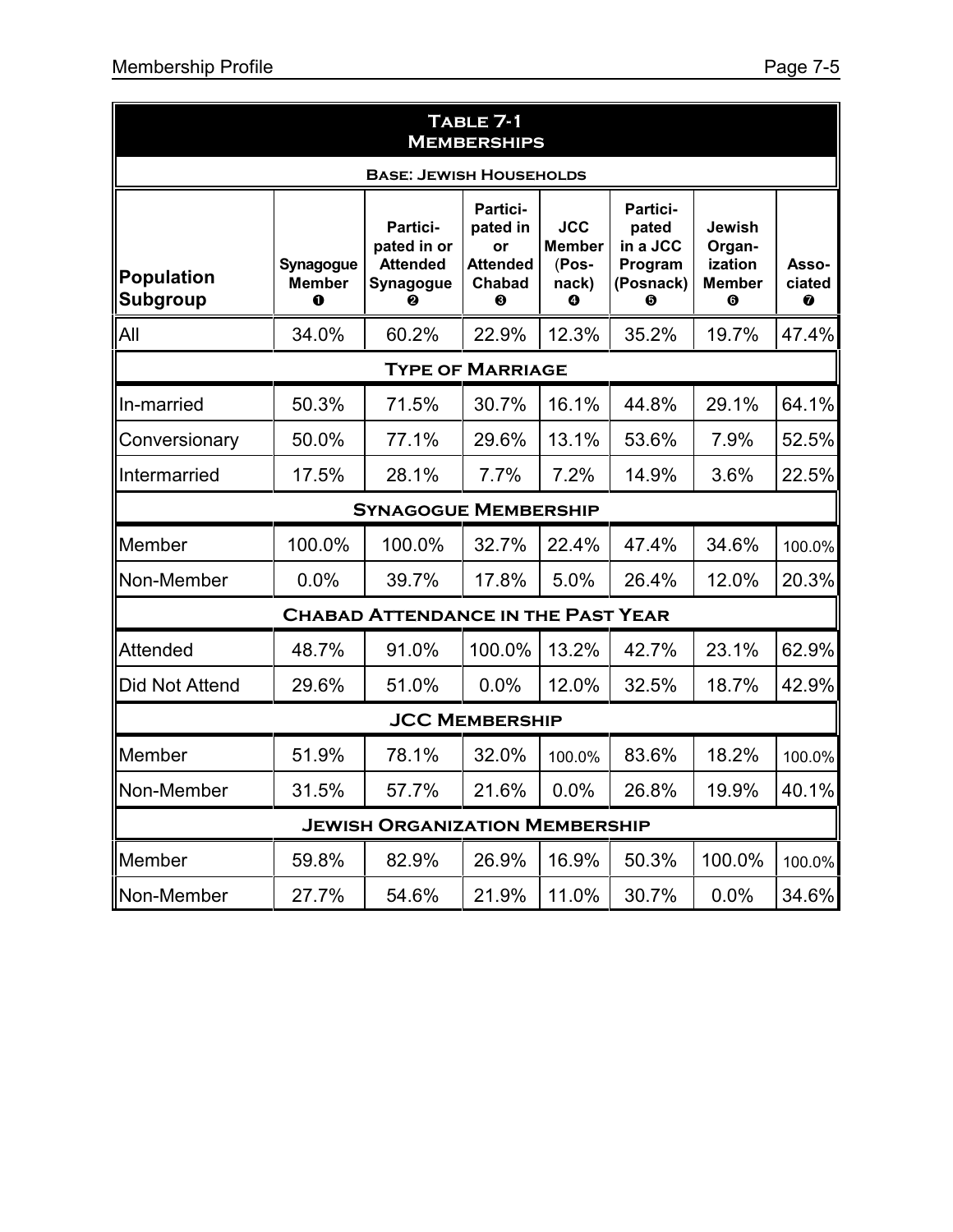| TABLE 7-1<br><b>MEMBERSHIPS</b>                                    |                                 |                                                              |                                                              |                                                    |                                                            |                                                           |                      |  |
|--------------------------------------------------------------------|---------------------------------|--------------------------------------------------------------|--------------------------------------------------------------|----------------------------------------------------|------------------------------------------------------------|-----------------------------------------------------------|----------------------|--|
| <b>BASE: JEWISH HOUSEHOLDS</b>                                     |                                 |                                                              |                                                              |                                                    |                                                            |                                                           |                      |  |
| <b>Population</b><br>Subgroup                                      | Synagogue<br><b>Member</b><br>0 | Partici-<br>pated in or<br><b>Attended</b><br>Synagogue<br>❷ | Partici-<br>pated in<br>or<br><b>Attended</b><br>Chabad<br>❸ | <b>JCC</b><br><b>Member</b><br>(Pos-<br>nack)<br>❹ | Partici-<br>pated<br>in a JCC<br>Program<br>(Posnack)<br>❺ | Jewish<br>Organ-<br>ization<br><b>Member</b><br>$\bullet$ | Asso-<br>ciated<br>❼ |  |
| All                                                                | 34.0%                           | 60.2%                                                        | 22.9%                                                        | 12.3%                                              | 35.2%                                                      | 19.7%                                                     | 47.4%                |  |
|                                                                    |                                 | <b>RESPONDENT ATTENDED JEWISH EDUCATION AS A CHILD</b>       |                                                              |                                                    |                                                            |                                                           |                      |  |
| To Jewish Day<br>School                                            | 52.6%                           | 79.0%                                                        | 34.0%                                                        | 18.0%                                              | 46.5%                                                      | 21.9%                                                     | 64.2%                |  |
| To Supplemental<br>School                                          | 38.3%                           | 62.8%                                                        | 24.0%                                                        | 14.3%                                              | 45.8%                                                      | 23.8%                                                     | 53.9%                |  |
| $\rightarrow$ To Jewish<br>Education                               | 39.9%                           | 65.9%                                                        | 25.9%                                                        | 15.7%                                              | 44.6%                                                      | 22.6%                                                     | 55.0%                |  |
| <b>No</b>                                                          | 21.7%                           | 46.5%                                                        | 16.0%                                                        | 5.0%                                               | 15.8%                                                      | 13.4%                                                     | 32.8%                |  |
| RESPONDENT ATTENDED OR WORKED AT JEWISH OVERNIGHT CAMP AS A CHILD  |                                 |                                                              |                                                              |                                                    |                                                            |                                                           |                      |  |
| To Overnight<br>Camp                                               | 35.0%                           | 66.7%                                                        | 29.2%                                                        | 12.3%                                              | 47.9%                                                      | 26.2%                                                     | 52.9%                |  |
| <b>No</b>                                                          | 35.1%                           | 57.7%                                                        | 20.5%                                                        | 13.2%                                              | 30.5%                                                      | 17.3%                                                     | 47.0%                |  |
| <b>RESPONDENT PARTICIPATED IN JEWISH YOUTH GROUP AS A TEENAGER</b> |                                 |                                                              |                                                              |                                                    |                                                            |                                                           |                      |  |
| <b>Youth Group</b><br>Participant                                  | 45.0%                           | 80.0%                                                        | 32.5%                                                        | 11.9%                                              | 47.2%                                                      | 29.2%                                                     | 60.9%                |  |
| <b>No</b>                                                          | 27.9%                           | 46.8%                                                        | 16.8%                                                        | 13.8%                                              | 27.3%                                                      | 13.9%                                                     | 40.4%                |  |
| <b>RESPONDENT PARTICIPATED IN HILLEL/CHABAD WHILE IN COLLEGE</b>   |                                 | (EXCLUDING HIGH HOLIDAYS)                                    |                                                              |                                                    |                                                            |                                                           |                      |  |
| Hillel/Chabad<br>Participant                                       | 53.7%                           | 83.3%                                                        | 35.6%                                                        | 18.0%                                              | 46.9%                                                      | 36.0%                                                     | 74.2%                |  |
| No                                                                 | 33.6%                           | 58.5%                                                        | 21.3%                                                        | 9.7%                                               | 35.6%                                                      | 16.4%                                                     | 46.1%                |  |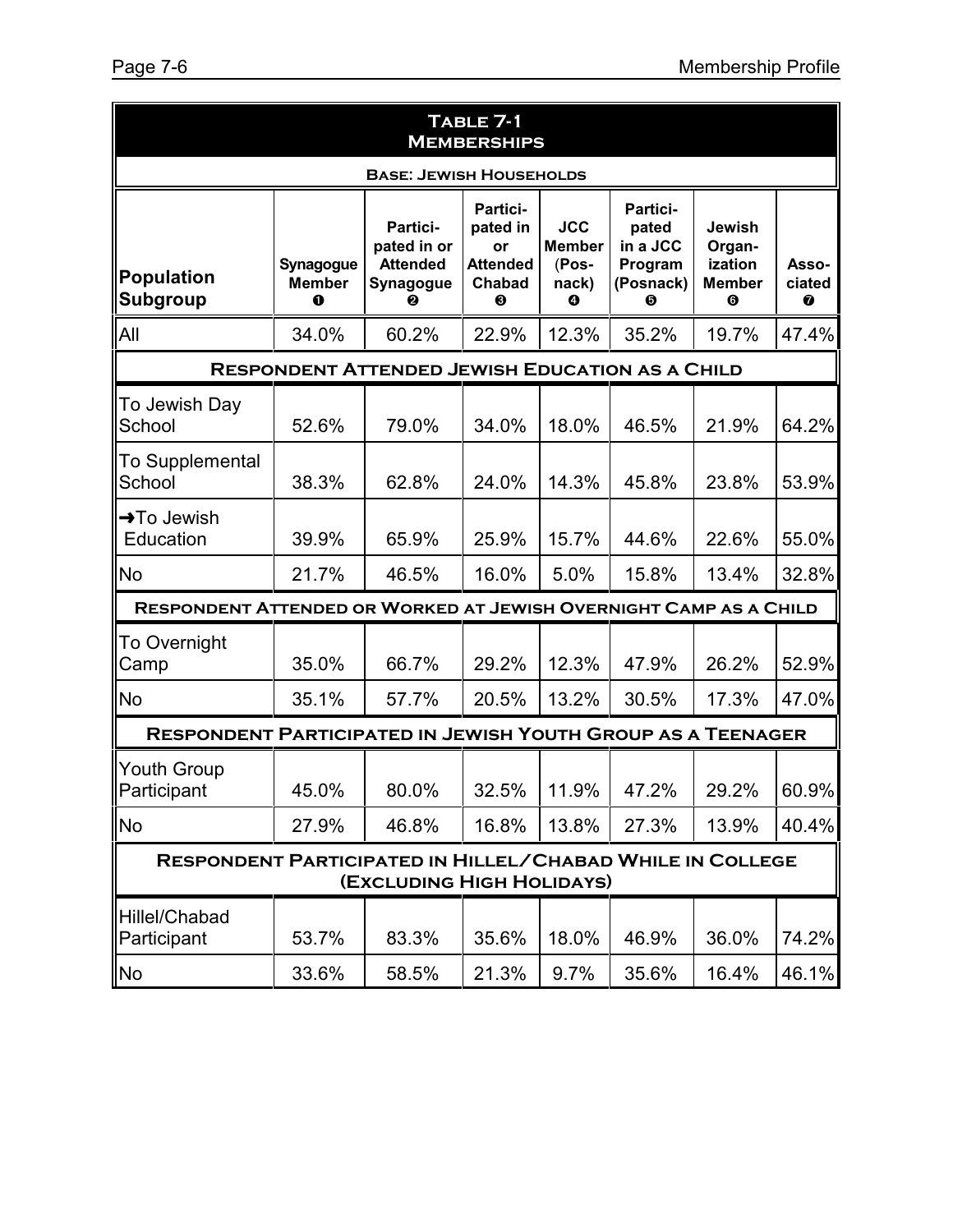| TABLE 7-1<br><b>MEMBERSHIPS</b>                                                                                                                                                 |                                 |                                                              |                                                              |                                                    |                                                            |                                                              |                      |
|---------------------------------------------------------------------------------------------------------------------------------------------------------------------------------|---------------------------------|--------------------------------------------------------------|--------------------------------------------------------------|----------------------------------------------------|------------------------------------------------------------|--------------------------------------------------------------|----------------------|
| <b>BASE: JEWISH HOUSEHOLDS</b>                                                                                                                                                  |                                 |                                                              |                                                              |                                                    |                                                            |                                                              |                      |
| <b>Population</b><br>Subgroup                                                                                                                                                   | Synagogue<br><b>Member</b><br>0 | Partici-<br>pated in or<br><b>Attended</b><br>Synagogue<br>0 | Partici-<br>pated in<br>or<br><b>Attended</b><br>Chabad<br>❸ | <b>JCC</b><br><b>Member</b><br>(Pos-<br>nack)<br>❹ | Partici-<br>pated<br>in a JCC<br>Program<br>(Posnack)<br>❺ | Jewish<br>Organ-<br>ization<br><b>Member</b><br>$\bf \Theta$ | Asso-<br>ciated<br>0 |
| All                                                                                                                                                                             | 34.0%                           | 60.2%                                                        | 22.9%                                                        | 12.3%                                              | 35.2%                                                      | 19.7%                                                        | 47.4%                |
|                                                                                                                                                                                 |                                 | <b>ANY ADULT VISITED ISRAEL</b>                              |                                                              |                                                    |                                                            |                                                              |                      |
| On Jewish Trip                                                                                                                                                                  | 57.9%                           | 85.2%                                                        | 29.5%                                                        | 21.1%                                              | 53.0%                                                      | 30.2%                                                        | 73.3%                |
| On General Trip                                                                                                                                                                 | 36.4%                           | 68.7%                                                        | 31.0%                                                        | 9.7%                                               | 34.4%                                                      | 24.2%                                                        | 54.0%                |
| No                                                                                                                                                                              | 16.4%                           | 36.1%                                                        | 11.1%                                                        | 5.8%                                               | 15.8%                                                      | 8.7%                                                         | 24.7%                |
|                                                                                                                                                                                 |                                 | <b>JEWISH FEDERATION MARKET SEGMENTS IN THE PAST YEAR</b>    |                                                              |                                                    |                                                            |                                                              |                      |
| Donated to<br>Federation                                                                                                                                                        | 55.3%                           | 77.9%                                                        | 34.5%                                                        | 24.9%                                              | 59.3%                                                      | 40.4%                                                        | 75.0%                |
| Asked, Did Not<br>Donate                                                                                                                                                        | 38.2%                           | 61.9%                                                        | 20.4%                                                        | 8.2%                                               | 42.7%                                                      | 14.3%                                                        | 46.8%                |
| <b>Not Asked</b>                                                                                                                                                                | 25.8%                           | 53.3%                                                        | 19.5%                                                        | 8.2%                                               | 26.1%                                                      | 13.2%                                                        | 37.9%                |
|                                                                                                                                                                                 |                                 | <b>DONATED TO JEWISH FEDERATION IN THE PAST YEAR</b>         |                                                              |                                                    |                                                            |                                                              |                      |
| Nothing                                                                                                                                                                         | 27.1%                           | 54.2%                                                        | 19.6%                                                        | 8.2%                                               | 27.5%                                                      | 13.3%                                                        | 38.8%                |
| <b>Under \$100</b>                                                                                                                                                              | 42.6%                           | 76.6%                                                        | 30.9%                                                        | 16.7%                                              | 36.8%                                                      | 43.9%                                                        | 69.2%                |
| $$100 - $500$                                                                                                                                                                   | 62.3%                           | 75.1%                                                        | 32.2%                                                        | 25.3%                                              | 68.0%                                                      | 30.9%                                                        | 72.0%                |
| $$500 - $1,000$                                                                                                                                                                 | 59.9%                           | 72.4%                                                        | 50.3%                                                        | 25.0%                                              | 80.2%                                                      | 40.3%                                                        | 87.0%                |
| \$1,000 and over                                                                                                                                                                | 78.9%                           | 94.1%                                                        | 38.5%                                                        | 41.0%                                              | 67.5%                                                      | 50.7%                                                        | 91.7%                |
| Note: The Posnack JCC columns refer only to Jewish households in South Broward<br>(Southeast and Southwest)<br>Note: See page 7-2 for an explanation of $\bullet$ - $\bullet$ . |                                 |                                                              |                                                              |                                                    |                                                            |                                                              |                      |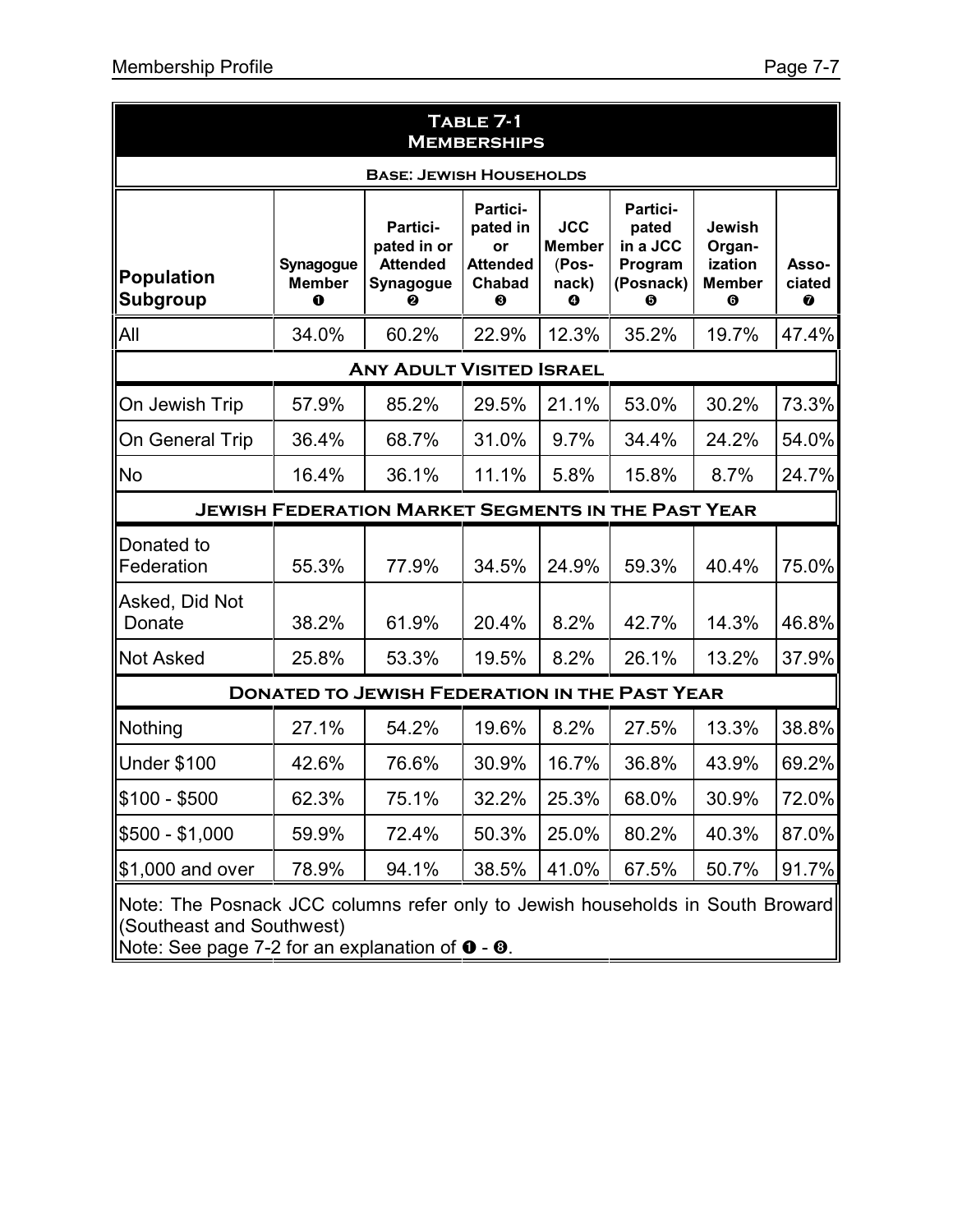### **Synagogue Membership**

**T able 7-1** shows that 34% (24,500 households) of Jewish households in Broward are synagogue members. **Table 7-6** shows that 29% (20,700 households) of households *reported* synagogue membership in a synagogue located in Broward.

**Community Comparisons**. **Table 7-2** shows that the 34% **synagogue membership** is well below average among about 55 comparison Jewish communities and compares to 36% in Miami, 33% in both Atlanta and South Palm Beach, 30% in West Palm Beach, and 14% in Las Vegas. The 34% compares to 27% in 1997.

**Age of Head of Household**. **Table 7-3** shows that the 22% synagogue membership of households **under age 35** is about average among about 45 comparison Jewish communities and compares to 31% in Atlanta, 30% in Miami, 27% in South Palm Beach, 14% in Las Vegas, and 10% in West Palm Beach. The 22% compares to 17% in 1997.

The 33% synagogue membership of households **age 35-49** is well below average among about 50 comparison Jewish communities and compares to 45% in Miami, 38% in South Palm Beach, 33% in Atlanta, 22% in West Palm Beach, and 10% in Las Vegas. The 33% compares to 36% in 1997.

The 39% synagogue membership of households **age 50-64** is about average among about 50 comparison Jewish communities and compares to 40% in Miami, 31% in both Atlanta and West Palm Beach, 27% in South Palm Beach, and 12% in Las Vegas. The 39% compares to 22% in 1997.

The 29% synagogue membership of households **age 65-74** is the fifth lowest of about 50 comparison Jewish communities and compares to 34% in Miami, 33% in South Palm Beach, 31% in West Palm Beach, 24% in Atlanta, and 17% in Las Vegas. The 29% compares to 30% in 1997.

The 34% synagogue membership of households **age 75 and over** is well below average among about 50 comparison Jewish communities and compares to 60% in Atlanta, 34% in both South Palm Beach and West Palm Beach, 29% in Miami, and 21% in Las Vegas. The 34% compares to 26% in 1997.

The 32% synagogue membership of households **age 65 and over** is the fifth lowest of about 50 comparison Jewish communities and compares to 40% in Atlanta, 34% in South Palm Beach, 33% in West Palm Beach, 32% in Miami, and 19% in Las Vegas. The 32% compares to 28% in 1997.

**Household Structure**. **Table 7-4** shows that the 45% of **households with children** who are synagogue members is below average among bout 50 comparison Jewish communities and compares to 51% in Miami, 46% in South Palm Beach, 44% in Atlanta, 31% in West Palm Beach, and 16% in Las Vegas. The 45% compares to 40% in 1997.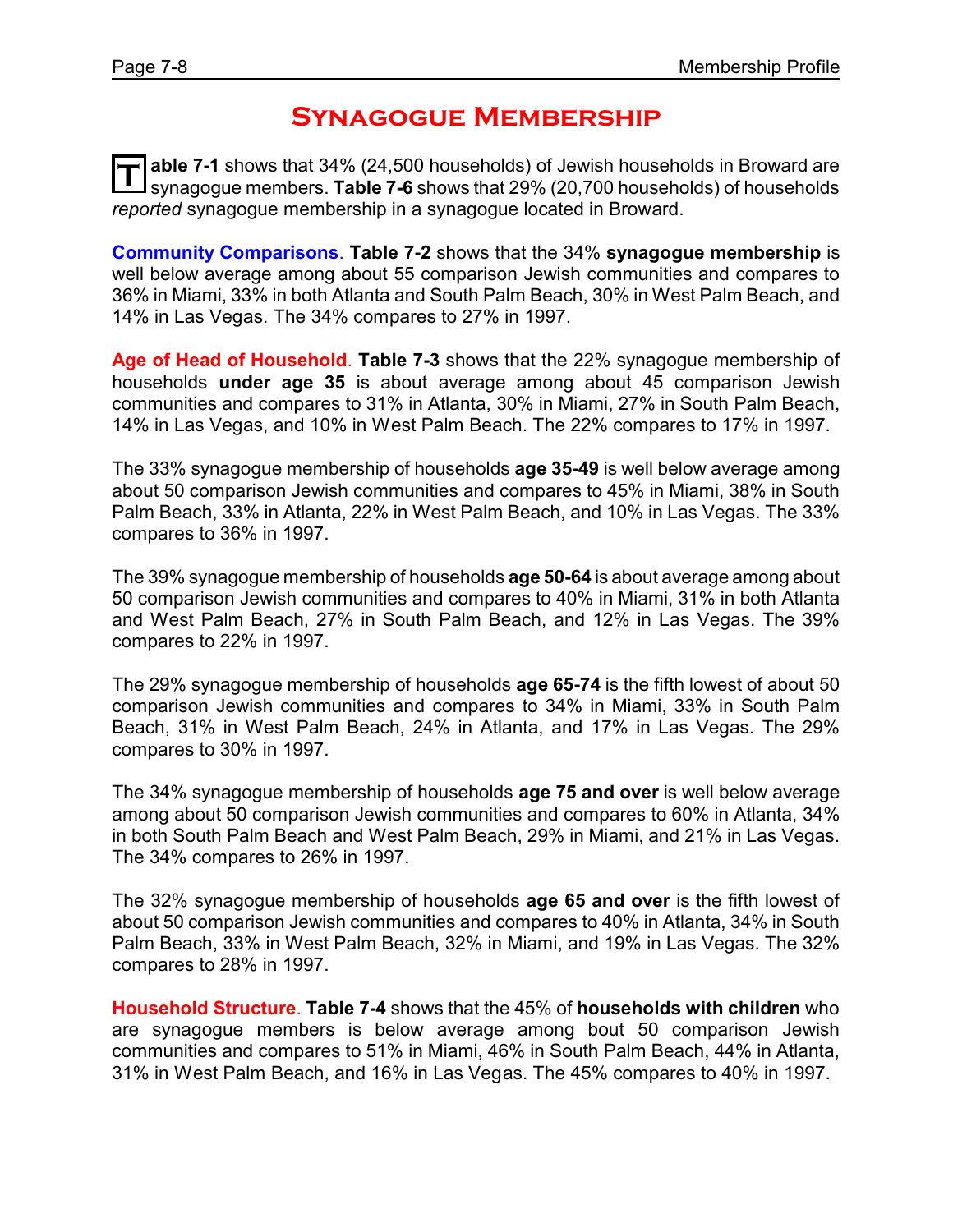**Type of Marriage**. **Table 7-5** shows that the 18% of **intermarried households** who are synagogue members is about average among about 55 comparison Jewish communities and compares to 22% in Miami, 13% in South Palm Beach, 10% in West Palm Beach, 7% in Atlanta, and 6% in Las Vegas. The 18% compares to 11% in 1997.

**Comparisons Among Population Subgroups**. **Table 7-1** shows that, overall, 36% of households are synagogue members. The percentage is much higher in:

- $\bullet$  households in the Southwest (45%)
- $\bullet$  households with children (45%)
- households earning an annual income of \$200,000 and over (67%)
- Orthodox households (83%) and Conservative households (45%)
- ! in-married households (50%) and conversionary in-married households (50%)
- households who attended Chabad in the past year (49%), JCC member households (52%), and Jewish organization member households (60%)
- households in which the respondent attended a Jewish day school as a child (53%)
- households in which the respondent participated in a Jewish youth group as a teenager (45%)
- ! households in which the respondent participated in Hillel/Chabad while in college (excluding High Holidays) (54%)
- households in which an adult visited Israel on a Jewish trip (58%)
- households who donated to the Jewish Federation in the past year (55%)
- $\bullet$  households who donated \$100-\$500 (62%), \$500-\$1,000 (60%), and \$1,000 and over (79%) to the Jewish Federation in the past year

The percentage is much lower (in):

- $\bullet$  households in the East (24%)
- $\bullet$  under age 35 (22%)
- non-elderly single households (23%)
- ! households earning an annual income under \$25,000 (14%) and \$50,000-\$100,000 (22%)
- Just Jewish households (12%)
- intermarried households (18%)
- households in which the respondent did not attend Jewish education as a child (22%)
- households in which no adult visited Israel (16%)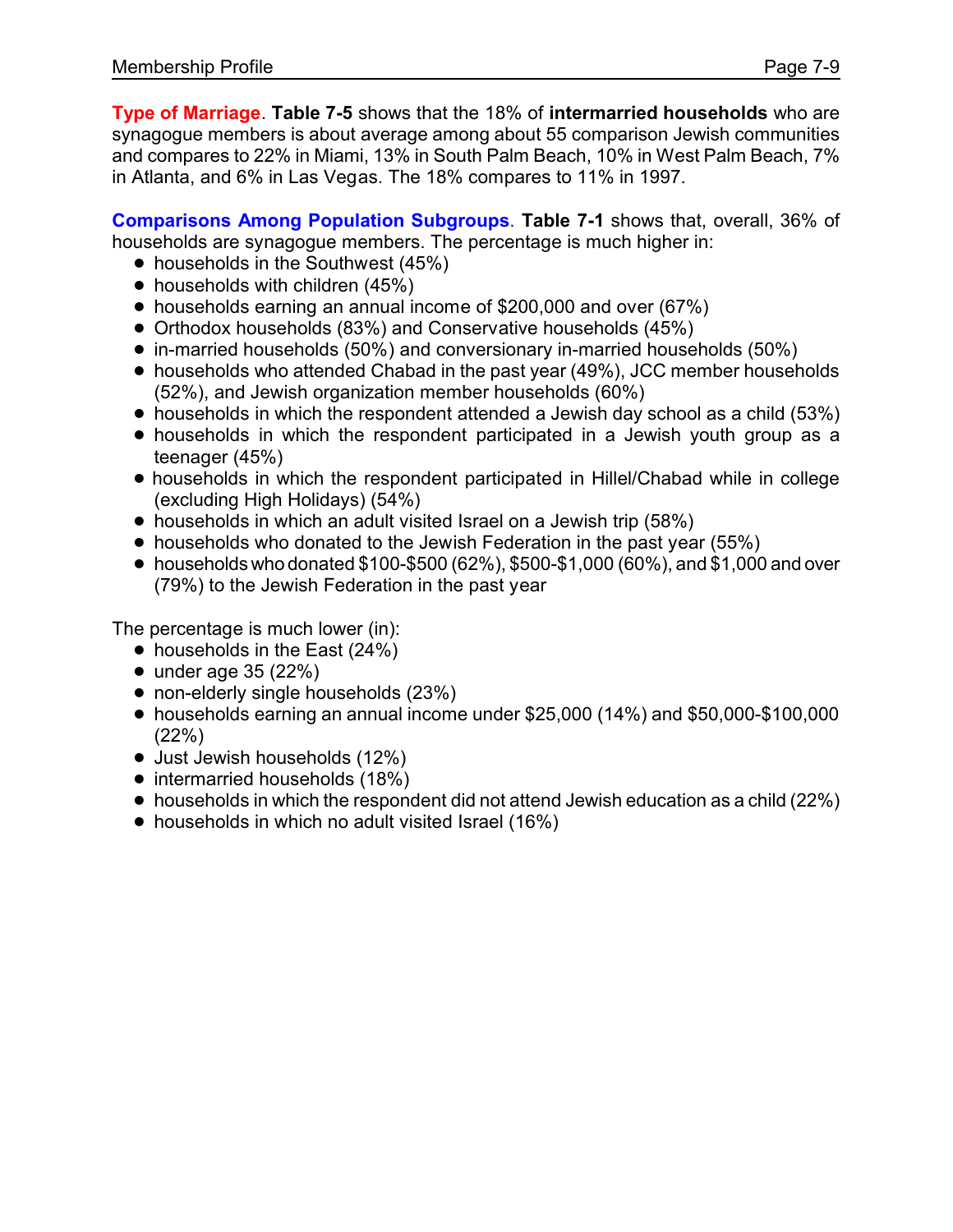|                                | TABLE 7-2<br><b>CURRENT SYNAGOGUE MEMBERSHIP</b><br><b>COMMUNITY COMPARISONS</b> |     |                                 |      |     |  |  |  |  |
|--------------------------------|----------------------------------------------------------------------------------|-----|---------------------------------|------|-----|--|--|--|--|
| <b>BASE: JEWISH HOUSEHOLDS</b> |                                                                                  |     |                                 |      |     |  |  |  |  |
| <b>Community</b>               | Year                                                                             | %   | <b>Community</b>                | Year | %   |  |  |  |  |
| Cincinnati                     | 2008                                                                             | 60% | Rhode Island                    | 2002 | 43% |  |  |  |  |
| <b>Tidewater</b>               | 2001                                                                             | 58% | Cleveland                       | 2011 | 42% |  |  |  |  |
| St. Paul                       | 2004                                                                             | 56% | St. Petersburg                  | 1994 | 40% |  |  |  |  |
| <b>Essex-Morris</b>            | 1998                                                                             | 56% | Columbus                        | 2013 | 38% |  |  |  |  |
| Minneapolis                    | 2004                                                                             | 54% | <b>Boston</b>                   | 2005 | 38% |  |  |  |  |
| Rochester                      | 1999                                                                             | 54% | Washington                      | 2003 | 37% |  |  |  |  |
| Pittsburgh                     | 2002                                                                             | 53% | <b>Miami</b>                    | 2014 | 36% |  |  |  |  |
| Hartford                       | 2000                                                                             | 53% | Chicago                         | 2010 | 36% |  |  |  |  |
| San Antonio                    | 2007                                                                             | 52% | Martin-St. Lucie                | 1999 | 36% |  |  |  |  |
| Lehigh Valley                  | 2007                                                                             | 51% | Philadelphia                    | 2009 | 35% |  |  |  |  |
| <b>Detroit</b>                 | 2005                                                                             | 50% | <b>BROWARD</b>                  | 2016 | 34% |  |  |  |  |
| Bergen                         | 2001                                                                             | 50% | Los Angeles                     | 1997 | 34% |  |  |  |  |
| Jacksonville                   | 2002                                                                             | 49% | Orlando                         | 1993 | 34% |  |  |  |  |
| Charlotte                      | 1997                                                                             | 49% | Portland (ME)                   | 2007 | 33% |  |  |  |  |
| Harrisburg                     | 1994                                                                             | 49% | <b>Atlanta</b>                  | 2006 | 33% |  |  |  |  |
| <b>Howard County</b>           | 2010                                                                             | 48% | <b>S Palm Beach</b>             | 2005 | 33% |  |  |  |  |
| Palm Springs                   | 1998                                                                             | 48% | Denver                          | 2007 | 32% |  |  |  |  |
| Monmouth                       | 1997                                                                             | 48% | Tucson                          | 2002 | 32% |  |  |  |  |
| Milwaukee                      | 1996                                                                             | 48% | <b>W Palm Beach</b>             | 2005 | 30% |  |  |  |  |
| St. Louis                      | 2014                                                                             | 46% | San Diego                       | 2003 | 29% |  |  |  |  |
| <b>Baltimore</b>               | 2010                                                                             | 46% | Phoenix                         | 2002 | 29% |  |  |  |  |
| Westport                       | 2000                                                                             | 46% | <b>Broward</b>                  | 1997 | 27% |  |  |  |  |
| Wilmington                     | 1995                                                                             | 46% | San Francisco                   | 2004 | 22% |  |  |  |  |
| Sarasota                       | 2001                                                                             | 45% | East Bay                        | 2011 | 21% |  |  |  |  |
| York                           | 1999                                                                             | 45% | <b>Seattle</b>                  | 2000 | 21% |  |  |  |  |
| Richmond                       | 1994                                                                             | 45% | <b>Las Vegas</b>                | 2005 | 14% |  |  |  |  |
| <b>New York</b>                | 2011                                                                             | 44% | NJPS <sup>1</sup>               | 2000 | 40% |  |  |  |  |
| Middlesex                      | 2008                                                                             | 44% | NJPS 2000 data are for the more |      |     |  |  |  |  |
| <b>Atlantic County</b>         | 2004                                                                             | 44% | Jewishly-connected sample.      |      |     |  |  |  |  |
| New Haven                      | 2010                                                                             | 43% |                                 |      |     |  |  |  |  |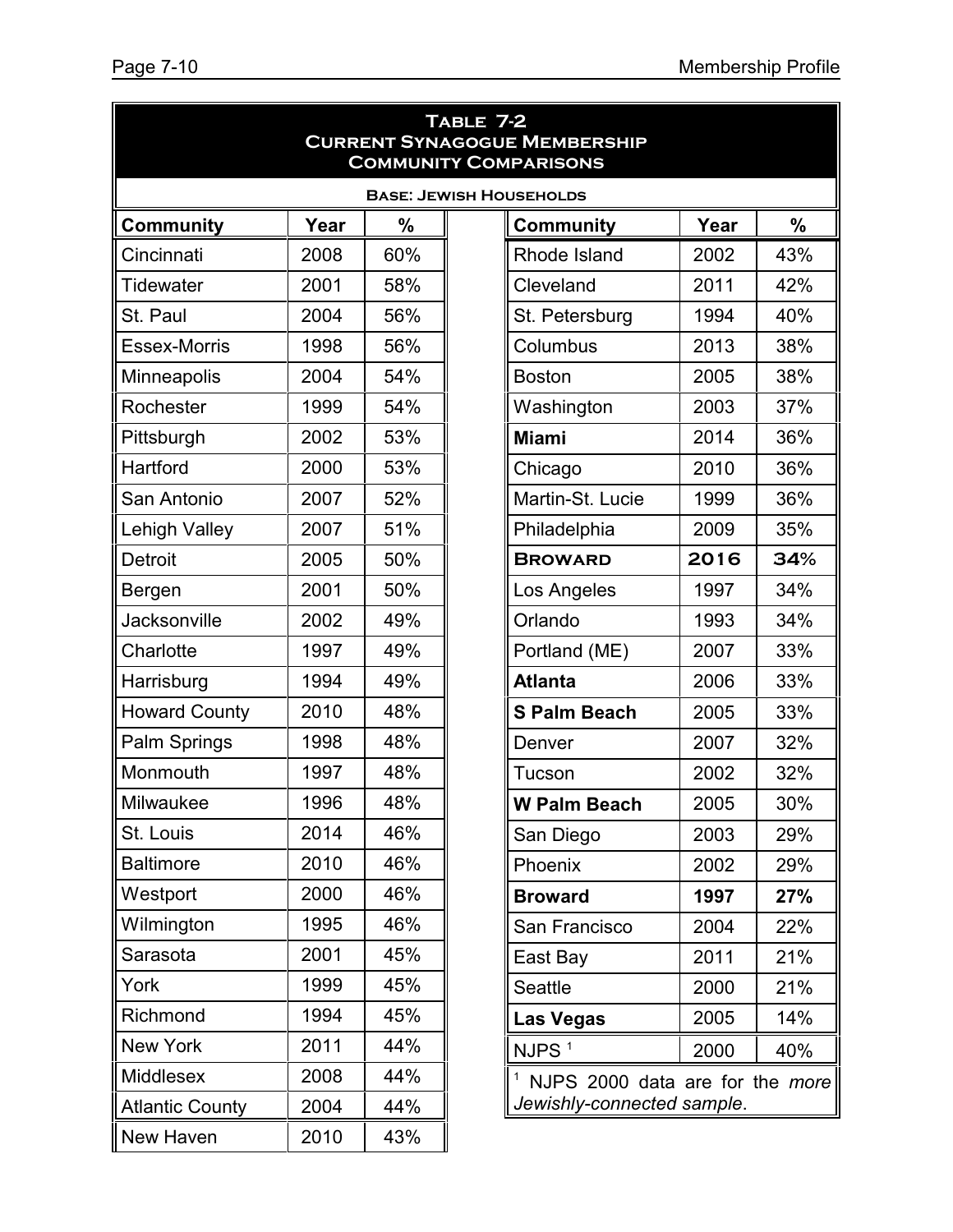| TABLE 7-3<br><b>CURRENT SYNAGOGUE MEMBERSHIP BY AGE OF HEAD OF HOUSEHOLD</b><br><b>COMMUNITY COMPARISONS</b> |      |                    |       |       |           |           |       |     |
|--------------------------------------------------------------------------------------------------------------|------|--------------------|-------|-------|-----------|-----------|-------|-----|
| <b>BASE: JEWISH HOUSEHOLDS</b>                                                                               |      |                    |       |       |           |           |       |     |
| <b>Community</b>                                                                                             | Year | <b>Under</b><br>35 | 35-49 | 50-64 | 65-74     | $75+$     | $65+$ | All |
| St. Paul                                                                                                     | 2004 | 17%                | 48%   | 66%   | 76%       | 69%       | 71%   | 56% |
| Harrisburg                                                                                                   | 1994 | 28%                | 44%   | 62%   | 71%       | 64%       | 68%   | 49% |
| Richmond                                                                                                     | 1994 | 15%                | 43%   | 60%   | 48%       | 68%       | 60%   | 45% |
| Tidewater                                                                                                    | 2001 | 27%                | 58%   | 59%   | 70%       | 79%       | 75%   | 58% |
| Cincinnati                                                                                                   | 2008 | 42%                | 63%   | 58%   | 49%       | 77%       | 64%   | 60% |
| Pittsburgh                                                                                                   | 2002 | 29%                | 52%   | 57%   | 62%       | 65%       | 64%   | 53% |
| York                                                                                                         | 1999 | 17%                | 40%   | 57%   | 44%       | 54%       | 49%   | 45% |
| <b>Minneapolis</b>                                                                                           | 2004 | 32%                | 46%   | 55%   | 63%       | 73%       | 69%   | 54% |
| Charlotte                                                                                                    | 1997 | 39%                | 46%   | 54%   | 69%       | 68%       | 68%   | 49% |
| Rochester                                                                                                    | 1999 | 28%                | 49%   | 53%   | 69%       | 67%       | 68%   | 54% |
| Detroit                                                                                                      | 2005 | 57%                | 64%   | 52%   | 49%       | 33%       | 39%   | 50% |
| Bergen                                                                                                       | 2001 | 31%                | 58%   | 52%   | 49%       | 44%       | 47%   | 50% |
| Milwaukee                                                                                                    | 1996 | 29%                | 48%   | 52%   | 54%       | 60%       | 57%   | 48% |
| <b>Howard County</b>                                                                                         | 2010 | <b>NA</b>          | 51%   | 51%   | <b>NA</b> | <b>NA</b> | 40%   | 48% |
| Hartford                                                                                                     | 2000 | 15%                | 61%   | 49%   | 55%       | 62%       | 59%   | 53% |
| Wilmington                                                                                                   | 1995 | 29%                | 41%   | 49%   | 63%       | 69%       | 64%   | 46% |
| San Antonio                                                                                                  | 2007 | 55%                | 55%   | 47%   | 56%       | 57%       | 56%   | 52% |
| Monmouth                                                                                                     | 1997 | 24%                | 55%   | 47%   | 50%       | 50%       | 50%   | 48% |
| <b>Baltimore</b>                                                                                             | 2010 | 34%                | 53%   | 47%   | 54%       | 43%       | 48%   | 46% |
| <b>Lehigh Valley</b>                                                                                         | 2007 | 35%                | 51%   | 47%   | 59%       | 62%       | 60%   | 51% |
| Westport                                                                                                     | 2000 | 19%                | 57%   | 46%   | 30%       | 52%       | 40%   | 46% |
| Washington                                                                                                   | 2003 | 19%                | 42%   | 46%   | 44%       | 32%       | 37%   | 37% |
| Palm Springs                                                                                                 | 1998 | 27%                | 47%   | 44%   | 59%       | 51%       | 56%   | 48% |
| New Haven                                                                                                    | 2010 |                    | 41%   | 44%   | 42%       | 43%       | 43%   | 43% |
| <b>Atlantic County</b>                                                                                       | 2004 | <b>NA</b>          | 49%   | 43%   | 43%       | 43%       | 43%   | 44% |
| New York                                                                                                     | 2011 | 57%                | 45%   | 43%   | 33%       | 43%       | 39%   | 44% |
| Chicago                                                                                                      | 2010 | 25%                | 40%   | 42%   | 39%       | 32%       | 35%   | 36% |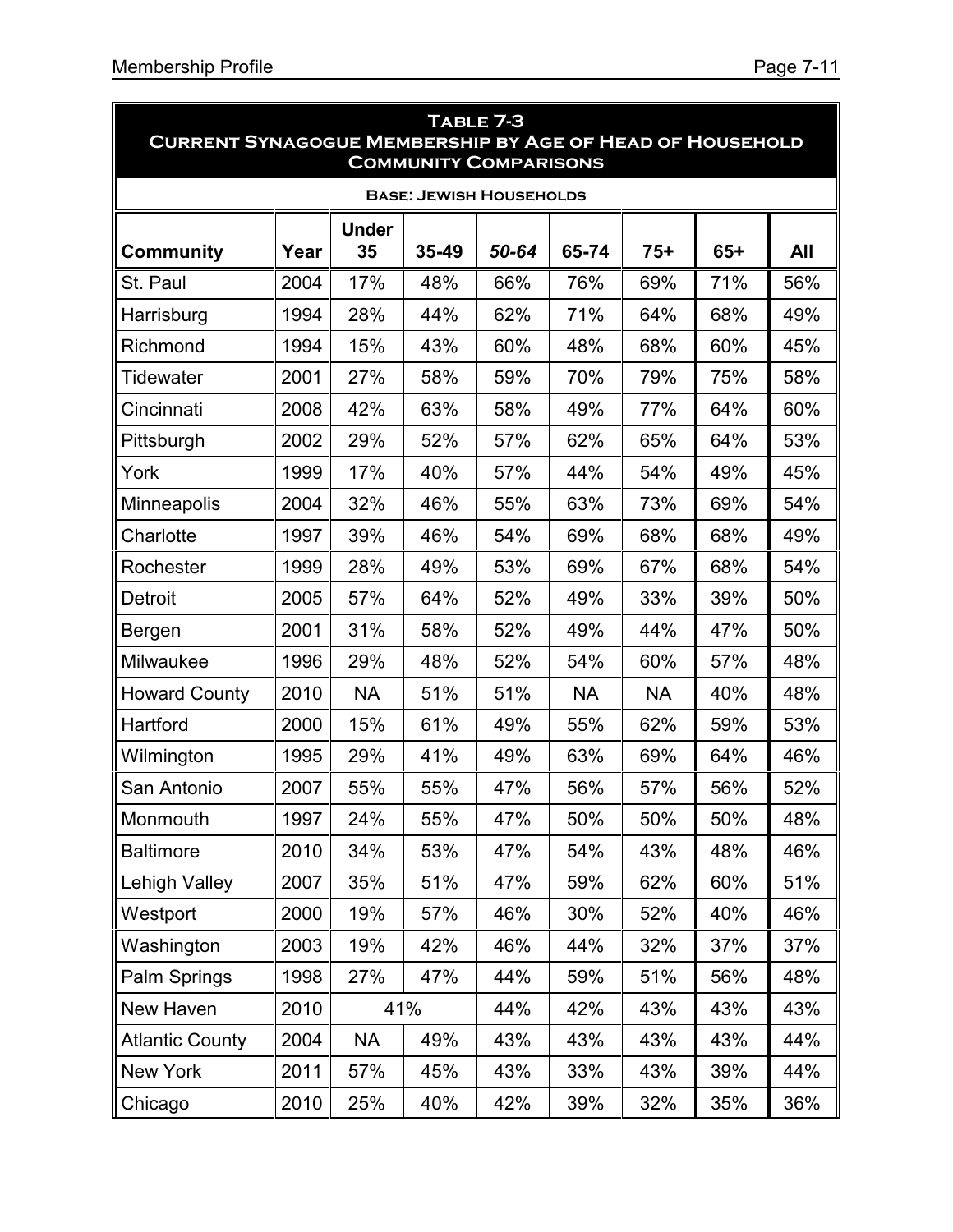| TABLE 7-3<br><b>CURRENT SYNAGOGUE MEMBERSHIP BY AGE OF HEAD OF HOUSEHOLD</b><br><b>COMMUNITY COMPARISONS</b> |      |                    |           |           |           |           |       |     |
|--------------------------------------------------------------------------------------------------------------|------|--------------------|-----------|-----------|-----------|-----------|-------|-----|
| <b>BASE: JEWISH HOUSEHOLDS</b>                                                                               |      |                    |           |           |           |           |       |     |
| <b>Community</b>                                                                                             | Year | <b>Under</b><br>35 | 35-49     | 50-64     | 65-74     | $75+$     | $65+$ | All |
| Columbus                                                                                                     | 2013 | 38%                | 24%       | 42%       | 43%       | 44%       | 44%   | 38% |
| Sarasota                                                                                                     | 2001 | <b>NA</b>          | 40%       | 41%       | 55%       | 43%       | 47%   | 45% |
| St. Louis                                                                                                    | 2014 | 47%                | 34%       | 41%       | 53%       | 66%       | 59%   | 46% |
| <b>Miami</b>                                                                                                 | 2014 | 30%                | 45%       | 40%       | 34%       | 29%       | 32%   | 36% |
| Cleveland                                                                                                    | 2011 | 54%                | 42%       | 40%       | 29%       | 51%       | 41%   | 42% |
| <b>BROWARD</b>                                                                                               | 2016 | 22%                | 33%       | 39%       | 29%       | 34%       | 32%   | 34% |
| Jacksonville                                                                                                 | 2002 | 44%                | 47%       | 38%       | 60%       | 72%       | 67%   | 49% |
| <b>Middlesex</b>                                                                                             | 2008 | 44%                | 44%       | 37%       | 42%       | 54%       | 49%   | 44% |
| Rhode Island                                                                                                 | 2002 | 24%                | 43%       | 37%       | 59%       | 55%       | 57%   | 43% |
| Martin-St. Lucie                                                                                             | 1999 | <b>NA</b>          | 47%       | 36%       | 40%       | 28%       | 36%   | 36% |
| Denver                                                                                                       | 2007 | 24%                | 29%       | 36%       | 34%       | 44%       | 38%   | 32% |
| St. Petersburg                                                                                               | 1994 | 31%                | 40%       | 35%       | 46%       | 45%       | 45%   | 40% |
| Portland (ME)                                                                                                | 2007 | <b>NA</b>          | 36%       | 34%       | 31%       | 43%       | 37%   | 33% |
| San Diego                                                                                                    | 2003 | 20%                | 31%       | 33%       | 23%       | 32%       | 28%   | 29% |
| <b>Atlanta</b>                                                                                               | 2006 | 31%                | 33%       | 31%       | 24%       | 60%       | 40%   | 33% |
| <b>W Palm Beach</b>                                                                                          | 2005 | 10%                | 22%       | 31%       | 31%       | 34%       | 33%   | 30% |
| Tucson                                                                                                       | 2002 | 17%                | 30%       | 30%       | 39%       | 45%       | 43%   | 32% |
| Phoenix                                                                                                      | 2002 | 18%                | 30%       | 28%       | 33%       | 37%       | 36%   | 29% |
| <b>S Palm Beach</b>                                                                                          | 2005 | 27%                | 38%       | 27%       | 33%       | 34%       | 34%   | 33% |
| <b>Broward</b>                                                                                               | 1997 | 17%                | 36%       | 22%       | 30%       | 26%       | 28%   | 27% |
| Orlando                                                                                                      | 1993 | 15%                | 38%       | 20%       | 68%       | 62%       | 65%   | 34% |
| East Bay                                                                                                     | 2011 | 20%                | 24%       | 19%       | 20%       | 23%       | 21%   | 21% |
| <b>Las Vegas</b>                                                                                             | 2005 | 14%                | 10%       | 12%       | 17%       | 21%       | 19%   | 14% |
| <b>Essex-Morris</b>                                                                                          | 1998 | <b>NA</b>          | <b>NA</b> | <b>NA</b> | <b>NA</b> | <b>NA</b> | 53%   | 56% |
| NJPS $1$                                                                                                     | 2000 | 34%                | 41%       | 42%       | 40%       | 41%       | 40%   | 40% |
| <sup>1</sup> NJPS 2000 data are for the more Jewishly-connected sample.                                      |      |                    |           |           |           |           |       |     |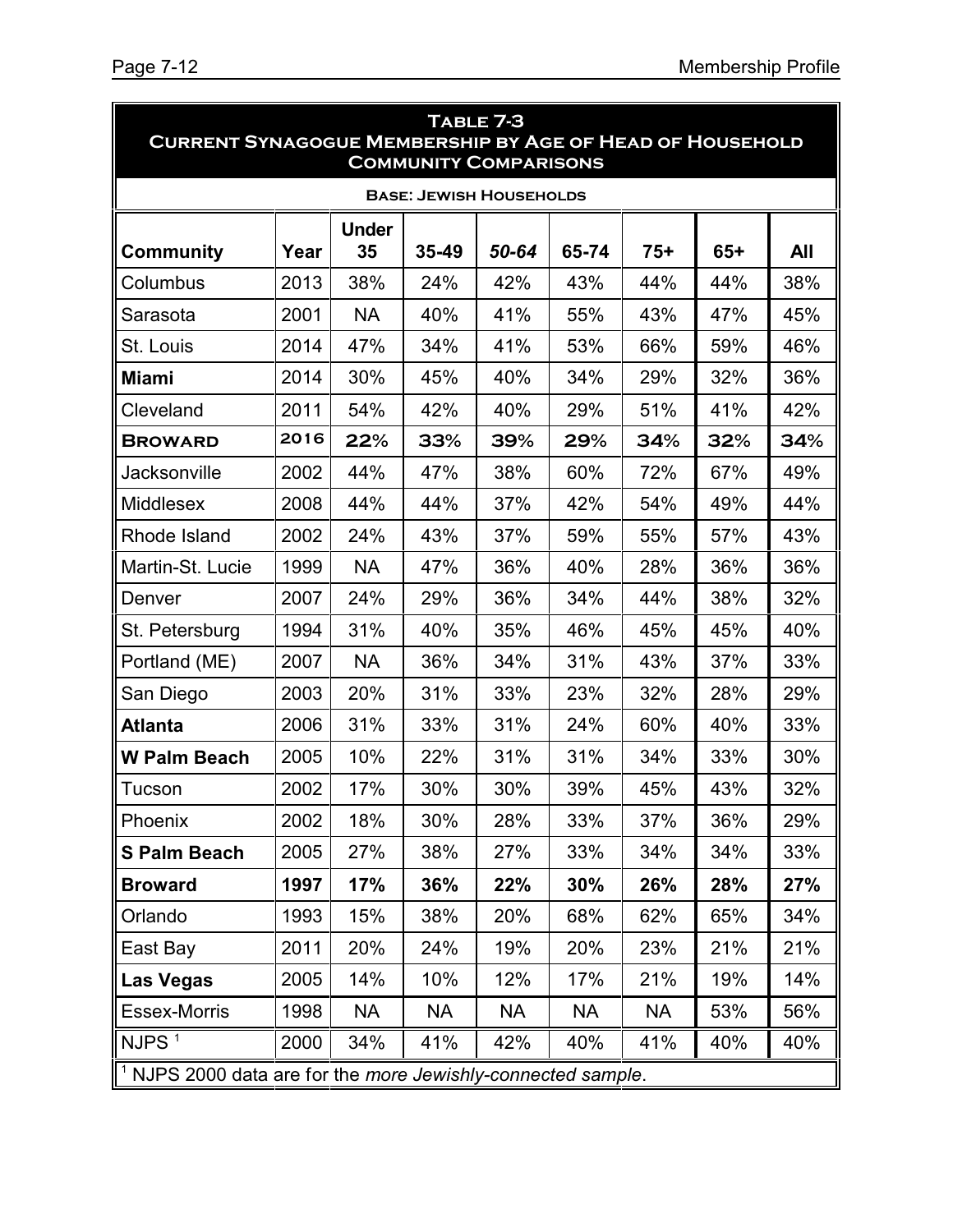| TABLE 7-4<br><b>CURRENT SYNAGOGUE MEMBERSHIP OF HOUSEHOLDS WITH CHILDREN</b><br><b>COMMUNITY COMPARISONS</b> |      |     |                                              |      |     |  |  |
|--------------------------------------------------------------------------------------------------------------|------|-----|----------------------------------------------|------|-----|--|--|
|                                                                                                              |      |     | <b>BASE: JEWISH HOUSEHOLDS WITH CHILDREN</b> |      |     |  |  |
| <b>Community</b>                                                                                             | Year | %   | Community                                    | Year | %   |  |  |
| Cincinnati                                                                                                   | 2008 | 74% | New Haven                                    | 2010 | 49% |  |  |
| <b>Detroit</b>                                                                                               | 2005 | 71% | St. Petersburg                               | 1994 | 49% |  |  |
| Bergen                                                                                                       | 2001 | 65% | Chicago                                      | 2010 | 48% |  |  |
| <b>Essex-Morris</b>                                                                                          | 1998 | 65% | Los Angeles                                  | 1997 | 48% |  |  |
| <b>New York</b>                                                                                              | 2011 | 64% | <b>S Palm Beach</b>                          | 2005 | 46% |  |  |
| <b>Tidewater</b>                                                                                             | 2001 | 64% | York                                         | 1999 | 46% |  |  |
| Hartford                                                                                                     | 2000 | 64% | Wilmington                                   | 1995 | 46% |  |  |
| Cleveland                                                                                                    | 2011 | 60% | <b>BROWARD</b>                               | 2016 | 45% |  |  |
| San Antonio                                                                                                  | 2007 | 60% | <b>Atlanta</b>                               | 2006 | 44% |  |  |
| Pittsburgh                                                                                                   | 2002 | 60% | Rhode Island                                 | 2002 | 44% |  |  |
| Sarasota                                                                                                     | 2001 | 60% | Harrisburg                                   | 1994 | 43% |  |  |
| Westport                                                                                                     | 2000 | 60% | Orlando                                      | 1993 | 43% |  |  |
| <b>Baltimore</b>                                                                                             | 2010 | 58% | Philadelphia                                 | 2009 | 41% |  |  |
| Jacksonville                                                                                                 | 2002 | 58% | Tucson                                       | 2002 | 41% |  |  |
| <b>Howard County</b>                                                                                         | 2010 | 57% | <b>Broward</b>                               | 1997 | 40% |  |  |
| Phoenix                                                                                                      | 2002 | 57% | Portland (ME)                                | 2007 | 39% |  |  |
| Rochester                                                                                                    | 1999 | 57% | San Diego                                    | 2003 | 38% |  |  |
| Monmouth                                                                                                     | 1997 | 57% | Columbus                                     | 2013 | 37% |  |  |
| Washington                                                                                                   | 2003 | 56% | Denver                                       | 2007 | 37% |  |  |
| Charlotte                                                                                                    | 1997 | 56% | Palm Springs                                 | 1998 | 37% |  |  |
| Milwaukee                                                                                                    | 1996 | 56% | San Francisco                                | 2004 | 33% |  |  |
| Lehigh Valley                                                                                                | 2007 | 55% | <b>W Palm Beach</b>                          | 2005 | 31% |  |  |
| <b>Atlantic County</b>                                                                                       | 2004 | 54% | East Bay                                     | 2011 | 28% |  |  |
| St. Paul                                                                                                     | 2004 | 54% | <b>Las Vegas</b>                             | 2005 | 16% |  |  |
| Middlesex                                                                                                    | 2008 | 53% | NJPS $\overline{1}$                          | 2000 | 55% |  |  |
| <b>Minneapolis</b>                                                                                           | 2004 | 53% | <sup>1</sup> NJPS 2000 data are for the more |      |     |  |  |
| <b>Miami</b>                                                                                                 | 2014 | 51% | Jewishly-connected sample.                   |      |     |  |  |
| Richmond                                                                                                     | 1994 | 50% |                                              |      |     |  |  |
| St. Louis                                                                                                    | 2014 | 49% |                                              |      |     |  |  |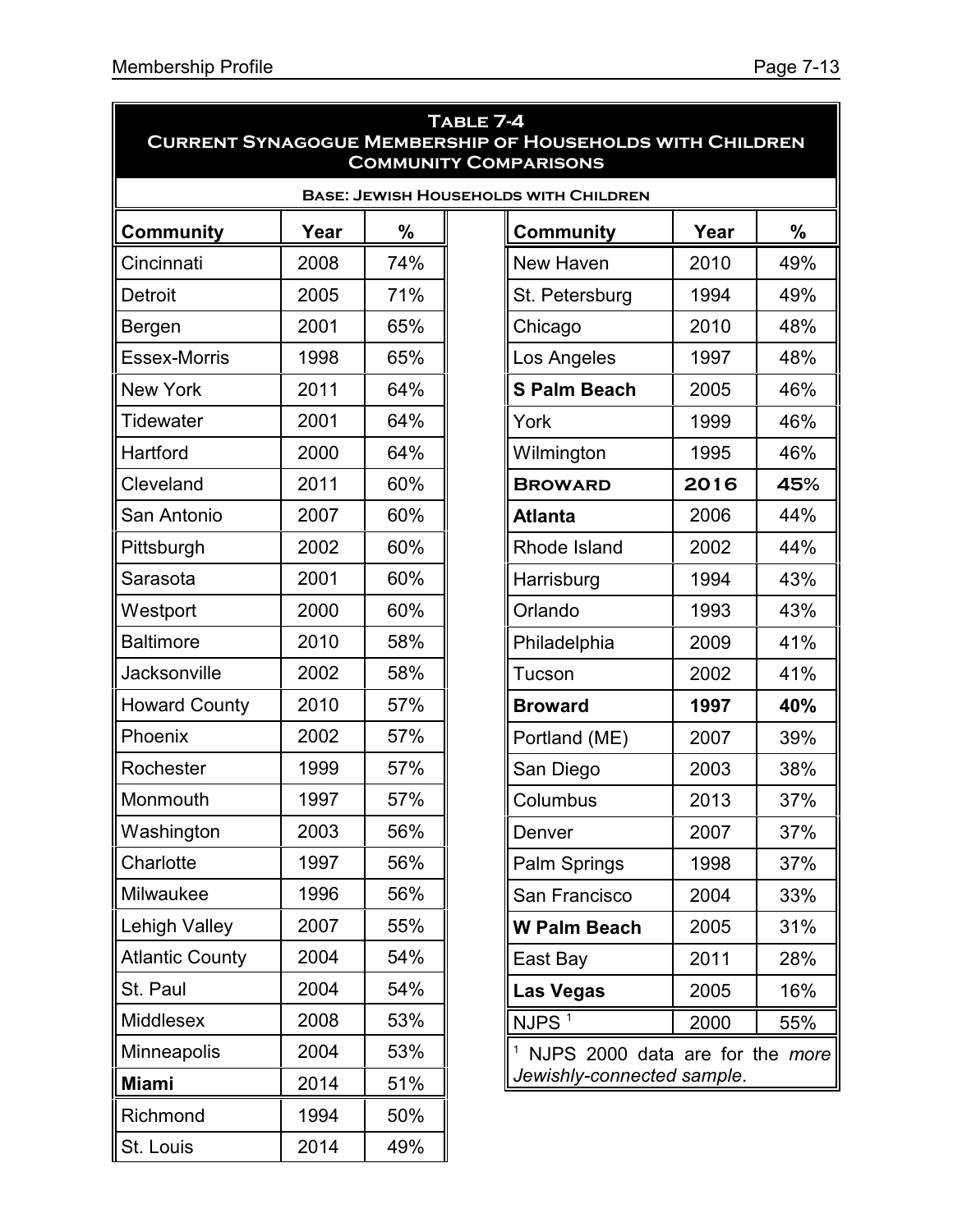| TABLE 7-5<br><b>CURRENT SYNAGOGUE MEMBERSHIP BY TYPE OF MARRIAGE</b><br><b>COMMUNITY COMPARISONS</b> |      |                   |                     |  |  |  |  |  |
|------------------------------------------------------------------------------------------------------|------|-------------------|---------------------|--|--|--|--|--|
| <b>BASE: MARRIED JEWISH HOUSEHOLDS</b>                                                               |      |                   |                     |  |  |  |  |  |
| <b>Community</b>                                                                                     | Year | <b>In-married</b> | <b>Intermarried</b> |  |  |  |  |  |
| Cincinnati                                                                                           | 2008 | 80%               | 38%                 |  |  |  |  |  |
| <b>Tidewater</b>                                                                                     | 2001 | 84%               | 37%                 |  |  |  |  |  |
| Charlotte                                                                                            | 1997 | 82%               | 32%                 |  |  |  |  |  |
| <b>Essex-Morris</b>                                                                                  | 1998 | <b>NA</b>         | 30%                 |  |  |  |  |  |
| Sarasota                                                                                             | 2001 | 54%               | 28%                 |  |  |  |  |  |
| Pittsburgh                                                                                           | 2002 | 83%               | 27%                 |  |  |  |  |  |
| Jacksonville                                                                                         | 2002 | 80%               | 27%                 |  |  |  |  |  |
| <b>Boston</b>                                                                                        | 2005 | 63%               | 27%                 |  |  |  |  |  |
| St. Louis                                                                                            | 2014 | 71%               | 26%                 |  |  |  |  |  |
| <b>Lehigh Valley</b>                                                                                 | 2007 | 71%               | 26%                 |  |  |  |  |  |
| Hartford                                                                                             | 2000 | 69%               | 26%                 |  |  |  |  |  |
| San Antonio                                                                                          | 2007 | 81%               | 25%                 |  |  |  |  |  |
| <b>Howard County</b>                                                                                 | 2010 | 69%               | 24%                 |  |  |  |  |  |
| Milwaukee                                                                                            | 1996 | 67%               | 24%                 |  |  |  |  |  |
| York                                                                                                 | 1999 | 72%               | 23%                 |  |  |  |  |  |
| Westport                                                                                             | 2000 | 72%               | 22%                 |  |  |  |  |  |
| <b>Miami</b>                                                                                         | 2014 | 51%               | 22%                 |  |  |  |  |  |
| Minneapolis                                                                                          | 2004 | 77%               | 21%                 |  |  |  |  |  |
| Richmond                                                                                             | 1994 | 69%               | 20%                 |  |  |  |  |  |
| Rhode Island                                                                                         | 2002 | 67%               | 20%                 |  |  |  |  |  |
| Portland (ME)                                                                                        | 2007 | 58%               | 20%                 |  |  |  |  |  |
| St. Paul                                                                                             | 2004 | 81%               | 19%                 |  |  |  |  |  |
| Washington                                                                                           | 2003 | 67%               | 19%                 |  |  |  |  |  |
| Philadelphia                                                                                         | 2009 | 50%               | 19%                 |  |  |  |  |  |
| Rochester                                                                                            | 1999 | 76%               | 18%                 |  |  |  |  |  |
| Harrisburg                                                                                           | 1994 | 74%               | 18%                 |  |  |  |  |  |
| <b>BROWARD</b>                                                                                       | 2016 | 50%               | 18%                 |  |  |  |  |  |
| Detroit                                                                                              | 2005 | 70%               | 17%                 |  |  |  |  |  |
| Bergen                                                                                               | 2001 | 63%               | 17%                 |  |  |  |  |  |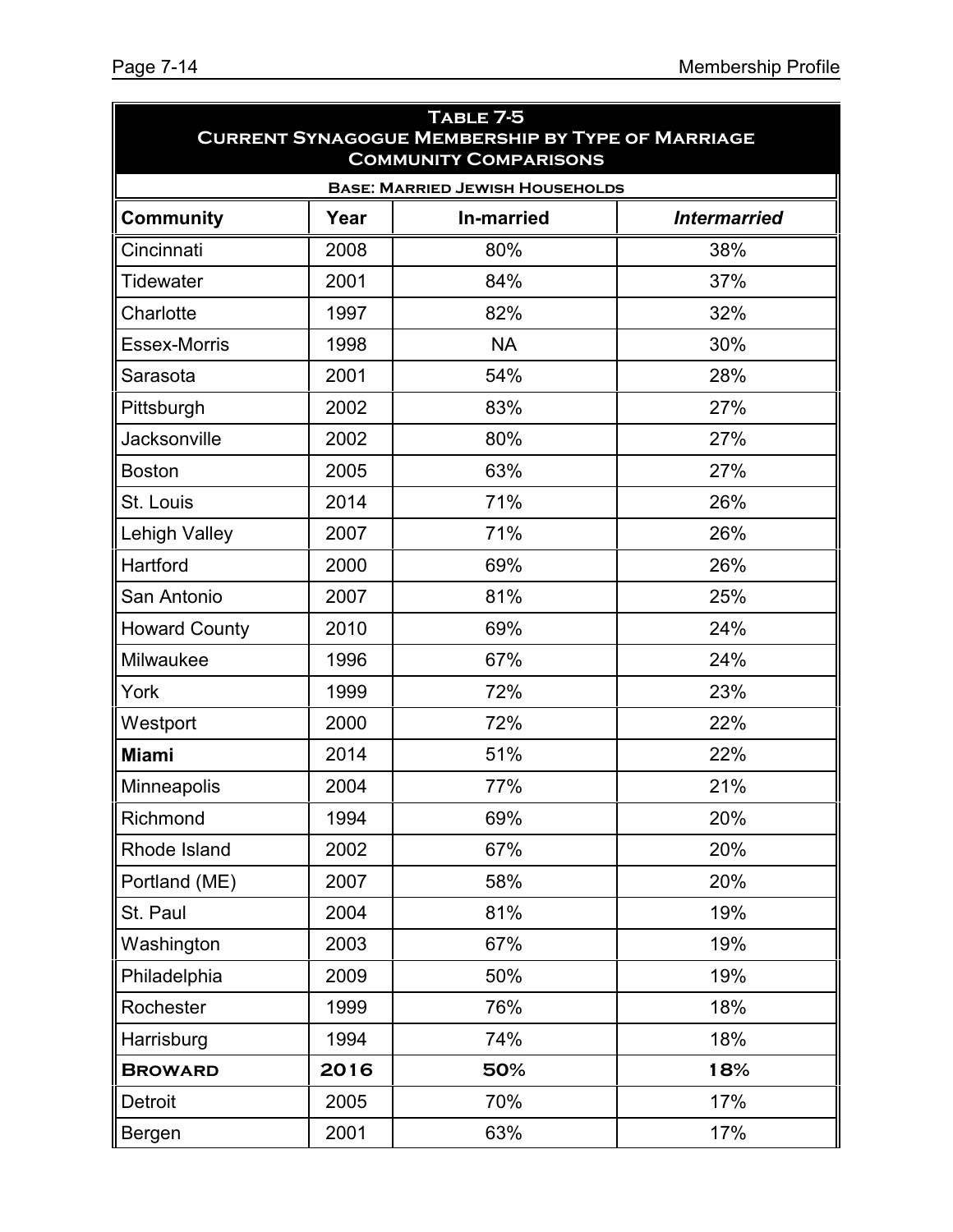| TABLE 7-5<br><b>CURRENT SYNAGOGUE MEMBERSHIP BY TYPE OF MARRIAGE</b><br><b>COMMUNITY COMPARISONS</b> |      |                   |                     |  |  |  |  |  |
|------------------------------------------------------------------------------------------------------|------|-------------------|---------------------|--|--|--|--|--|
| <b>BASE: MARRIED JEWISH HOUSEHOLDS</b>                                                               |      |                   |                     |  |  |  |  |  |
| <b>Community</b>                                                                                     | Year | <b>In-married</b> | <b>Intermarried</b> |  |  |  |  |  |
| New Haven                                                                                            | 2010 | 62%               | 17%                 |  |  |  |  |  |
| Chicago                                                                                              | 2010 | 55%               | 16%                 |  |  |  |  |  |
| Middlesex                                                                                            | 2008 | 51%               | 16%                 |  |  |  |  |  |
| <b>New York</b>                                                                                      | 2011 | 68%               | 15%                 |  |  |  |  |  |
| <b>Atlantic County</b>                                                                               | 2004 | 59%               | 15%                 |  |  |  |  |  |
| Tucson                                                                                               | 2002 | 53%               | 15%                 |  |  |  |  |  |
| Columbus                                                                                             | 2013 | 87%               | 14%                 |  |  |  |  |  |
| <b>Baltimore</b>                                                                                     | 2010 | 72%               | 14%                 |  |  |  |  |  |
| Wilmington                                                                                           | 1995 | 67%               | 14%                 |  |  |  |  |  |
| Cleveland                                                                                            | 2011 | 69%               | 13%                 |  |  |  |  |  |
| Denver                                                                                               | 2007 | 63%               | 13%                 |  |  |  |  |  |
| Monmouth                                                                                             | 1997 | 60%               | 13%                 |  |  |  |  |  |
| Orlando                                                                                              | 1993 | 54%               | 13%                 |  |  |  |  |  |
| San Francisco                                                                                        | 2004 | 45%               | 13%                 |  |  |  |  |  |
| <b>S Palm Beach</b>                                                                                  | 2005 | 40%               | 13%                 |  |  |  |  |  |
| Los Angeles                                                                                          | 1997 | 52%               | 11%                 |  |  |  |  |  |
| <b>Broward</b>                                                                                       | 1997 | 38%               | 11%                 |  |  |  |  |  |
| San Diego                                                                                            | 2003 | 52%               | 10%                 |  |  |  |  |  |
| East Bay                                                                                             | 2011 | 47%               | 10%                 |  |  |  |  |  |
| Phoenix                                                                                              | 2002 | 47%               | 10%                 |  |  |  |  |  |
| <b>W Palm Beach</b>                                                                                  | 2005 | 38%               | 10%                 |  |  |  |  |  |
| Palm Springs                                                                                         | 1998 | 64%               | 9%                  |  |  |  |  |  |
| St. Petersburg                                                                                       | 1994 | 62%               | 9%                  |  |  |  |  |  |
| <b>Atlanta</b>                                                                                       | 2006 | 70%               | 7%                  |  |  |  |  |  |
| Las Vegas                                                                                            | 2005 | 23%               | 6%                  |  |  |  |  |  |
| Seattle                                                                                              | 2000 | 54%               | 2%                  |  |  |  |  |  |
| NJPS $1$                                                                                             | 2000 | 62%               | 23%                 |  |  |  |  |  |
| $\parallel$ <sup>1</sup> NJPS 2000 data are for the more Jewishly-connected sample.                  |      |                   |                     |  |  |  |  |  |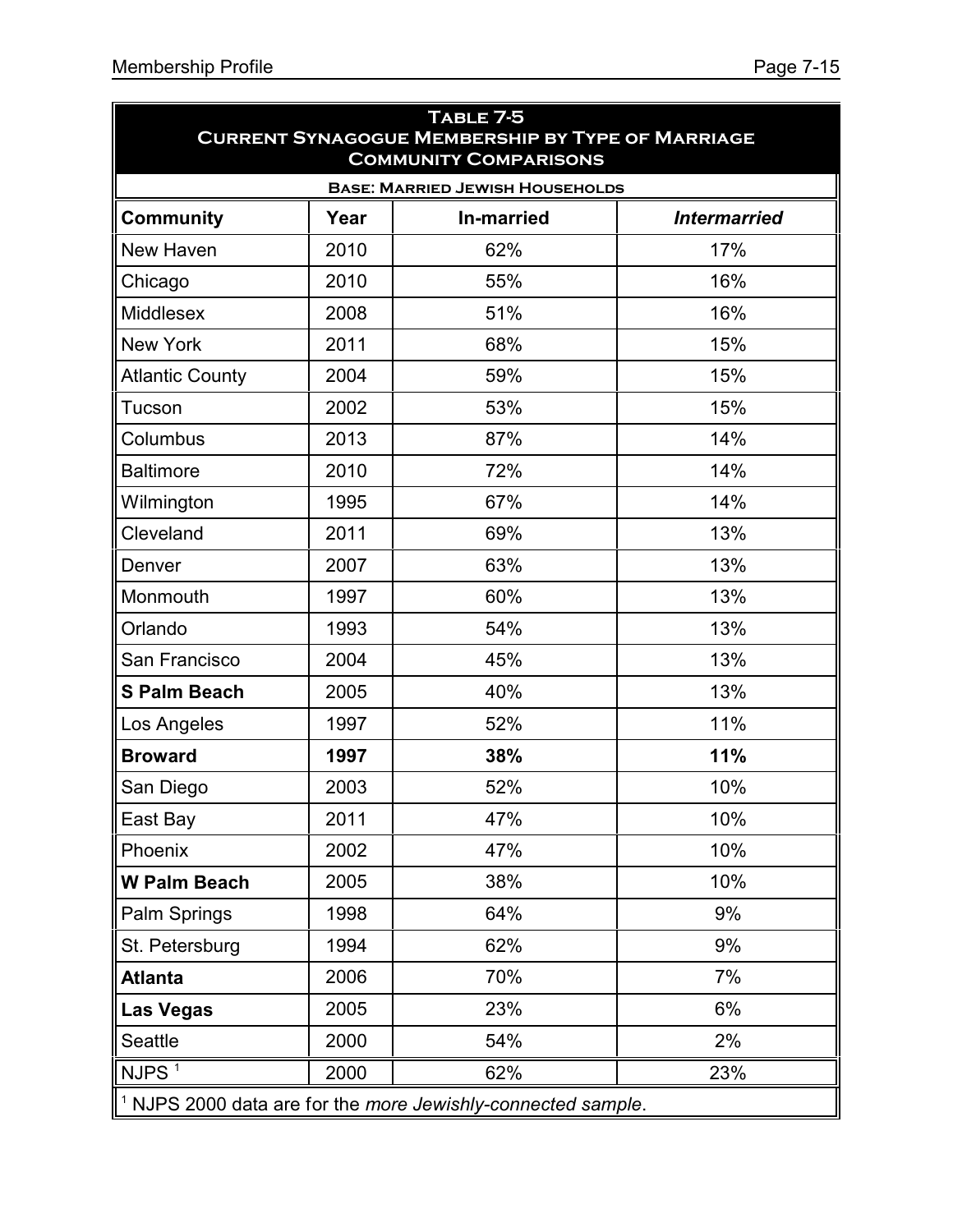## **Location of Synagogue Membership**

**T** able 7-1 shows that 34% (24,500 households) of Jewish households in Broward or reported synagogue membership in a synagogue located either in Broward or **able 7-1** shows that 34% (24,500 households) of Jewish households in Broward elsewhere. **Table 7-6** shows that 29% (20,700 households) of households *reported* synagogue membership in a synagogue located in Broward. Thus, 85% of the synagogue memberships are local. (See the "Results of the Synagogue Survey–Synagogue Membership" section in this Chapter for synagogue membership *according to the Synagogue Survey*.)

**Table 7-7** shows that the 85% local synagogue membership is below average among about 35 comparison Jewish communities and compares to 91% in Miami, 89% in Las Vegas, 57% in South Palm Beach, and 51% in West Palm Beach. The 85% compares to 73% in 1997, consistent with the decrease in the part-year population note in Chapter 4.

| TABLE 7-6<br><b>LOCATION OF SYNAGOGUE MEMBERSHIP</b>  |        |  |  |  |  |
|-------------------------------------------------------|--------|--|--|--|--|
| <b>BASE: JEWISH HOUSEHOLDS</b>                        |        |  |  |  |  |
| <b>Location of Synagogue Membership</b><br>Percentage |        |  |  |  |  |
| <b>Broward County</b>                                 | 28.5%  |  |  |  |  |
| Miami-Dade County                                     | 1.9    |  |  |  |  |
| <b>Palm Beach County</b>                              | 1.0    |  |  |  |  |
| Elsewhere                                             | 2.3    |  |  |  |  |
| <b>Broward and Elsewhere</b>                          | 0.1    |  |  |  |  |
| <b>Broward and Miami</b>                              | 0.1    |  |  |  |  |
| <b>Broward and Palm Beach</b>                         | 0.1    |  |  |  |  |
| Not a Member                                          | 66.0   |  |  |  |  |
| Total                                                 | 100.0% |  |  |  |  |
| <b>Total Broward</b>                                  | 28.8%  |  |  |  |  |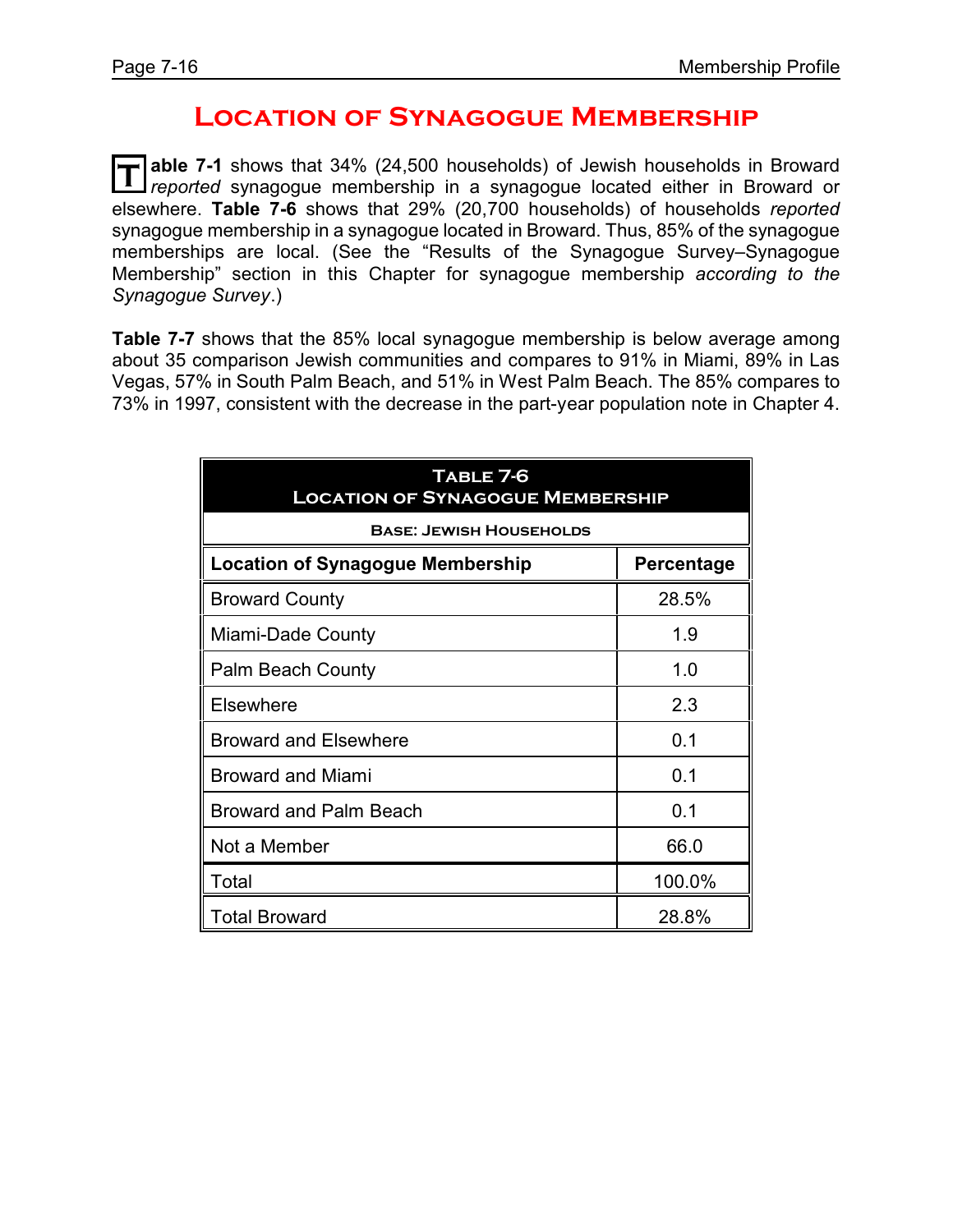| TABLE 7-7                                               |
|---------------------------------------------------------|
| <b>CURRENT SYNAGOGUE MEMBER HOUSEHOLDS</b>              |
| <b>WHO ARE SYNAGOGUE MEMBERS IN THE LOCAL COMMUNITY</b> |
| <b>COMMUNITY COMPARISONS</b>                            |

| <b>BASE: SYNAGOGUE MEMBER HOUSEHOLDS</b> |      |      |  |                        |      |                 |
|------------------------------------------|------|------|--|------------------------|------|-----------------|
| <b>Community</b>                         | Year | %    |  | <b>Community</b>       | Year | $\frac{0}{0}$   |
| <b>Lehigh Valley</b>                     | 2007 | 100% |  | Bergen                 | 2001 | 96 <sup>c</sup> |
| San Antonio                              | 2007 | 100% |  | <b>New Haven</b>       | 2010 | 95 <sup>c</sup> |
| <b>Detroit</b>                           | 2005 | 100% |  | Orlando                | 1993 | 95 <sup>c</sup> |
| Minneapolis                              | 2004 | 100% |  | Tucson                 | 2002 | 93 <sup>c</sup> |
| St. Paul                                 | 2004 | 100% |  | <b>Miami</b>           | 2014 | 91 <sup>c</sup> |
| Washington                               | 2003 | 100% |  | Monmouth               | 1997 | 91 <sup>c</sup> |
| Jacksonville                             | 2002 | 100% |  | <b>Las Vegas</b>       | 2005 | 89 <sup>c</sup> |
| Tidewater                                | 2001 | 100% |  | St. Petersburg         | 1994 | 89 <sup>c</sup> |
| Hartford                                 | 2000 | 100% |  | <b>Middlesex</b>       | 2008 | 87 <sup>c</sup> |
| Rochester                                | 1999 | 100% |  | <b>BROWARD</b>         | 2016 | 85              |
| York                                     | 1999 | 100% |  | <b>Howard County</b>   | 2010 | 81 <sup>c</sup> |
| Milwaukee                                | 1996 | 100% |  | Sarasota               | 2001 | 73 <sup>c</sup> |
| Wilmington                               | 1995 | 100% |  | <b>Broward</b>         | 1997 | 73 <sup>°</sup> |
| Harrisburg                               | 1994 | 100% |  | <b>Atlantic County</b> | 2004 | 64 <sup>c</sup> |
| Richmond                                 | 1994 | 100% |  | Martin-St. Lucie       | 1999 | 64 <sup>c</sup> |
| Charlotte                                | 1997 | 99%  |  | <b>S Palm Beach</b>    | 2005 | 57 <sup>c</sup> |
| Portland (ME)                            | 2007 | 98%  |  | Palm Springs           | 1998 | 54 <sup>c</sup> |
| Westport                                 | 2000 | 98%  |  | <b>W Palm Beach</b>    | 2005 | 51 <sup>c</sup> |
| Rhode Island                             | 2002 | 96%  |  |                        |      |                 |

| <b>BER HOUSEHOLDS</b>  |      |     |  |  |  |
|------------------------|------|-----|--|--|--|
| <b>Community</b>       | Year | %   |  |  |  |
| Bergen                 | 2001 | 96% |  |  |  |
| New Haven              | 2010 | 95% |  |  |  |
| Orlando                | 1993 | 95% |  |  |  |
| Tucson                 | 2002 | 93% |  |  |  |
| <b>Miami</b>           | 2014 | 91% |  |  |  |
| Monmouth               | 1997 | 91% |  |  |  |
| Las Vegas              | 2005 | 89% |  |  |  |
| St. Petersburg         | 1994 | 89% |  |  |  |
| <b>Middlesex</b>       | 2008 | 87% |  |  |  |
| <b>BROWARD</b>         | 2016 | 85% |  |  |  |
| <b>Howard County</b>   | 2010 | 81% |  |  |  |
| Sarasota               | 2001 | 73% |  |  |  |
| <b>Broward</b>         | 1997 | 73% |  |  |  |
| <b>Atlantic County</b> | 2004 | 64% |  |  |  |
| Martin-St. Lucie       | 1999 | 64% |  |  |  |
| <b>S Palm Beach</b>    | 2005 | 57% |  |  |  |
| Palm Springs           | 1998 | 54% |  |  |  |
| <b>W Palm Beach</b>    | 2005 | 51% |  |  |  |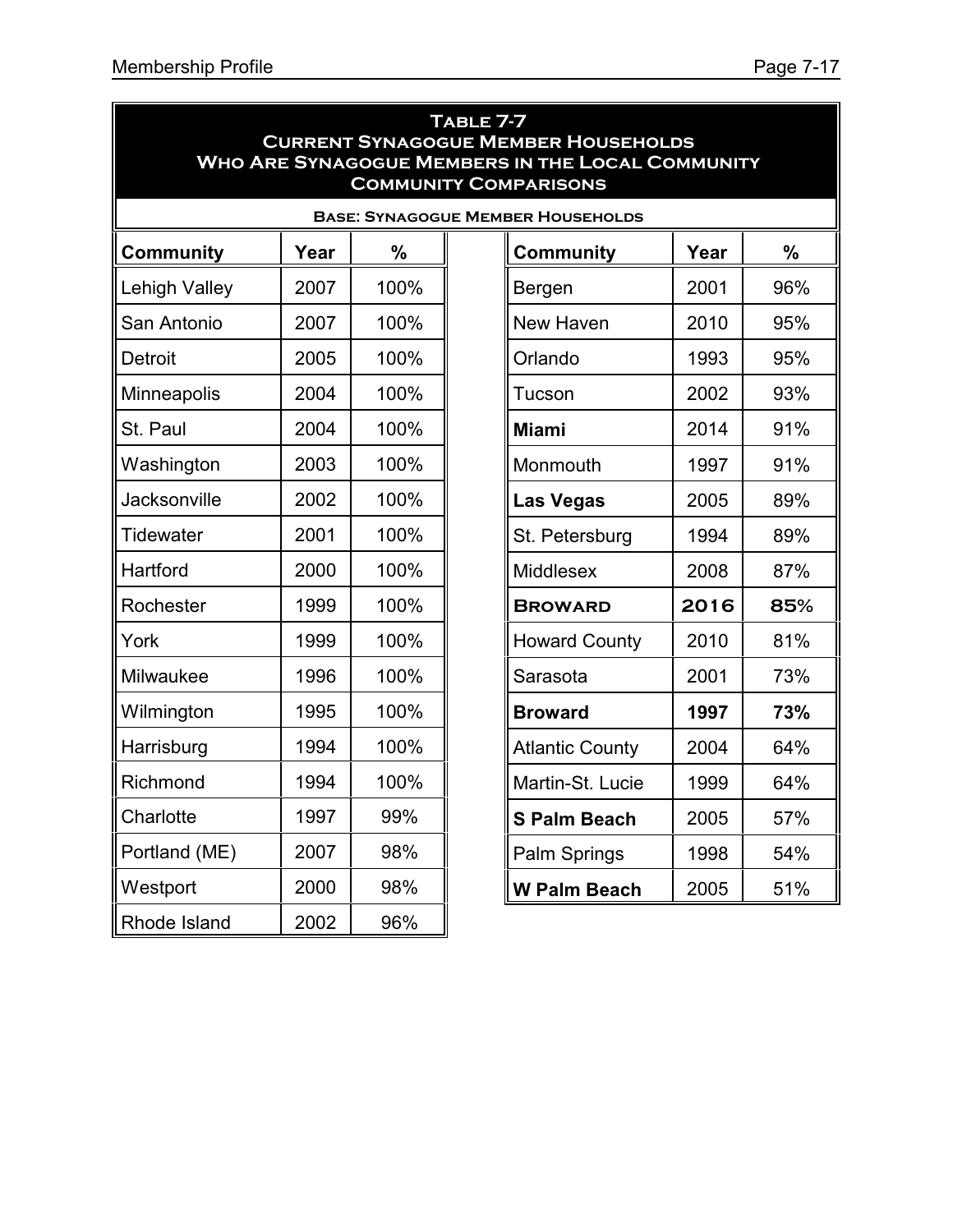## **Results of the Synagogue Survey-Synagogue Membership**

**T able 7-1** shows that, *according to the Telephone Survey*, 34% (24,500 households) of Jewish households in Broward *reported* synagogue membership. **Table 7-6** shows that 29% (20,700 households) of households reported synagogue membership in a synagogue located in Broward (*local synagogue membership*). **Table 7-8** shows that, *according to the Synagogue Survey*, xx,xxx households who live in Broward (xx%) are members of a synagogue located in Broward. Thus, the Telephone Survey implies that local synagogue membership is xx percentage points higher than that suggested by the Synagogue Survey.

**Community Comparisons**. **Table 7-9** shows that the XX% **local synagogue membership** *according to the Synagogue Survey* is XXXX among about 35 comparison Jewish communities and compares to 25% in Miami, 13% in both South Palm Beach and West Palm Beach, and 10% in Las Vegas. The XX% compares to 13% in 1997.

#### **Disparity Between Telephone Survey and Synagogue Survey**

The XX percentage point **disparity** between the percentage of households who are members of a local synagogue *according to the Telephone Survey* and the percentage of households who are members of a local synagogue *according to the Synagogue Survey* is XXXX among about 35 comparison Jewish communities and compares to 8 percentage points in Miami, 6 percentage points in South Palm Beach, 3 percentage points in West Palm Beach, and 2 percentage points in Las Vegas. The XX percentage points compares to 6 percentage points in 1997.

Such a disparity is common in Jewish community studies. Why the disparity?

- $\bullet$  Not all potential respondents cooperated with the Telephone Survey. It is likely that synagogue member households formed a disproportionately high share of households who responded to the Telephone Survey.
- <sup>2</sup> Many former synagogue members still attend synagogue services on High Holidays, as well as for various other functions, and may report membership when in fact they are not actually current members.
- $\odot$  Even with an anonymous survey, there may be a certain reluctance on the part of respondents to state they are not synagogue members. As a result, some respondents may claim to be synagogue members when in fact they are not.
- **O** Despite assurances to the contrary, some respondents may feel that questions concerning synagogue membership will lead to an appeal for membership. As a result, respondents may claim to be synagogue members when in fact they are not.
- ð The estimate of Jewish households (72,000) may be too high, resulting in a lower calculated percentage of synagogue membership *according to the Synagogue Survey*.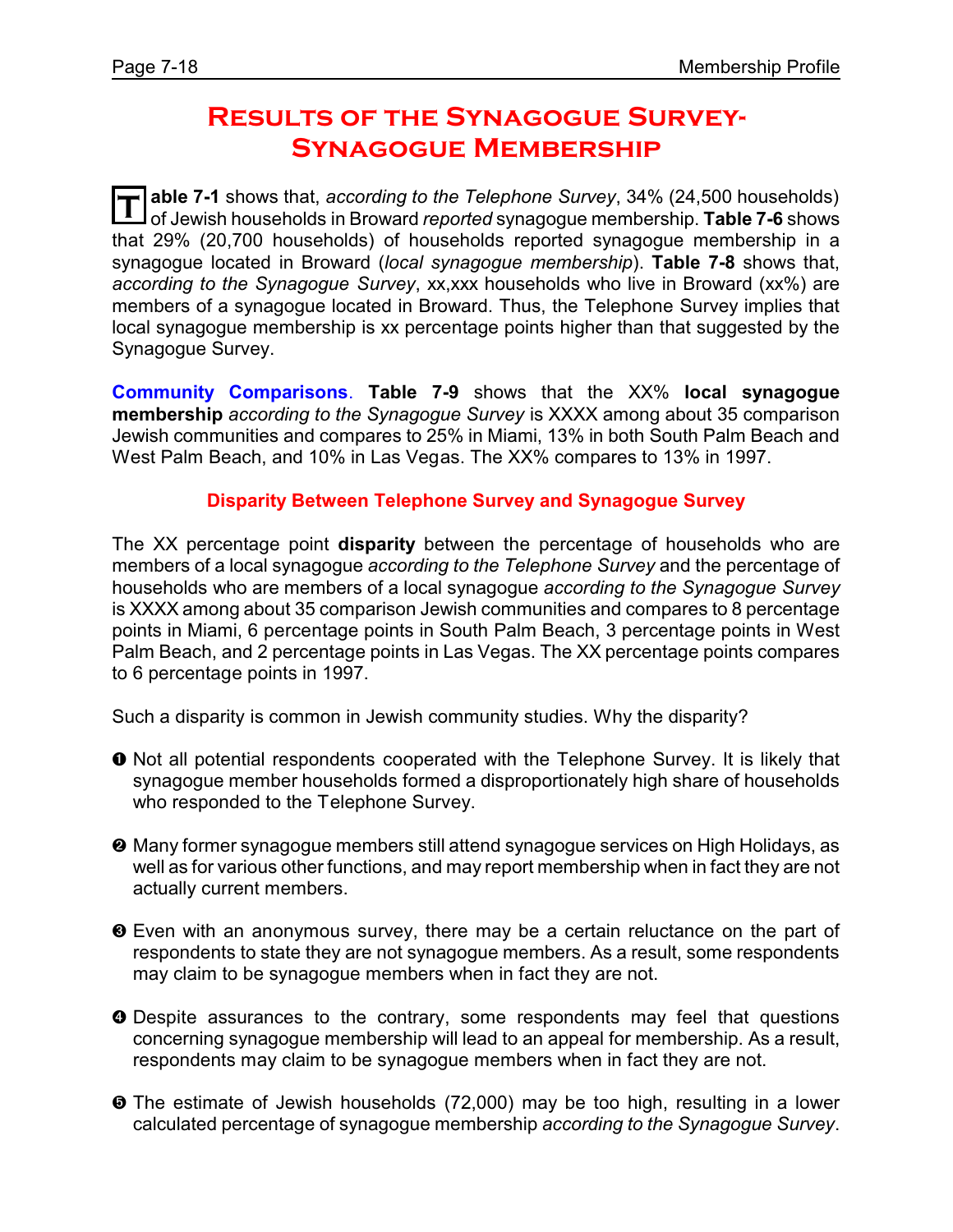#### **Changes in Synagogue Membership, 1997-2016**

**Table 7-8** shows synagogue membership of households in Broward in synagogues located in Broward for 1997 and 2016 *according to the Synagogue Survey*. From 1997-2016, membership of Broward households in synagogues located in Broward changed from xx,xxx households in 1997 to xx,xxx households in 2015. From 1997 to 2015, synagogue membership increased by 10%.

From 1997-2016, membership of Broward households in **Orthodox** synagogues located in Broward increased from x,xxx households in 1997 to xxxxx households in 2016. From 1997 to 2016, Orthodox synagogue membership increased by 80%.

Within the Orthodox membership category, Chabad synagogues increased from 448 households in 1997 to 1,060 households in 2016. Young Israel increased from 328 in 1997 to 596 in 2016. Other Orthodox synagogues decreased from 1,623 households in 1997 to 1,371 households in 2016.

In 1997, 3% of synagogue member households were members of **Chabad**. This increased to 8% in 2016.

In 1997, 19% of Orthodox synagogue member households were members of Chabad. This increased to 35% in 2016.

From 1997-2016, membership of Broward households in **Conservative** synagogues located in Broward decreased from 5,720 households in 1997 to 4,652 households in 2016. From 1997 to 2016, Conservative synagogue membership decreased by 40%.

From 1997-2016, membership of Broward households in **Reconstructionist** synagogues located in Broward remained about the same at just over 200 households.

From 1997-2016, membership of Broward households in **Reform** synagogues located in Broward decreased from 4,416 households in 2005 to 4,346 households in 2015. From 1997 to 2016, Reform synagogue membership decreased by 6%.

#### **Denomination of Synagogue Membership**

**Table 7-10** shows that*, according to the Synagogue Survey*, 43% of households who are members of a synagogue located in Broward are members of an Orthodox synagogue (including 20% in Chabad, 4% in Young Israel, 16% in "general" Orthodox synagogues, and 3%, Sephardic), 25%, a Conservative synagogue; 1%, a Reconstructionist synagogue; 30%, a Reform synagogue; and 1%, other synagogues.

**Community Comparisons**. **Table 7-11** shows that the XX% membership in **Orthodox** synagogues (which includes the XX% membership in Sephardic synagogues) is XXXX among about 40 comparison Jewish communities and compares to 43% in Miami, 19% in South Palm Beach, 17% in Las Vegas, and 16% in West Palm Beach. The XX% compares to 12% in 1997.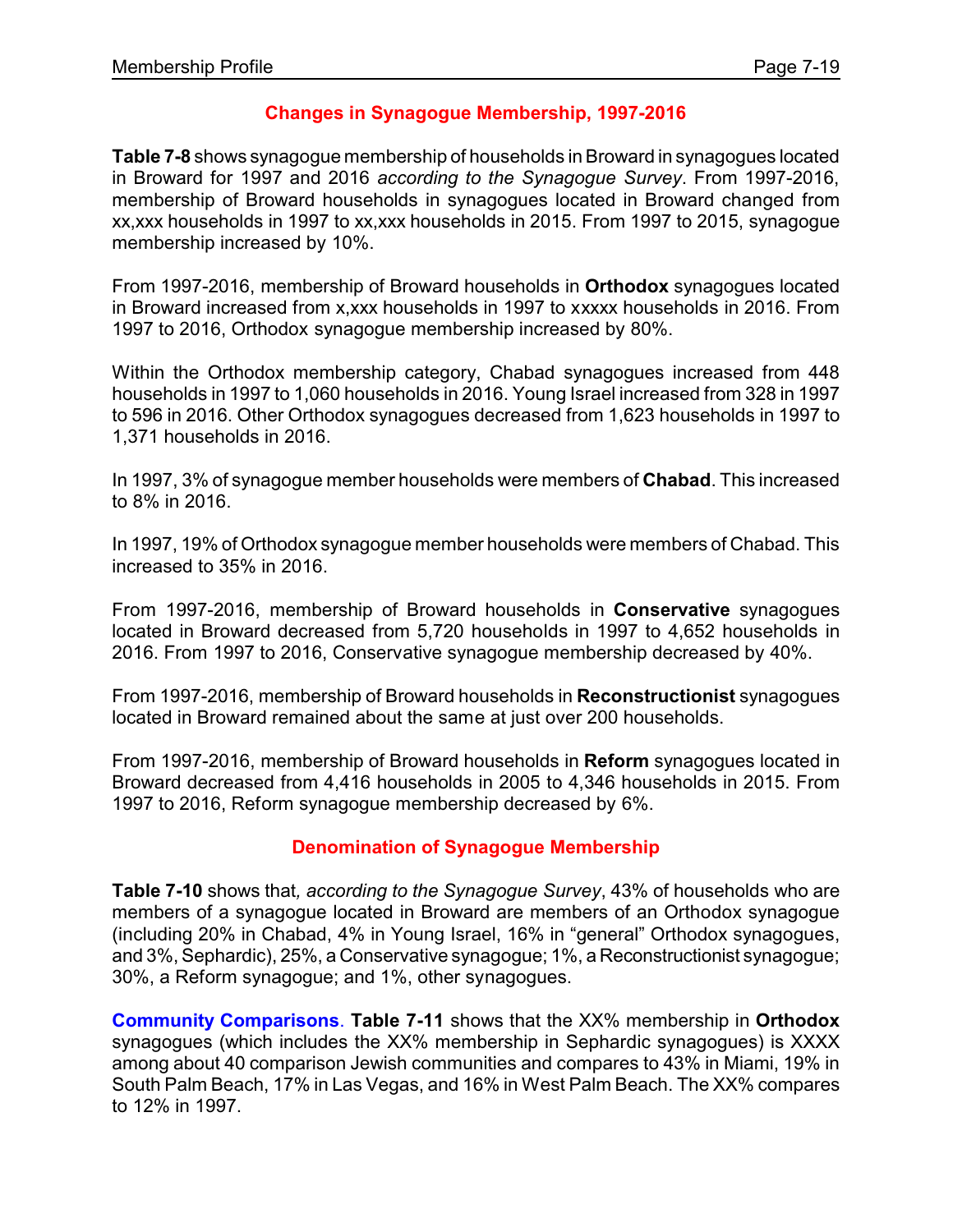**Table 7-12** shows that theXX%membership in **Conservative** synagogues is XXXXamong about 40 comparison Jewish communities and compares to 54% in West Palm Beach, 46% in South Palm Beach, 25% in Miami, and 23% in Las Vegas. The XX% compares to 51% in 1997.

**Table 7-13** shows that the XX% membership in **Reform** synagogues is XXXX among about 40 comparison Jewish communities and compares to 53% in Las Vegas, 32% in South Palm Beach, 30% in Miami, and 28% in West Palm Beach. The XX% compares to 29% in 1997.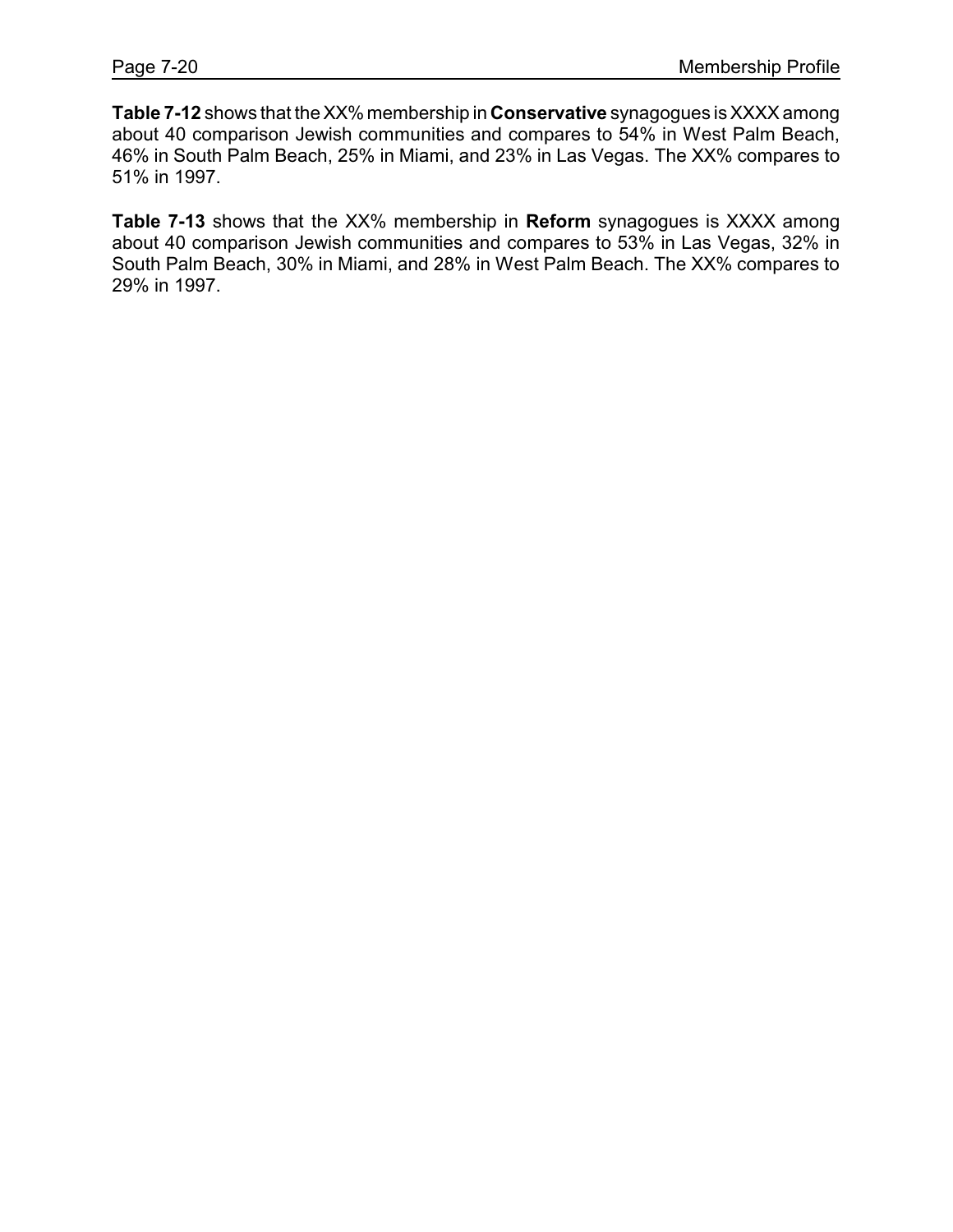| TABLE 7-8<br><b>RESULTS OF SYNAGOGUE SURVEY - NUMBER OF MEMBER HOUSEHOLDS</b> |                                      |      |      |      |                                      |
|-------------------------------------------------------------------------------|--------------------------------------|------|------|------|--------------------------------------|
| <b>Synagogue (Date Began)</b>                                                 | Located<br>in Zip                    | 1990 | 1997 | 2016 | 1996-2016<br>Increase/<br>(Decrease) |
|                                                                               | <b>ORTHODOX SYNAGOGUES - GENERAL</b> |      |      |      |                                      |
| Bet Midrash Ohr Hachayim<br>Hakadosh                                          | 33021                                |      |      |      |                                      |
| Daven with Dov                                                                | 33019                                |      |      |      |                                      |
| Nahar Shalom                                                                  | 33312                                |      |      |      |                                      |
| Orthodox Synagogue of<br>Hollywood Hills can't find                           | 33021                                | 12   | 12   |      |                                      |
| Rashby Jewish Congregation of<br><b>Sunrise (2012)</b>                        | 33351                                | 0    | 0    |      |                                      |
| Temple Ohel B'nai Raphael<br>(1972) <mark>can't find</mark>                   | 33313                                | 150  | 100  |      |                                      |
| <b>Total Orthodox Synagogues - General</b>                                    |                                      | 162  | 112  | 0    | 0                                    |
| <b>ORTHODOX SYNAGOGUES - CHABAD</b>                                           |                                      |      |      |      |                                      |
| <b>Beit Chabad</b>                                                            | 33322                                |      |      |      |                                      |
| <b>Chabad Center for Jewish Life</b>                                          | 33021                                |      |      |      |                                      |
| Chabad Lauderdale by the Sea                                                  | 33308                                |      |      |      |                                      |
| Chabad of Coconut Creek (1997)<br>move? - is this the next one?               | 33066                                | 0    | 59   |      |                                      |
| <b>Chabad Lubavitch of Coconut</b><br>Creek & West Pompano Beach<br>ok        | 33073                                |      |      |      |                                      |
| <b>Chabad Lubavitch of Fort</b><br>Lauderdale (1990)                          | 33308                                | 100  | 150  |      |                                      |
| <b>Chabad of Coral Springs</b>                                                | 33065                                | 100  | 160  |      |                                      |
| <b>Chabad of Deerfield Beach</b>                                              | 33442                                |      |      |      |                                      |
| <b>Chabad of Downtown Las Olas</b>                                            | 33301                                |      |      |      |                                      |
| <b>Chabad of Harbor Beach</b>                                                 | 33316                                |      |      |      |                                      |
| <b>Chabad of Nova University</b>                                              | 33328                                |      |      |      |                                      |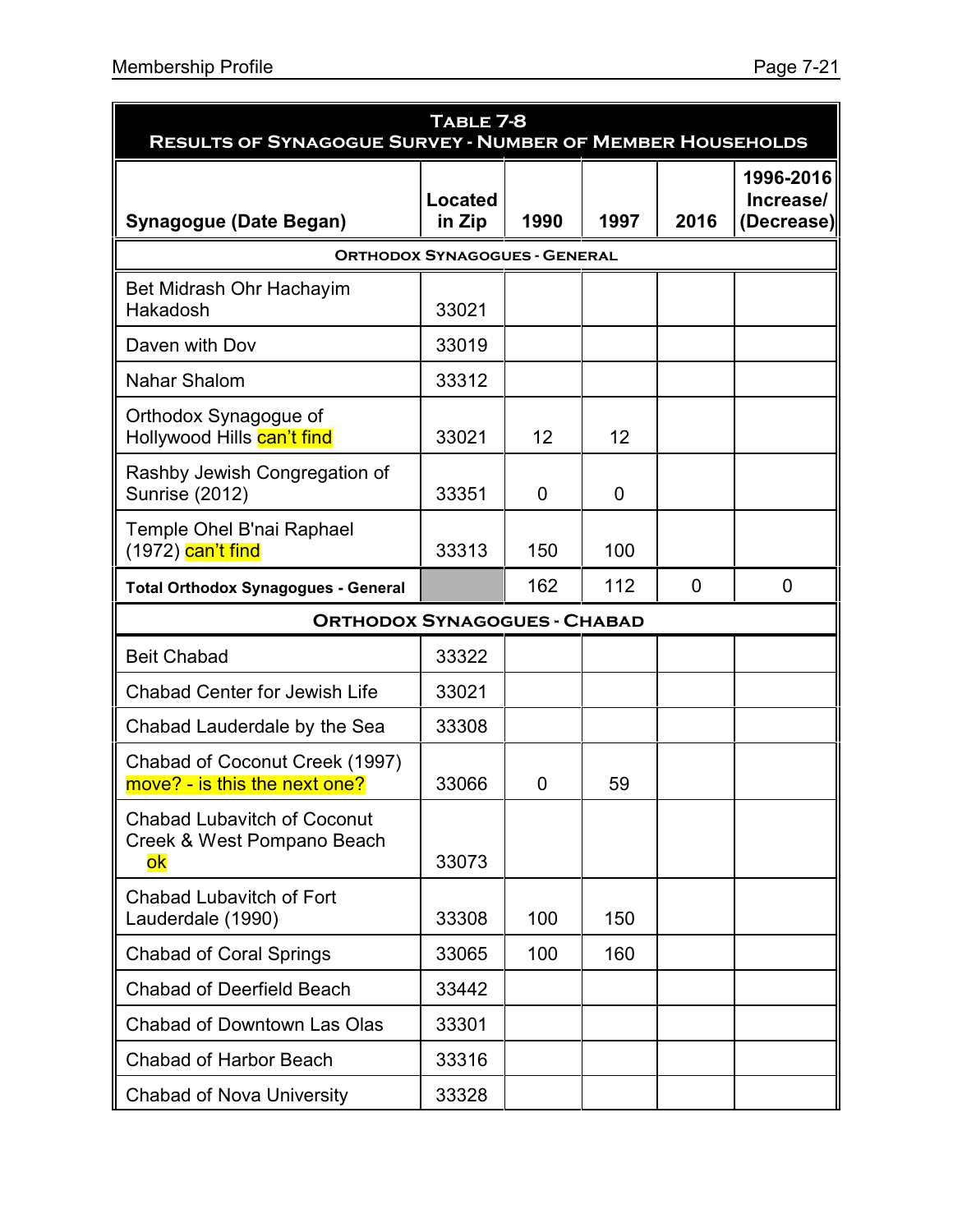| TABLE 7-8<br><b>RESULTS OF SYNAGOGUE SURVEY - NUMBER OF MEMBER HOUSEHOLDS</b>  |                          |      |      |      |                                      |
|--------------------------------------------------------------------------------|--------------------------|------|------|------|--------------------------------------|
| <b>Synagogue (Date Began)</b>                                                  | <b>Located</b><br>in Zip | 1990 | 1997 | 2016 | 1996-2016<br>Increase/<br>(Decrease) |
| <b>Chabad of Ocean Drive</b>                                                   | 33019                    | 60   | 60   |      |                                      |
| <b>Chabad of Parkland</b>                                                      | 33067                    |      |      |      |                                      |
| <b>Chabad of Pembroke Pines</b>                                                | 33029                    |      |      |      |                                      |
| Chabad of Plantation (1982)                                                    | 33324                    | 0    | 100  |      |                                      |
| <b>Chabad of South Broward</b>                                                 | 33009                    |      |      |      |                                      |
| <b>Chabad of Southwest Broward</b>                                             | 33328                    | 20   | 60   |      |                                      |
| <b>Chabad of Southwest Coral</b><br>Springs                                    | 33071                    |      |      |      |                                      |
| <b>Chabad of Sunrise</b>                                                       | 33323                    |      |      |      |                                      |
| <b>Chabad of Tamarac</b>                                                       | 33065                    |      |      |      |                                      |
| <b>Chabad of Walnut Creek</b>                                                  | 33024                    |      |      |      |                                      |
| <b>Chabad of West Davie</b>                                                    | 33330                    |      |      |      |                                      |
| <b>Chabad of West Parkland</b>                                                 | 33076                    |      |      |      |                                      |
| Chabad of Weston (formerly Beth<br>Menachem Chabad)                            | 33326                    | 0    | 25   |      |                                      |
| <b>Chabad Outreach of Margate</b>                                              | 33319                    |      |      |      |                                      |
| <b>Chabad Spanish Center</b>                                                   | 33071                    |      |      |      |                                      |
| Chai Center-Chabad                                                             | 33076                    |      |      |      |                                      |
| Congregation Chabad of North<br>Broward ?                                      | 33063                    | 0    | 200  |      |                                      |
| <b>Chabad of North Broward</b><br><b>Beaches</b><br>has website is this above? | Moving                   |      |      |      |                                      |
| <b>Congregation Judea-Chabad</b>                                               | 33024                    |      |      |      |                                      |
| <b>Congregation Levi-Yitzchok</b><br>Lubavitch                                 | 33009                    | 200  | 200  |      |                                      |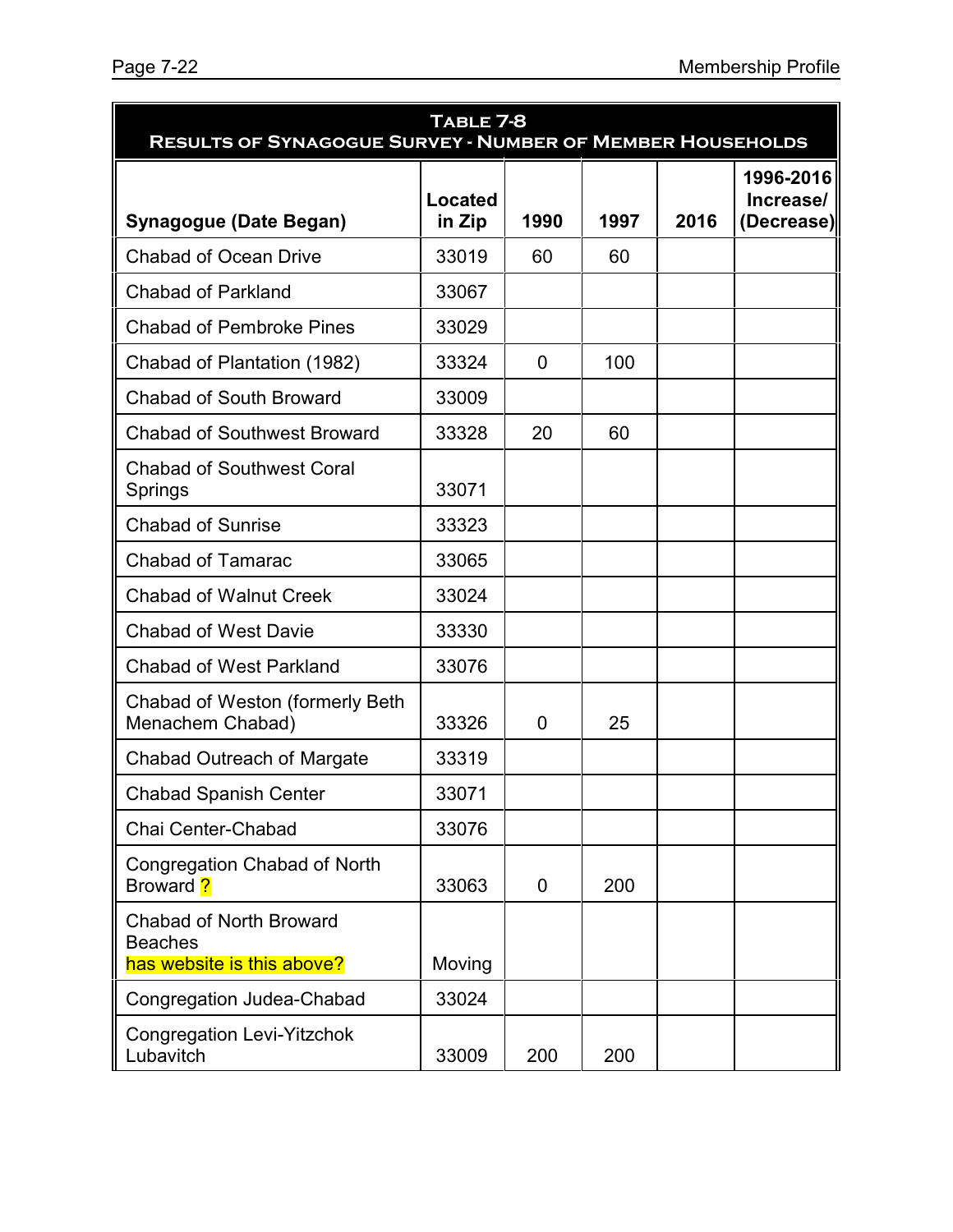| TABLE 7-8<br><b>RESULTS OF SYNAGOGUE SURVEY - NUMBER OF MEMBER HOUSEHOLDS</b>                                                        |                   |      |      |      |                                      |
|--------------------------------------------------------------------------------------------------------------------------------------|-------------------|------|------|------|--------------------------------------|
| <b>Synagogue (Date Began)</b>                                                                                                        | Located<br>in Zip | 1990 | 1997 | 2016 | 1996-2016<br>Increase/<br>(Decrease) |
| <b>Hollywood Community</b><br>Synagogue-Chabad (1990)<br><b>Closed</b>                                                               | 33021             | 15   | 60   | 0    |                                      |
| Las Olas Chabad Jewish Center                                                                                                        | 33301             |      |      |      |                                      |
| Shul of the Lakes                                                                                                                    | 33020             |      |      |      |                                      |
| Synagogue of Inverrary-Chabad                                                                                                        | 33319             | 120  | 160  |      |                                      |
| Young Israel/Chabad of<br><b>Pembroke Pines</b><br>(formerly Young Israel of<br>Pembroke Pines) Belong here or<br>with Young Israel? | 33027             | 100  | 100  |      |                                      |
| <b>ORTHODOX SYNAGOGUES - YOUNG ISRAEL</b>                                                                                            |                   |      |      |      |                                      |
| Young Israel of Deerfield Beach<br>(1980)                                                                                            | 33442             | 125  | 200  |      |                                      |
| Young Israel of Hollywood<br>Beach/Ahavat Shalom                                                                                     | 33022             | 25   | 25   |      |                                      |
| Young Israel of Hollywood-Fort<br>Lauderdale (1971)                                                                                  | 33312             | 269  | 289  |      |                                      |
| Young Israel of Tamarac-<br>Congregation Migdal David Yelp<br>says closed & phone<br>disconnected                                    | 33321             | 95   | 132  |      |                                      |
| <b>CONSERVATIVE SYNAGOGUES</b>                                                                                                       |                   |      |      |      |                                      |
| B'nai Aviv (1989)                                                                                                                    | 33326             | 250  | 575  |      |                                      |
| Beth Ahm Israel (1971) (includes<br>Temple Israel in 1990) Closed-<br>needs Ira note and correction of<br>footnote??                 | 33024             | 550* | 784  |      |                                      |
| Beth Shalom ? No zip and zero in<br>1996                                                                                             |                   | 750  | 0    |      |                                      |
| <b>Century Pines Jewish Center</b>                                                                                                   | 33027             | 700  | 800  |      |                                      |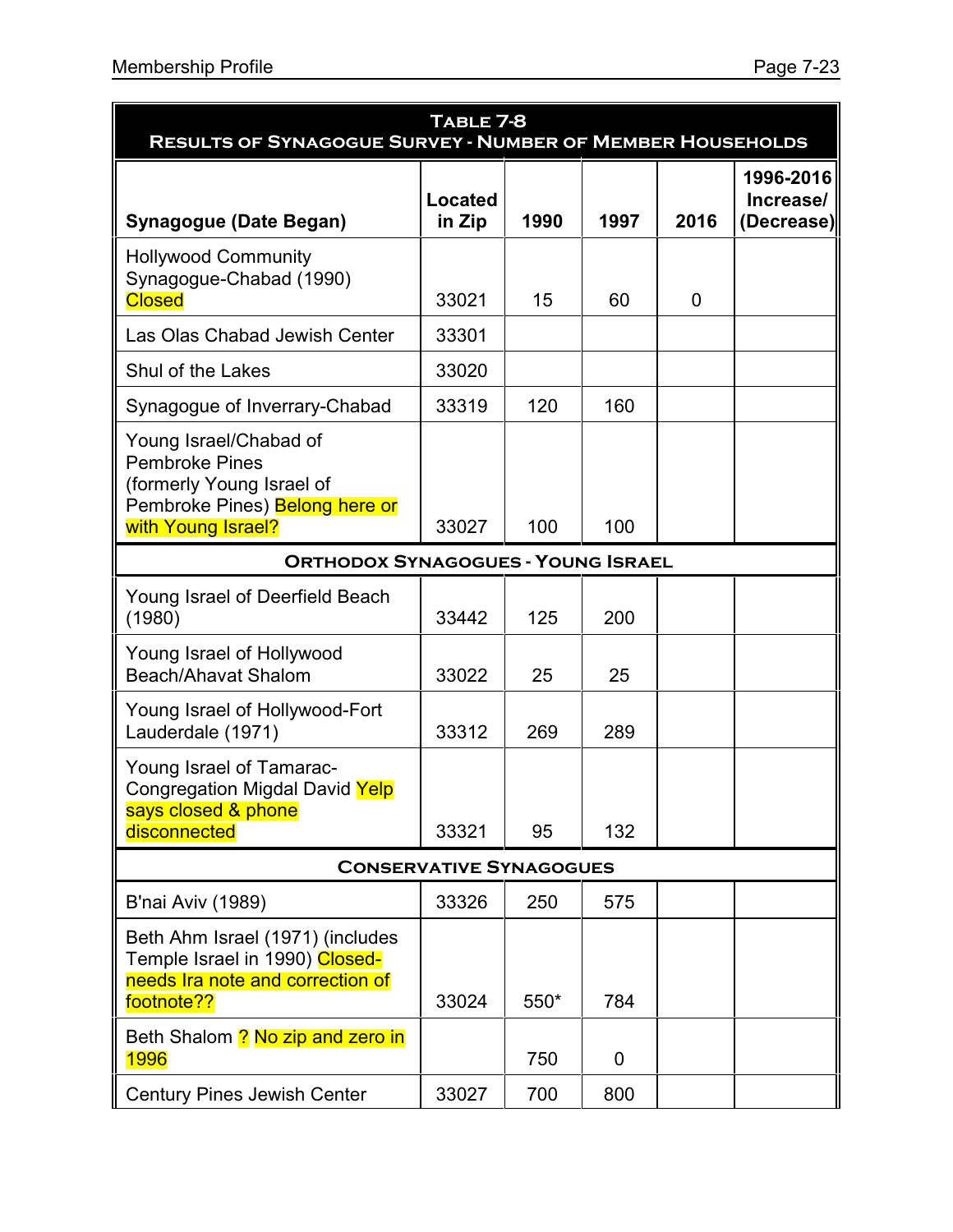| TABLE 7-8<br><b>RESULTS OF SYNAGOGUE SURVEY - NUMBER OF MEMBER HOUSEHOLDS</b>                                                                                        |                          |      |      |      |                                      |
|----------------------------------------------------------------------------------------------------------------------------------------------------------------------|--------------------------|------|------|------|--------------------------------------|
| <b>Synagogue (Date Began)</b>                                                                                                                                        | <b>Located</b><br>in Zip | 1990 | 1997 | 2016 | 1996-2016<br>Increase/<br>(Decrease) |
| <b>Congregation Bet Chaverim</b><br>(1990) says dissolved in 1998                                                                                                    | 33071                    | 45   | 205  |      |                                      |
| Congregation Beth Hillel of<br>Margate ?? not in directory, in<br>floridajewish.com, phone<br>disconnected, called Beth Am<br>(same zip) says never heard of<br>them | 33063                    | 750  | 500  |      |                                      |
| Congregation Beth Shalom (1985)                                                                                                                                      | 33063                    | 700  | 640  |      |                                      |
| Congregation Beth Tefilah (1983)<br>is zip 33319? See red note below                                                                                                 | 33321                    | 200  | 296  |      |                                      |
| <b>Congregation Kol Chaverim</b><br>(2015)                                                                                                                           | 33026?                   |      |      |      |                                      |
| Hallandale Jewish Center/Beth<br>Tefilah (1955) ?? Telephone<br>number disconnected                                                                                  | 33009                    | 720  | 550  |      |                                      |
| Hebrew Congregation of<br>Lauderhill (1978) ?? can't find                                                                                                            | 33313                    | 140  | 78   |      |                                      |
| Temple Beth Am (1973)                                                                                                                                                | 33063                    | 675  | 660  |      |                                      |
| Temple Beth Israel new home -<br>33325                                                                                                                               | 33313                    | 700  | 650  |      |                                      |
| Temple Beth Israel of Deerfield<br>Beach (1974)                                                                                                                      | 33442                    | 1120 | 958  |      |                                      |
| Temple Beth Torah/Tamarac<br>Jewish Center (1972)<br>? See<br>red note below                                                                                         | 33351                    | 800  | 852  |      |                                      |
| Temple Judea (1980) ?? Voice<br>message says Temple<br><b>Judea/Chabad 954-986-2685</b>                                                                              | 33024                    | 130  | 162  |      |                                      |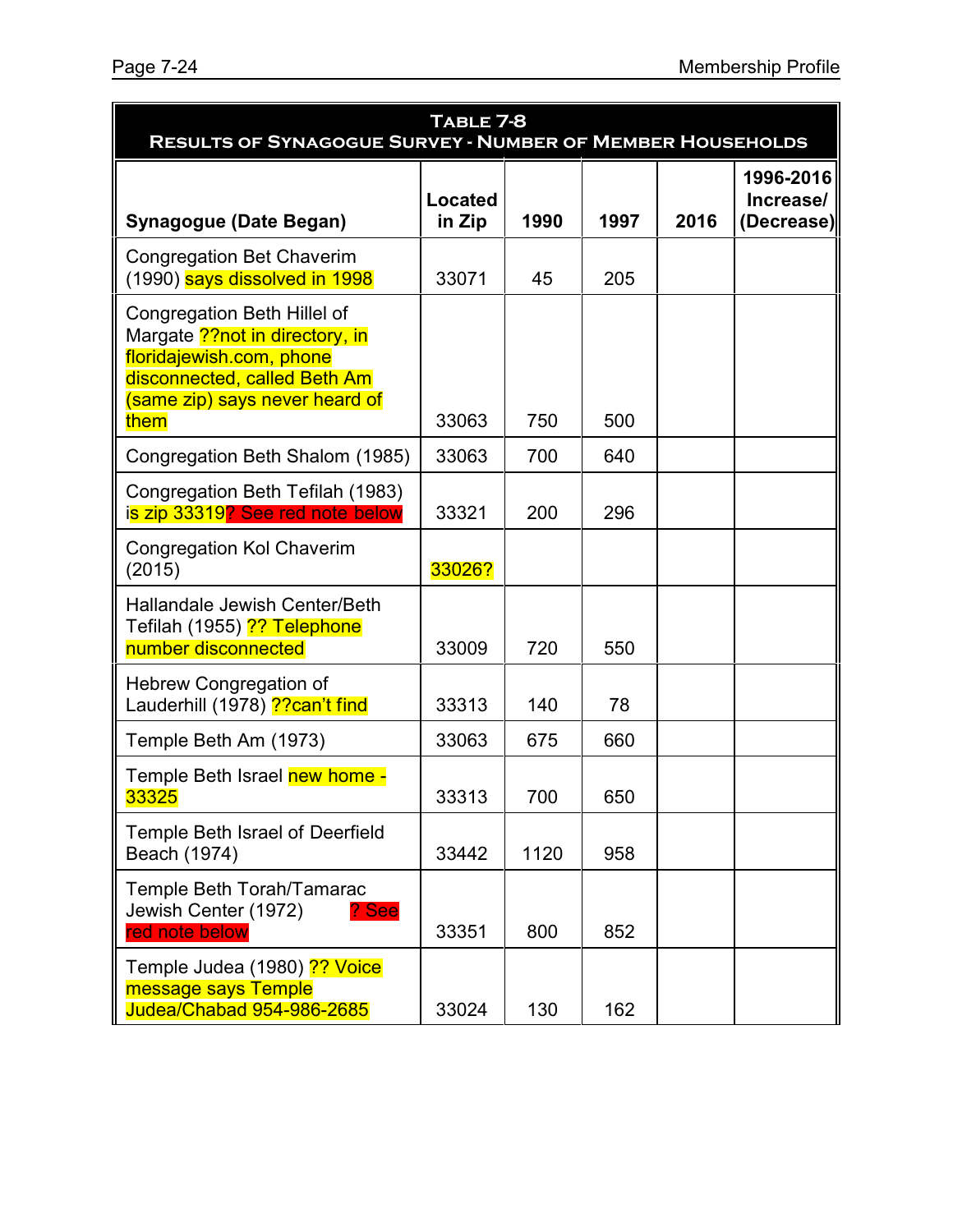| TABLE 7-8<br><b>RESULTS OF SYNAGOGUE SURVEY - NUMBER OF MEMBER HOUSEHOLDS</b>                                                                                       |                          |                  |       |             |                                      |
|---------------------------------------------------------------------------------------------------------------------------------------------------------------------|--------------------------|------------------|-------|-------------|--------------------------------------|
| <b>Synagogue (Date Began)</b>                                                                                                                                       | Located<br>in Zip        | 1990             | 1997  | 2016        | 1996-2016<br>Increase/<br>(Decrease) |
| Temple Sha'aray Tzedek/Sunrise<br>Jewish Center (1975) These three<br>seem to be connected -same<br>phone number - same names -<br>waiting for phone call back from |                          |                  |       |             |                                      |
| Donna 954-721-7660                                                                                                                                                  | 33351                    | 650              | 541   |             |                                      |
| <b>Temple Sholom</b>                                                                                                                                                | 33060                    | 300              | 310   |             |                                      |
| Temple Sinai (1943)<br>West Broward Jewish Center zip<br>is either 33302 or 33330 tried<br>calling 954-424-4214                                                     | 33021                    | 400              | 527   |             |                                      |
| <b>Total Conservative</b>                                                                                                                                           |                          | 9,580            | 9,088 | $\mathbf 0$ | $\mathbf 0$                          |
| *Includes Temple Israel members Temple Beth Ahm and Temple Israel merged after<br>1990.                                                                             |                          |                  |       |             |                                      |
|                                                                                                                                                                     | <b>REFORM SYNAGOGUES</b> |                  |       |             |                                      |
| Congregation Etz Chaim Directory<br>has 33305 - called to check 954-<br>564-9232                                                                                    | 33309                    | 60               | 115   |             |                                      |
| <b>Congregation Kol Tikvah</b>                                                                                                                                      | 33067                    | $\mathbf 0$      | 209   |             |                                      |
| Liberal Jewish Temple of Coconut<br>Creek (1982) floridajewish.com<br>has 33063 - called and number is<br>disconnected                                              | 33066                    | 435              | 435   |             |                                      |
| Temple B'nai Shalom (1982)                                                                                                                                          | 33442                    | 110              | 140   |             |                                      |
| Temple Bat Yam (1985)                                                                                                                                               | 33334                    | 290              | 328   |             |                                      |
| Temple Beth Emet (1978) moved<br>to 33330                                                                                                                           | 33025                    | 300              | 486   |             |                                      |
| Temple Beth Orr                                                                                                                                                     | 33071                    | 500              | 615   |             |                                      |
| Temple Beth El (1956)                                                                                                                                               | 33020                    | 400              | 320   |             |                                      |
| Temple Dor Dorim (1996) zip is<br>now 33327                                                                                                                         | 33326                    | $\boldsymbol{0}$ | 175   |             |                                      |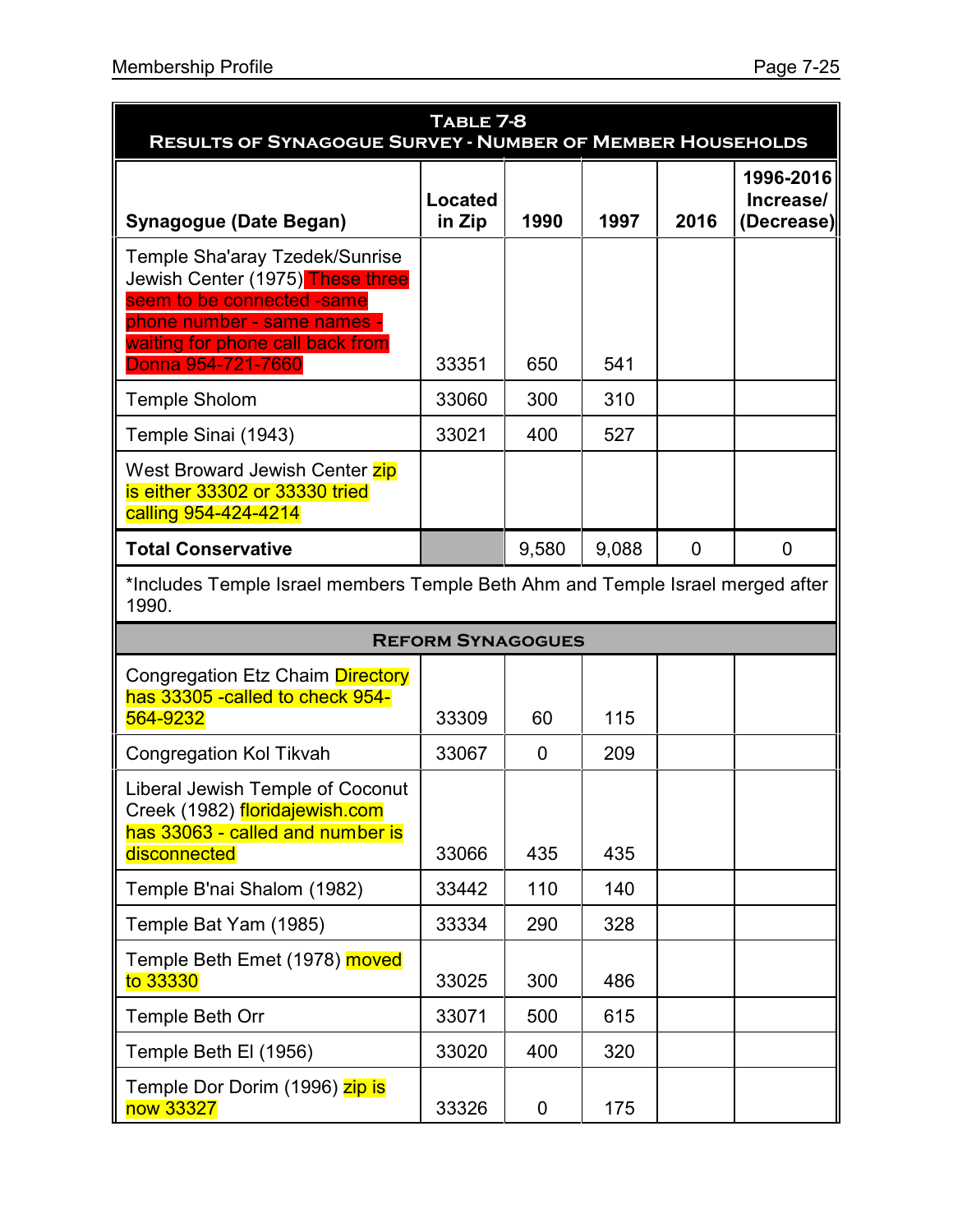| TABLE 7-8<br><b>RESULTS OF SYNAGOGUE SURVEY - NUMBER OF MEMBER HOUSEHOLDS</b>                    |                          |                |        |                |                                      |
|--------------------------------------------------------------------------------------------------|--------------------------|----------------|--------|----------------|--------------------------------------|
| <b>Synagogue (Date Began)</b>                                                                    | <b>Located</b><br>in Zip | 1990           | 1997   | 2016           | 1996-2016<br>Increase/<br>(Decrease) |
| Temple Emanu-el (1968) couldn't<br>find                                                          | 33311                    | 265            | 330    |                |                                      |
| Temple Kol Ami (1975)                                                                            | 33324                    | 950            | 1,226  |                |                                      |
| Temple Solel (1972)                                                                              | 33021                    | 700            | 726    |                |                                      |
| <b>Village Reform Congregation</b><br>(1998)                                                     | 33027                    |                |        |                |                                      |
| <b>Total Reform</b>                                                                              |                          | 4,010          | 5,105  | $\overline{0}$ | $\overline{0}$                       |
| <b>OTHER SYNAGOGUES</b>                                                                          |                          |                |        |                |                                      |
| B'nai Sephardim-Shaare Shalom<br>of Hollywood (1984) Moved from<br><b>Orthodox</b>               | 33312                    | 55             | 75     |                |                                      |
| <b>Congregation Aliyah</b>                                                                       | 33071                    | $\overline{0}$ | 120    |                |                                      |
| Congregation Amcha (1993) or<br>zip 33306 called 954-561-2003<br>and disconnected                | 33304                    | 0              | 208    |                |                                      |
| Los Caminos De Israel ??                                                                         | 33021                    |                |        |                |                                      |
| North Broward Havurah                                                                            | 33071                    |                |        |                |                                      |
| <b>West Broward Jewish Center</b><br>(1992) or zip 33330 tried calling<br>954-424-4214 no answer | 33345                    | 0              | 100    |                |                                      |
| <b>Ramat Shalom</b><br>(Reconstructionist)                                                       | 33325                    | 130            | 320    |                |                                      |
| Temple Adath Or (Jewish<br>Renewal) (1988)                                                       | 33325                    | 15             | 160    |                |                                      |
| Temple Beth Chai (2003)                                                                          | 33076                    |                |        |                |                                      |
| <b>Tiferet Rafael (Sephardic)</b>                                                                | 33324                    |                |        |                |                                      |
| Tree of Life Congregation of<br>Hollywood (Traditional) (1993)                                   | 33081                    | 0              | 500    |                |                                      |
| <b>TOTAL</b>                                                                                     |                          | 145            | 1,408  | $\overline{0}$ | $\overline{0}$                       |
| <b>Grand Total</b>                                                                               |                          | 13,897         | 15,713 | $\mathbf 0$    | $\mathbf 0$                          |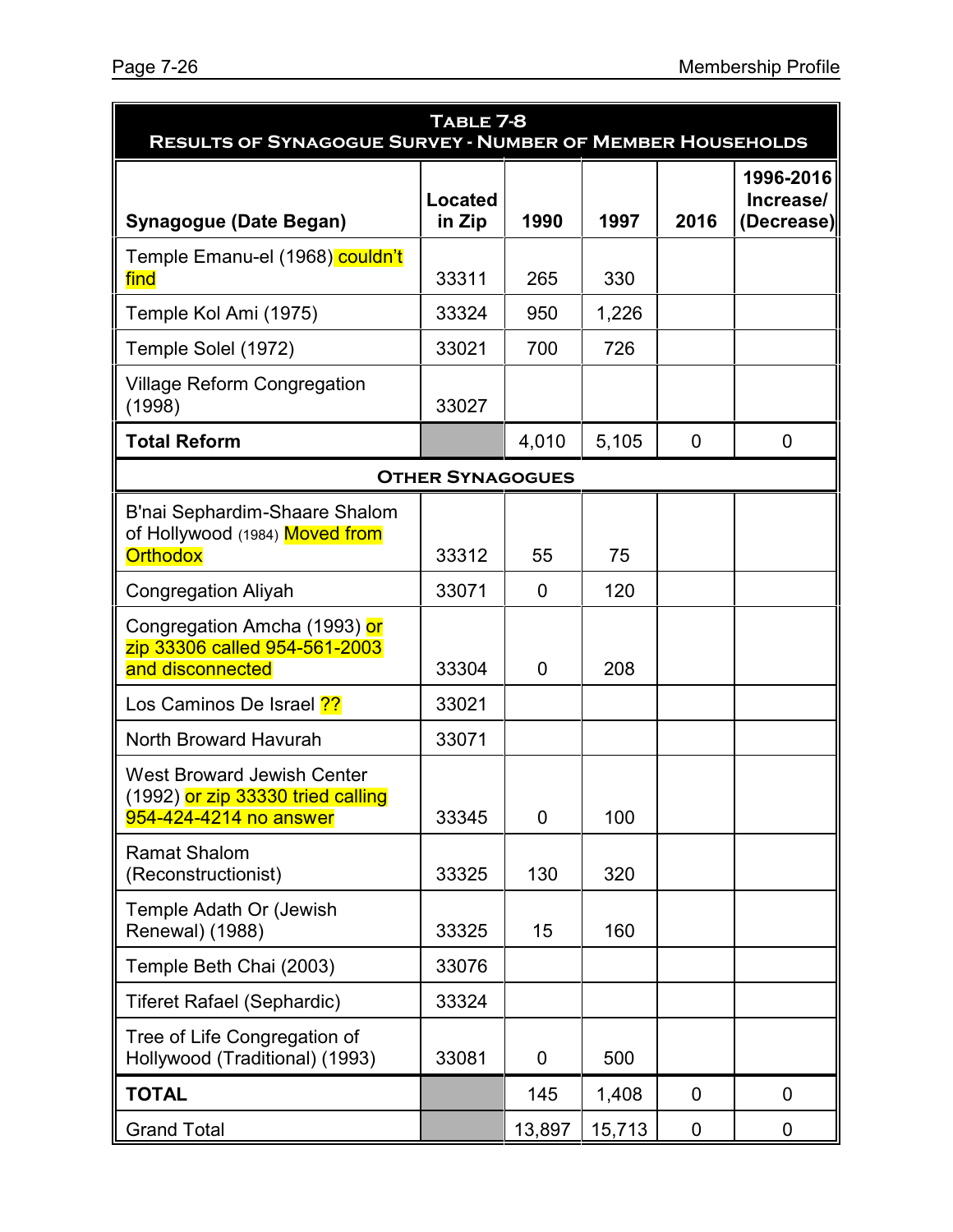| TABLE 7-9<br><b>COMPARISON OF SYNAGOGUE MEMBERSHIP</b><br>IN THE LOCAL COMMUNITY<br><b>BASED UPON THE TELEPHONE SURVEY OF HOUSEHOLDS</b><br><b>AND THE SYNAGOGUE SURVEY</b><br><b>COMMUNITY COMPARISONS</b> |      |                                                           |                                   |                                               |  |  |
|-------------------------------------------------------------------------------------------------------------------------------------------------------------------------------------------------------------|------|-----------------------------------------------------------|-----------------------------------|-----------------------------------------------|--|--|
|                                                                                                                                                                                                             |      | <b>BASE: JEWISH HOUSEHOLDS</b>                            |                                   |                                               |  |  |
| <b>Community</b>                                                                                                                                                                                            | Year | <b>Telephone</b><br><b>Survey of</b><br><b>Households</b> | <b>Synagogue</b><br><b>Survey</b> | <b>Disparity</b><br>(in percentage<br>points) |  |  |
| St. Petersburg                                                                                                                                                                                              | 1994 | 36%                                                       | 21%                               | 15                                            |  |  |
| Tucson                                                                                                                                                                                                      | 2002 | 30%                                                       | 18%                               | 12                                            |  |  |
| Rochester                                                                                                                                                                                                   | 1999 | 54%                                                       | 42%                               | 12                                            |  |  |
| Wilmington                                                                                                                                                                                                  | 1995 | 46%                                                       | 34%                               | 12                                            |  |  |
| Washington                                                                                                                                                                                                  | 2003 | 37%                                                       | 26%                               | 11                                            |  |  |
| Jacksonville                                                                                                                                                                                                | 2002 | 49%                                                       | 39%                               | 10                                            |  |  |
| Richmond                                                                                                                                                                                                    | 1994 | 45%                                                       | 36%                               | 9                                             |  |  |
| Miami                                                                                                                                                                                                       | 2014 | 33%                                                       | 25%                               | 8                                             |  |  |
| Bergen                                                                                                                                                                                                      | 2001 | 48%                                                       | 40%                               | 8                                             |  |  |
| Lehigh Valley                                                                                                                                                                                               | 2007 | 51%                                                       | 45%                               | 6                                             |  |  |
| <b>S Palm Beach</b>                                                                                                                                                                                         | 2005 | 19%                                                       | 13%                               | 6                                             |  |  |
| Minneapolis                                                                                                                                                                                                 | 2004 | 54%                                                       | 48%                               | 6                                             |  |  |
| York                                                                                                                                                                                                        | 1999 | 45%                                                       | 39%                               | 6                                             |  |  |
| <b>Broward</b>                                                                                                                                                                                              | 1997 | 20%                                                       | 13%                               | $6\phantom{1}6$                               |  |  |
| Hartford                                                                                                                                                                                                    | 2000 | 53%                                                       | 48%                               | 5                                             |  |  |
| Charlotte                                                                                                                                                                                                   | 1997 | 48%                                                       | 43%                               | 5                                             |  |  |
| Portland (ME)                                                                                                                                                                                               | 2007 | 32%                                                       | 28%                               | 4                                             |  |  |
| San Antonio                                                                                                                                                                                                 | 2007 | 52%                                                       | 50%                               | 3                                             |  |  |
| Detroit                                                                                                                                                                                                     | 2005 | 50%                                                       | 47%                               | 3                                             |  |  |
| ∥W Palm Beach                                                                                                                                                                                               | 2005 | 16%                                                       | 13%                               | 3                                             |  |  |
| <b>Atlantic County</b>                                                                                                                                                                                      | 2004 | 28%                                                       | 25%                               | 3                                             |  |  |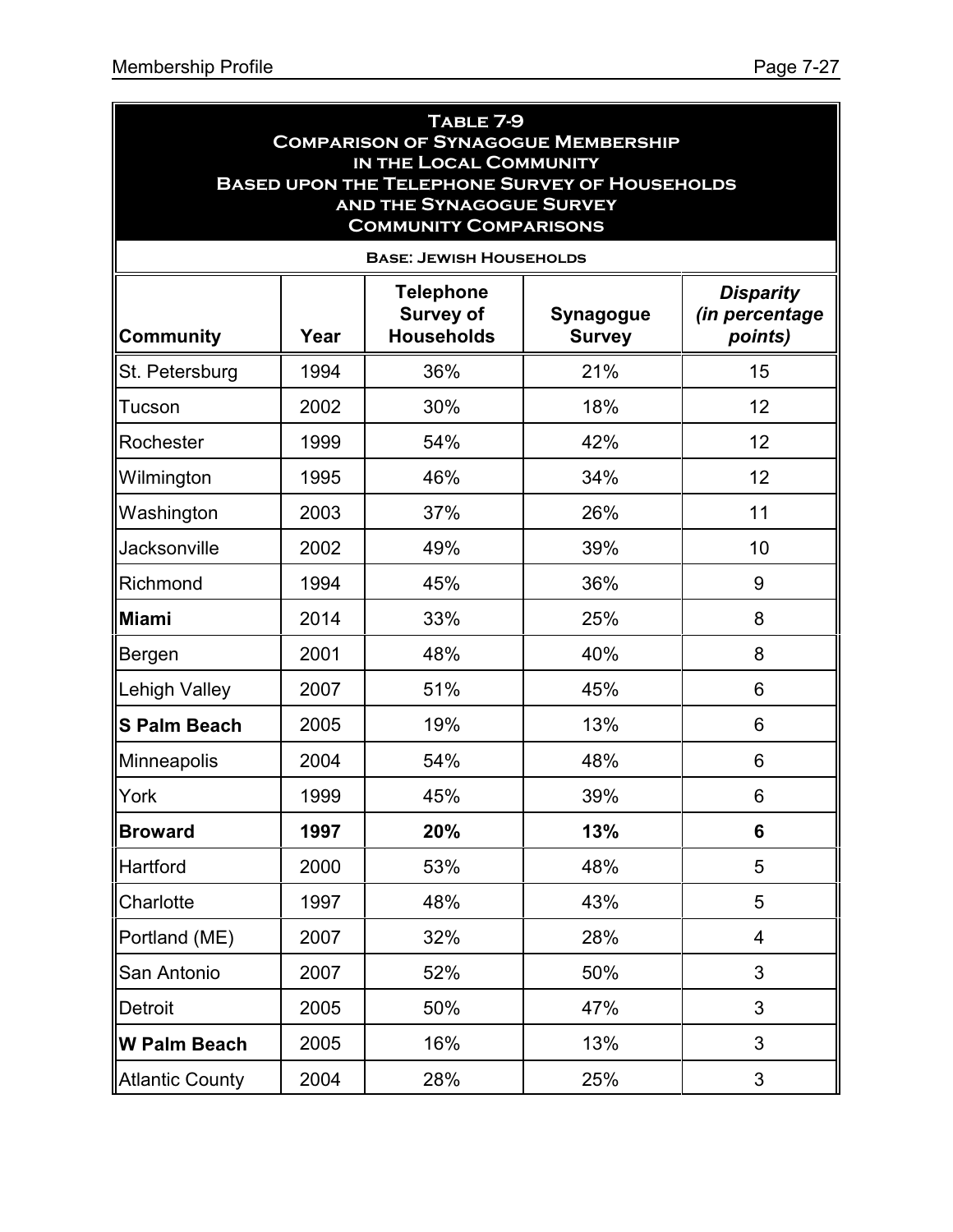| TABLE 7-9<br><b>COMPARISON OF SYNAGOGUE MEMBERSHIP</b><br>IN THE LOCAL COMMUNITY<br><b>BASED UPON THE TELEPHONE SURVEY OF HOUSEHOLDS</b><br><b>AND THE SYNAGOGUE SURVEY</b><br><b>COMMUNITY COMPARISONS</b><br><b>BASE: JEWISH HOUSEHOLDS</b> |      |           |     |                |  |  |
|-----------------------------------------------------------------------------------------------------------------------------------------------------------------------------------------------------------------------------------------------|------|-----------|-----|----------------|--|--|
| <b>Telephone</b><br><b>Disparity</b><br>(in percentage<br><b>Survey of</b><br>Synagogue<br><b>Community</b><br><b>Households</b><br>Year<br>points)<br><b>Survey</b>                                                                          |      |           |     |                |  |  |
| Tidewater                                                                                                                                                                                                                                     | 2001 | 58%       | 55% | 3              |  |  |
| New Haven                                                                                                                                                                                                                                     | 2010 | 41%       | 39% | $\overline{2}$ |  |  |
| <b>Middlesex</b>                                                                                                                                                                                                                              | 2008 | 39%       | 37% | $\overline{2}$ |  |  |
| <b>Las Vegas</b>                                                                                                                                                                                                                              | 2005 | 12%       | 10% | $\overline{2}$ |  |  |
| Sarasota                                                                                                                                                                                                                                      | 2001 | 32%       | 30% | $\overline{2}$ |  |  |
| Martin-St. Lucie                                                                                                                                                                                                                              | 1999 | 23%       | 21% | $\overline{2}$ |  |  |
| Orlando                                                                                                                                                                                                                                       | 1993 | 33%       | 31% | $\overline{2}$ |  |  |
| St. Paul                                                                                                                                                                                                                                      | 2004 | 56%       | 55% | $\mathbf{1}$   |  |  |
| Rhode Island                                                                                                                                                                                                                                  | 2002 | 41%       | 40% | $\mathbf{1}$   |  |  |
| Monmouth                                                                                                                                                                                                                                      | 1997 | 44%       | 44% | $\overline{0}$ |  |  |
| Milwaukee                                                                                                                                                                                                                                     | 1996 | 48%       | 48% | $\Omega$       |  |  |
| Harrisburg                                                                                                                                                                                                                                    | 1994 | 49%       | 52% | (2)            |  |  |
| Westport                                                                                                                                                                                                                                      | 2000 | 45%       | 51% | (6)            |  |  |
| <b>Buffalo</b>                                                                                                                                                                                                                                | 1995 | <b>NA</b> | 34% | <b>NA</b>      |  |  |
| Note: The Telephone Survey of Households column includes only synagogue<br>membership reported in the local community.                                                                                                                        |      |           |     |                |  |  |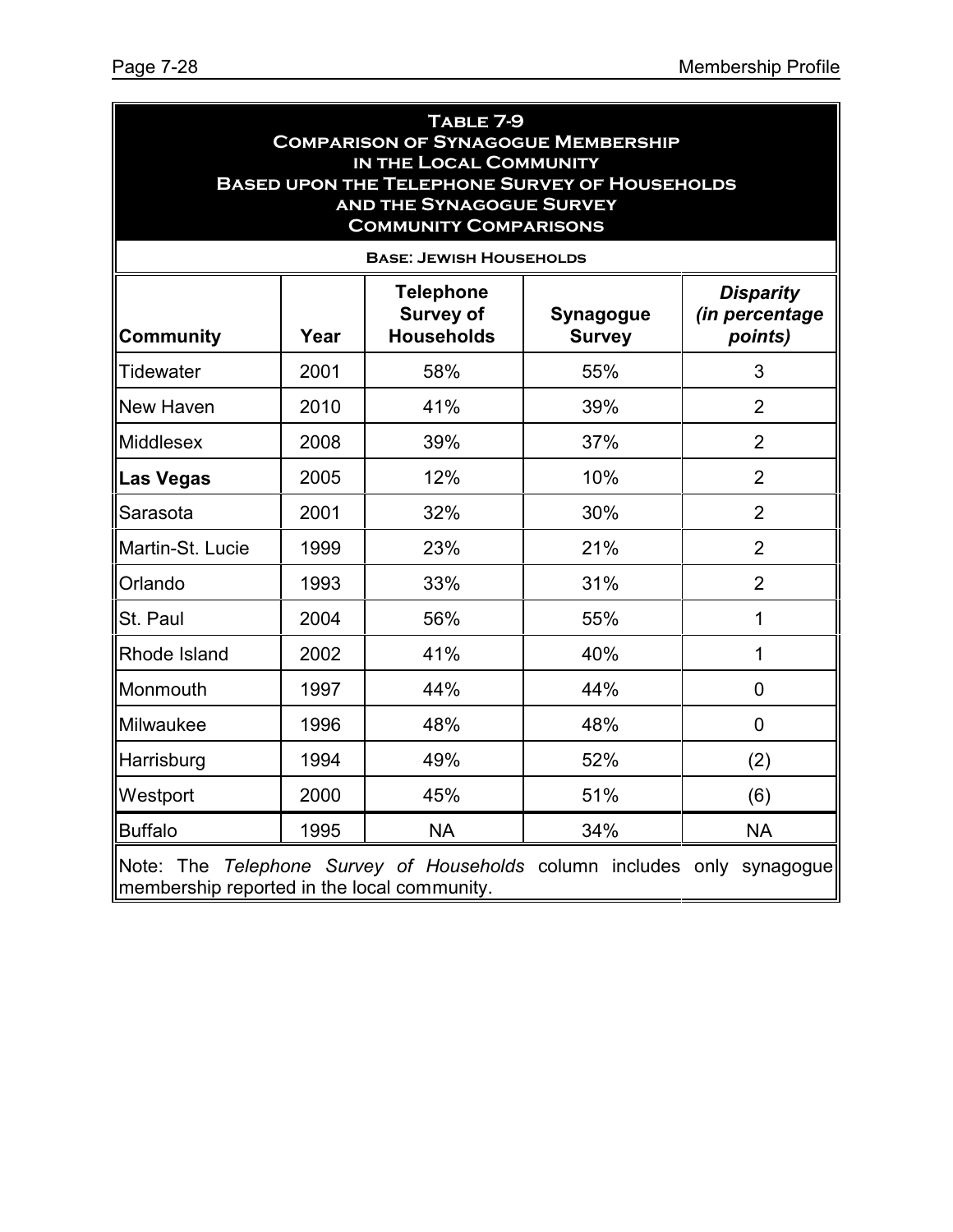| <b>TABLE 7-10</b><br><b>DENOMINATION OF SYNAGOGUE MEMBERSHIP</b><br><b>BASED UPON THE SYNAGOGUE SURVEY</b><br><b>COMMUNITY COMPARISONS</b> |      |                 |                   |                   |               |                  |                |  |
|--------------------------------------------------------------------------------------------------------------------------------------------|------|-----------------|-------------------|-------------------|---------------|------------------|----------------|--|
| <b>BASE: SYNAGOGUE MEMBER JEWISH HOUSEHOLDS</b><br>Recon-                                                                                  |      |                 |                   |                   |               |                  |                |  |
| <b>Community</b>                                                                                                                           | Year | <b>Orthodox</b> | Conser-<br>vative | struc-<br>tionist | <b>Reform</b> | Tradi-<br>tional | Other $^2$     |  |
| Monmouth                                                                                                                                   | 1997 | 46%             | 33                | 0                 | 21            | $\overline{0}$   | $\mathbf 0$    |  |
| <b>Miami</b>                                                                                                                               | 2014 | 43%             | 25                | 1                 | 30            | 0                | 1              |  |
| Bergen                                                                                                                                     | 2001 | 28%             | 45                | 1                 | 26            | 0                | $\mathbf 1$    |  |
| <b>Middlesex</b>                                                                                                                           | 2008 | 27%             | 43                | 0                 | 18            | $\overline{0}$   | 12             |  |
| New Haven                                                                                                                                  | 2010 | 25%             | 41                | 0                 | 31            | $\overline{0}$   | 3              |  |
| Lehigh Valley                                                                                                                              | 2007 | 20%             | 42                | 4                 | 33            | 0                | $\mathbf 0$    |  |
| Portland (ME)                                                                                                                              | 2007 | 19%             | 32                | $\mathbf{0}$      | 34            | 0                | 15             |  |
| S Palm Beach ©                                                                                                                             | 2005 | 19%             | 46                | $\mathbf{0}$      | 32            | 0                | 3              |  |
| <b>Atlantic County</b>                                                                                                                     | 2004 | 18%             | 53                | 1                 | 29            | $\overline{0}$   | $\overline{0}$ |  |
| Harrisburg                                                                                                                                 | 1994 | 18%             | 55                | 5                 | 21            | 0                | 0              |  |
| San Antonio                                                                                                                                | 2007 | 17%             | 25                | $\overline{2}$    | 51            | 0                | 5              |  |
| Las Vegas                                                                                                                                  | 2005 | 17%             | 23                | $\overline{2}$    | 53            | 0                | 5              |  |
| W Palm Beach ©                                                                                                                             | 2005 | 16%             | 54                | 0                 | 28            | 0                | 3              |  |
| Rochester                                                                                                                                  | 1999 | 16%             | 36                | 0                 | 48            | 0                | 0              |  |
| Los Angeles *                                                                                                                              | 1997 | 14%             | 38                | 3                 | 44            | 0                | $\overline{2}$ |  |
| Westport                                                                                                                                   | 2000 | 13%             | 29                | 0                 | 57            | $\mathbf 0$      | $\overline{2}$ |  |
| Milwaukee                                                                                                                                  | 1996 | 13%             | 33                | $\mathbf{1}$      | 53            | 0                | $\mathbf 0$    |  |
| <b>Detroit</b>                                                                                                                             | 2005 | 12%             | 31                | $\mathbf 0$       | 52            | $\mathbf 0$      | 5              |  |
| <b>Broward</b>                                                                                                                             | 1997 | 12%             | 51                | $\overline{2}$    | 29            | 3                | $\mathbf{3}$   |  |
| Washington                                                                                                                                 | 2003 | 11%             | 42                | 3                 | 38            | $\mathbf 0$      | 6              |  |
| Rhode Island                                                                                                                               | 2002 | 11%             | 49                | 0                 | 40            | 0                | $\mathbf 0$    |  |
| Essex-Morris *                                                                                                                             | 1998 | 11%             | 51                | 0                 | 33            | 0                | 5              |  |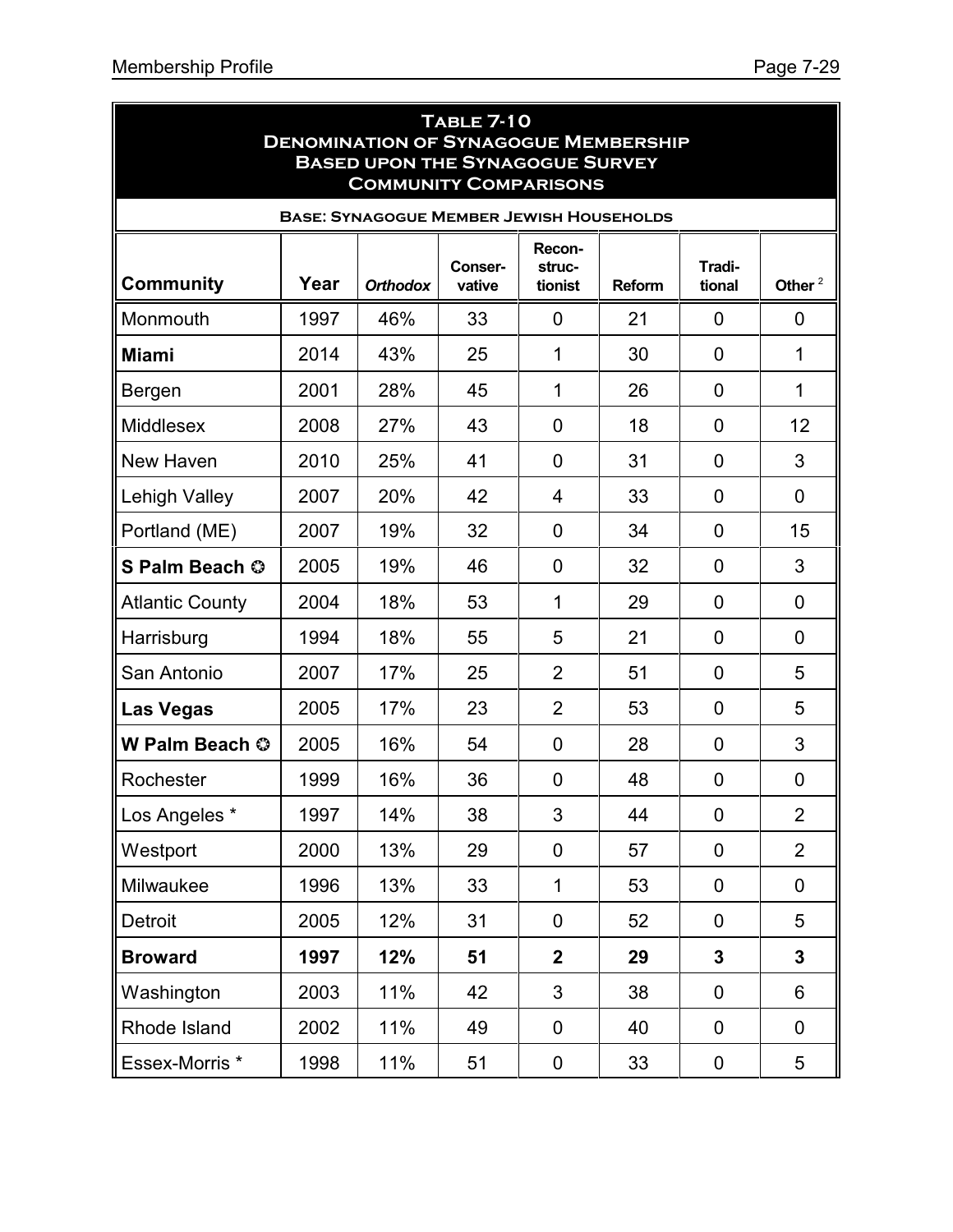| <b>TABLE 7-10</b><br><b>DENOMINATION OF SYNAGOGUE MEMBERSHIP</b><br><b>BASED UPON THE SYNAGOGUE SURVEY</b><br><b>COMMUNITY COMPARISONS</b> |                                                |                 |                          |                             |               |                  |                |  |  |
|--------------------------------------------------------------------------------------------------------------------------------------------|------------------------------------------------|-----------------|--------------------------|-----------------------------|---------------|------------------|----------------|--|--|
| <b>BASE: SYNAGOGUE MEMBER JEWISH HOUSEHOLDS</b>                                                                                            |                                                |                 |                          |                             |               |                  |                |  |  |
| <b>Community</b>                                                                                                                           | Year                                           | <b>Orthodox</b> | <b>Conser-</b><br>vative | Recon-<br>struc-<br>tionist | <b>Reform</b> | Tradi-<br>tional | Other $^2$     |  |  |
| Richmond                                                                                                                                   | 1994                                           | 11%             | 49                       | $\overline{0}$              | 39            | $\mathbf 0$      | 0              |  |  |
| Jacksonville                                                                                                                               | 2002                                           | 10%             | 51                       | $\overline{0}$              | 40            | $\overline{0}$   | $\overline{0}$ |  |  |
| Hartford                                                                                                                                   | 2000                                           | 9%              | 54                       | $\overline{0}$              | 36            | $\overline{0}$   | $\mathbf{1}$   |  |  |
| St. Louis                                                                                                                                  | 2014                                           | 8%              | 23                       | $\overline{2}$              | 59            | 6                | 3              |  |  |
| <b>Buffalo</b>                                                                                                                             | 1995                                           | 8%              | 31                       | $\overline{7}$              | 53            | $\overline{0}$   | $\mathbf{1}$   |  |  |
| <b>Tidewater</b>                                                                                                                           | 2001                                           | 7%              | 53                       | $\overline{0}$              | 39            | $\overline{0}$   | $\mathbf{1}$   |  |  |
| Minneapolis                                                                                                                                | 2004                                           | 6%              | 47                       | $\mathbf{1}$                | 46            | $\overline{0}$   | $\mathbf{1}$   |  |  |
| Tucson                                                                                                                                     | 2002                                           | 5%              | 38                       | $\overline{0}$              | 53            | $\overline{0}$   | $\overline{4}$ |  |  |
| Charlotte                                                                                                                                  | 1997                                           | 5%              | 41                       | $\overline{0}$              | 51            | $\overline{0}$   | 3              |  |  |
| St. Paul                                                                                                                                   | 2004                                           | 4%              | 59                       | $\overline{0}$              | 24            | $\overline{0}$   | 13             |  |  |
| Sarasota                                                                                                                                   | 2001                                           | 4%              | 33                       | $\overline{0}$              | 46            | $\overline{0}$   | 16             |  |  |
| Wilmington                                                                                                                                 | 1995                                           | 4%              | 25                       | 13                          | 38            | 21               | $\overline{0}$ |  |  |
| Orlando                                                                                                                                    | 1993                                           | 3%              | 61                       | $\overline{0}$              | 36            | $\overline{0}$   | $\overline{0}$ |  |  |
| St. Petersburg                                                                                                                             | 1994                                           | 2%              | 33                       | $\overline{0}$              | 65            | $\mathbf 0$      | $\mathbf 0$    |  |  |
| Martin-St. Lucie                                                                                                                           | 1999                                           | 0%              | $\overline{0}$           | $\overline{0}$              | 100           | $\overline{0}$   | $\overline{0}$ |  |  |
| York                                                                                                                                       | 1999                                           | 0%              | 30                       | $\mathbf 0$                 | 70            | $\mathbf 0$      | $\mathbf 0$    |  |  |
| NJPS * 1                                                                                                                                   | 2000<br>21%<br>33<br>3<br>39<br>$\overline{4}$ |                 |                          |                             |               |                  |                |  |  |

 Includes membership in all South Florida synagogues, not just in the service area of each Jewish Federation.

\* Results are based upon the Telephone Survey.

1 NJPS 2000 data are for the *more Jewishly-connected sample*.

<sup>2</sup> Includes Jewish Humanistic, Jewish Renewal, unaffiliated, non-denominational, Havurah, etc.

Notes: 1) The *synagogue survey* gathered information from the local synagogues concerning the number of households who are current synagogue members.

2) Membership in Sephardic synagogues is included in *Orthodox*.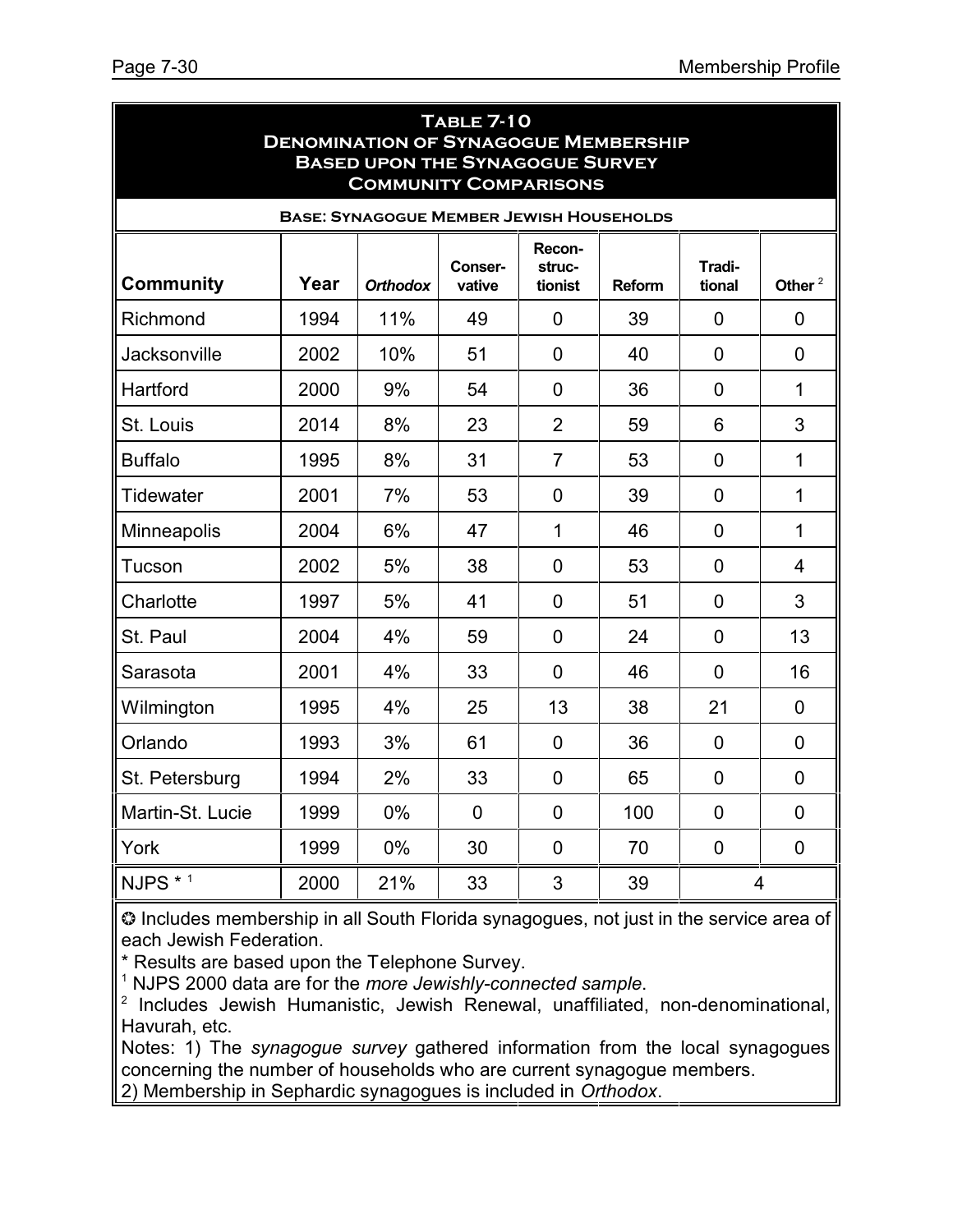| <b>TABLE 7-11</b><br><b>ORTHODOX SYNAGOGUE MEMBERSHIP</b><br><b>BASED UPON THE SYNAGOGUE SURVEY</b><br><b>COMMUNITY COMPARISONS</b> |                                             |     |  |                    |      |       |  |
|-------------------------------------------------------------------------------------------------------------------------------------|---------------------------------------------|-----|--|--------------------|------|-------|--|
| <b>BASE: SYNAGOGUE MEMBER JEWISH HOUSEHOLDS</b>                                                                                     |                                             |     |  |                    |      |       |  |
| <b>Community</b>                                                                                                                    | Year                                        | %   |  | <b>Community</b>   | Year | %     |  |
| Monmouth                                                                                                                            | 1997                                        | 46% |  | Rhode Island       | 2002 | 11%   |  |
| <b>Miami</b>                                                                                                                        | 2014                                        | 43% |  | Essex-Morris *     | 1998 | 11%   |  |
| Bergen                                                                                                                              | 2001                                        | 28% |  | Richmond           | 1994 | 11%   |  |
| <b>Middlesex</b>                                                                                                                    | 2008                                        | 27% |  | Jacksonville       | 2002 | 10%   |  |
| New Haven                                                                                                                           | 2010                                        | 25% |  | Hartford           | 2000 | 9%    |  |
| Lehigh Valley                                                                                                                       | 2007                                        | 20% |  | St. Louis          | 2014 | 8%    |  |
| Portland (ME)                                                                                                                       | 2007                                        | 19% |  | <b>Buffalo</b>     | 1995 | 8%    |  |
| S Palm Beach ©                                                                                                                      | 2005                                        | 19% |  | <b>Tidewater</b>   | 2001 | 7%    |  |
| <b>Atlantic County</b>                                                                                                              | 2004                                        | 18% |  | <b>Minneapolis</b> | 2004 | 6%    |  |
| Harrisburg                                                                                                                          | 1994                                        | 18% |  | Tucson             | 2002 | 5%    |  |
| San Antonio                                                                                                                         | 2007                                        | 17% |  | Charlotte          | 1997 | 5%    |  |
| <b>Las Vegas</b>                                                                                                                    | 2005                                        | 17% |  | St. Paul           | 2004 | 4%    |  |
| W Palm Beach ©                                                                                                                      | 2005                                        | 16% |  | Sarasota           | 2001 | 4%    |  |
| Rochester                                                                                                                           | 1999                                        | 16% |  | Wilmington         | 1995 | 4%    |  |
| Los Angeles *                                                                                                                       | 1997                                        | 14% |  | Orlando            | 1993 | 3%    |  |
| Westport                                                                                                                            | 2000                                        | 13% |  | St. Petersburg     | 1994 | 2%    |  |
| Milwaukee                                                                                                                           | 1996                                        | 13% |  | Martin-St. Lucie   | 1999 | $0\%$ |  |
| Detroit                                                                                                                             | 2005                                        | 12% |  | York               | 1999 | $0\%$ |  |
| <b>Broward</b>                                                                                                                      | 1997                                        | 12% |  | NJPS * 1           | 2000 | 21%   |  |
| Washington                                                                                                                          | See footnotes to Table 7-10.<br>11%<br>2003 |     |  |                    |      |       |  |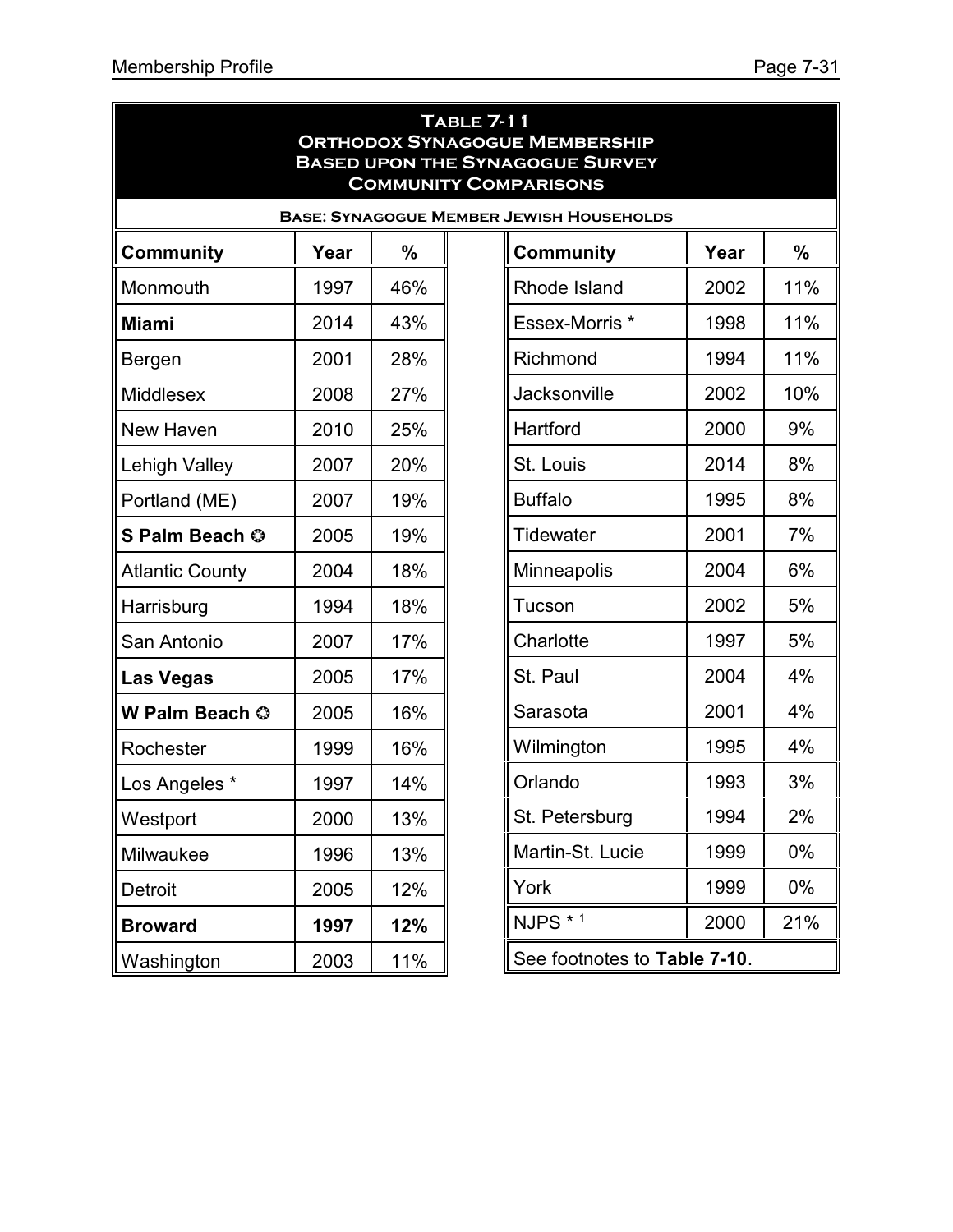| <b>TABLE 7-12</b><br><b>CONSERVATIVE SYNAGOGUE MEMBERSHIP</b><br><b>BASED UPON THE SYNAGOGUE SURVEY</b><br><b>COMMUNITY COMPARISONS</b> |      |               |  |                              |      |               |  |
|-----------------------------------------------------------------------------------------------------------------------------------------|------|---------------|--|------------------------------|------|---------------|--|
| <b>BASE: SYNAGOGUE MEMBER JEWISH HOUSEHOLDS</b>                                                                                         |      |               |  |                              |      |               |  |
| <b>Community</b>                                                                                                                        | Year | $\frac{0}{0}$ |  | <b>Community</b>             | Year | $\frac{0}{0}$ |  |
| Orlando                                                                                                                                 | 1993 | 61%           |  | Tucson                       | 2002 | 38%           |  |
| St. Paul                                                                                                                                | 2004 | 59%           |  | Los Angeles *                | 1997 | 38%           |  |
| Harrisburg                                                                                                                              | 1994 | 55%           |  | Rochester                    | 1999 | 36%           |  |
| W Palm Beach ©                                                                                                                          | 2005 | 54%           |  | Sarasota                     | 2001 | 33%           |  |
| Hartford                                                                                                                                | 2000 | 54%           |  | Monmouth                     | 1997 | 33%           |  |
| <b>Atlantic County</b>                                                                                                                  | 2004 | 53%           |  | Milwaukee                    | 1996 | 33%           |  |
| <b>Tidewater</b>                                                                                                                        | 2001 | 53%           |  | St. Petersburg               | 1994 | 33%           |  |
| Jacksonville                                                                                                                            | 2002 | 51%           |  | Portland (ME)                | 2007 | 32%           |  |
| Essex-Morris *                                                                                                                          | 1998 | 51%           |  | <b>Detroit</b>               | 2005 | 31%           |  |
| <b>Broward</b>                                                                                                                          | 1997 | 51%           |  | <b>Buffalo</b>               | 1995 | 31%           |  |
| Rhode Island                                                                                                                            | 2002 | 49%           |  | York                         | 1999 | 30%           |  |
| Richmond                                                                                                                                | 1994 | 49%           |  | Westport                     | 2000 | 29%           |  |
| Minneapolis                                                                                                                             | 2004 | 47%           |  | <b>Miami</b>                 | 2014 | 25%           |  |
| S Palm Beach ©                                                                                                                          | 2005 | 46%           |  | San Antonio                  | 2007 | 25%           |  |
| Bergen                                                                                                                                  | 2001 | 45%           |  | Wilmington                   | 1995 | 25%           |  |
| Middlesex                                                                                                                               | 2008 | 43%           |  | St. Louis                    | 2014 | 23%           |  |
| <b>Lehigh Valley</b>                                                                                                                    | 2007 | 42%           |  | <b>Las Vegas</b>             | 2005 | 23%           |  |
| Washington                                                                                                                              | 2003 | 42%           |  | Martin-St. Lucie             | 1999 | $0\%$         |  |
| New Haven                                                                                                                               | 2010 | 41%           |  | NJPS * 1                     | 2000 | 33%           |  |
| Charlotte                                                                                                                               | 1997 | 41%           |  | See footnotes to Table 7-10. |      |               |  |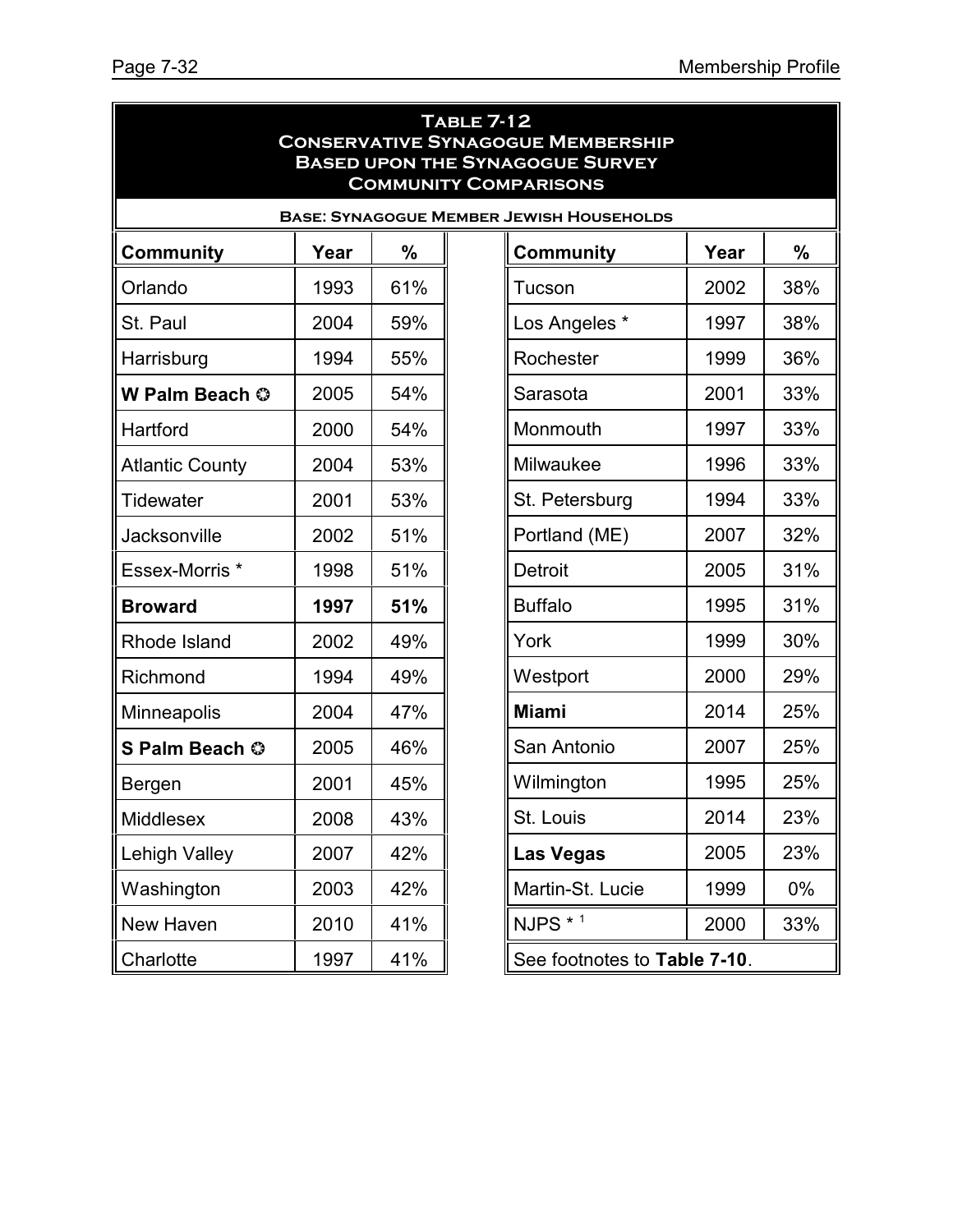| <b>TABLE 7-13</b><br><b>REFORM SYNAGOGUE MEMBERSHIP</b><br><b>BASED UPON THE SYNAGOGUE SURVEY</b><br><b>COMMUNITY COMPARISONS</b> |      |      |  |                              |      |     |  |  |
|-----------------------------------------------------------------------------------------------------------------------------------|------|------|--|------------------------------|------|-----|--|--|
| <b>BASE: SYNAGOGUE MEMBER JEWISH HOUSEHOLDS</b>                                                                                   |      |      |  |                              |      |     |  |  |
| <b>Community</b>                                                                                                                  | Year | %    |  | <b>Community</b>             | Year | %   |  |  |
| Martin-St. Lucie                                                                                                                  | 1999 | 100% |  | Washington                   | 2003 | 38% |  |  |
| York                                                                                                                              | 1999 | 70%  |  | Wilmington                   | 1995 | 38% |  |  |
| St. Petersburg                                                                                                                    | 1994 | 65%  |  | Hartford                     | 2000 | 36% |  |  |
| St. Louis                                                                                                                         | 2014 | 59%  |  | Orlando                      | 1993 | 36% |  |  |
| Westport                                                                                                                          | 2000 | 57%  |  | Portland (ME)                | 2007 | 34% |  |  |
| <b>Las Vegas</b>                                                                                                                  | 2005 | 53%  |  | <b>Lehigh Valley</b>         | 2007 | 33% |  |  |
| Tucson                                                                                                                            | 2002 | 53%  |  | Essex-Morris *               | 1998 | 33% |  |  |
| Milwaukee                                                                                                                         | 1996 | 53%  |  | S Palm Beach ©               | 2005 | 32% |  |  |
| <b>Buffalo</b>                                                                                                                    | 1995 | 53%  |  | New Haven                    | 2010 | 31% |  |  |
| Detroit                                                                                                                           | 2005 | 52%  |  | <b>Miami</b>                 | 2014 | 30% |  |  |
| San Antonio                                                                                                                       | 2007 | 51%  |  | <b>Atlantic County</b>       | 2004 | 29% |  |  |
| Charlotte                                                                                                                         | 1997 | 51%  |  | <b>Broward</b>               | 1997 | 29% |  |  |
| Rochester                                                                                                                         | 1999 | 48%  |  | W Palm Beach ©               | 2005 | 28% |  |  |
| Minneapolis                                                                                                                       | 2004 | 46%  |  | Bergen                       | 2001 | 26% |  |  |
| Sarasota                                                                                                                          | 2001 | 46%  |  | St. Paul                     | 2004 | 24% |  |  |
| Los Angeles *                                                                                                                     | 1997 | 44%  |  | Monmouth                     | 1997 | 21% |  |  |
| Jacksonville                                                                                                                      | 2002 | 40%  |  | Harrisburg                   | 1994 | 21% |  |  |
| Rhode Island                                                                                                                      | 2002 | 40%  |  | <b>Middlesex</b>             | 2008 | 18% |  |  |
| Tidewater                                                                                                                         | 2001 | 39%  |  | NJPS * 1                     | 2000 | 39% |  |  |
| Richmond                                                                                                                          | 1994 | 39%  |  | See footnotes to Table 7-10. |      |     |  |  |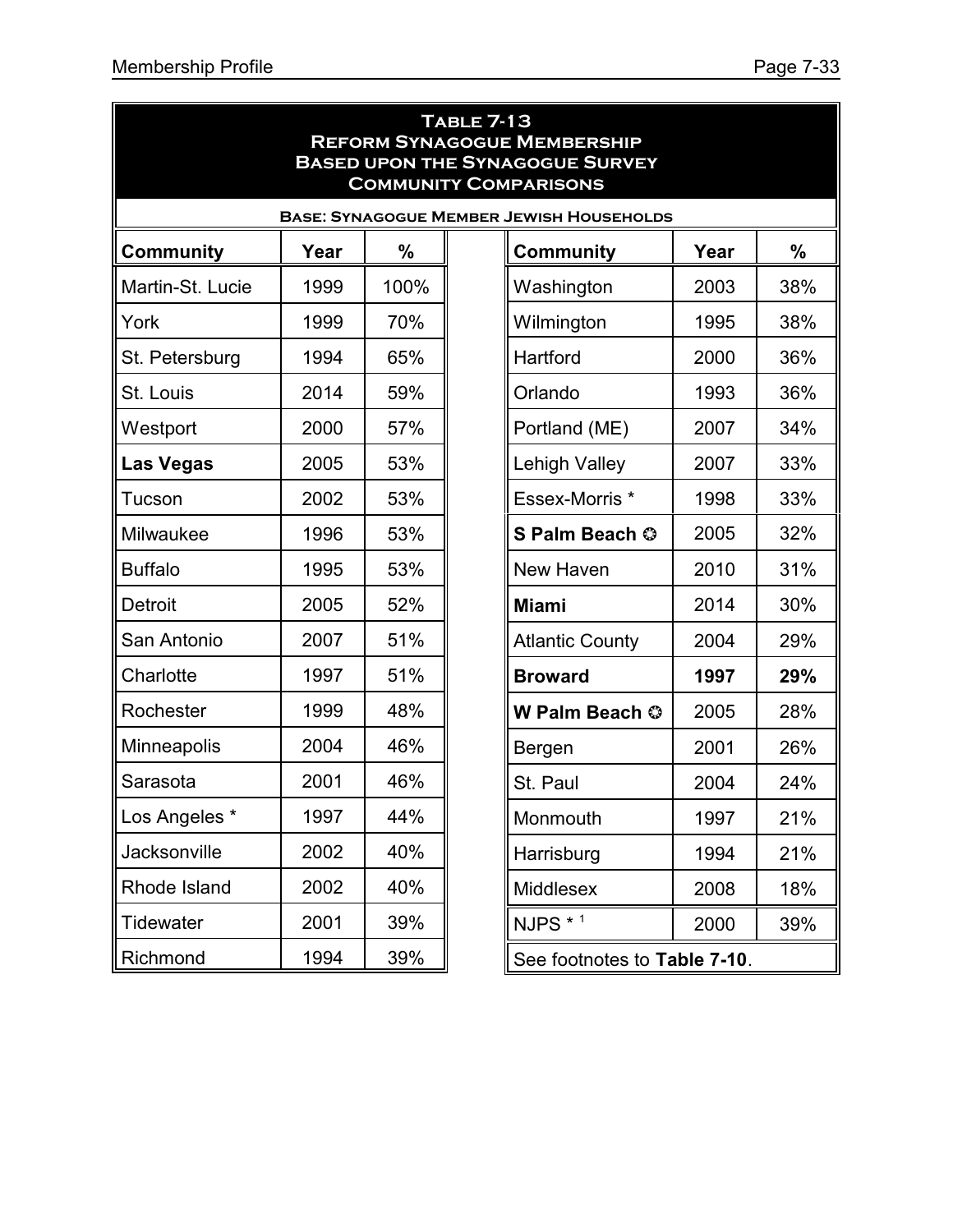## **Participate in or Attend Any Religious Services or Programs at or Sponsored by a Local Synagogue in the Past Year**

**T able 7-1** shows that 60% (43,300 households) of Jewish households in Broward participated in or attended religious services or programs at or sponsored by a local synagogue in the past year. All synagogue member households were assumed to have participated in or attended a synagogue in the past year.

**Comparisons Among Population Subgroups**. **Table 7-1** shows that, overall, 60% of households participated in or attended religious services or programs sponsored by a local synagogue in the past year. The percentage is much higher in:

- households in the Southeast (78%) and the Southwest (72%)
- households earning an annual income \$200,000 and over (80%)
- ! Orthodox households (100%), Conservative households (72%), and Reform households (72%)
- inmarried households (72%) and conversionary in-married households (77%)
- households who attended Chabad in the past year (91%), JCC member households (78%), and Jewish organization member households (83%)
- households in which the respondent attended a Jewish day school as a child (79%)
- households in which the respondent participated in a Jewish youth group as a teenager (80%)
- ! households in which the respondent participated in Hillel/Chabad while in college (excluding High Holidays) (83%)
- households in which an adult visited Israel on a Jewish trip (85%)
- households who donated to the Jewish Federation in the past year (78%)
- ! households who donated under \$100 (77%), \$100-\$500 (75%), \$500-\$1,000 (72%), and \$1,000 and over (94%) to the Jewish Federation in the past year (27%)

The percentage is much lower in:

- households in West Central (47%)
- households in residence in Broward for 0-4 years (50%)
- ! households earning an annual income under \$25,000 (41%) and \$25,000-\$50,000 (48%)
- Just Jewish households (37%)
- intermarried households (28%)
- synagogue non-member households (40%)
- $\bullet$  households in which the respondent did not attend Jewish education as a child (47%)
- households in which the respondent did not participate in a Jewish youth group as a teenager (47%)
- households in which no adult visited Israel (36%)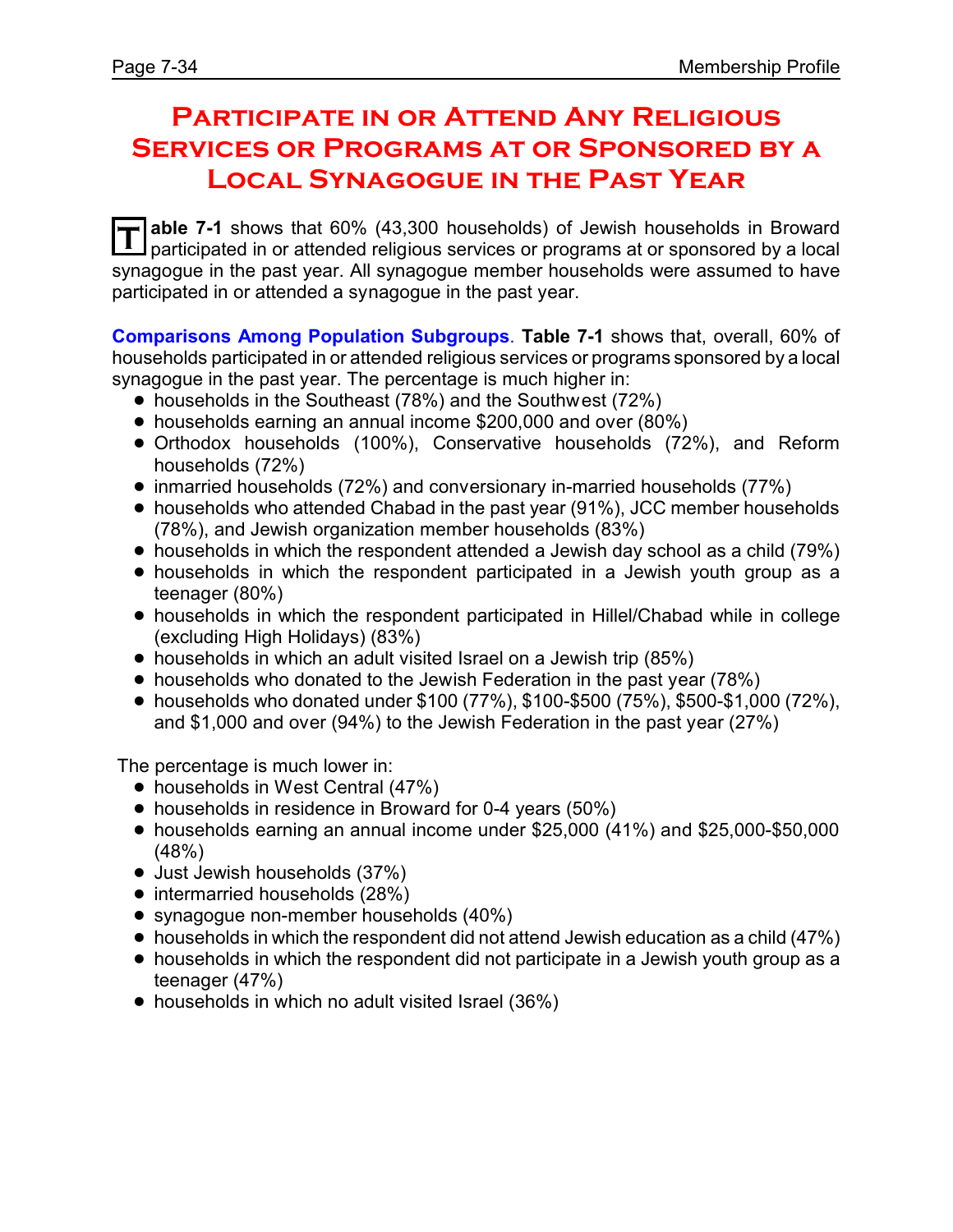## **Participate In or Attend Any Religious Services or Programs Sponsored by Chabad in the Past Year**

**T** able 7-1 shows that 23% (16,500 households) of Jewish households in Broward<br>
nexticipated in exattended religious services or programs spensored by Chabad in the participated in or attended religious services or programs sponsored by Chabad in the past year.

 $\vee$  16% of households who are neither synagogue nor JCC members attended activities organized by Chabad in the past year.

 $\checkmark$  16% of households who are neither synagogue, JCC, nor Jewish organization members attended activities organized by Chabad in the past year.

**Comparisons Among Population Subgroups**. **Table 7-1** shows that, overall, 23% of households participated in or attended religious services or programs sponsored by Chabad in the past year. The percentage is much higher (in):

- $\bullet$  households age 35-49 (35%)
- $\bullet$  households with children (42%)
- ! households earning an annual income of \$200,000 and over (39%)
- Orthodox households (49%)
- synagogue member households (33%)
- households in which the respondent attended a Jewish day school as a child (34%)
- households in which the respondent participated in a Jewish youth group as a teenager (33%)
- ! households in which the respondent participated in Hillel/Chabad while in college (excluding High Holidays) (36%)
- households who donated to the Jewish Federation in the past year (35%)
- $\bullet$  households who donated \$500-\$1,000 (50%) and \$1,000 and over (39%) to the Jewish Federation in the past year

The percentage is much lower in:

- $\bullet$  elderly single households (13%)
- intermarried households (8%)
- households in which no adult visited Israel (11%)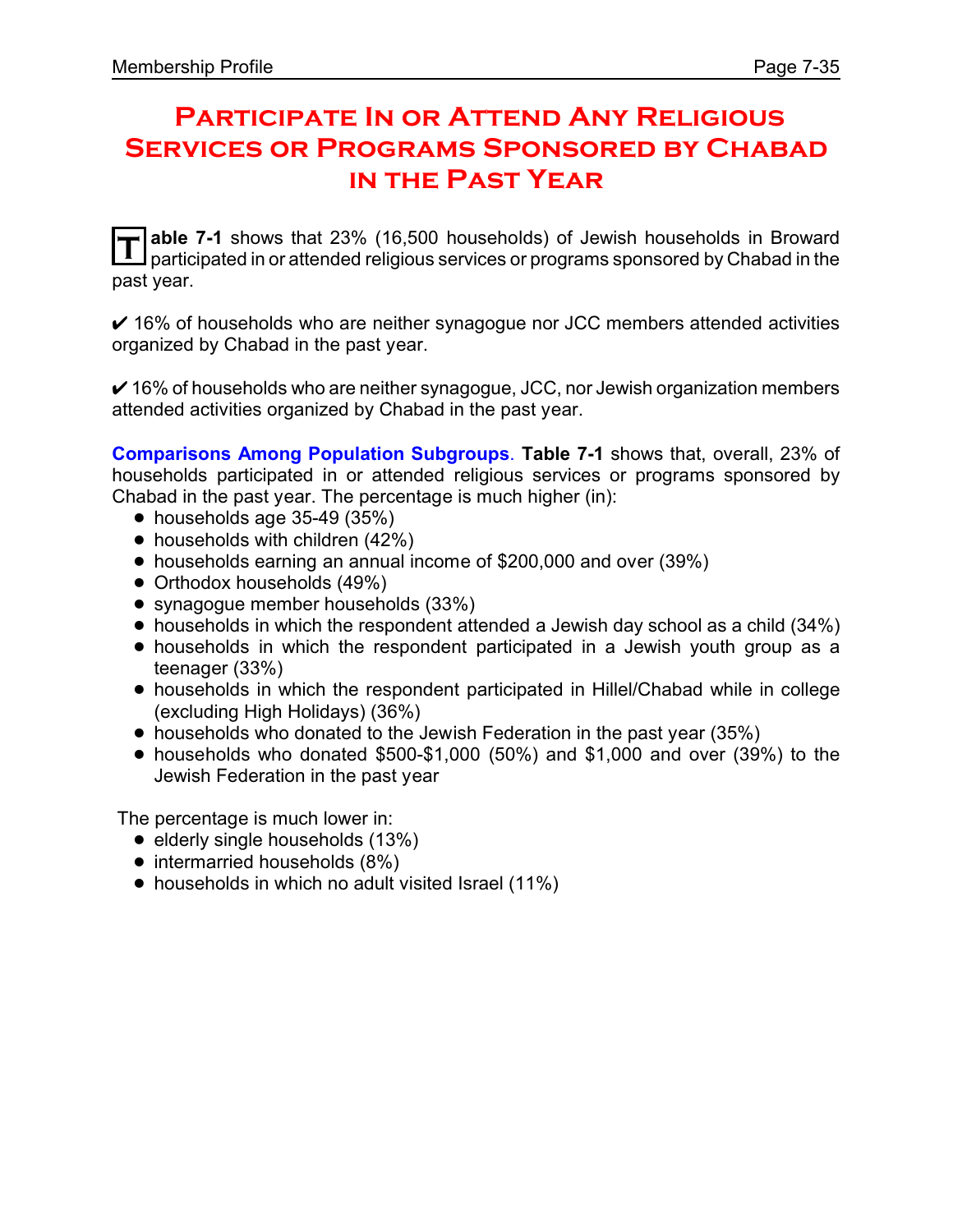# **Location of**

**JEWISH COMMUNITY CENTER MEMBERSHIP** 

**T** able 7-14 shows that while, overall, 12% of Jewish households in Broward are<br>mombers of a ICC 9% are mombers of a ICC in Broward. The 9% compares to 11% members of a JCC, 9% are members of a JCC in Broward. The 9% compares to 11% in Miami and 7% in West Palm Beach and is about average among Jewish communities withe two or more JCCs. The 9% compares to 4% in 1997.

| <b>TABLE 7-14</b><br><b>LOCATION OF JEWISH COMMUNITY CENTER MEMBERSHIP</b> |            |  |  |  |  |  |
|----------------------------------------------------------------------------|------------|--|--|--|--|--|
| <b>BASE: JEWISH HOUSEHOLDS</b>                                             |            |  |  |  |  |  |
| <b>Location of JCC Membership</b>                                          | Percentage |  |  |  |  |  |
| Posnack JCC                                                                | 7.1%       |  |  |  |  |  |
| Soref JCC                                                                  | 1.3        |  |  |  |  |  |
| Michael-Ann Russell (Miami)                                                | 1.0        |  |  |  |  |  |
| Levis JCC (South Palm Beach)                                               | 0.8        |  |  |  |  |  |
| <b>Elsewhere</b>                                                           | 1.9        |  |  |  |  |  |
| <b>Posnack and Elsewhere</b>                                               | 0.1        |  |  |  |  |  |
| Not a Member                                                               | 87.8       |  |  |  |  |  |
| Total                                                                      | 100.0%     |  |  |  |  |  |
| <b>Total Broward</b>                                                       | 8.5%       |  |  |  |  |  |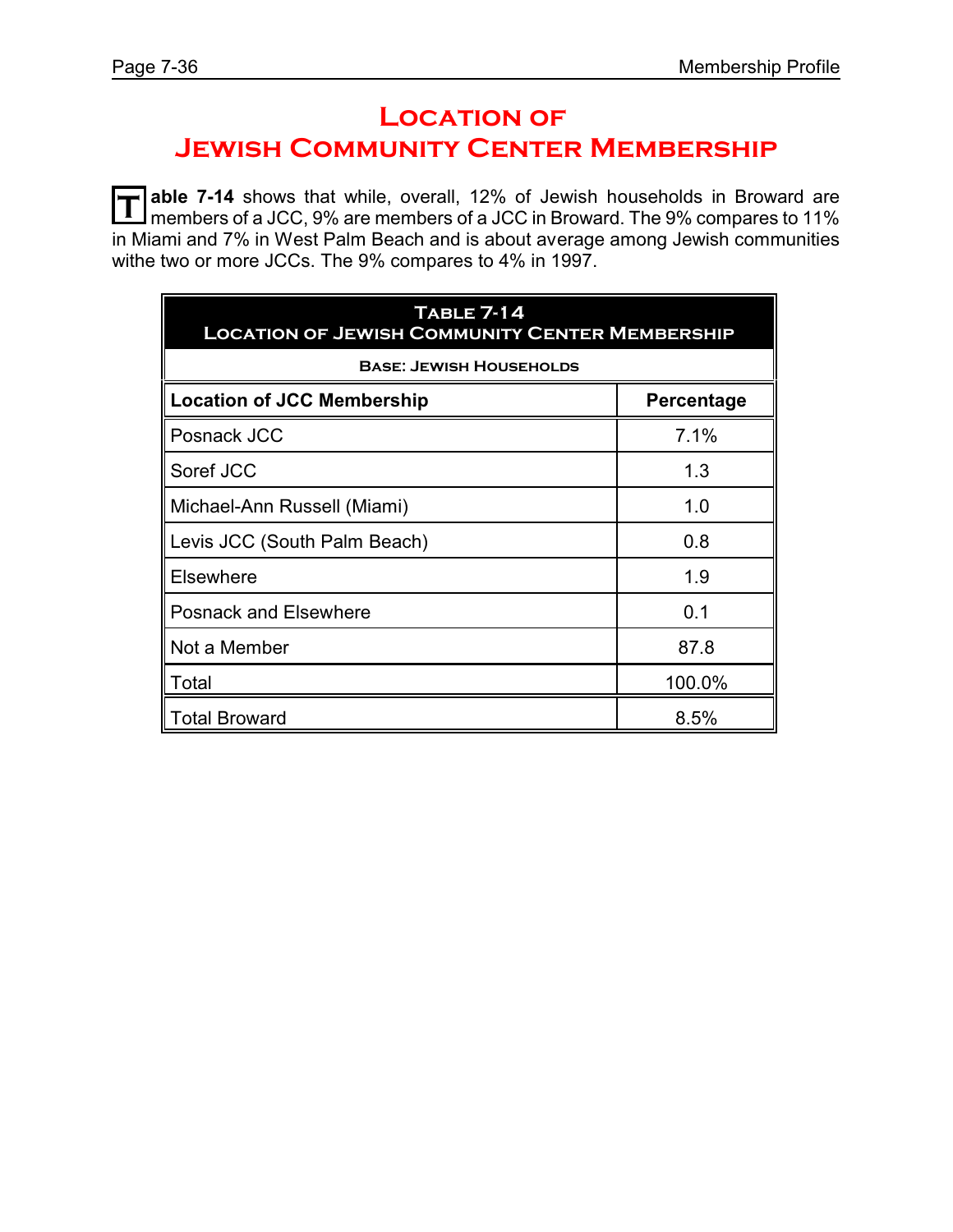## **Posnack Jewish Community Center Membership**

 $\overline{\mathbf{T}}$  able 7-1 shows that 12% (3,400 households) of Jewish households in South Broward<br>(Southeast and Southwest) *reported* membership in the David Posnack Jewish **able 7-1** shows that 12% (3,400 households) of Jewish households in South Broward Community Center of Broward.

**Community Comparisons**. **Table 7-15** shows that the 12% of households in South Broward who *reported* membership in the Posnack JCC is about average among about 50 comparison JCCs and compares to 16% in Miami (Miami Beach), 11% in Miami (Russell), 10% in Atlanta, 9% in Miami (Alper), 7% in West Palm Beach (Kaplan), 5% in West Palm Beach (Boynton), 4% in South Palm Beach, 3% in Las Vegas, and 2% in Broward (Soref). The 12% compares to 6% in 1997.

**Table 7-16** shows that the 22% of **households with children** who are members of the Posnack JCC is about average among about 50 comparison JCCs and compares to 28% in Miami (Miami Beach), 22% in Miami (Russell), 19% in West Palm Beach (Boynton), 16% in Atlanta, 13% in South Palm Beach, 12% in Miami (Alper), 6% in Las Vegas, and 1% in Broward (Soref). The 22% compares to 14% in 1997.

**Table 7-17** shows that the 7% membership of **intermarried households** is about average among about 45 comparison JCCs and compares to 8% in Miami, 7% in West Palm Beach, 4% in South Palm Beach, 3% in Atlanta, and 1% in Las Vegas. The 7% compares to 8% in 1997.

**Table 7-18** shows that the 18 percentage point **disparity** between the percentage of intermarried households who are members of a local synagogue and the percentage of households who are members of the Posnack JCC is well above average among about 45 comparison Jewish communities and compares to 13 percentage points in Miami, 9 percentage points in South Palm Beach, 5 percentage points in Las Vegas, 4 percentage points in Atlanta, and 3 percentage points in West Palm Beach. The 18 percentage points compares to -1 percentage point in 1997. Intermarried households in almost all communities are much more likely to join a synagogue than a JCC.

**Comparisons Among Population Subgroups**. **Table 7-1** shows that, overall, 12% of households in South Broward are **JCC members**. The percentage is much higher in:

- $\bullet$  households with children (22%)
- ! households earning an annual income of \$200,000 and over (25%)
- synagogue member households (22%)
- households who donated to the Jewish Federation in the past year (25%)
- $\bullet$  households who donated \$100-\$500 (25%), \$500-\$1,000 (25%), and \$1,000 and over (41%) to the Jewish Federation in the past year

The percentage is much lower in:

• non-elderly couple households (3%)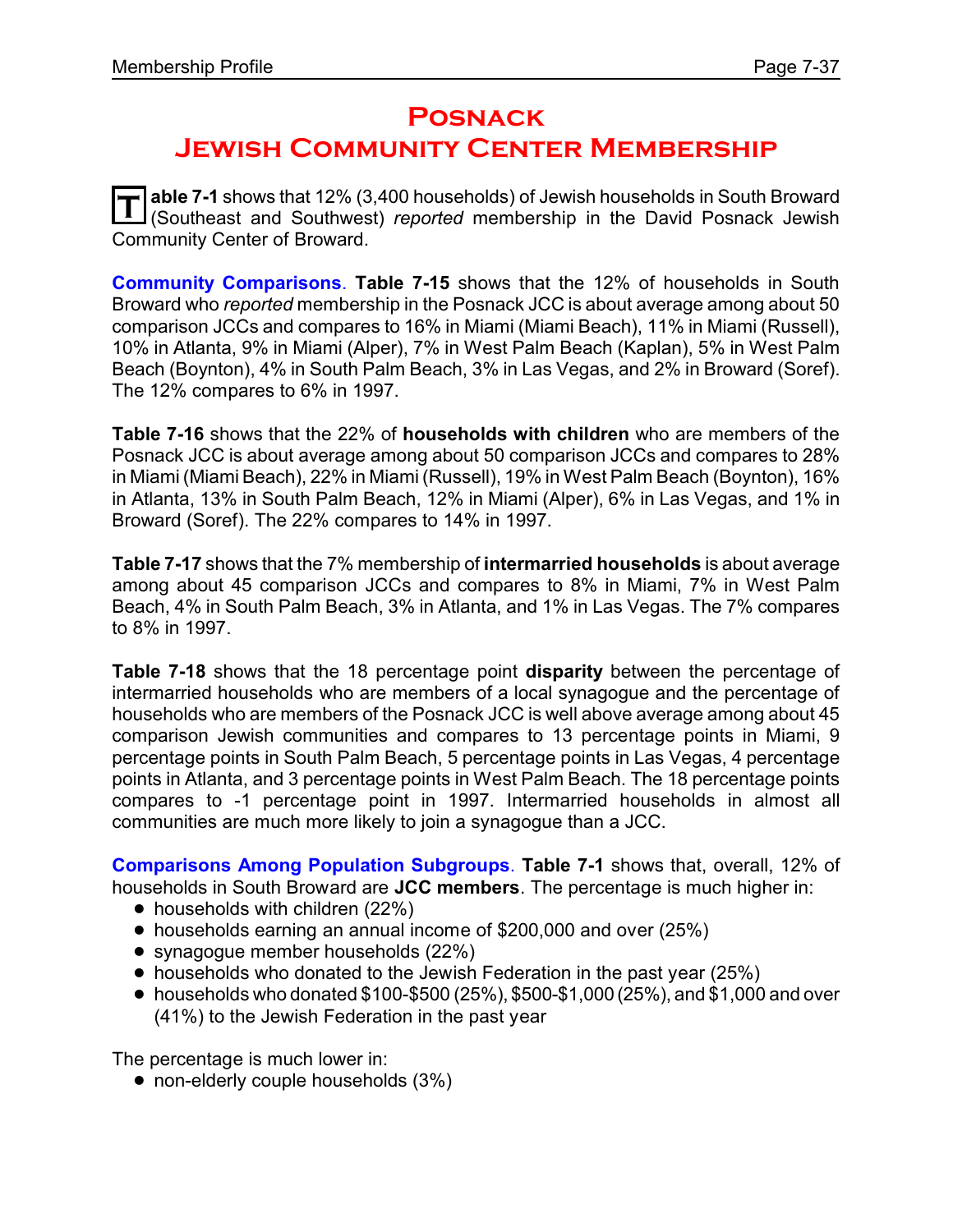## **Soref**

## **Jewish Community Center Membership**

**A** bout 2% (900 households) of Jewish households in North Broward (Northwest, North Central, East, and West Central) are members of the Samuel M.& Helen Soref JCC.

**CommunityComparisons**. **Table 7-15** shows that the 2% of households in North Broward who *reported* membership in the Soref JCC is the second lowest of about 50 comparison JCCs and compares to 16% in Miami (Miami Beach), 12% in Broward (Posnack), 11% in Miami (Russell), 10% in Atlanta, 9% in Miami (Alper), 7% in West Palm Beach (Kaplan), 5% in West Palm Beach (Boynton), 4% in South Palm Beach, and 3% in Las Vegas. The 2% compares to 1% in 1997.

1% of **households with children** are members of the Soref JCC. The 1% is the lowest of about 50 comparison JCCs and compares to 28% in Miami (Miami Beach), 22% in Broward (Posnack), 22% in Miami (Russell), 19% in West Palm Beach (Boynton), 16% in Atlanta,13% in South Palm Beach, 12% in Miami (Alper), and 6% in Las Vegas. The 1% compares to 3% in 1997.

**Table 7-17** shows that the 1% membership of **intermarried households** is about average among about 45 comparison JCCs and compares to 8% in Miami, 7% in Broward (Posnack), 7% in West Palm Beach, 4% in South Palm Beach, 3% in Atlanta, and 1% in Las Vegas. The 1% compares to 2% in 1997.

**Table 7-18** shows that the 14 percentage point **disparity** between the percentage of intermarried households who are members of a local synagogue and the percentage of households who are members of the Posnack JCC is well about average among about 45 comparison Jewish communities and compares to 13 percentage points in Miami, 9 percentage points in South Palm Beach, 5 percentage points in Las Vegas, 4 percentage points in Atlanta, and 3 percentage points in West Palm Beach. The 14 percentage points compares to 11 percentage points in 1997. Intermarried households in almost all communities are much more likely to join a synagogue than a JCC.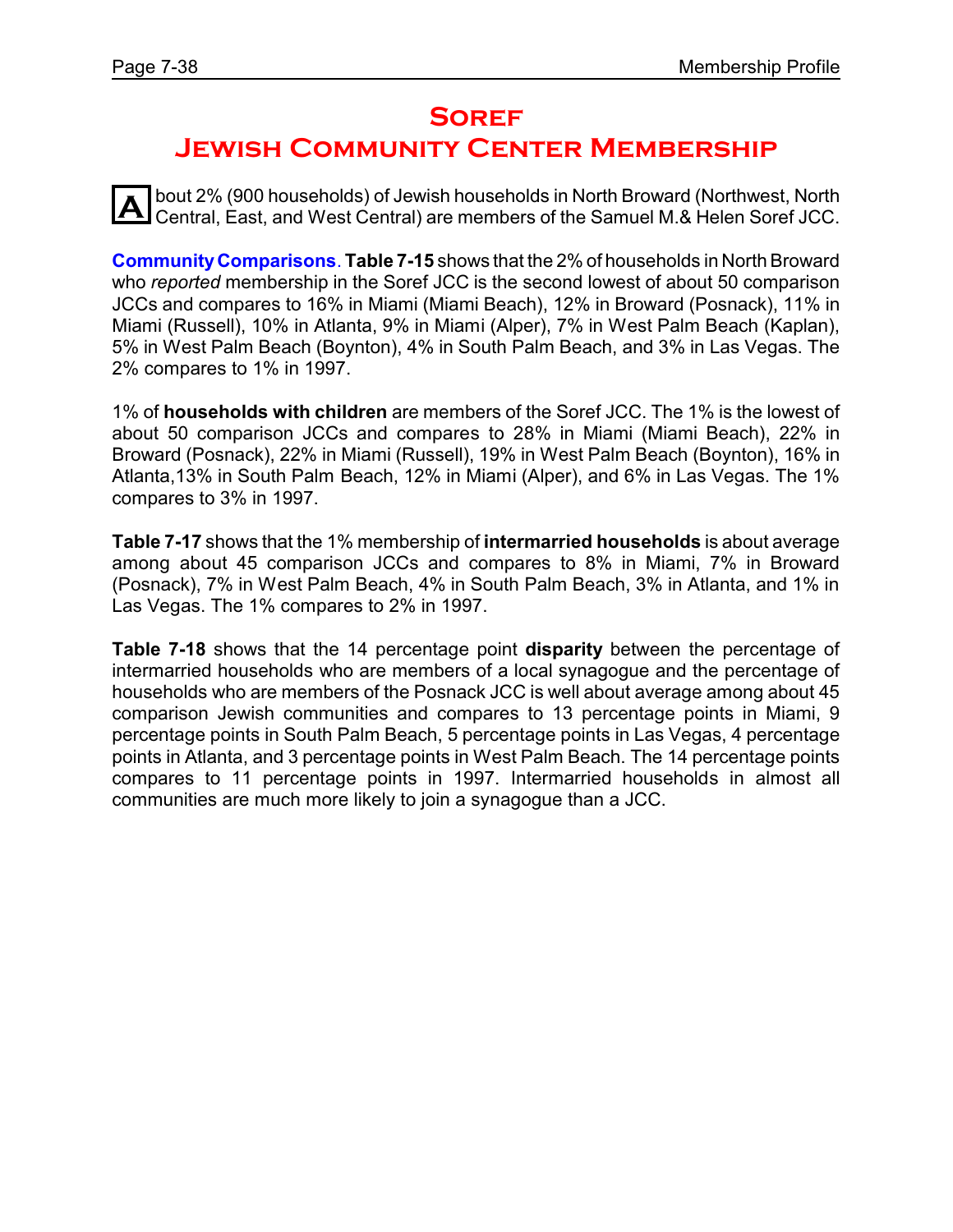| <b>TABLE 7-15</b>          |                                                                                                |     |                                          |      |     |  |  |  |
|----------------------------|------------------------------------------------------------------------------------------------|-----|------------------------------------------|------|-----|--|--|--|
|                            | <b>CURRENT MEMBERSHIP IN THE LOCAL JEWISH COMMUNITY CENTER</b><br><b>COMMUNITY COMPARISONS</b> |     |                                          |      |     |  |  |  |
|                            |                                                                                                |     | <b>BASE: JEWISH HOUSEHOLDS</b>           |      |     |  |  |  |
| <b>Community</b>           | Year                                                                                           | %   | <b>Community</b>                         | Year | %   |  |  |  |
| St. Paul                   | 2004                                                                                           | 36% | <b>Atlanta</b>                           | 2006 | 10% |  |  |  |
| Charlotte                  | 1997                                                                                           | 36% | Washington (DCJCC) *                     | 2003 | 10% |  |  |  |
| Harrisburg                 | 1994                                                                                           | 31% | Rhode Island                             | 2002 | 10% |  |  |  |
| San Antonio                | 2007                                                                                           | 29% | Bergen (YJCC) *                          | 2001 | 10% |  |  |  |
| Rochester                  | 1999                                                                                           | 28% | St. Petersburg                           | 1994 | 10% |  |  |  |
| York                       | 1999                                                                                           | 27% | Miami (Alper) *                          | 2014 | 9%  |  |  |  |
| Monmouth (Deal) *          | 1997                                                                                           | 27% | Chicago                                  | 2010 | 8%  |  |  |  |
| St. Louis                  | 2014                                                                                           | 26% | W Palm Beach (Kaplan) *                  | 2005 | 7%  |  |  |  |
| Jacksonville               | 2002                                                                                           | 26% | <b>Broward</b> (Posnack) *               | 1997 | 6%  |  |  |  |
| Milwaukee                  | 1996                                                                                           | 24% | W Palm Beach (Boynton)*                  | 2005 | 5%  |  |  |  |
| Richmond                   | 1994                                                                                           | 24% | Washington (NOVA)*                       | 2003 | 5%  |  |  |  |
| Pittsburgh                 | 2002                                                                                           | 23% | <b>Seattle</b>                           | 2000 | 5%  |  |  |  |
| Wilmington                 | 1995                                                                                           | 23% | Monmouth (Western) * $\odot$             | 1997 | 5%  |  |  |  |
| Hartford                   | 2000                                                                                           | 22% | <b>S Palm Beach</b>                      | 2005 | 4%  |  |  |  |
| Bergen (Palisades)*        | 2001                                                                                           | 21% | Howard County **                         | 2010 | 3%  |  |  |  |
| <b>Baltimore</b>           | 2010                                                                                           | 19% | Las Vegas ©                              | 2005 | 3%  |  |  |  |
| <b>Tidewater</b>           | 2001                                                                                           | 19% | <b>BROWARD (Soref)</b> *                 | 2016 | 2%  |  |  |  |
| Cleveland                  | 2011                                                                                           | 18% | <b>Middlesex</b>                         | 2008 | 2%  |  |  |  |
| <b>Lehigh Valley</b>       | 2007                                                                                           | 18% | Westport **                              | 2000 | 1%  |  |  |  |
| Minneapolis                | 2004                                                                                           | 17% | <b>Broward</b> (Soref)*                  | 1997 | 1%  |  |  |  |
| Tucson                     | 2002                                                                                           | 17% | <b>Total in Communities with 2+ JCCs</b> |      |     |  |  |  |
| Orlando                    | 1993                                                                                           | 17% | Bergen                                   | 2001 | 18% |  |  |  |
| Miami (Miami Beach) *      | 2014                                                                                           | 16% | Monmouth                                 | 1997 | 13% |  |  |  |
| <b>Boston</b>              | 2005                                                                                           | 15% | <b>Miami</b>                             | 2014 | 11% |  |  |  |
| <b>Detroit</b>             | 2005                                                                                           | 15% | <b>BROWARD</b>                           | 2016 | 9%  |  |  |  |
| Columbus                   | 2013                                                                                           | 14% | Washington                               | 2003 | 9%  |  |  |  |
| <b>New Haven</b>           | 2010                                                                                           | 14% | <b>W Palm Beach</b>                      | 2005 | 7%  |  |  |  |
| <b>Atlantic County</b>     | 2004                                                                                           | 14% | <b>Broward</b>                           | 1997 | 4%  |  |  |  |
| San Francisco              | 2004                                                                                           | 13% | NJPS <sup>1</sup>                        | 2000 | 18% |  |  |  |
| <b>BROWARD</b> (Posnack) * | 2016                                                                                           | 12% | See footnotes to Table 7-18.             |      |     |  |  |  |
| Sarasota                   | 2001                                                                                           | 12% |                                          |      |     |  |  |  |
| Miami (Russell) *          | 2014                                                                                           | 11% |                                          |      |     |  |  |  |
| Washington (Gr. Wash) *    | 2003                                                                                           | 11% |                                          |      |     |  |  |  |
| Los Angeles                | 1997                                                                                           | 11% |                                          |      |     |  |  |  |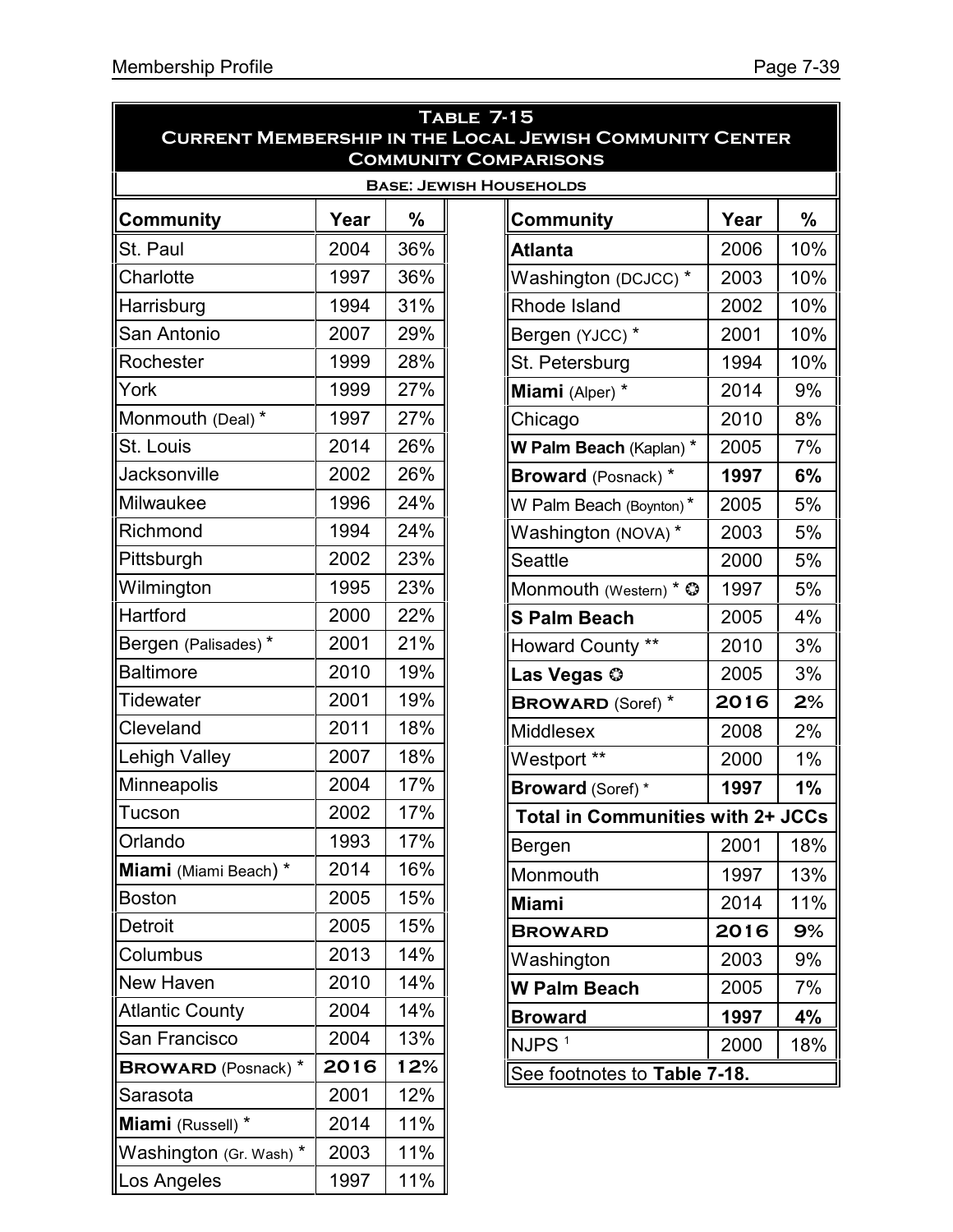| <b>TABLE 7-16</b><br><b>CURRENT MEMBERSHIP IN THE LOCAL JEWISH COMMUNITY CENTER</b><br>OF HOUSEHOLDS WITH CHILDREN, COMMUNITY COMPARISONS |      |     |                                              |       |  |  |
|-------------------------------------------------------------------------------------------------------------------------------------------|------|-----|----------------------------------------------|-------|--|--|
|                                                                                                                                           |      |     | <b>BASE: JEWISH HOUSEHOLDS WITH CHILDREN</b> |       |  |  |
| <b>Community</b>                                                                                                                          | Year | %   | Year<br><b>Community</b>                     | %     |  |  |
| Charlotte                                                                                                                                 | 1997 | 45% | Minneapolis<br>2004                          | 16%   |  |  |
| San Antonio                                                                                                                               | 2007 | 42% | San Francisco<br>2004                        | 16%   |  |  |
| Monmouth (Deal) *                                                                                                                         | 1997 | 42% | Chicago<br>2010                              | 15%   |  |  |
| Milwaukee                                                                                                                                 | 1996 | 42% | Washington (DCJCC) *<br>2003                 | 15%   |  |  |
| St. Louis                                                                                                                                 | 2014 | 40% | 2003<br>Washington (Gr. Wash)*               | 15%   |  |  |
| St. Paul                                                                                                                                  | 2004 | 40% | Rhode Island<br>2002                         | 15%   |  |  |
| Jacksonville                                                                                                                              | 2002 | 36% | 1997<br><b>Broward (Posnack)*</b>            | 14%   |  |  |
| Tucson                                                                                                                                    | 2002 | 35% | St. Petersburg<br>1994                       | 14%   |  |  |
| Rochester                                                                                                                                 | 1999 | 35% | <b>S Palm Beach</b><br>2005                  | 13%   |  |  |
| Bergen (Palisades)*                                                                                                                       | 2001 | 33% | Bergen (YJCC)*<br>2001                       | 13%   |  |  |
| York                                                                                                                                      | 1999 | 32% | Miami (Alper) *<br>2014                      | 12%   |  |  |
| Harrisburg                                                                                                                                | 1994 | 32% | 2005<br>W Palm Beach (Kaplan)*               | 11%   |  |  |
| <b>Baltimore</b>                                                                                                                          | 2010 | 29% | Monmouth (Western) * $\circledcirc$<br>1997  | 9%    |  |  |
| <b>Tidewater</b>                                                                                                                          | 2001 | 29% | Las Vegas ©<br>2005                          | 6%    |  |  |
| Miami (Miami Beach) *                                                                                                                     | 2014 | 28% | Washington (NOVA)*<br>2003                   | 6%    |  |  |
| <b>Lehigh Valley</b>                                                                                                                      | 2007 | 28% | Howard County **<br>2010                     | 3%    |  |  |
| Pittsburgh                                                                                                                                | 2002 | 27% | <b>Broward (Soref) *</b><br>1997             | 3%    |  |  |
| Cleveland                                                                                                                                 | 2011 | 26% | <b>Middlesex</b><br>2008                     | 2%    |  |  |
| Wilmington                                                                                                                                | 1995 | 25% | 2016<br><b>BROWARD (Soref)</b> *             | 1%    |  |  |
| Orlando                                                                                                                                   | 1993 | 25% | Westport **<br>2000                          | $1\%$ |  |  |
| Detroit                                                                                                                                   | 2005 | 23% | <b>Total in Communities with 2+ JCCs</b>     |       |  |  |
| Richmond                                                                                                                                  | 1994 | 23% | 2001<br>Bergen                               | 25%   |  |  |
| <b>BROWARD</b> (Posnack)*                                                                                                                 | 2016 | 22% | <b>Miami</b><br>2014                         | 22%   |  |  |
| Miami (Russell) *                                                                                                                         | 2014 | 22% | Monmouth<br>1997                             | 22%   |  |  |
| <b>New Haven</b>                                                                                                                          | 2010 | 22% | <b>W Palm Beach</b><br>2005                  | 17%   |  |  |
| Hartford                                                                                                                                  | 2000 | 22% | 2016<br><b>BROWARD</b>                       | 15%   |  |  |
| W Palm Beach (Boynton)*                                                                                                                   | 2005 | 19% | 1997<br><b>Broward</b>                       | 13%   |  |  |
| Sarasota                                                                                                                                  | 2001 | 19% | Washington<br>2003                           | 12%   |  |  |
| Columbus                                                                                                                                  | 2013 | 18% | NJPS <sup>1</sup><br>2000                    | 25%   |  |  |
| <b>Atlantic County</b>                                                                                                                    | 2004 | 18% | See footnotes to Table 7-18                  |       |  |  |
| <b>Atlanta</b>                                                                                                                            | 2006 | 16% |                                              |       |  |  |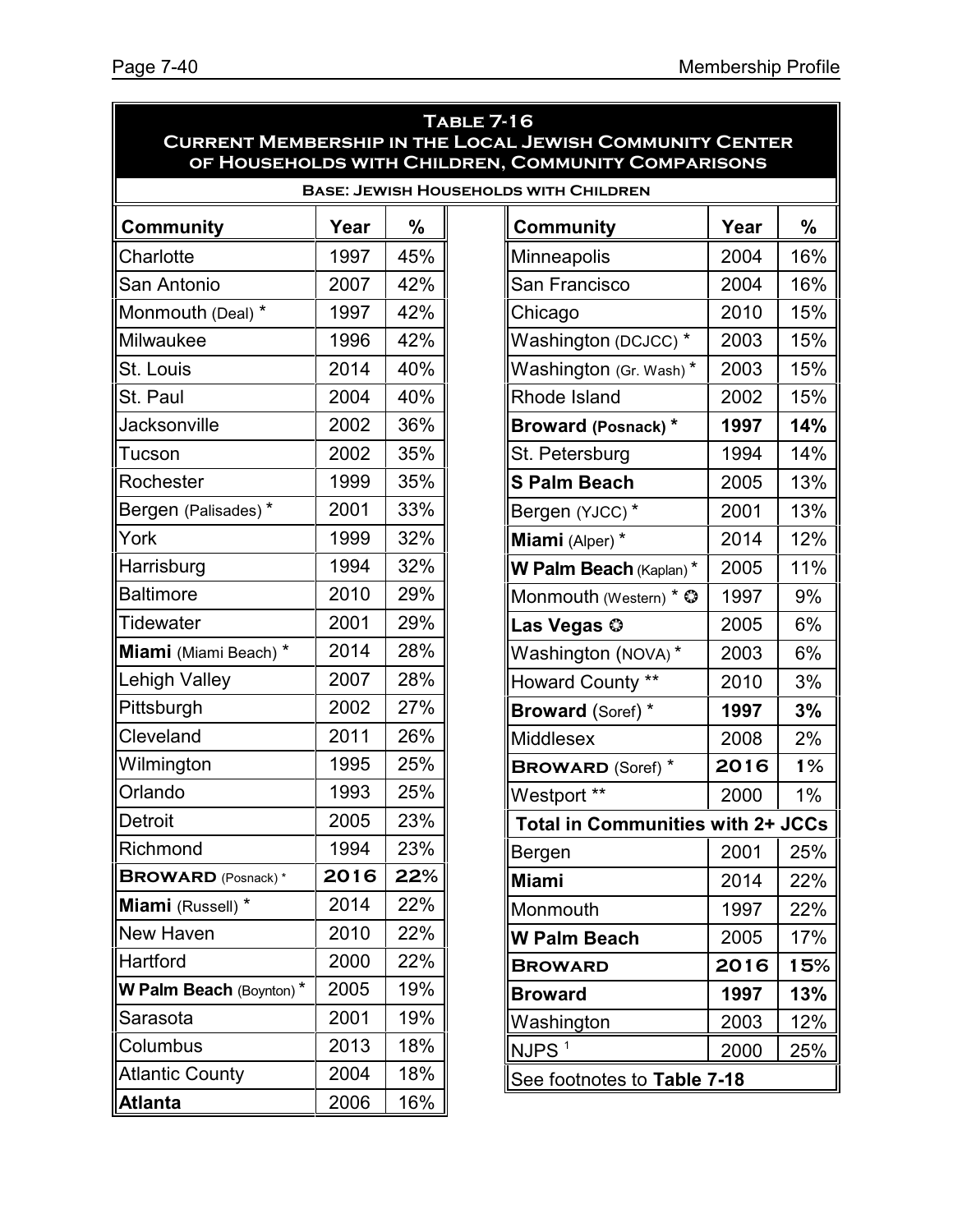| <b>TABLE 7-17</b><br><b>CURRENT MEMBERSHIP IN THE LOCAL JEWISH COMMUNITY CENTER</b> |      |               |  |                                             |      |       |  |
|-------------------------------------------------------------------------------------|------|---------------|--|---------------------------------------------|------|-------|--|
| OF INTERMARRIED HOUSEHOLDS                                                          |      |               |  |                                             |      |       |  |
| <b>COMMUNITY COMPARISONS</b>                                                        |      |               |  |                                             |      |       |  |
|                                                                                     |      |               |  | <b>BASE: INTERMARRIED JEWISH HOUSEHOLDS</b> |      |       |  |
| <b>Community</b>                                                                    | Year | $\frac{0}{0}$ |  | <b>Community</b>                            | Year | %     |  |
| York                                                                                | 1999 | 30%           |  | Washington (Gr. Wash) *                     | 2003 | 6%    |  |
| St. Louis                                                                           | 2014 | 27%           |  | Rhode Island                                | 2002 | 6%    |  |
| St. Paul                                                                            | 2004 | 22%           |  | Cleveland                                   | 2011 | 5%    |  |
| Charlotte                                                                           | 1997 | 21%           |  | W Palm Beach (Kaplan)*                      | 2005 | 5%    |  |
| Milwaukee                                                                           | 1996 | 17%           |  | Columbus                                    | 2013 | 4%    |  |
| San Antonio                                                                         | 2007 | 16%           |  | <b>S Palm Beach</b>                         | 2005 | 4%    |  |
| Jacksonville                                                                        | 2002 | 14%           |  | Sarasota                                    | 2001 | 4%    |  |
| Pittsburgh                                                                          | 2002 | 13%           |  | Wilmington                                  | 1995 | 4%    |  |
| Tucson                                                                              | 2002 | 13%           |  | Atlanta                                     | 2006 | 3%    |  |
| Miami (Miami Beach) *                                                               | 2014 | 12%           |  | Minneapolis                                 | 2004 | 3%    |  |
| Bergen (Palisades)*                                                                 | 2001 | 12%           |  | Chicago                                     | 2010 | 2%    |  |
| Richmond                                                                            | 1994 | 12%           |  | <b>Detroit</b>                              | 2005 | 2%    |  |
| Rochester                                                                           | 1999 | 11%           |  | Washington (NOVA)*                          | 2003 | 2%    |  |
| Harrisburg                                                                          | 1994 | 11%           |  | <b>Broward (Soref) *</b>                    | 1997 | 2%    |  |
| Tidewater                                                                           | 2001 | 10%           |  | St. Petersburg                              | 1994 | 2%    |  |
| Orlando                                                                             | 1993 | 10%           |  | <b>BROWARD (Soref)</b> *                    | 2016 | 1%    |  |
| <b>Baltimore</b>                                                                    | 2010 | 9%            |  | Howard County **                            | 2010 | 1%    |  |
| <b>W Palm Beach (Boynton)*</b>                                                      | 2005 | 9%            |  | Middlesex                                   | 2008 | $1\%$ |  |
| Washington (DCJCC) *                                                                | 2003 | 9%            |  | Las Vegas ©                                 | 2005 | $1\%$ |  |
| Hartford                                                                            | 2000 | 8%            |  | Westport **                                 | 2000 | $0\%$ |  |
| Broward (Posnack)*                                                                  | 1997 | 8%            |  | Monmouth (Western) * ©                      | 1997 | 0%    |  |
| Monmouth (Deal) *                                                                   | 1997 | 8%            |  | <b>Total in Communities with 2+ JCCs</b>    |      |       |  |
| <b>BROWARD</b> (Posnack) *                                                          | 2016 | 7%            |  | <b>Miami</b>                                | 2014 | 8%    |  |
| Miami (Alper) *                                                                     | 2014 | 7%            |  | Bergen                                      | 2001 | 8%    |  |
| Miami (Russell) *                                                                   | 2014 | 7%            |  | <b>W Palm Beach</b>                         | 2005 | 7%    |  |
| <b>New Haven</b>                                                                    | 2010 | 7%            |  | <b>Broward</b>                              | 1997 | 5%    |  |
| <b>Lehigh Valley</b>                                                                | 2007 | 7%            |  | <b>BROWARD</b>                              | 2016 | 4%    |  |
| San Francisco                                                                       | 2004 | 7%            |  | Washington                                  | 2003 | 4%    |  |
| Bergen (YJCC)*                                                                      | 2001 | 7%            |  | Monmouth                                    | 1997 | 3%    |  |
| <b>Atlantic County</b>                                                              | 2004 | 6%            |  | $NJPS$ <sup>1</sup>                         | 2000 | 10%   |  |
| See footnotes to Table 7-18.                                                        |      |               |  |                                             |      |       |  |

See footnotes to **Table 7-18.**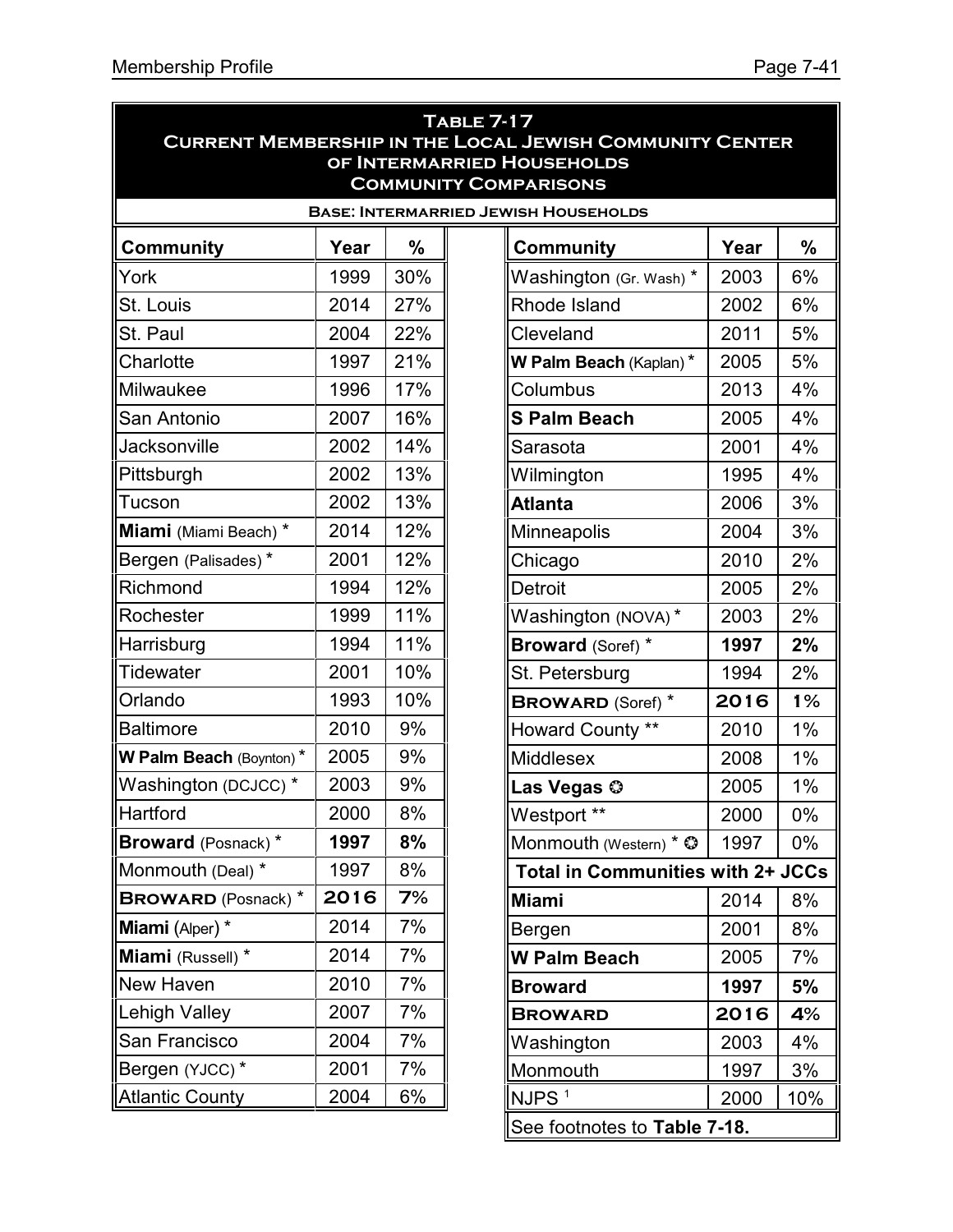| <b>TABLE 7-18</b><br><b>CURRENT SYNAGOGUE AND</b><br><b>LOCAL JEWISH COMMUNITY CENTER MEMBERSHIPS</b><br>OF INTERMARRIED HOUSEHOLDS<br><b>COMMUNITY COMPARISONS</b> |      |                                             |                                      |                                                                                          |  |
|---------------------------------------------------------------------------------------------------------------------------------------------------------------------|------|---------------------------------------------|--------------------------------------|------------------------------------------------------------------------------------------|--|
|                                                                                                                                                                     |      | <b>BASE: INTERMARRIED JEWISH HOUSEHOLDS</b> |                                      |                                                                                          |  |
| <b>Community</b>                                                                                                                                                    | Year | <b>Synagogue</b><br><b>Member</b>           | Local<br><b>JCC</b><br><b>Member</b> | <b>Synagogue</b><br><b>Over (Under)</b><br><b>Local JCC</b><br>(in percentage<br>points) |  |
| <b>Tidewater</b>                                                                                                                                                    | 2001 | 37%                                         | 10%                                  | 27                                                                                       |  |
| <b>Howard County</b>                                                                                                                                                | 2010 | 24%                                         | $1\%$ **                             | 24                                                                                       |  |
| Sarasota                                                                                                                                                            | 2001 | 28%                                         | 4%                                   | 24                                                                                       |  |
| Westport                                                                                                                                                            | 2000 | 22%                                         | $0\%$ **                             | 22                                                                                       |  |
| <b>Lehigh Valley</b>                                                                                                                                                | 2007 | 26%                                         | 7%                                   | 19                                                                                       |  |
| Washington (DCJCC) *                                                                                                                                                | 2003 | 28%                                         | 9%                                   | 19                                                                                       |  |
| <b>BROWARD</b> (Posnack) *                                                                                                                                          | 2016 | 25%                                         | 7%                                   | 18                                                                                       |  |
| Minneapolis                                                                                                                                                         | 2004 | 21%                                         | 3%                                   | 18                                                                                       |  |
| Hartford                                                                                                                                                            | 2000 | 26%                                         | 8%                                   | 18                                                                                       |  |
| <b>Middlesex</b>                                                                                                                                                    | 2008 | 16%                                         | 1%                                   | 15                                                                                       |  |
| <b>Detroit</b>                                                                                                                                                      | 2005 | 17%                                         | 2%                                   | 15                                                                                       |  |
| Miami (Alper) *                                                                                                                                                     | 2014 | 22%                                         | 7%                                   | 15                                                                                       |  |
| <b>BROWARD (Soref)*</b>                                                                                                                                             | 2016 | 15%                                         | 1%                                   | 14                                                                                       |  |
| Chicago                                                                                                                                                             | 2010 | 16%                                         | 2%                                   | 14                                                                                       |  |
| Pittsburgh                                                                                                                                                          | 2002 | 27%                                         | 13%                                  | 14                                                                                       |  |
| Rhode Island                                                                                                                                                        | 2002 | 20%                                         | 6%                                   | 14                                                                                       |  |
| Bergen (YJCC) *                                                                                                                                                     | 2001 | 21%                                         | 7%                                   | 14                                                                                       |  |
| Monmouth (Western) * ©                                                                                                                                              | 1997 | 14%                                         | $0\%$                                | 14                                                                                       |  |
| Miami (Russell)*                                                                                                                                                    | 2014 | 20%                                         | 7%                                   | 13                                                                                       |  |
| Jacksonville                                                                                                                                                        | 2002 | 27%                                         | 14%                                  | 13                                                                                       |  |
| Miami (Miami Beach) * ©                                                                                                                                             | 2014 | 24%                                         | 12%                                  | 12                                                                                       |  |
| New Haven                                                                                                                                                           | 2010 | 17%                                         | 7%                                   | 11                                                                                       |  |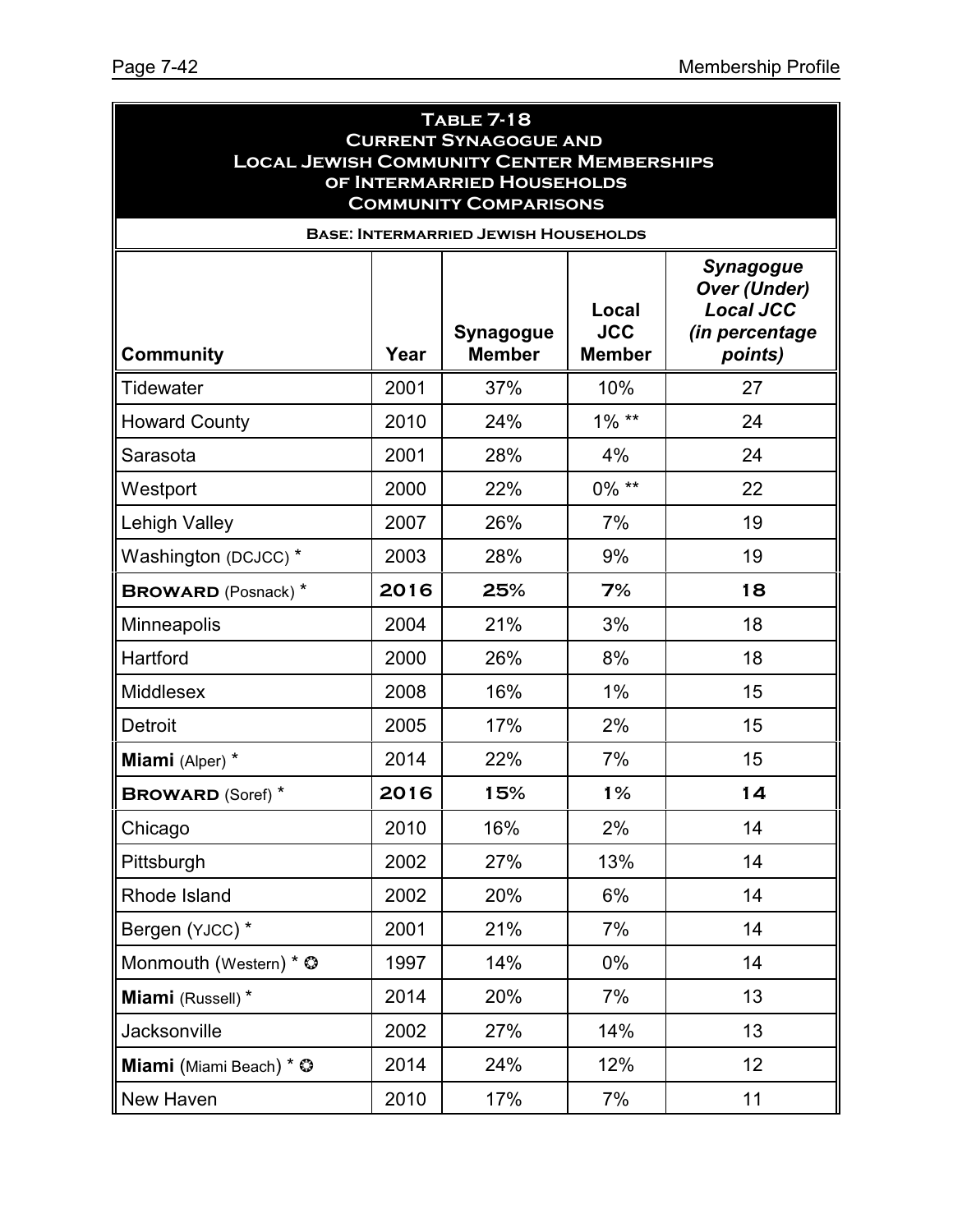| <b>TABLE 7-18</b><br><b>CURRENT SYNAGOGUE AND</b><br><b>LOCAL JEWISH COMMUNITY CENTER MEMBERSHIPS</b><br>OF INTERMARRIED HOUSEHOLDS<br><b>COMMUNITY COMPARISONS</b> |      |                                                                                  |                                      |                                                                                          |  |
|---------------------------------------------------------------------------------------------------------------------------------------------------------------------|------|----------------------------------------------------------------------------------|--------------------------------------|------------------------------------------------------------------------------------------|--|
| <b>Community</b>                                                                                                                                                    | Year | <b>BASE: INTERMARRIED JEWISH HOUSEHOLDS</b><br><b>Synagogue</b><br><b>Member</b> | Local<br><b>JCC</b><br><b>Member</b> | <b>Synagogue</b><br><b>Over (Under)</b><br><b>Local JCC</b><br>(in percentage<br>points) |  |
| Washington (NOVA) *                                                                                                                                                 | 2003 | 13%                                                                              | 2%                                   | 11                                                                                       |  |
| <b>Broward (Soref) *</b>                                                                                                                                            | 1997 | 13%                                                                              | 2%                                   | 11                                                                                       |  |
| Charlotte                                                                                                                                                           | 1997 | 32%                                                                              | 21%                                  | 11                                                                                       |  |
| Columbus                                                                                                                                                            | 2013 | 14%                                                                              | 4%                                   | 10                                                                                       |  |
| Wilmington                                                                                                                                                          | 1995 | 14%                                                                              | 4%                                   | 10                                                                                       |  |
| San Antonio                                                                                                                                                         | 2007 | 25%                                                                              | 16%                                  | 9                                                                                        |  |
| <b>S Palm Beach</b>                                                                                                                                                 | 2005 | 13%                                                                              | 4%                                   | 9                                                                                        |  |
| <b>Atlantic County</b>                                                                                                                                              | 2004 | 15%                                                                              | 6%                                   | 9                                                                                        |  |
| Cleveland                                                                                                                                                           | 2011 | 13%                                                                              | 5%                                   | 8                                                                                        |  |
| Richmond                                                                                                                                                            | 1994 | 20%                                                                              | 12%                                  | 8                                                                                        |  |
| W Palm Beach (Kaplan) *                                                                                                                                             | 2005 | 12%                                                                              | 5%                                   | $\overline{7}$                                                                           |  |
| Rochester                                                                                                                                                           | 1999 | 18%                                                                              | 11%                                  | $\overline{7}$                                                                           |  |
| Milwaukee                                                                                                                                                           | 1996 | 24%                                                                              | 17%                                  | $\overline{7}$                                                                           |  |
| Harrisburg                                                                                                                                                          | 1994 | 18%                                                                              | 11%                                  | $\overline{7}$                                                                           |  |
| St. Petersburg                                                                                                                                                      | 1994 | 9%                                                                               | 2%                                   | $\overline{7}$                                                                           |  |
| San Francisco                                                                                                                                                       | 2004 | 13%                                                                              | 7%                                   | 6                                                                                        |  |
| Washington (Gr. Washington) *                                                                                                                                       | 2003 | 12%                                                                              | 6%                                   | 6                                                                                        |  |
| <b>Baltimore</b>                                                                                                                                                    | 2010 | 14%                                                                              | 9%                                   | 5                                                                                        |  |
| Las Vegas ©                                                                                                                                                         | 2005 | 6%                                                                               | $1\%$                                | 5                                                                                        |  |
| <b>Atlanta</b>                                                                                                                                                      | 2006 | 7%                                                                               | 3%                                   | 4                                                                                        |  |
| Bergen (Palisades) *                                                                                                                                                | 2001 | 15%                                                                              | 12%                                  | 3                                                                                        |  |
| Orlando                                                                                                                                                             | 1993 | 13%                                                                              | 10%                                  | 3                                                                                        |  |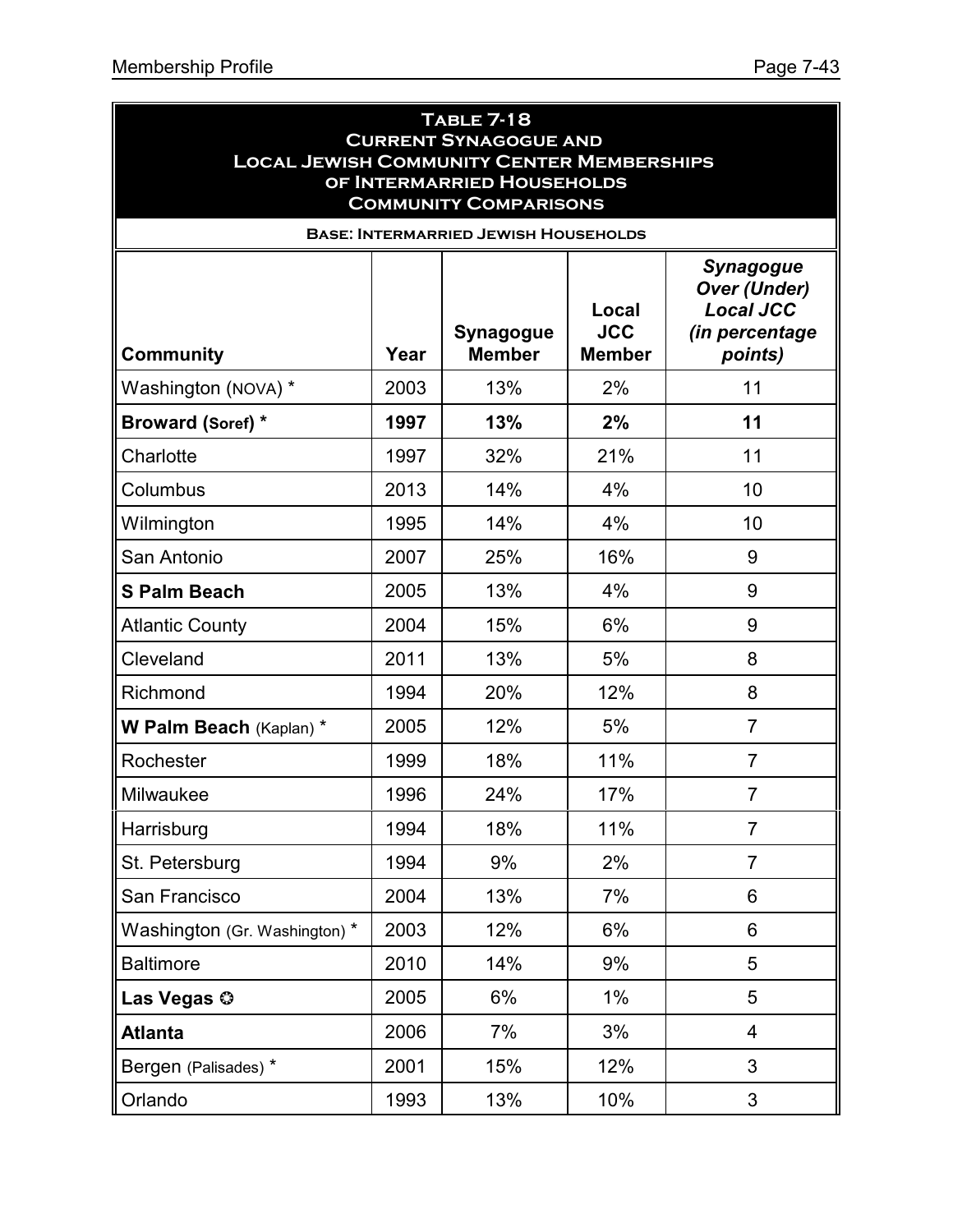| <b>TABLE 7-18</b><br><b>CURRENT SYNAGOGUE AND</b><br><b>LOCAL JEWISH COMMUNITY CENTER MEMBERSHIPS</b><br>OF INTERMARRIED HOUSEHOLDS<br><b>COMMUNITY COMPARISONS</b> |      |                                          |                                      |                                               |  |  |  |
|---------------------------------------------------------------------------------------------------------------------------------------------------------------------|------|------------------------------------------|--------------------------------------|-----------------------------------------------|--|--|--|
| <b>BASE: INTERMARRIED JEWISH HOUSEHOLDS</b><br><b>Synagogue</b><br><b>Over (Under)</b>                                                                              |      |                                          |                                      |                                               |  |  |  |
| <b>Community</b>                                                                                                                                                    | Year | <b>Synagogue</b><br><b>Member</b>        | Local<br><b>JCC</b><br><b>Member</b> | <b>Local JCC</b><br>(in percentage<br>points) |  |  |  |
| Tucson                                                                                                                                                              | 2002 | 15%                                      | 13%                                  | $\overline{2}$                                |  |  |  |
| Monmouth (Deal) *                                                                                                                                                   | 1997 | 9%                                       | 8%                                   | 1                                             |  |  |  |
| St. Louis                                                                                                                                                           | 2014 | 26%                                      | 27%                                  | (1)                                           |  |  |  |
| W Palm Beach (Boynton) *                                                                                                                                            | 2005 | 8%                                       | 9%                                   | (1)                                           |  |  |  |
| <b>Broward (Posnack) *</b>                                                                                                                                          | 1997 | 7%                                       | 8%                                   | (1)                                           |  |  |  |
| St. Paul                                                                                                                                                            | 2004 | 19%                                      | 22%                                  | (3)                                           |  |  |  |
| York                                                                                                                                                                | 1999 | 23%                                      | 30%                                  | (7)                                           |  |  |  |
|                                                                                                                                                                     |      | <b>Total in Communities with 2+ JCCs</b> |                                      |                                               |  |  |  |
| Washington                                                                                                                                                          | 2003 | 19%                                      | 4%                                   | 15                                            |  |  |  |
| <b>BROWARD</b>                                                                                                                                                      | 2016 | 18%                                      | 4%                                   | 14                                            |  |  |  |
| <b>Miami</b>                                                                                                                                                        | 2014 | 22%                                      | 8%                                   | 13                                            |  |  |  |
| Monmouth                                                                                                                                                            | 1997 | 13%                                      | 3%                                   | 10                                            |  |  |  |
| Bergen                                                                                                                                                              | 2001 | 17%                                      | 8%                                   | 9                                             |  |  |  |
| <b>Broward</b>                                                                                                                                                      | 1997 | 11%                                      | 5%                                   | 6                                             |  |  |  |
| <b>W Palm Beach</b>                                                                                                                                                 | 2005 | 10%                                      | 7%                                   | 3                                             |  |  |  |
| NJPS <sup>1</sup>                                                                                                                                                   | 2000 | 23%                                      | 10%                                  | 13                                            |  |  |  |

\* In communities with more than one JCC and where data are available for each JCC, results reflect only the membership of households who live in the service area of each JCC.

\*\* The JCCs are located in neighboring communities.

 $\odot$  JCC is not a full service facility.

<sup>1</sup> NJPS 2000 data are for the *more Jewishly-connected sample*. JCC membership is in any JCC, not just the local JCC.

Note: Non-local JCC membership is not included in the table. This understates JCC membership in communities with a large number of part-year households.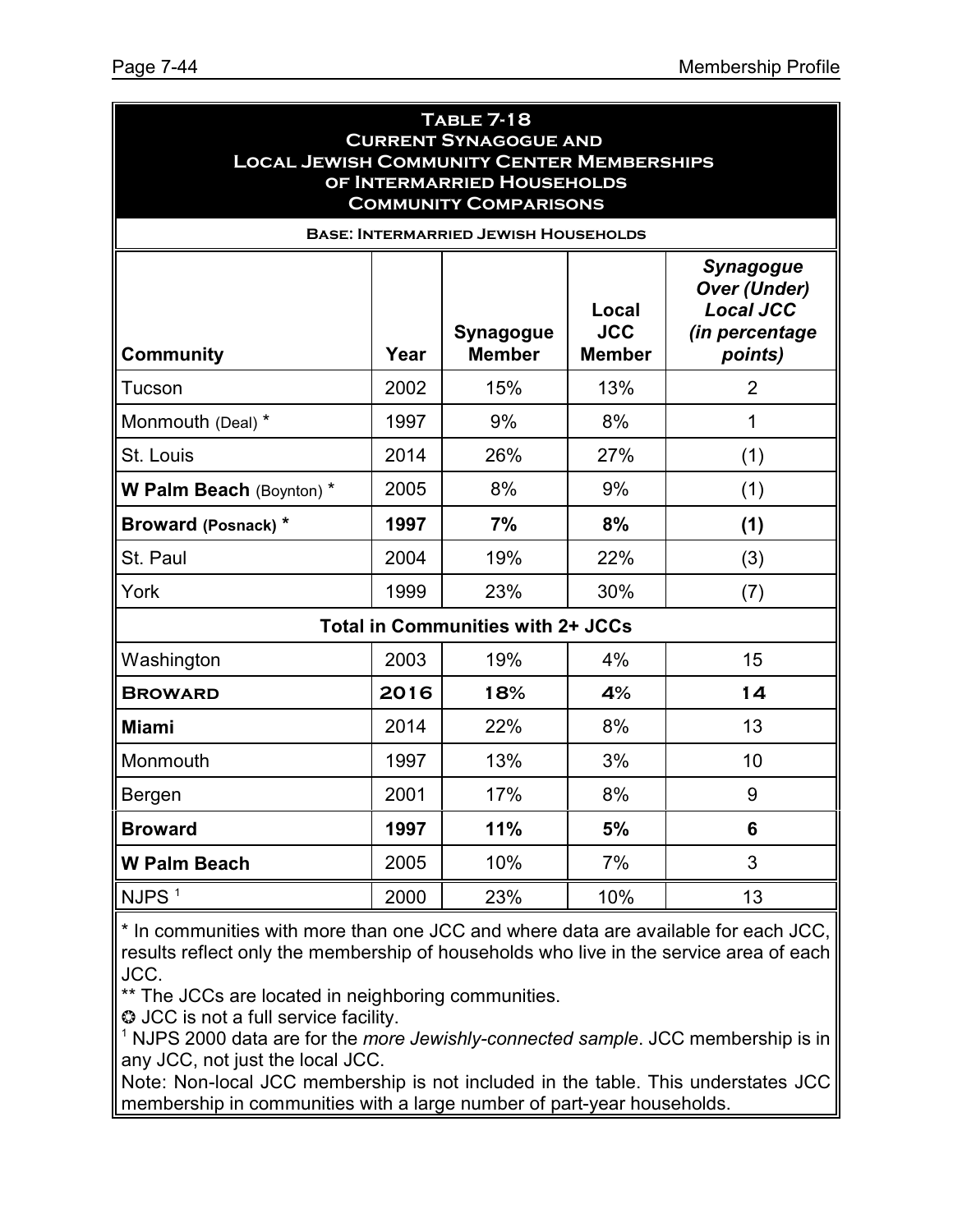## **Results of the JCC Survey– Jewish Community Center Membership**

T able 7-15 shows that, *according to the Telephone Survey,* 12% (3,400 households)<br>I of Jewish households in South Broward *reported* membership in the David Posnack **able 7-15** shows that, *according to the Telephone Survey,* 12% (3,400 households) Jewish Community Center (*Posnack JCC*) and 2% (900 households) in North Broward reported membership in the Samuel M. & Helen Soref Jewish Community Center (*Soref JCC*).

**Table 7-19** shows that, *according to the JCC Survey,* xxx Jewish households who live in Broward (xx%) are members of a JCC. Thus, the Telephone Survey implies that local JCC membership is xx percentage points higher than that suggested by the JCC Survey.

**CommunityComparisons**. **Table 7-20** shows that the XX% **JCC membership** *according to the JCC Survey* is XXXX among about 30 comparison Jewish communities and compares to 9% in Miami, 4% in both South Palm Beach and West Palm Beach, and 2% in Las Vegas. The XX% compares to 2% in 1997.

#### **Disparity Between Telephone Survey and Synagogue Survey**

The XX percentage point disparity between the percentage of households who are members of the local JCC according to the Telephone Survey and the percentage of households who are members of the local JCC according to the JCC Survey is XXXX average among about 30 comparison Jewish communities and compares to 3 percentage points in both Miami and West Palm Beach, and 1 percentage point in both Las Vegas and South Palm Beach. The XX percentage point disparity compares to 1 percentage points in 1997.

Such a disparity is common in Jewish community studies. Why the disparity?

ì Not all potential respondents cooperated with the Telephone Survey. It is likely that JCC member households formed a disproportionately high share of households who responded to the Telephone Survey.

 $\odot$  Many former JCC members still attend various JCC events and programs and may report membership when in fact they are not actually paying dues.

**<sup>3</sup>** Despite assurances to the contrary, some respondents may feel that questions concerning JCC membership will lead to an appeal for membership. As a result, respondents may claim to be JCC members when in fact they are not.

**O** The Telephone Survey estimate of the number of Jewish households may be too high, resulting in a lower calculated percentage of JCC membership *according to the JCC Survey*.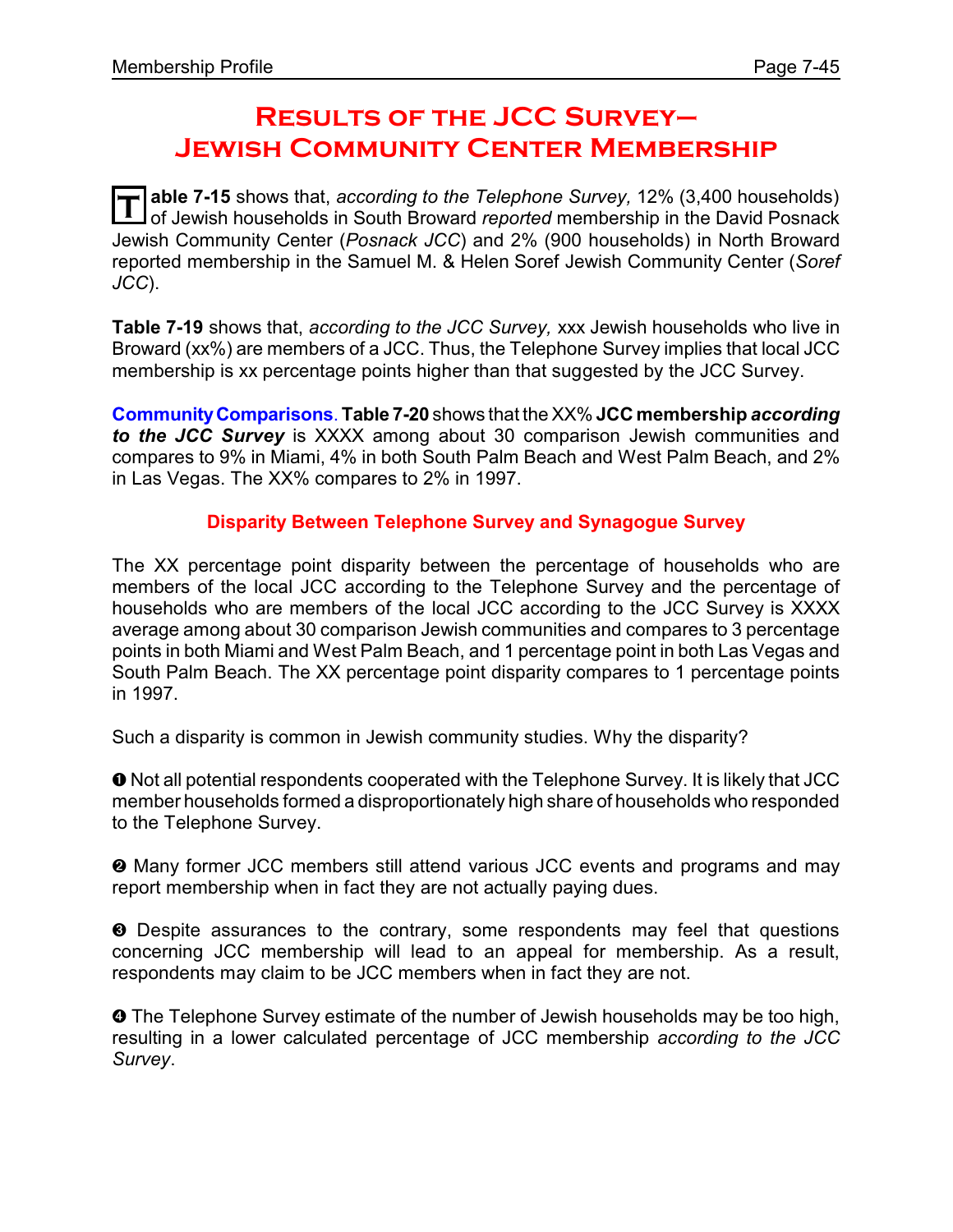#### **Change in JCC Membership, 1997-2016**.

**Table 7-19** shows that, *according to the JCC Survey*, from 1997-2016 membership in the JCC of *Jewish households who live in Broward* increased by 7%, from 4,439 households in 2004 to 4,740 households in 2014.

From 2004-2014, membership in the JCC of *non-Jewish households* decreased by 11%, from 911 households in 2005 to 811 households in 2010.

From 2005-2010 membership in the JCC of *all households* decreased by 12%, from 2,277 households in 2005 to 2,011 households in In 2005, Jewish households comprised 60% of all JCC member households. In 2010, Jewish households comprised 61% of all JCC member households. 2010. In both 2005 and 2010, Jewish households comprised 60% of all JCC member households.

| <b>TABLE 7-19</b><br><b>RESULTS OF THE JCC SURVEY-NUMBER OF MEMBER HOUSEHOLDS</b>              |                                    |      |                                      |  |
|------------------------------------------------------------------------------------------------|------------------------------------|------|--------------------------------------|--|
|                                                                                                | <b>Number of Jewish Households</b> |      |                                      |  |
| <b>Jewish Community Center</b>                                                                 | 1997                               | 2016 | 1997-2016<br>Increase/<br>(Decrease) |  |
| David Posnack JCC                                                                              |                                    |      |                                      |  |
| Soref JCC                                                                                      |                                    |      |                                      |  |
| Note that any older former members continue to be involved via the Silver Sneakers<br>program. |                                    |      |                                      |  |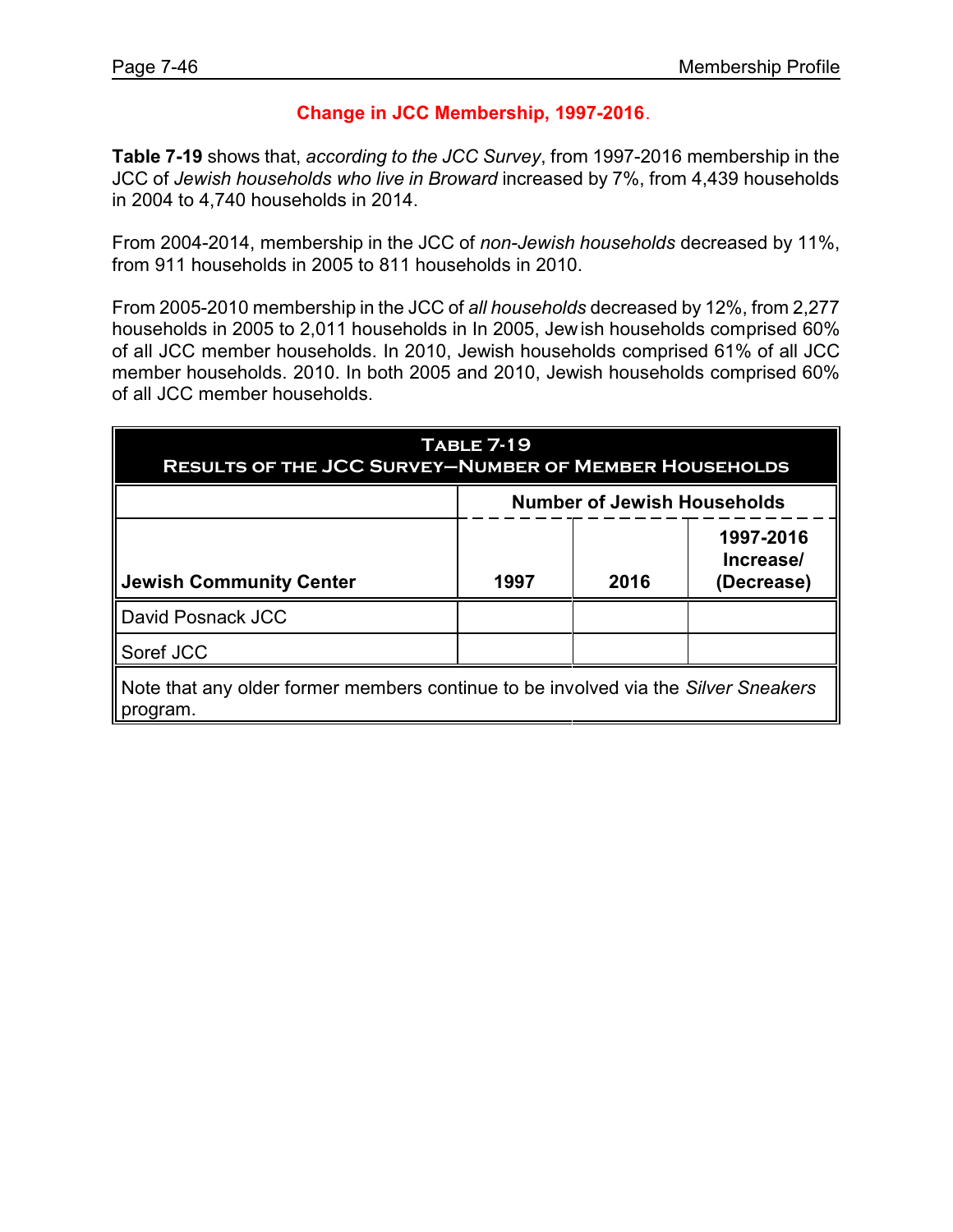| <b>TABLE 7-20</b><br><b>COMPARISON OF MEMBERSHIP</b><br>IN THE LOCAL JEWISH COMMUNITY CENTER<br><b>BASED UPON THE TELEPHONE SURVEY OF HOUSEHOLDS</b><br><b>AND THE JCC SURVEY</b><br><b>COMMUNITY COMPARISONS</b> |      |                                                           |                             |                                               |  |  |  |
|-------------------------------------------------------------------------------------------------------------------------------------------------------------------------------------------------------------------|------|-----------------------------------------------------------|-----------------------------|-----------------------------------------------|--|--|--|
|                                                                                                                                                                                                                   |      | <b>BASE: JEWISH HOUSEHOLDS</b>                            |                             |                                               |  |  |  |
| <b>Community</b>                                                                                                                                                                                                  | Year | <b>Telephone</b><br><b>Survey of</b><br><b>Households</b> | <b>JCC</b><br><b>Survey</b> | <b>Disparity</b><br>(in percentage<br>points) |  |  |  |
| Charlotte                                                                                                                                                                                                         | 1997 | 36%                                                       | 21%                         | 14                                            |  |  |  |
| St. Paul                                                                                                                                                                                                          | 2004 | 36%                                                       | 26%                         | 10                                            |  |  |  |
| <b>Jacksonville</b>                                                                                                                                                                                               | 2002 | 26%                                                       | 15%                         | 10                                            |  |  |  |
| Hartford                                                                                                                                                                                                          | 2000 | 22%                                                       | 14%                         | 8                                             |  |  |  |
| York                                                                                                                                                                                                              | 1999 | 27%                                                       | 19%                         | 8                                             |  |  |  |
| Richmond                                                                                                                                                                                                          | 1994 | 24%                                                       | 15%                         | 8                                             |  |  |  |
| Minneapolis                                                                                                                                                                                                       | 2004 | 17%                                                       | 10%                         | $\overline{7}$                                |  |  |  |
| Lehigh Valley                                                                                                                                                                                                     | 2007 | 18%                                                       | 12%                         | 6                                             |  |  |  |
| <b>Detroit</b>                                                                                                                                                                                                    | 2005 | 15%                                                       | 10%                         | 5                                             |  |  |  |
| Tucson                                                                                                                                                                                                            | 2002 | 17%                                                       | 12%                         | 5                                             |  |  |  |
| Tidewater                                                                                                                                                                                                         | 2001 | 19%                                                       | 14%                         | 5                                             |  |  |  |
| Wilmington                                                                                                                                                                                                        | 1995 | 23%                                                       | 18%                         | 5                                             |  |  |  |
| St. Petersburg                                                                                                                                                                                                    | 1994 | 10%                                                       | 5%                          | 5                                             |  |  |  |
| San Antonio                                                                                                                                                                                                       | 2007 | 29%                                                       | 25%                         | 4                                             |  |  |  |
| Bergen                                                                                                                                                                                                            | 2001 | 18%                                                       | 14%                         | 4                                             |  |  |  |
| Monmouth                                                                                                                                                                                                          | 1997 | 13%                                                       | 8%                          | 4                                             |  |  |  |
| New Haven                                                                                                                                                                                                         | 2010 | 14%                                                       | 11%                         | 3                                             |  |  |  |
| W Palm Beach                                                                                                                                                                                                      | 2005 | 7%                                                        | 4%                          | 3                                             |  |  |  |
| <b>Atlantic County</b>                                                                                                                                                                                            | 2004 | 14%                                                       | 11%                         | 3                                             |  |  |  |
| Miami                                                                                                                                                                                                             | 2014 | 11%                                                       | 9%                          | 3                                             |  |  |  |
| Washington                                                                                                                                                                                                        | 2003 | 9%                                                        | 6%                          | 3                                             |  |  |  |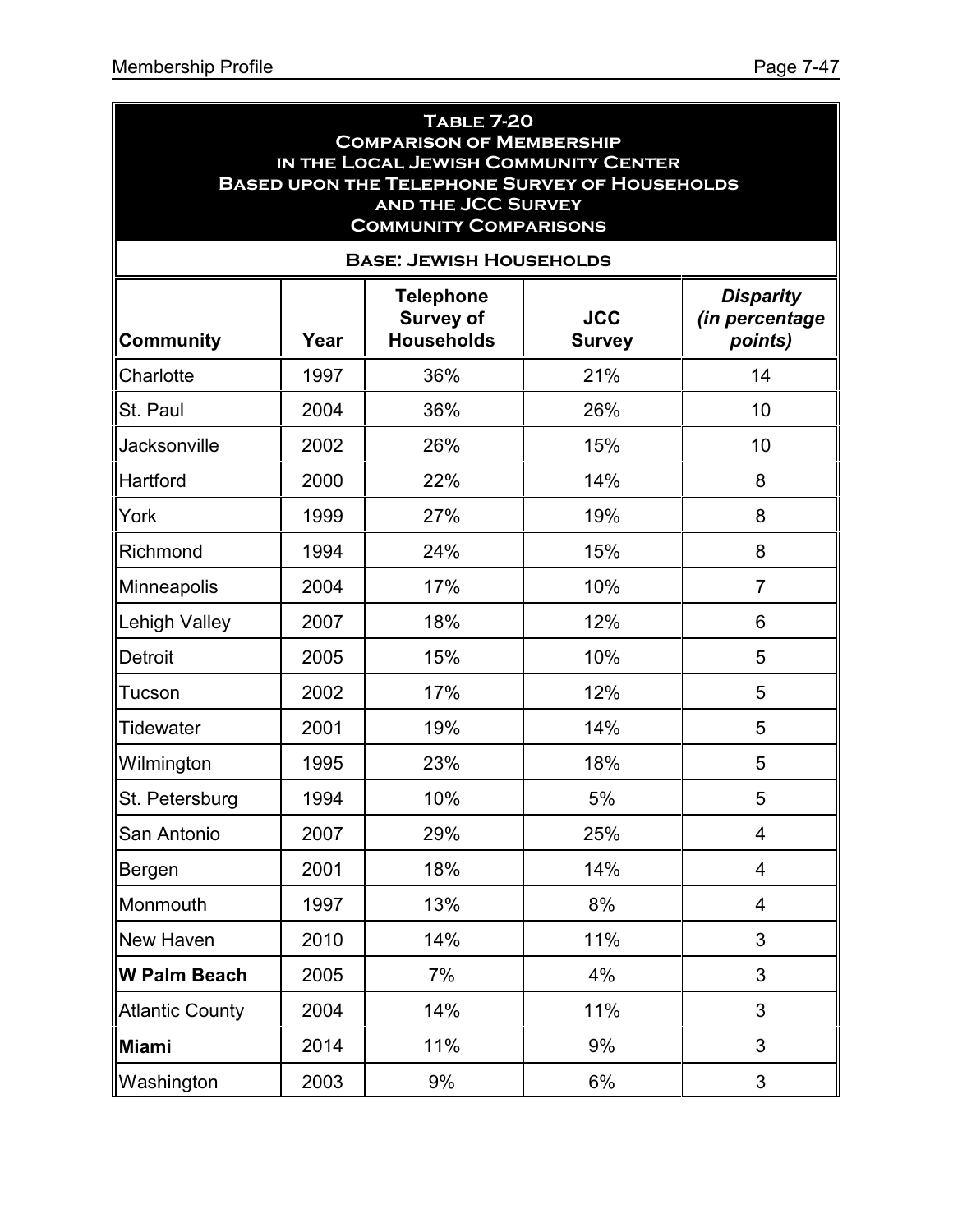| <b>TABLE 7-20</b><br><b>COMPARISON OF MEMBERSHIP</b><br>IN THE LOCAL JEWISH COMMUNITY CENTER<br><b>BASED UPON THE TELEPHONE SURVEY OF HOUSEHOLDS</b><br><b>AND THE JCC SURVEY</b><br><b>COMMUNITY COMPARISONS</b><br><b>BASE: JEWISH HOUSEHOLDS</b> |      |     |     |     |  |  |
|-----------------------------------------------------------------------------------------------------------------------------------------------------------------------------------------------------------------------------------------------------|------|-----|-----|-----|--|--|
| <b>Disparity</b><br><b>Telephone</b><br><b>JCC</b><br><b>Survey of</b><br>(in percentage<br><b>Households</b><br>points)<br><b>Community</b><br>Year<br><b>Survey</b>                                                                               |      |     |     |     |  |  |
| ∥Las Vegas                                                                                                                                                                                                                                          | 2005 | 3%  | 2%  | 1   |  |  |
| <b>S Palm Beach</b>                                                                                                                                                                                                                                 | 2005 | 4%  | 4%  | 1   |  |  |
| Rhode Island                                                                                                                                                                                                                                        | 2002 | 10% | 8%  | 1   |  |  |
| <b>Broward</b>                                                                                                                                                                                                                                      | 1997 | 4%  | 2%  | 1   |  |  |
| Harrisburg                                                                                                                                                                                                                                          | 1994 | 31% | 30% | 1   |  |  |
| Milwaukee                                                                                                                                                                                                                                           | 1996 | 24% | 24% | 0   |  |  |
| Orlando                                                                                                                                                                                                                                             | 1993 | 17% | 17% | 0   |  |  |
| <b>Middlesex</b>                                                                                                                                                                                                                                    | 2008 | 2%  | 4%  | (2) |  |  |
| Sarasota                                                                                                                                                                                                                                            | 2001 | 12% | 14% | (2) |  |  |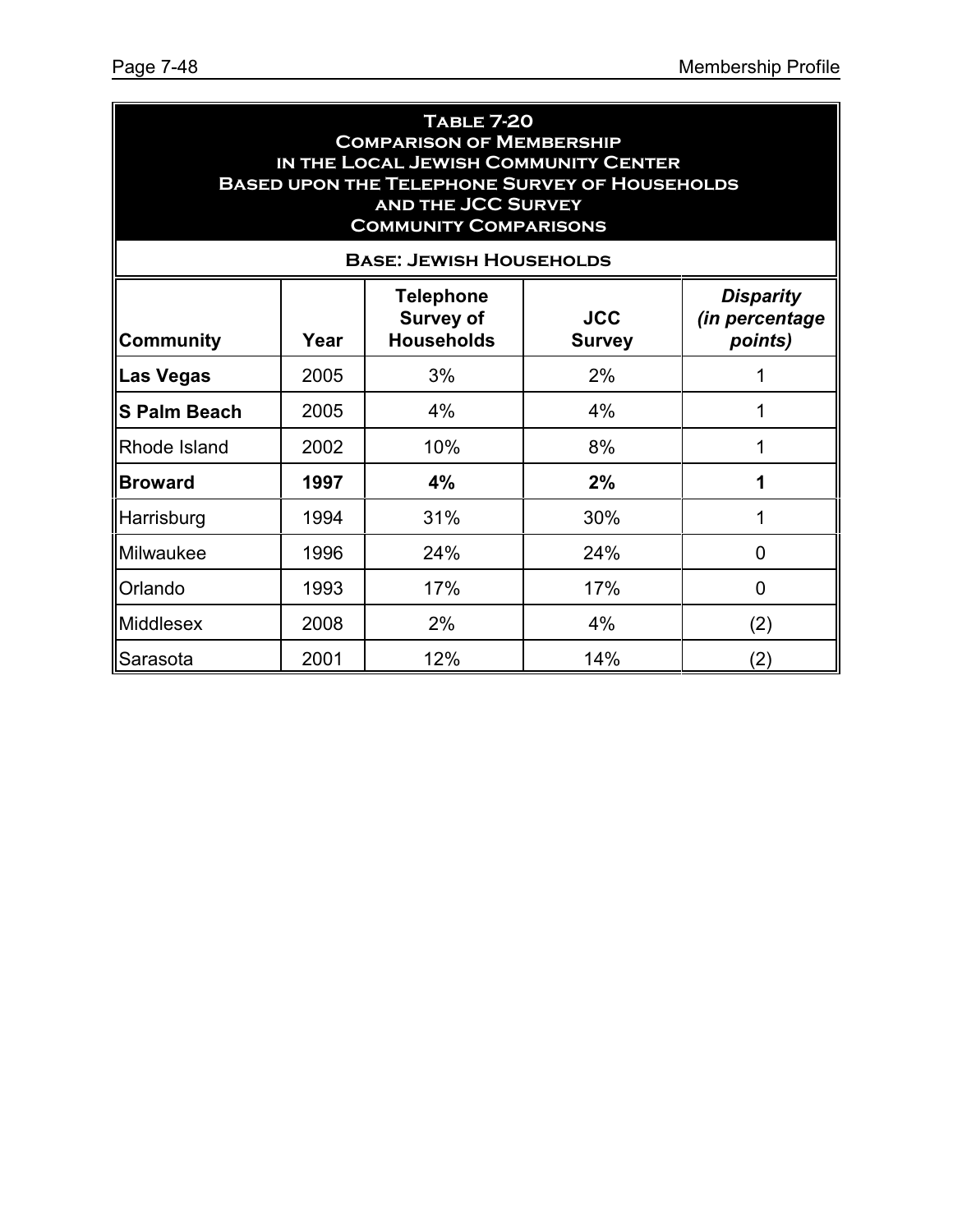# **Major Reasons for Not Joining the Posnack Jewish Community Center**

**R** espondents in Jewish households in South Broward (Southeast and Southwest) who are not currently members of the Posnack Jewish Community Center *(JCC)* (*nonmember households*) were asked: "What is the major reason you have not joined the JCC? Would you say it is distance from your home, cost, quality of the programs, you have no need for the services offered, or some other reason?"

**Tables 7-21** shows the major reasons for not joining the Posnack JCC most commonly reported by respondents in non-member households. The tables also shows results for non-member households who participated in a local JCC program in the past year.

No important differences are seen in the major reasons reported between all non-member households and non-member households who participated in a local JCC program in the past year, with the partial exception of cost, which is 5 percentage points more important for participants .

**Table 7-21** shows that, overall, 40% of respondents in Jewish households who are not members of the Posnack JCC responded no need for the services offered; 21%, distance from home, 15%, cost; and 10%, lack of time.

**Community Comparisons**. **Table 7-23** shows that the 40% who reported **no need for the services offered** is about average among about 40 comparison JCCs and compares to 55% in West Palm Beach (Boynton), 50% in South Palm Beach, 48% in Miami (Russell), 43% in Miami (Miami Beach), 42% in Miami (Alper), 41% in West Palm Beach (Kaplan), and 40% in Broward (Soref). The 40% compares to 54% in 1997.

**Table 7-24** shows that the 21% who reported **distance from home** is about average among about 40 comparison JCCs and compares to 16% in Miami (Alper), 16% in Broward (Soref), 15% in West Palm Beach (Kaplan), 6% in both Miami (Miami Beach) and South Palm Beach, 5% in Miami (Russell), and 4% in West Palm Beach (Boynton). The 21% compares to 11% in 1997.

**Table 7-25** shows that the 15% who reported **cost** is about average among about 40 comparison JCCs and compares to 18% in both Miami (Alper) and Miami (Miami Beach), 17% in Miami (Russell), 14% in South Palm Beach, 12% in Broward (Soref), and 11% in both West Palm Beach (Boynton) and West Palm Beach (Kaplan). The 15% compares to 15% in 1997.

**Table 7-26** shows that the 10% who reported **lack of time** is above average among about 40 comparison JCCs and compares to 14% in Miami (Miami Beach), 11% in Broward (Soref), 9% in Miami (Alper), 8% in both Miami (Russell) and West Palm Beach (Boynton), 7% in both South Palm Beach and West Palm Beach (Kaplan). The 10% compares to 4% in 1997.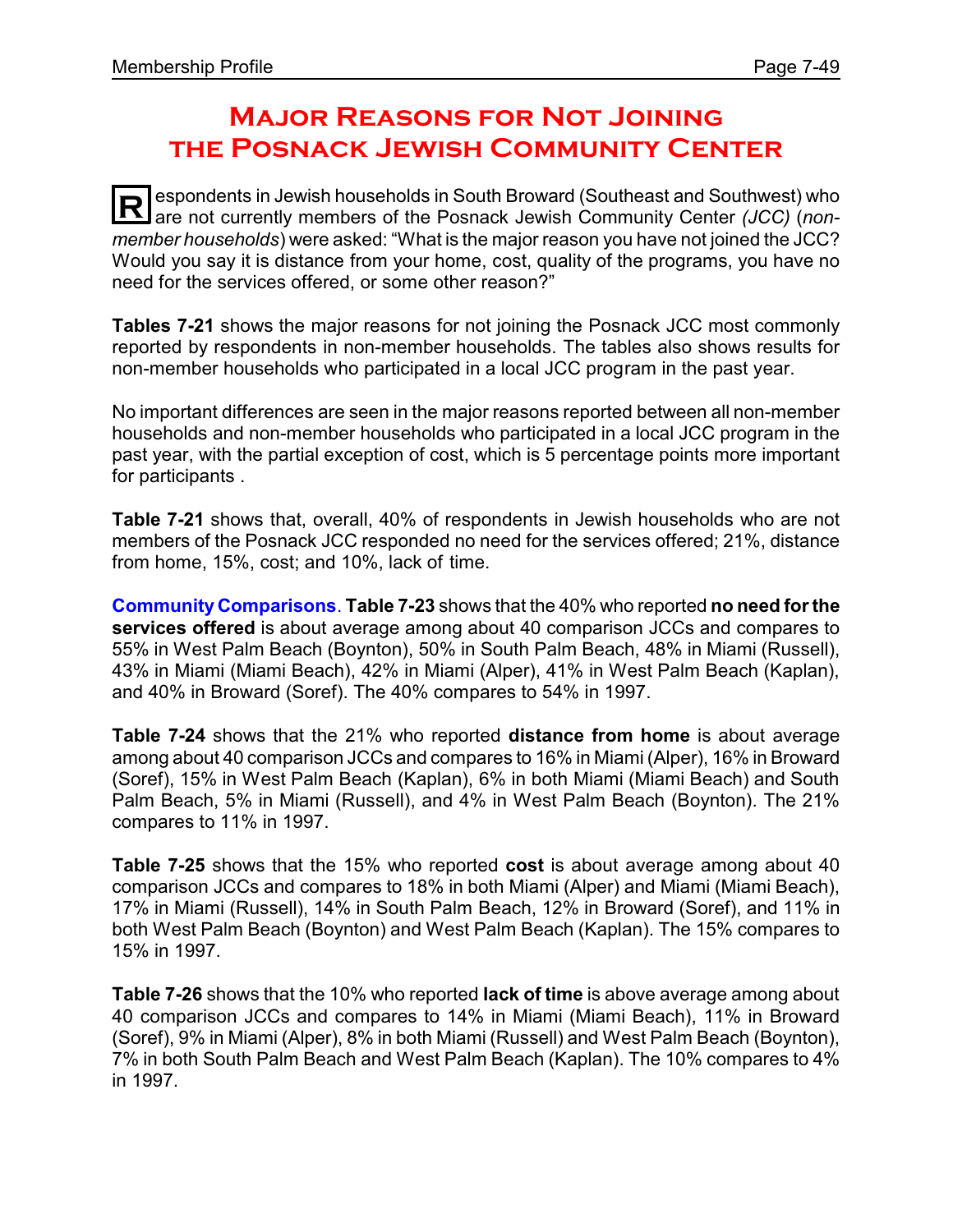**Table 7-27** shows that the 1% who reported **quality of the programs** is about average among about 40 comparison JCCs and compares to 4% in Miami (Alper), 3% in Broward (Soref), 2% in each of Miami (Miami Beach), West Palm Beach (Boynton), and West Palm Beach (Kaplan), and 1% in both Miami (Russell) and South Palm Beach. The 1% compares to 0% in 1997.

#### **Comparisons Among Population Subgroups**.

#### **No Need for the Services Offered**

**Table 7-22** shows that, overall, 40% of respondents in non-member households reported **no need for the services offered** as the major reason for not joining the *JCC*. The percentage is much higher for respondents in:

- households with only adult children (66%)
- households earning an annual income of \$200,000 and over (53%)
- conversionary in-married households (60%)
- $\bullet$  households who donated \$100-\$1,000 (56%) and \$1,000 and over (54%) to the Jewish Federation in the past year

The percentage is much lower for respondents (in):

- households in residence in Broward for 0-9 years (30%)
- age 35-49 (29%)
- ! households with children (26%) and elderly couple households (30%)
- households earning an annual income of under \$25,000 (27%)
- households who attended Chabad in the past year (26%)

#### **Distance from Home**

**Table 7-22** shows that, overall, 21% of respondents in non-member households reported **distance from home** as the major reason for not joining the *JCC*. The percentage is much higher for respondents (in):

- households with children (37%)
- households earning an annual income under \$25,000 (35%)
- ! households who attended Chabad in the past year (31%) and Jewish organization member households (36%)
- households who donated \$1,000 and over to the Jewish Federation in the past year (31%)

The percentage is much lower for respondents (in):

- non-elderly single households (10%)
- ! households earning an annual income of \$25,000-\$50,000 (1%) and \$50,000- \$100,000 (10%)
- conversionary in-married households (10%)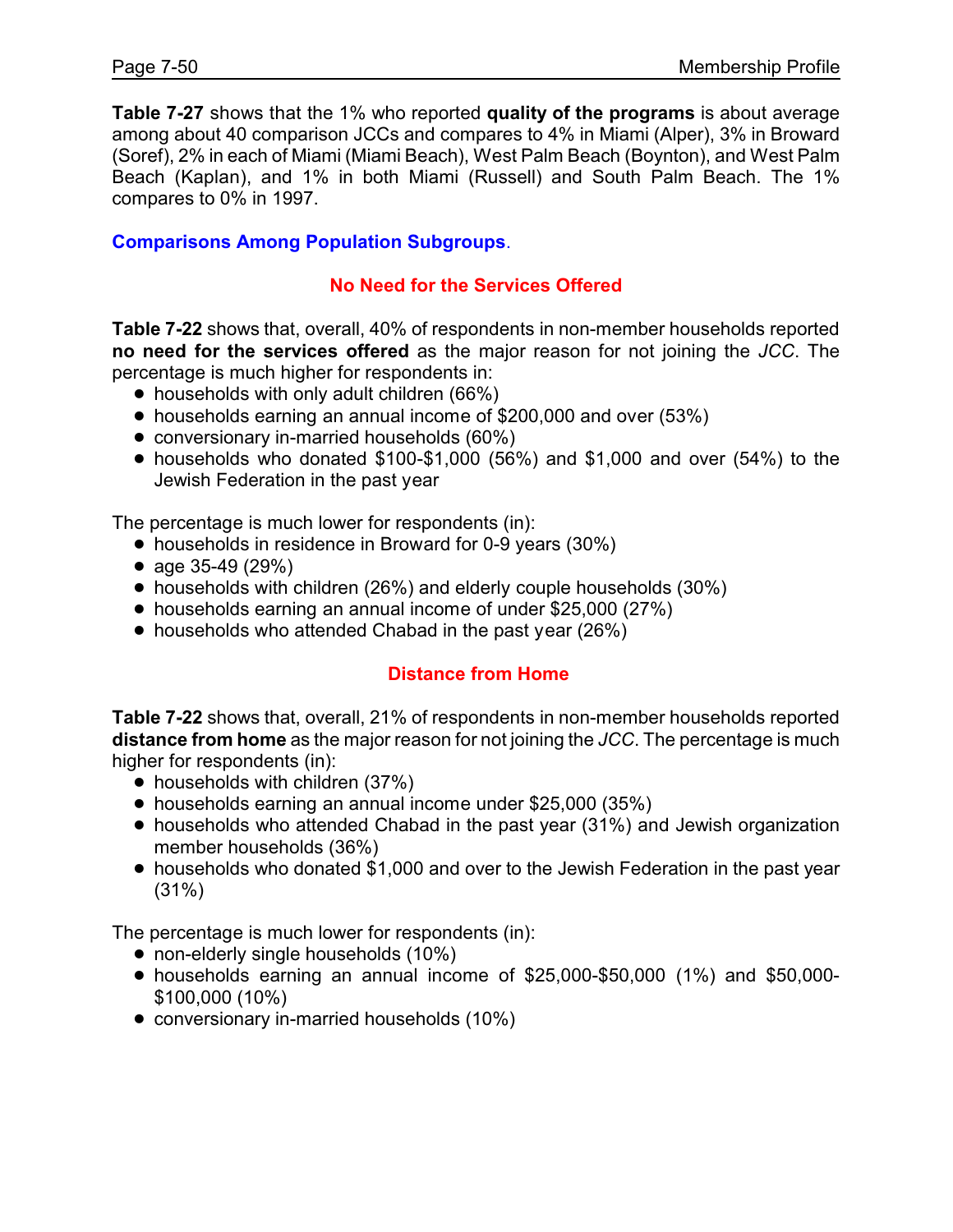#### **Cost**

**Table 7-22** shows that, overall, 15% of respondents in non-member households reported **cost** as the major reason for not joining the *JCC*. The percentage is much higher for respondents (in):

- ! households in residence in Broward for 0-9 years (28%)
- age  $35-49$  (27%)
- ! households earning an annual income of \$25,000-\$50,000 (30%) and \$50,000- \$100,000 (21%)
- Orthodox households (29%)
- conversionary in-married households (27%)

The percentage is much lower for respondents (in):

- $\bullet$  elderly single households (1%)
- ! households earning an annual income of \$200,000 and over (5%)
- Jewish organization member households (4%)
- households who donated \$100-\$1,000 to the Jewish Federation in the past year (4%)

## **Lack of Time**

**Table 7-22** shows that, overall, 10% of respondents in non-member households reported **lack of time** as the major reason for not joining the *JCC*. The percentage is much higher for respondents in:

- non-elderly couple households (23%) and non-elderly single households (29%)
- ! households who declined to donate when asked to donate to the Jewish Federation in the past year (22%)

The percentage is much lower for respondents in:

- households with children (1%) and elderly couple households (1%)
- ! households earning an annual income of \$25,000-\$50,000 (2%)
- conversionary in-married households (2%)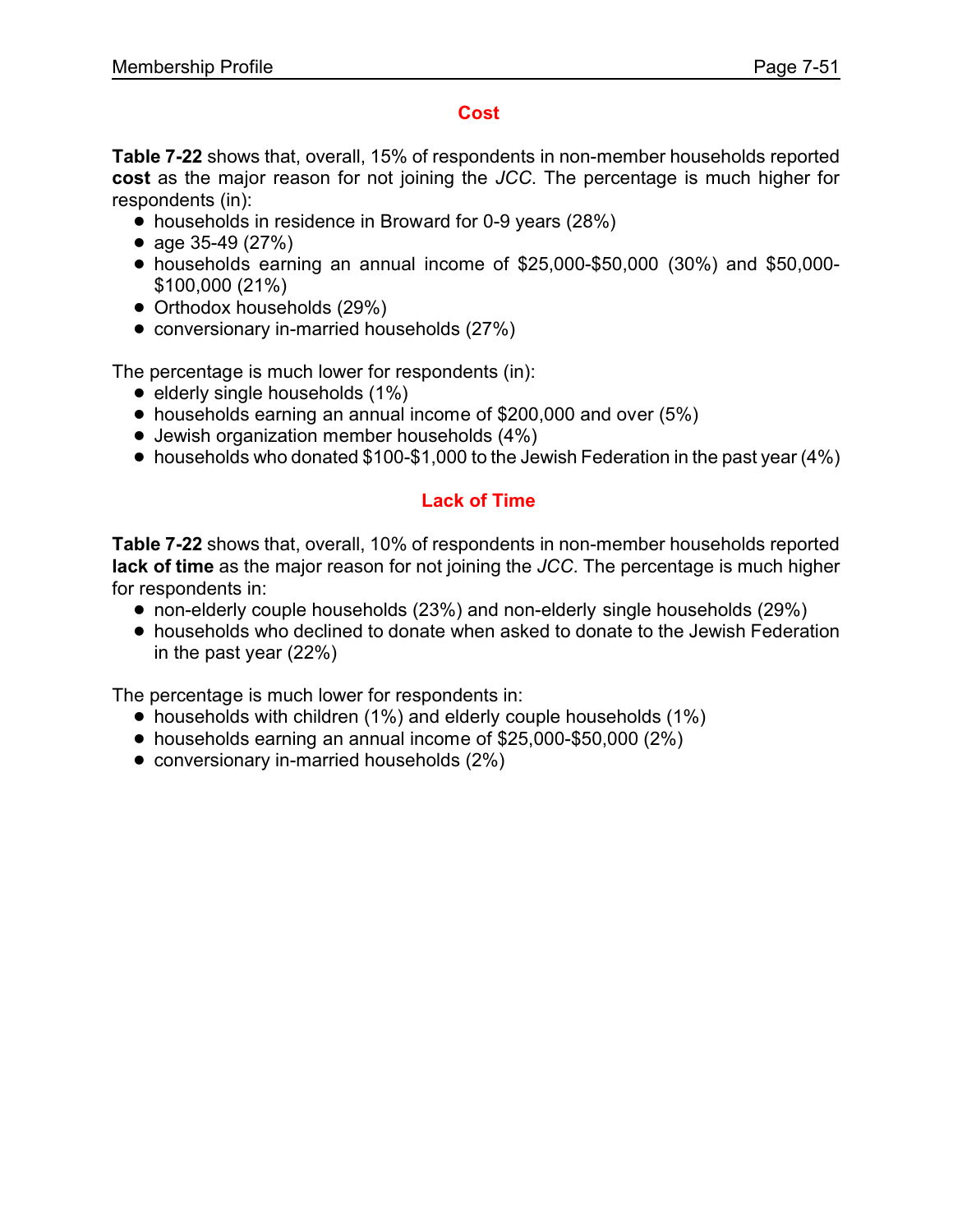| <b>TABLE 7-21</b><br><b>SUMMARY OF MAJOR REASONS FOR NOT JOINING</b><br><b>THE DAVID POSNACK JCC</b>                                                                                        |        |                         |  |  |  |
|---------------------------------------------------------------------------------------------------------------------------------------------------------------------------------------------|--------|-------------------------|--|--|--|
| BASE: RESPONDENTS IN JEWISH HOUSEHOLDS WHO ARE NOT MEMBERS OF THE JCC                                                                                                                       |        |                         |  |  |  |
| <b>Reason</b>                                                                                                                                                                               | All    | <b>JCC Participants</b> |  |  |  |
| No Need for Services Offered *                                                                                                                                                              | 40.2%  | 37.2%                   |  |  |  |
| Distance from Home *                                                                                                                                                                        | 20.8   | 22.3                    |  |  |  |
| Cost *                                                                                                                                                                                      | 15.2   | 20.3                    |  |  |  |
| Lack of Time                                                                                                                                                                                | 9.5    | 7.2                     |  |  |  |
| <b>Health Reasons</b>                                                                                                                                                                       | 4.3    | 5.6                     |  |  |  |
| Involved Jewishly in other ways                                                                                                                                                             | 1.5    | 0.0                     |  |  |  |
| Lack of Information about JCC                                                                                                                                                               | 1.2    | 0.7                     |  |  |  |
| Quality of the Programs                                                                                                                                                                     | 0.8    | 0.9                     |  |  |  |
| Other                                                                                                                                                                                       | 6.5    | 5.8                     |  |  |  |
| Total                                                                                                                                                                                       | 100.0% | 100.0%                  |  |  |  |
| * These responses were read to the respondents. Other responses were volunteered by<br>the respondents.<br>Note: Pecpendente who replied "dep't know" to this question are emitted from the |        |                         |  |  |  |

Note: Respondents who replied "don't know" to this question are omitted from the analysis.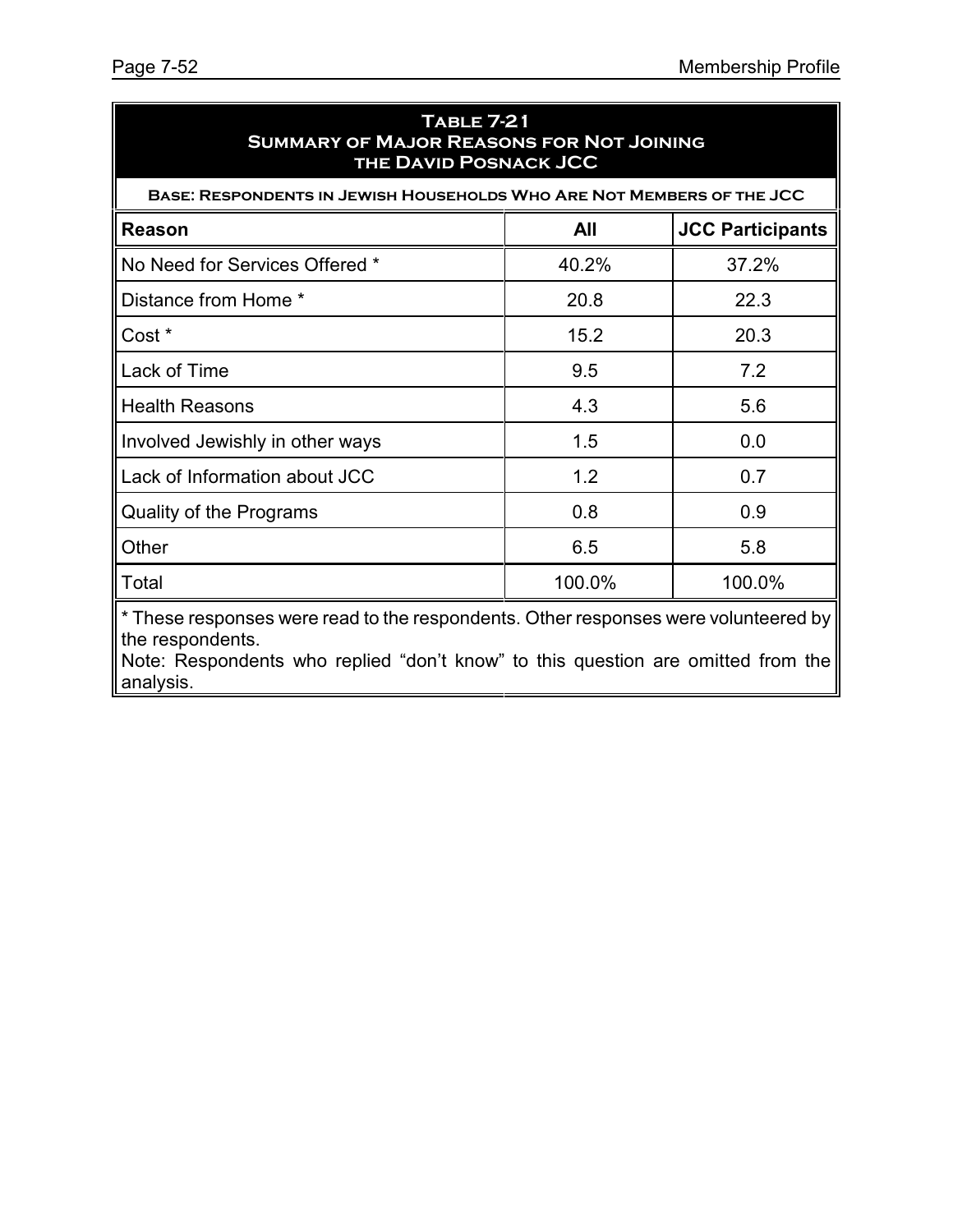| <b>TABLE 7-22</b><br><b>MAJOR REASONS FOR NOT JOINING THE POSNACK JCC</b> |                                                          |                                  |       |                           |                                      |              |  |
|---------------------------------------------------------------------------|----------------------------------------------------------|----------------------------------|-------|---------------------------|--------------------------------------|--------------|--|
| <b>BASE: RESPONDENTS IN JCC NON-MEMBER JEWISH HOUSEHOLDS</b>              |                                                          |                                  |       |                           |                                      |              |  |
| <b>Population Subgroup</b>                                                | <b>No Need</b><br>for the<br><b>Services</b><br>Offered* | <b>Distance</b><br>from<br>Home* | Cost* | Lack<br>of<br><b>Time</b> | Quality<br>of the<br><b>Programs</b> | <b>Other</b> |  |
| All                                                                       | 40.2%                                                    | 20.8                             | 15.2  | 9.5                       | 0.8                                  | 13.5         |  |
| Participated in a JCC<br>Program<br>in the Past Year                      | 37.3%                                                    | 22.3                             | 20.3  | 7.2                       | 0.9                                  | 12.0         |  |
|                                                                           |                                                          | <b>GEOGRAPHIC AREA</b>           |       |                           |                                      |              |  |
| Southeast                                                                 | 40.9%                                                    | 14.0                             | 15.6  | 12.5                      | 0.6                                  | 16.4         |  |
| Southwest                                                                 | 39.7%                                                    | 26.9                             | 15.0  | 6.7                       | 0.9                                  | 10.8         |  |
|                                                                           | <b>LENGTH OF RESIDENCE IN BROWARD</b>                    |                                  |       |                           |                                      |              |  |
| $0 - 9$ years                                                             | 30.3%                                                    | 14.8                             | 27.9  | 5.9                       | 4.7                                  | 16.4         |  |
| 10 - 19 years                                                             | 31.0%                                                    | 32.0                             | 9.0   | 13.8                      | 0.0                                  | 14.2         |  |
| 20 or more years                                                          | 45.0%                                                    | 19.4                             | 16.2  | 6.4                       | 0.9                                  | 12.1         |  |
| <b>AGE OF HEAD OF HOUSEHOLD</b>                                           |                                                          |                                  |       |                           |                                      |              |  |
| $35 - 49$                                                                 | 29.0%                                                    | 24.6                             | 26.9  | 6.7                       | 0.0                                  | 12.8         |  |
| $50 - 64$                                                                 | 47.4%                                                    | 21.7                             | 10.0  | 16.6                      | 0.8                                  | 3.5          |  |
| $65 - 74$                                                                 | 43.7%                                                    | 23.2                             | 18.4  | 3.5                       | 0.0                                  | 11.2         |  |
| 75 and over                                                               | 33.4%                                                    | 16.0                             | 7.6   | 3.1                       | 2.4                                  | 37.5         |  |
| $\rightarrow$ 65 and over                                                 | 38.0%                                                    | 19.3                             | 12.6  | 3.3                       | 1.3                                  | 25.5         |  |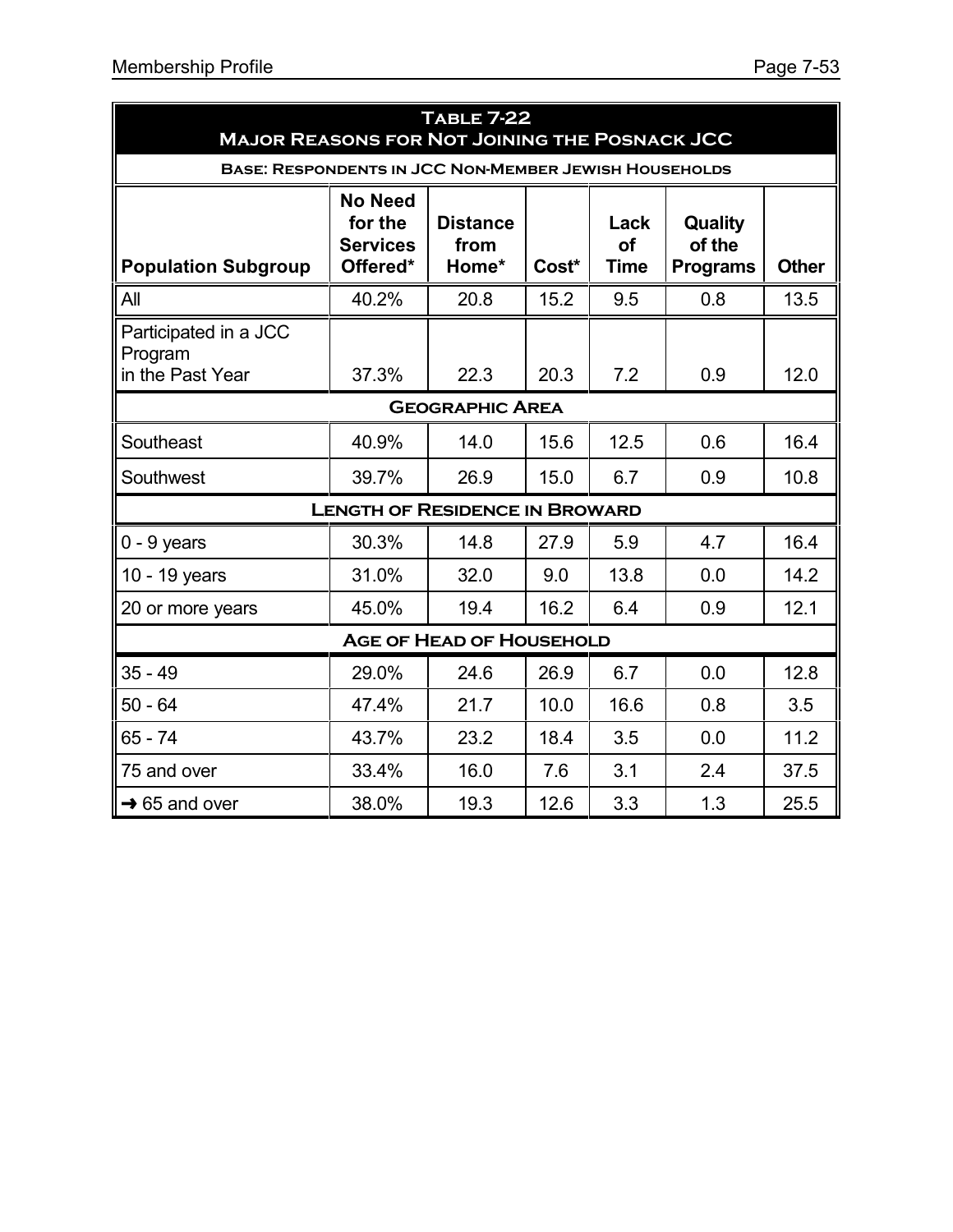| <b>TABLE 7-22</b><br><b>MAJOR REASONS FOR NOT JOINING THE POSNACK JCC</b> |                                                          |                                  |       |                           |                                      |              |  |  |
|---------------------------------------------------------------------------|----------------------------------------------------------|----------------------------------|-------|---------------------------|--------------------------------------|--------------|--|--|
| <b>BASE: RESPONDENTS IN JCC NON-MEMBER JEWISH HOUSEHOLDS</b>              |                                                          |                                  |       |                           |                                      |              |  |  |
| <b>Population Subgroup</b>                                                | <b>No Need</b><br>for the<br><b>Services</b><br>Offered* | <b>Distance</b><br>from<br>Home* | Cost* | Lack<br>οf<br><b>Time</b> | Quality<br>of the<br><b>Programs</b> | <b>Other</b> |  |  |
| All                                                                       | 40.2%                                                    | 20.8                             | 15.2  | 9.5                       | 0.8                                  | 13.5         |  |  |
|                                                                           |                                                          | <b>HOUSEHOLD STRUCTURE</b>       |       |                           |                                      |              |  |  |
| <b>Household with Children</b>                                            | 25.5%                                                    | 37.1                             | 24.3  | 1.3                       | 0.0                                  | 11.8         |  |  |
| Household with<br><b>Only Adult Children</b>                              | 65.5%                                                    | 11.6                             | 10.6  | 5.8                       | 0.0                                  | 6.5          |  |  |
| <b>Non-Elderly Couple</b>                                                 | 41.9%                                                    | 19.3                             | 15.3  | 22.5                      | 0.0                                  | 1.0          |  |  |
| <b>Non-Elderly Single</b>                                                 | 44.1%                                                    | 10.0                             | 16.8  | 28.9                      | 0.2                                  | 0.0          |  |  |
| <b>Elderly Couple</b>                                                     | 29.6%                                                    | 27.8                             | 18.6  | 0.6                       | 0.0                                  | 23.4         |  |  |
| <b>Elderly Single</b>                                                     | 39.3%                                                    | 14.1                             | 1.4   | 5.2                       | 3.2                                  | 36.8         |  |  |
|                                                                           |                                                          | <b>HOUSEHOLD INCOME</b>          |       |                           |                                      |              |  |  |
| Under \$25,000                                                            | 26.7%                                                    | 35.3                             | 13.8  | 3.2                       | 0.0                                  | 21.0         |  |  |
| \$25 - \$50,000                                                           | 45.8%                                                    | 1.2                              | 30.2  | 1.7                       | 6.4                                  | 14.7         |  |  |
| \$50 - \$100,000                                                          | 33.1%                                                    | 10.4                             | 20.8  | 16.0                      | 0.0                                  | 19.7         |  |  |
| \$100 - \$200,000                                                         | 43.1%                                                    | 27.8                             | 14.0  | 11.4                      | 0.0                                  | 3.7          |  |  |
| \$200,000 and over                                                        | 52.7%                                                    | 29.3                             | 5.2   | 10.1                      | 0.0                                  | 2.7          |  |  |
| <b>JEWISH IDENTIFICATION</b>                                              |                                                          |                                  |       |                           |                                      |              |  |  |
| Orthodox                                                                  | 38.9%                                                    | 13.6                             | 28.6  | 7.5                       | 0.0                                  | 11.4         |  |  |
| Conservative                                                              | 46.9%                                                    | 16.7                             | 17.1  | 8.7                       | 0.8                                  | 9.8          |  |  |
| Reform                                                                    | 37.2%                                                    | 24.1                             | 17.4  | 3.5                       | 0.0                                  | 17.8         |  |  |
| <b>Just Jewish</b>                                                        | 34.7%                                                    | 23.6                             | 9.5   | 15.2                      | 1.5                                  | 15.5         |  |  |
|                                                                           |                                                          | <b>TYPE OF MARRIAGE</b>          |       |                           |                                      |              |  |  |
| In-married                                                                | 40.9%                                                    | 26.1                             | 15.2  | 7.7                       | 0.0                                  | 10.1         |  |  |
| Conversionary                                                             | 60.0%                                                    | 9.9                              | 26.6  | 1.5                       | 0.0                                  | 2.0          |  |  |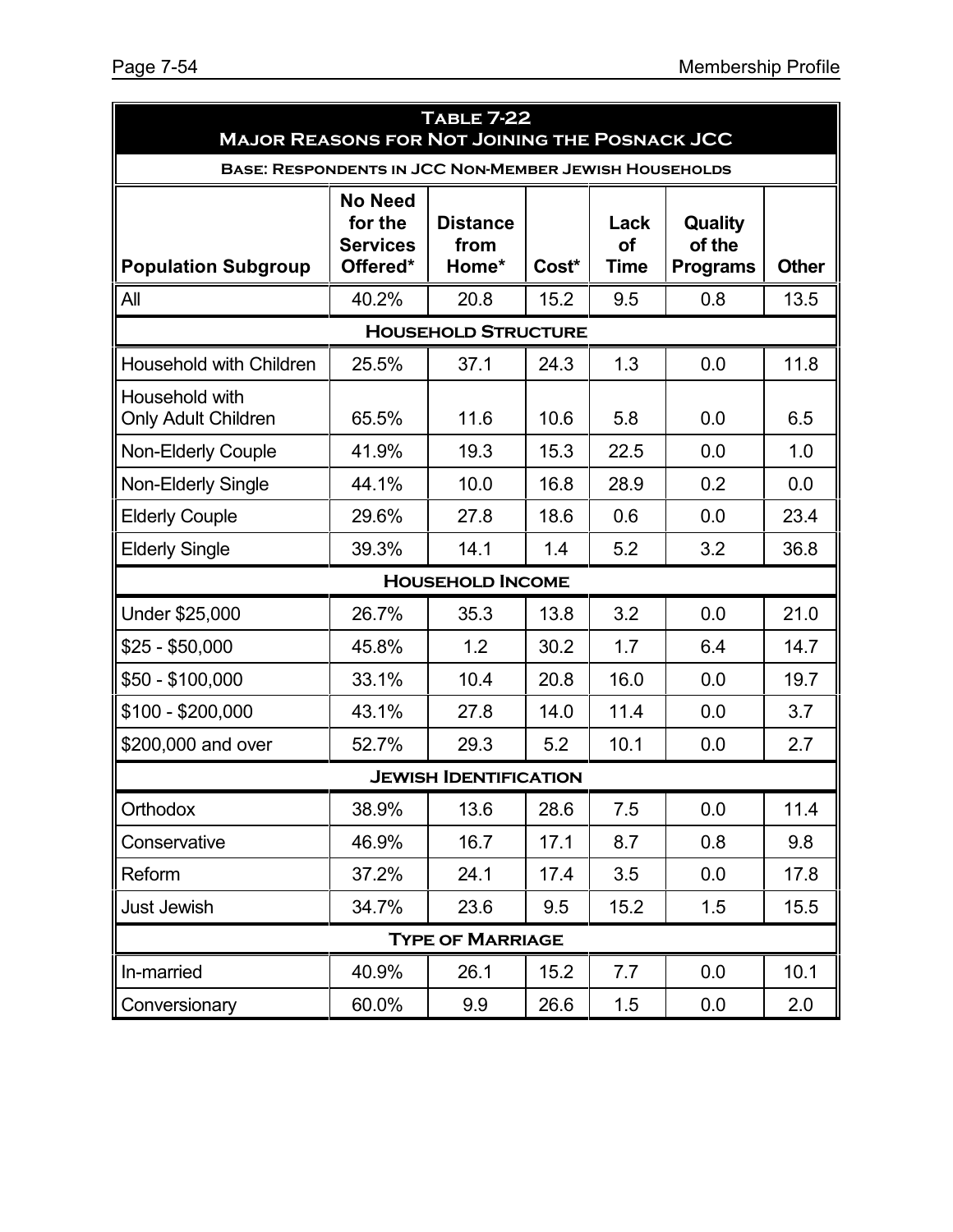| <b>TABLE 7-22</b><br><b>MAJOR REASONS FOR NOT JOINING THE POSNACK JCC</b> |                                                                                                                                    |                                  |       |                                  |                                             |              |  |  |  |
|---------------------------------------------------------------------------|------------------------------------------------------------------------------------------------------------------------------------|----------------------------------|-------|----------------------------------|---------------------------------------------|--------------|--|--|--|
| <b>BASE: RESPONDENTS IN JCC NON-MEMBER JEWISH HOUSEHOLDS</b>              |                                                                                                                                    |                                  |       |                                  |                                             |              |  |  |  |
| <b>Population Subgroup</b>                                                | <b>No Need</b><br>for the<br><b>Services</b><br>Offered*                                                                           | <b>Distance</b><br>from<br>Home* | Cost* | Lack<br><b>of</b><br><b>Time</b> | <b>Quality</b><br>of the<br><b>Programs</b> | <b>Other</b> |  |  |  |
| All                                                                       | 40.2%                                                                                                                              | 20.8                             | 15.2  | 9.5                              | 0.8                                         | 13.5         |  |  |  |
|                                                                           |                                                                                                                                    | <b>SYNAGOGUE MEMBERSHIP</b>      |       |                                  |                                             |              |  |  |  |
| Member                                                                    | 35.7%                                                                                                                              | 29.1                             | 14.0  | 5.5                              | 0.1                                         | 15.6         |  |  |  |
| Non-Member                                                                | 43.2%                                                                                                                              | 15.5                             | 16.0  | 12.0                             | 1.2                                         | 12.1         |  |  |  |
| <b>ATTENDED CHABAD IN THE PAST YEAR</b>                                   |                                                                                                                                    |                                  |       |                                  |                                             |              |  |  |  |
| Attended                                                                  | 26.4%                                                                                                                              | 30.9                             | 23.2  | 9.9                              | 0.0                                         | 9.6          |  |  |  |
| <b>Did Not Attend</b>                                                     | 45.1%                                                                                                                              | 17.2                             | 12.4  | 9.3                              | 1.1                                         | 14.9         |  |  |  |
| <b>JEWISH ORGANIZATION MEMBERSHIP</b>                                     |                                                                                                                                    |                                  |       |                                  |                                             |              |  |  |  |
| Member                                                                    | 33.2%                                                                                                                              | 36.4                             | 3.5   | 4.7                              | 1.4                                         | 20.8         |  |  |  |
| Non-Member                                                                | 42.2%                                                                                                                              | 16.3                             | 18.7  | 10.9                             | 0.6                                         | 11.3         |  |  |  |
|                                                                           |                                                                                                                                    | <b>FAMILIARITY WITH THE JCC</b>  |       |                                  |                                             |              |  |  |  |
| <b>Very Familiar</b>                                                      | 36.0%                                                                                                                              | 24.7                             | 22.4  | 4.5                              | 0.1                                         | 12.3         |  |  |  |
| Somewhat Familiar                                                         | 47.2%                                                                                                                              | 19.8                             | 10.1  | 14.7                             | 1.2                                         | 7.0          |  |  |  |
| Not at All Familiar                                                       | 35.1%                                                                                                                              | 17.2                             | 13.6  | 8.1                              | 1.1                                         | 24.9         |  |  |  |
| <b>JEWISH FEDERATION MARKET SEGMENTS IN THE PAST YEAR</b>                 |                                                                                                                                    |                                  |       |                                  |                                             |              |  |  |  |
| Donated to Federation                                                     | 48.7%                                                                                                                              | 24.6                             | 6.0   | 5.7                              | 0.1                                         | 14.9         |  |  |  |
| Asked, Did Not Donate                                                     | 33.4%                                                                                                                              | 18.7                             | 23.0  | 22.0                             | 0.0                                         | 2.9          |  |  |  |
| <b>Not Asked</b>                                                          | 38.7%                                                                                                                              | 20.1                             | 16.4  | 9.5                              | 1.1                                         | 14.2         |  |  |  |
|                                                                           | <b>DONATED TO JEWISH FEDERATION IN THE PAST YEAR</b>                                                                               |                                  |       |                                  |                                             |              |  |  |  |
| Nothing                                                                   | 38.2%                                                                                                                              | 20.0                             | 17.0  | 10.7                             | 1.0                                         | 13.1         |  |  |  |
| <b>Under \$100</b>                                                        | 36.0%                                                                                                                              | 15.9                             | 9.2   | 4.6                              | 0.0                                         | 34.3         |  |  |  |
| $$100 - $1,000$                                                           | 55.6%                                                                                                                              | 29.0                             | 4.0   | 6.8                              | 0.0                                         | 4.6          |  |  |  |
| \$1,000 and over                                                          | 54.1%                                                                                                                              | 30.8                             | 5.9   | 4.4                              | 1.0                                         | 3.8          |  |  |  |
| roonandanta hutu                                                          | * These responses were read to the respondents. The response Lack of Time was not read<br>so volunteered by respendents as the moi |                                  |       |                                  |                                             |              |  |  |  |

to the respondents, but was volunteered by respondents as the major reason. All other reasons volunteered by the respondents, none of which were individually significant, are reported as *Other*.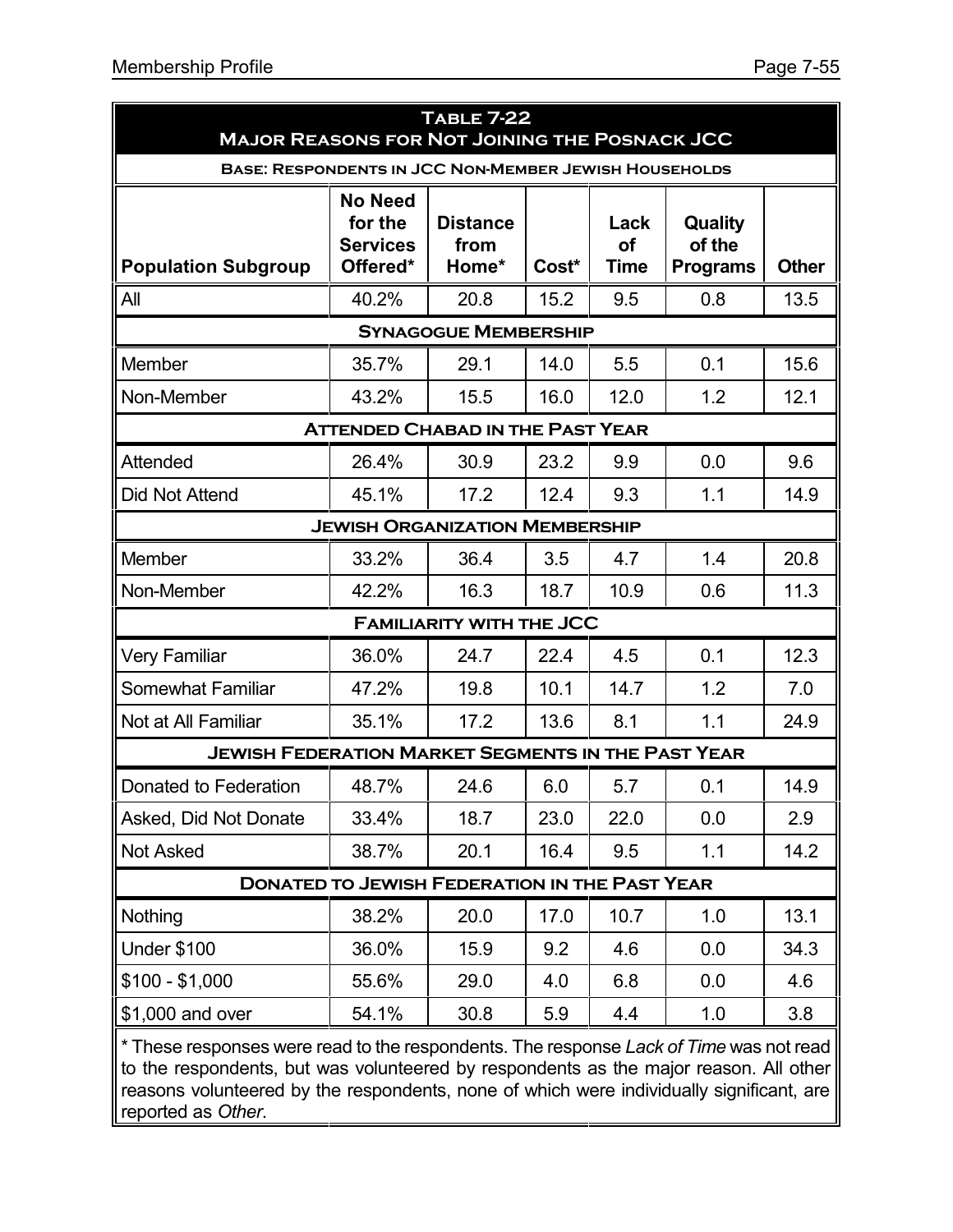|      |                                                                              |                                                                  |                                                                                                                                                                                                                                                                                                                                                | $\%$<br>40%                                                                                                                          |
|------|------------------------------------------------------------------------------|------------------------------------------------------------------|------------------------------------------------------------------------------------------------------------------------------------------------------------------------------------------------------------------------------------------------------------------------------------------------------------------------------------------------|--------------------------------------------------------------------------------------------------------------------------------------|
|      |                                                                              |                                                                  |                                                                                                                                                                                                                                                                                                                                                | 40%                                                                                                                                  |
|      |                                                                              |                                                                  |                                                                                                                                                                                                                                                                                                                                                | 40%                                                                                                                                  |
|      |                                                                              |                                                                  |                                                                                                                                                                                                                                                                                                                                                | 40%                                                                                                                                  |
|      |                                                                              |                                                                  |                                                                                                                                                                                                                                                                                                                                                | 40%                                                                                                                                  |
|      |                                                                              |                                                                  |                                                                                                                                                                                                                                                                                                                                                | 40%                                                                                                                                  |
|      |                                                                              |                                                                  |                                                                                                                                                                                                                                                                                                                                                | 39%                                                                                                                                  |
|      |                                                                              |                                                                  |                                                                                                                                                                                                                                                                                                                                                | 38%                                                                                                                                  |
|      |                                                                              | <b>Seattle</b>                                                   | 2000                                                                                                                                                                                                                                                                                                                                           | 38%                                                                                                                                  |
| 2001 | 47%                                                                          | Hartford                                                         | 2000                                                                                                                                                                                                                                                                                                                                           | 37%                                                                                                                                  |
| 1994 | 47%                                                                          | Charlotte                                                        | 1997                                                                                                                                                                                                                                                                                                                                           | 37%                                                                                                                                  |
| 2001 | 46%                                                                          | Harrisburg                                                       | 1994                                                                                                                                                                                                                                                                                                                                           | 36%                                                                                                                                  |
| 2003 | 45%                                                                          | Orlando                                                          | 1993                                                                                                                                                                                                                                                                                                                                           | 35%                                                                                                                                  |
| 1997 | 45%                                                                          | <b>Lehigh Valley</b>                                             | 2007                                                                                                                                                                                                                                                                                                                                           | 34%                                                                                                                                  |
| 2001 | 44%                                                                          | Jacksonville                                                     | 2002                                                                                                                                                                                                                                                                                                                                           | 34%                                                                                                                                  |
| 2014 | 43%                                                                          | Tucson                                                           | 2002                                                                                                                                                                                                                                                                                                                                           | 33%                                                                                                                                  |
| 2014 | 42%                                                                          | San Antonio                                                      | 2007                                                                                                                                                                                                                                                                                                                                           | 31%                                                                                                                                  |
| 2004 | 42%                                                                          | St. Paul                                                         | 2004                                                                                                                                                                                                                                                                                                                                           | 31%                                                                                                                                  |
| 2003 | 42%                                                                          | <b>New Haven</b>                                                 | 2010                                                                                                                                                                                                                                                                                                                                           | 29%                                                                                                                                  |
| 2005 | 41%                                                                          | Detroit                                                          | 2005                                                                                                                                                                                                                                                                                                                                           | 28%                                                                                                                                  |
|      | Year<br>2005<br>1997<br>1997<br>1997<br>1997<br>2005<br>2014<br>2003<br>1994 | %<br>55%<br>54%<br>54%<br>51%<br>51%<br>50%<br>48%<br>48%<br>48% | <b>TABLE 7-23</b><br><b>NO NEED FOR THE SERVICES OFFERED</b><br>AS A MAJOR REASON FOR NOT JOINING<br>THE LOCAL JEWISH COMMUNITY CENTER<br><b>COMMUNITY COMPARISONS</b><br><b>Community</b><br><b>BROWARD</b> (Posnack) *<br><b>BROWARD (Soref)*</b><br><b>Middlesex</b><br>Tidewater<br>Milwaukee<br>Wilmington<br>Minneapolis<br>Rhode Island | <b>BASE: RESPONDENTS IN JCC NON-MEMBER JEWISH HOUSEHOLDS</b><br>Year<br>2016<br>2016<br>2008<br>2001<br>1996<br>1995<br>2004<br>2002 |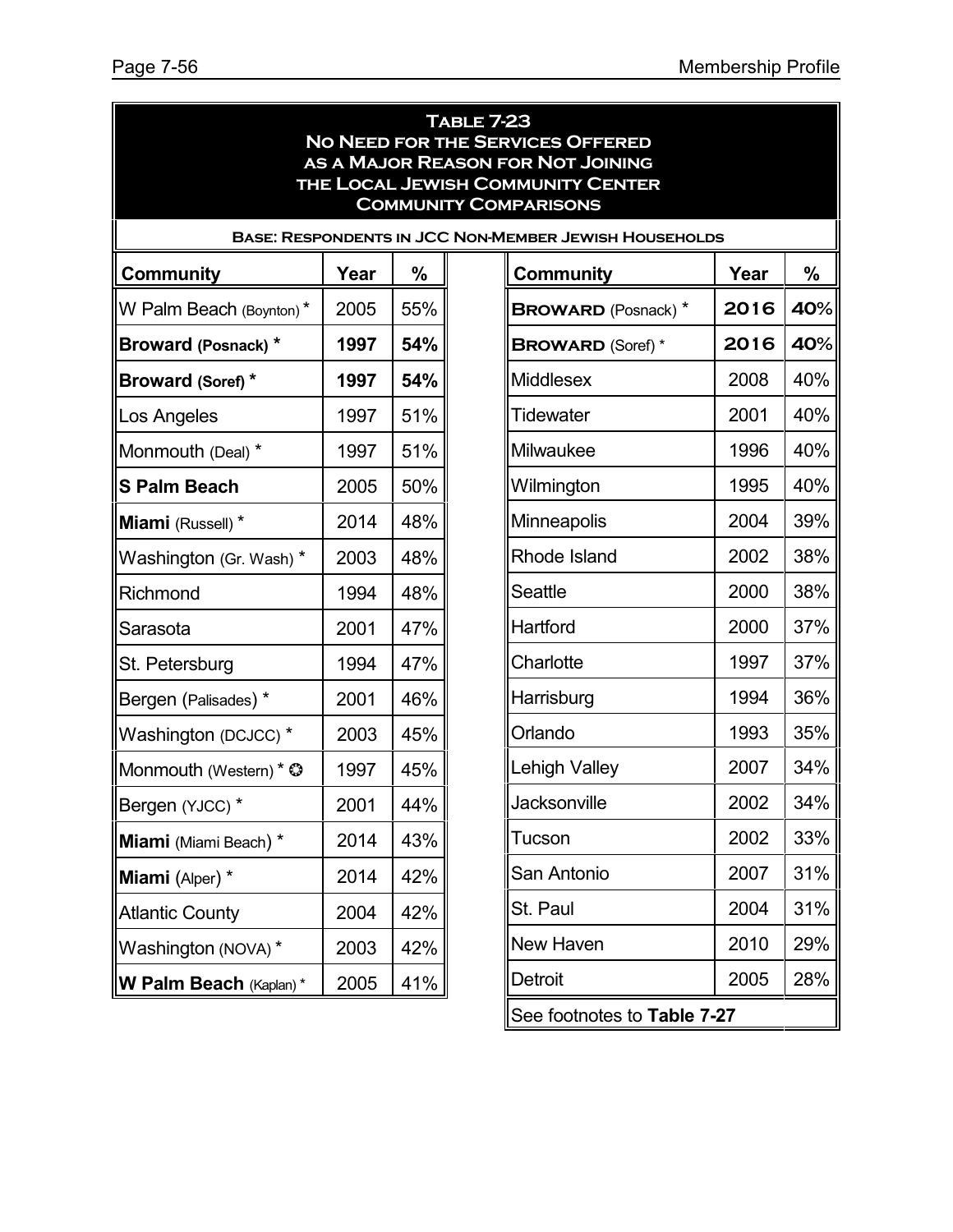16%

16%

16%

**W Palm Beach** (Kaplan) \* 2005 15%

 $13%$ 

 $13%$ 

13%

 $12%$ 

12%

**Broward** (Posnack) \* **1997 11%**

**Broward** (Soref) \* **1997 10%**

**S Palm Beach** 2005 6%

 $5%$ 

| <b>TABLE 7-24</b><br><b>DISTANCE FROM HOME</b><br>AS A MAJOR REASON FOR NOT JOINING<br>THE LOCAL JEWISH COMMUNITY CENTER<br><b>COMMUNITY COMPARISONS</b> |      |     |                                |      |     |  |  |  |  |  |
|----------------------------------------------------------------------------------------------------------------------------------------------------------|------|-----|--------------------------------|------|-----|--|--|--|--|--|
| <b>BASE: RESPONDENTS IN JCC NON-MEMBER JEWISH HOUSEHOLDS</b>                                                                                             |      |     |                                |      |     |  |  |  |  |  |
| <b>Community</b>                                                                                                                                         | Year | %   | <b>Community</b>               | Year | %   |  |  |  |  |  |
| New Haven                                                                                                                                                | 2010 | 38% | Washington (Gr. Wash) *        | 2003 | 16% |  |  |  |  |  |
| Hartford                                                                                                                                                 | 2000 | 32% | St. Petersburg                 | 1994 | 16% |  |  |  |  |  |
| Rhode Island                                                                                                                                             | 2002 | 30% | Orlando                        | 1993 | 16% |  |  |  |  |  |
| Tidewater                                                                                                                                                | 2001 | 30% | W Palm Beach (Kaplan) *        | 2005 | 15% |  |  |  |  |  |
| Middlesex                                                                                                                                                | 2008 | 29% | Bergen (YJCC) *                | 2001 | 13% |  |  |  |  |  |
| St. Paul                                                                                                                                                 | 2004 | 28% | Seattle                        | 2000 | 13% |  |  |  |  |  |
| Jacksonville                                                                                                                                             | 2002 | 27% | Milwaukee                      | 1996 | 13% |  |  |  |  |  |
| Tucson                                                                                                                                                   | 2002 | 27% | Bergen (Palisades) *           | 2001 | 12% |  |  |  |  |  |
| <b>Lehigh Valley</b>                                                                                                                                     | 2007 | 25% | Los Angeles                    | 1997 | 12% |  |  |  |  |  |
| San Antonio                                                                                                                                              | 2007 | 24% | <b>Broward</b> (Posnack) *     | 1997 | 11% |  |  |  |  |  |
| Minneapolis                                                                                                                                              | 2004 | 24% | <b>Broward (Soref) *</b>       | 1997 | 10% |  |  |  |  |  |
| Monmouth (Western) * $\circledcirc$                                                                                                                      | 1997 | 23% | Charlotte                      | 1997 | 9%  |  |  |  |  |  |
| Wilmington                                                                                                                                               | 1995 | 23% | Monmouth (Deal) *              | 1997 | 8%  |  |  |  |  |  |
| <b>BROWARD</b> (Posnack) *                                                                                                                               | 2016 | 21% | Washington (DCJCC) *           | 2003 | 7%  |  |  |  |  |  |
| <b>Atlantic County</b>                                                                                                                                   | 2004 | 21% | Miami (Miami Beach) *          | 2014 | 6%  |  |  |  |  |  |
| Sarasota                                                                                                                                                 | 2001 | 21% | <b>S Palm Beach</b>            | 2005 | 6%  |  |  |  |  |  |
| Harrisburg                                                                                                                                               | 1994 | 20% | Miami (Russell) *              | 2014 | 5%  |  |  |  |  |  |
| Washington (NOVA)*                                                                                                                                       | 2003 | 19% | <b>W Palm Beach (Boynton)*</b> | 2005 | 4%  |  |  |  |  |  |
| Detroit                                                                                                                                                  | 2005 | 18% | See footnotes to Table 7-27.   |      |     |  |  |  |  |  |
| Richmond                                                                                                                                                 | 1994 | 18% |                                |      |     |  |  |  |  |  |
| <b>BROWARD (Soref)</b> *                                                                                                                                 | 2016 | 16% |                                |      |     |  |  |  |  |  |
| Miami (Alper) *                                                                                                                                          | 2014 | 16% |                                |      |     |  |  |  |  |  |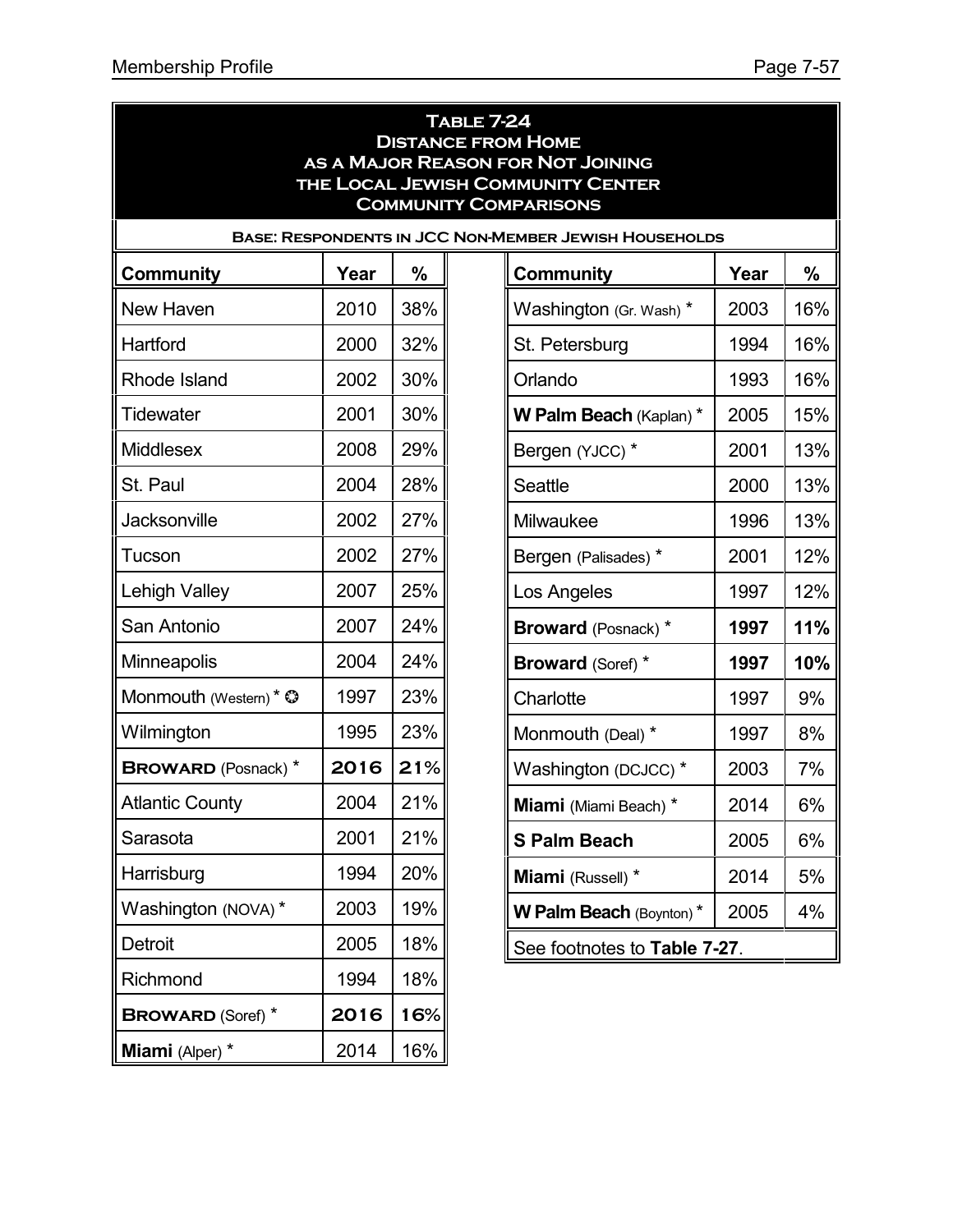|                            |      |     | <b>TABLE 7-25</b><br><b>COST</b><br>AS A MAJOR REASON FOR NOT JOINING<br>THE LOCAL JEWISH COMMUNITY CENTER<br><b>COMMUNITY COMPARISONS</b> |      |     |
|----------------------------|------|-----|--------------------------------------------------------------------------------------------------------------------------------------------|------|-----|
|                            |      |     | <b>BASE: RESPONDENTS IN JCC NON-MEMBER JEWISH HOUSEHOLDS</b>                                                                               |      |     |
| <b>Community</b>           | Year | %   | Community                                                                                                                                  | Year | %   |
| Charlotte                  | 1997 | 23% | Washington (Gr. Wash) *                                                                                                                    | 2003 | 14% |
| Detroit                    | 2005 | 22% | San Antonio                                                                                                                                | 2007 | 13% |
| St. Paul                   | 2004 | 21% | <b>Minneapolis</b>                                                                                                                         | 2004 | 13% |
| Tucson                     | 2002 | 21% | Washington (NOVA) *                                                                                                                        | 2003 | 13% |
| Milwaukee                  | 1996 | 21% | <b>BROWARD (Soref)</b> *                                                                                                                   | 2016 | 12% |
| Bergen (Palisades) *       | 2001 | 20% | Hartford                                                                                                                                   | 2000 | 12% |
| Bergen (YJCC) *            | 2001 | 20% | <b>Broward (Soref) *</b>                                                                                                                   | 1997 | 12% |
| Jacksonville               | 2002 | 19% | Monmouth (Deal) *                                                                                                                          | 1997 | 12% |
| Miami (Alper) *            | 2014 | 18% | Wilmington                                                                                                                                 | 1995 | 12% |
| Miami (Miami Beach)*       | 2014 | 18% | <b>W Palm Beach (Boynton)*</b>                                                                                                             | 2005 | 11% |
| Washington (DCJCC) *       | 2003 | 18% | <b>W Palm Beach (Kaplan) *</b>                                                                                                             | 2005 | 11% |
| Harrisburg                 | 1994 | 18% | <b>Tidewater</b>                                                                                                                           | 2001 | 10% |
| Orlando                    | 1993 | 18% | St. Petersburg                                                                                                                             | 1994 | 9%  |
| Miami (Russell) *          | 2014 | 17% | Rhode Island                                                                                                                               | 2002 | 8%  |
| New Haven                  | 2010 | 17% | Sarasota                                                                                                                                   | 2001 | 7%  |
| Richmond                   | 1994 | 17% | Los Angeles                                                                                                                                | 1997 | 7%  |
| <b>Lehigh Valley</b>       | 2007 | 16% | <b>Middlesex</b>                                                                                                                           | 2008 | 6%  |
| <b>BROWARD</b> (Posnack) * | 2016 | 15% | Monmouth (Western) * $\odot$                                                                                                               | 1997 | 5%  |
| <b>Broward</b> (Posnack) * | 1997 | 15% | Seattle                                                                                                                                    | 2000 | 4%  |
| <b>S Palm Beach</b>        | 2005 | 14% | See footnotes to Table 7-27.                                                                                                               |      |     |
| <b>Atlantic County</b>     | 2004 | 14% |                                                                                                                                            |      |     |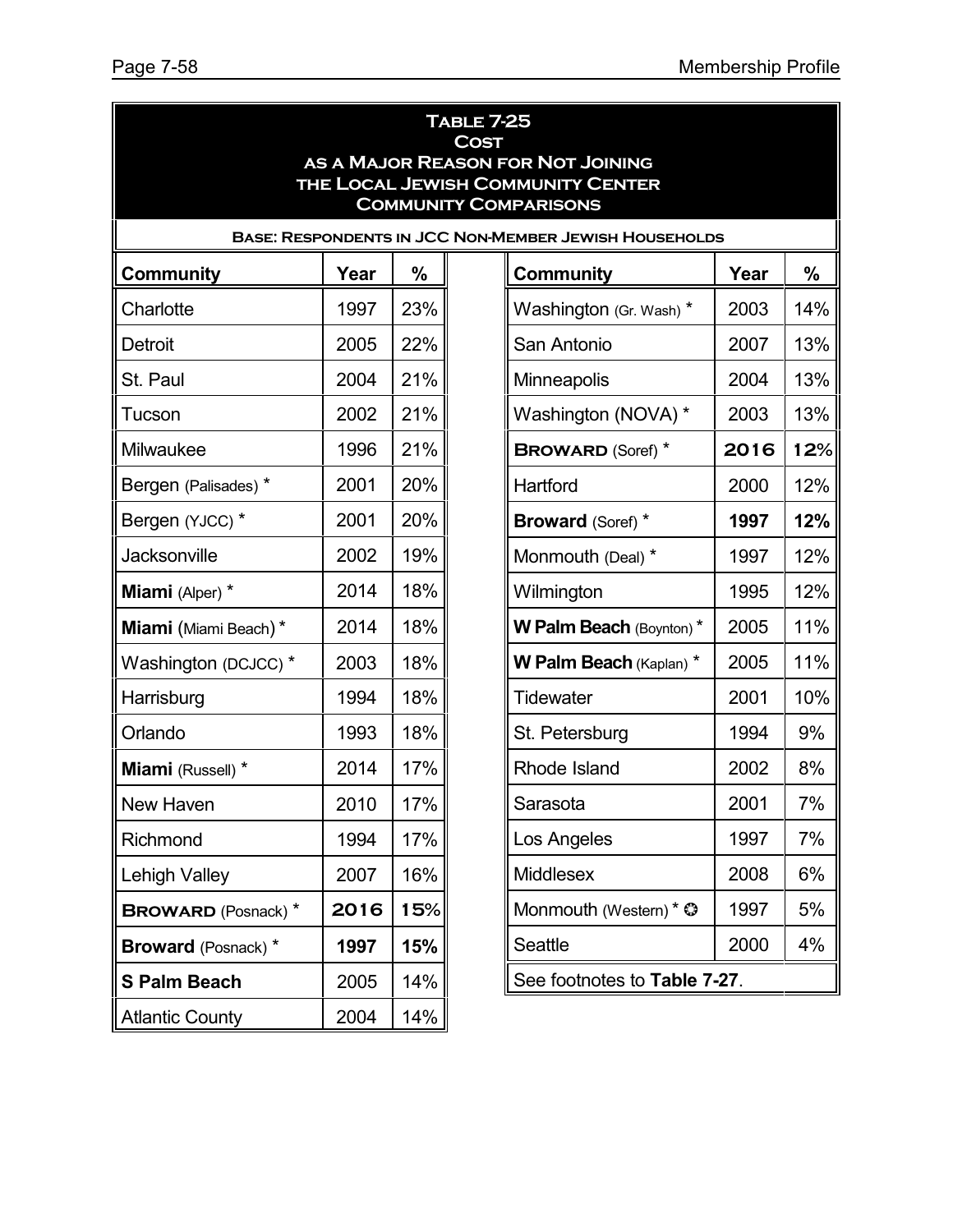$5%$ 

 $4%$ 

 $4%$ 

 $4\%$ 

 $3%$ 

 $3%$ 

 $3%$ 

| <b>TABLE 7-26</b><br><b>LACK OF TIME</b><br>AS A MAJOR REASON FOR NOT JOINING<br><b>THE LOCAL JEWISH COMMUNITY CENTER</b><br><b>COMMUNITY COMPARISONS</b> |      |     |                              |      |    |  |  |  |  |
|-----------------------------------------------------------------------------------------------------------------------------------------------------------|------|-----|------------------------------|------|----|--|--|--|--|
| <b>BASE: RESPONDENTS IN JCC NON-MEMBER JEWISH HOUSEHOLDS</b>                                                                                              |      |     |                              |      |    |  |  |  |  |
| <b>Community</b>                                                                                                                                          | Year | %   | <b>Community</b>             | Year | %  |  |  |  |  |
| Miami (Miami Beach)*                                                                                                                                      | 2014 | 14% | Monmouth (Deal) *            | 1997 | 5% |  |  |  |  |
| Seattle                                                                                                                                                   | 2000 | 14% | Richmond                     | 1994 | 5% |  |  |  |  |
| <b>BROWARD (Soref)</b> *                                                                                                                                  | 2016 | 11% | <b>Middlesex</b>             | 2008 | 4% |  |  |  |  |
| Washington (DCJCC) *                                                                                                                                      | 2003 | 11% | <b>Atlantic County</b>       | 2004 | 4% |  |  |  |  |
| St. Petersburg                                                                                                                                            | 1994 | 11% | <b>Minneapolis</b>           | 2004 | 4% |  |  |  |  |
| <b>BROWARD</b> (Posnack) *                                                                                                                                | 2016 | 10% | St. Paul                     | 2004 | 4% |  |  |  |  |
| Miami (Alper) *                                                                                                                                           | 2014 | 9%  | Jacksonville                 | 2002 | 4% |  |  |  |  |
| Miami (Russell) *                                                                                                                                         | 2014 | 8%  | <b>Rhode Island</b>          | 2002 | 4% |  |  |  |  |
| W Palm Beach (Boynton)*                                                                                                                                   | 2005 | 8%  | Bergen (Palisades) *         | 2001 | 4% |  |  |  |  |
| Washington (Gr. Wash)*                                                                                                                                    | 2003 | 8%  | Hartford                     | 2000 | 4% |  |  |  |  |
| Charlotte                                                                                                                                                 | 1997 | 8%  | <b>Broward</b> (Posnack)*    | 1997 | 4% |  |  |  |  |
| <b>S Palm Beach</b>                                                                                                                                       | 2005 | 7%  | Lehigh Valley                | 2007 | 3% |  |  |  |  |
| W Palm Beach (Kaplan)*                                                                                                                                    | 2005 | 7%  | Detroit                      | 2005 | 3% |  |  |  |  |
| Milwaukee                                                                                                                                                 | 1996 | 7%  | Tidewater                    | 2001 | 3% |  |  |  |  |
| Wilmington                                                                                                                                                | 1995 | 7%  | Monmouth (Western) * ©       | 1997 | 3% |  |  |  |  |
| Harrisburg                                                                                                                                                | 1994 | 7%  | Tucson                       | 2002 | 2% |  |  |  |  |
| Washington (NOVA) *                                                                                                                                       | 2003 | 6%  | New Haven                    | 2010 | 1% |  |  |  |  |
| Orlando                                                                                                                                                   | 1993 | 6%  | Sarasota                     | 2001 | 1% |  |  |  |  |
| San Antonio                                                                                                                                               | 2007 | 5%  | See footnotes to Table 7-27. |      |    |  |  |  |  |
| Bergen (YJCC)*                                                                                                                                            | 2001 | 5%  |                              |      |    |  |  |  |  |
| <b>Broward</b> (Soref)*                                                                                                                                   | 1997 | 5%  |                              |      |    |  |  |  |  |
| Los Angeles                                                                                                                                               | 1997 | 5%  |                              |      |    |  |  |  |  |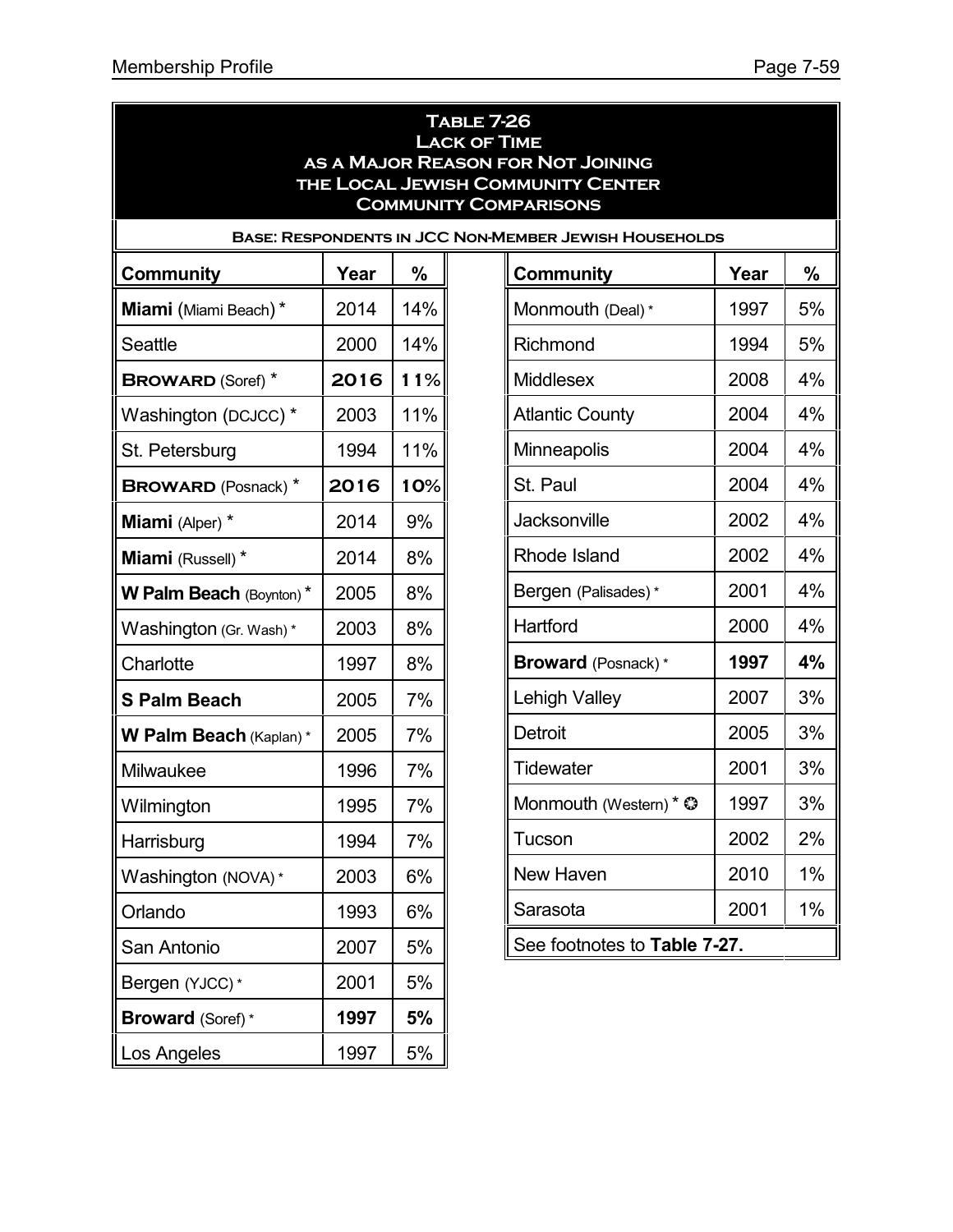|                          |      |               | <b>TABLE 7-27</b><br><b>QUALITY OF THE PROGRAMS</b><br>AS A MAJOR REASON FOR NOT JOINING<br><b>THE LOCAL JEWISH COMMUNITY CENTER</b><br><b>COMMUNITY COMPARISONS</b><br><b>BASE: RESPONDENTS IN JCC NON-MEMBER JEWISH HOUSEHOLDS</b> |      |       |  |  |
|--------------------------|------|---------------|--------------------------------------------------------------------------------------------------------------------------------------------------------------------------------------------------------------------------------------|------|-------|--|--|
| <b>Community</b>         | Year | $\frac{0}{0}$ | <b>Community</b>                                                                                                                                                                                                                     | Year | %     |  |  |
| <b>Detroit</b>           | 2005 | 8%            | Los Angeles                                                                                                                                                                                                                          | 1997 | 2%    |  |  |
| <b>Minneapolis</b>       | 2004 | 7%            | Milwaukee                                                                                                                                                                                                                            | 1996 | 2%    |  |  |
| St. Paul                 | 2004 | 5%            | Wilmington $*$                                                                                                                                                                                                                       | 1995 | 2%    |  |  |
| Miami (Alper) *          | 2014 | 4%            | Harrisburg                                                                                                                                                                                                                           | 1994 | 2%    |  |  |
| Rhode Island             | 2002 | 4%            | <b>BROWARD (Posnack) *</b>                                                                                                                                                                                                           | 2016 | 1%    |  |  |
| Tucson                   | 2002 | 4%            | Miami (Russell) *                                                                                                                                                                                                                    | 2014 | 1%    |  |  |
| Seattle $\diamond$       | 2000 | 4%            | New Haven                                                                                                                                                                                                                            | 2010 | 1%    |  |  |
| St. Petersburg $*$       | 1994 | 4%            | <b>Middlesex</b>                                                                                                                                                                                                                     | 2008 | 1%    |  |  |
| Orlando *                | 1993 | 4%            | <b>S Palm Beach</b>                                                                                                                                                                                                                  | 2005 | 1%    |  |  |
| <b>BROWARD (Soref)</b> * | 2016 | 3%            | <b>Atlantic County</b>                                                                                                                                                                                                               | 2004 | $1\%$ |  |  |
| Lehigh Valley            | 2007 | 3%            | Sarasota                                                                                                                                                                                                                             | 2001 | 1%    |  |  |
| San Antonio              | 2007 | 3%            | Tidewater                                                                                                                                                                                                                            | 2001 | $1\%$ |  |  |
| Washington (Gr. Wash) *  | 2003 | 3%            | <b>Broward (Soref) *</b>                                                                                                                                                                                                             | 1997 | 1%    |  |  |
| Hartford                 | 2000 | 3%            | Monmouth (Western) * ©                                                                                                                                                                                                               | 1997 | $1\%$ |  |  |
| Monmouth (Deal) *        | 1997 | 3%            | Richmond                                                                                                                                                                                                                             | 1994 | 1%    |  |  |
| Miami (Miami Beach) *    | 2014 | 2%            | <b>Broward</b> (Posnack) *                                                                                                                                                                                                           | 1997 | $0\%$ |  |  |
| W Palm Beach (Boynton)*  | 2005 | 2%            | $\diamond$ Question was asked about the quality                                                                                                                                                                                      |      |       |  |  |
| W Palm Beach (Kaplan) *  | 2005 | 2%            | of the facility and the program.<br>* Question was asked about the quality                                                                                                                                                           |      |       |  |  |
| Washington (DCJCC) *     | 2003 | 2%            | of the facility.                                                                                                                                                                                                                     |      |       |  |  |
| Washington (NOVA) *      | 2003 | 2%            | * In communities with more than one<br>JCC and where data are available for                                                                                                                                                          |      |       |  |  |
| <b>Jacksonville</b>      | 2002 | 2%            | each JCC, results reflect only the                                                                                                                                                                                                   |      |       |  |  |
| Bergen (Palisades) *     | 2001 | 2%            | responses of respondents in JCC non-<br>member households who live in the                                                                                                                                                            |      |       |  |  |
| Bergen (YJCC) *          | 2001 | 2%            | service area of each JCC.<br><b>3</b> JCC is not a full service facility.                                                                                                                                                            |      |       |  |  |
| Charlotte $\diamond$     | 1997 | 2%            |                                                                                                                                                                                                                                      |      |       |  |  |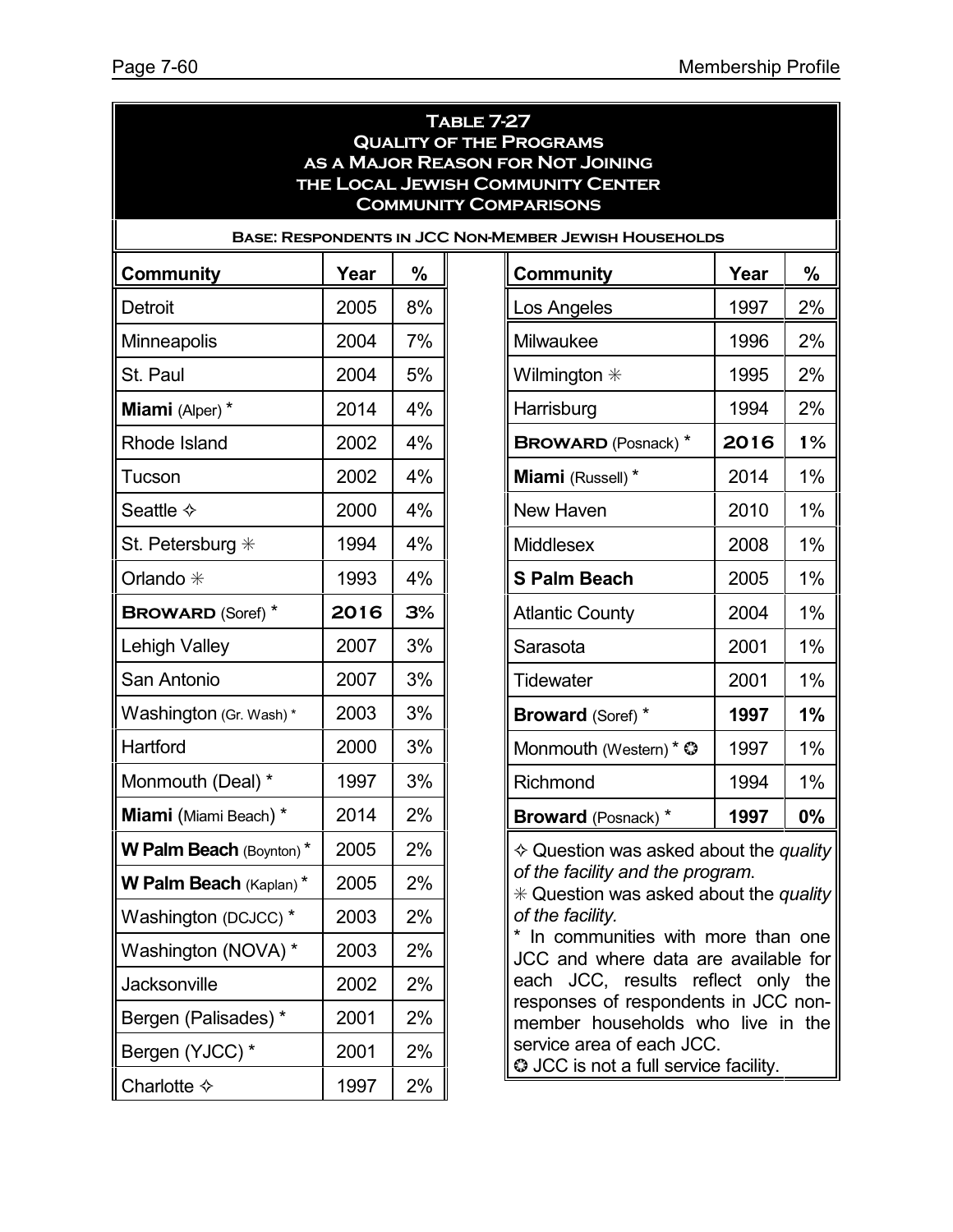# **Major Reasons for Not Joining the Soref Jewish Community Center**

**R** espondents in Jewish households in North Broward Northwest, North Central, East, and West Central) who are not currently members of the Soref Jewish Community Center espondents in Jewish households in North Broward Northwest, North Central, East, and *(JCC)* (*non-member households*) were asked: "What is the major reason you have not joined the JCC? Would you say it is distance from your home, cost, quality of the programs, you have no need for the services offered, or some other reason?"

**Table 7-28** shows the major reasons for not joining the Soref JCC most commonly reported by respondents in non-member households. The tables also shows results for non-member households who participated in a local JCC program in the past year.

No important differences are seen in the major reasons reported between all non-member households and non-member households who participated in a local JCC program in the past year.

**Table 7-28** shows that, overall, 40% of respondents in Jewish households who are not members of the Soref JCC responded no need for the services offered; 16%, distance from home, 12%, cost; and 11%, lack of time.

**Community Comparisons**. **Table 7-23** shows that the 40% who reported **no need for the services offered** is the about average among about 40 comparison JCCs and compares to 55% in West Palm Beach (Boynton), 50% in South Palm Beach, 48% in Miami (Russell), 43% in Miami (Miami Beach), 42% in Miami (Alper), 40% in Broward (Posnack), and 41% in West Palm Beach (Kaplan). The 40% compares to 54% in 1997.

**Table 7-24** shows that the 16% who reported **distance from home** is about average among about 40 comparison JCCs and compares to 21% in Broward (Posnack), 16% in Miami (Alper), 15% in West Palm Beach (Kaplan), 6% in both Miami (Miami Beach) and South Palm Beach, 5% in Miami (Russell), and 4% in West Palm Beach (Boynton). The 16% compares to 10% in 1997.

**Table 7-25** shows that the 12% who reported **cost** is about average among about 40 comparison JCCs and compares to 18% in both Miami(Alper) and Miami (Miami Beach), 17% in Miami (Russell), 15% in Broward (Posnack), 14% in South Palm Beach, and 11% in both West Palm Beach (Boynton) and West Palm Beach (Kaplan). The 12% compares to 12% in 1997.

**Table 7-26** shows that the 11% who reported **lack of time** is XXXX among about 40 comparison JCCs and compares to 14% in Miami (Miami Beach), 10% in Broward (Posnack), 9% in Miami (Alper), 8% in both Miami (Russell) and West Palm Beach (Boynton), 7% in both South Palm Beach and West Palm Beach (Kaplan). The 11% compares to 5% in 1997.

**Table 7-27** shows that the 3% who reported **qualityofthe programs** is about average among about 40 comparison JCCs and compares to 4% in Miami (Alper), 2% in each of Miami (Miami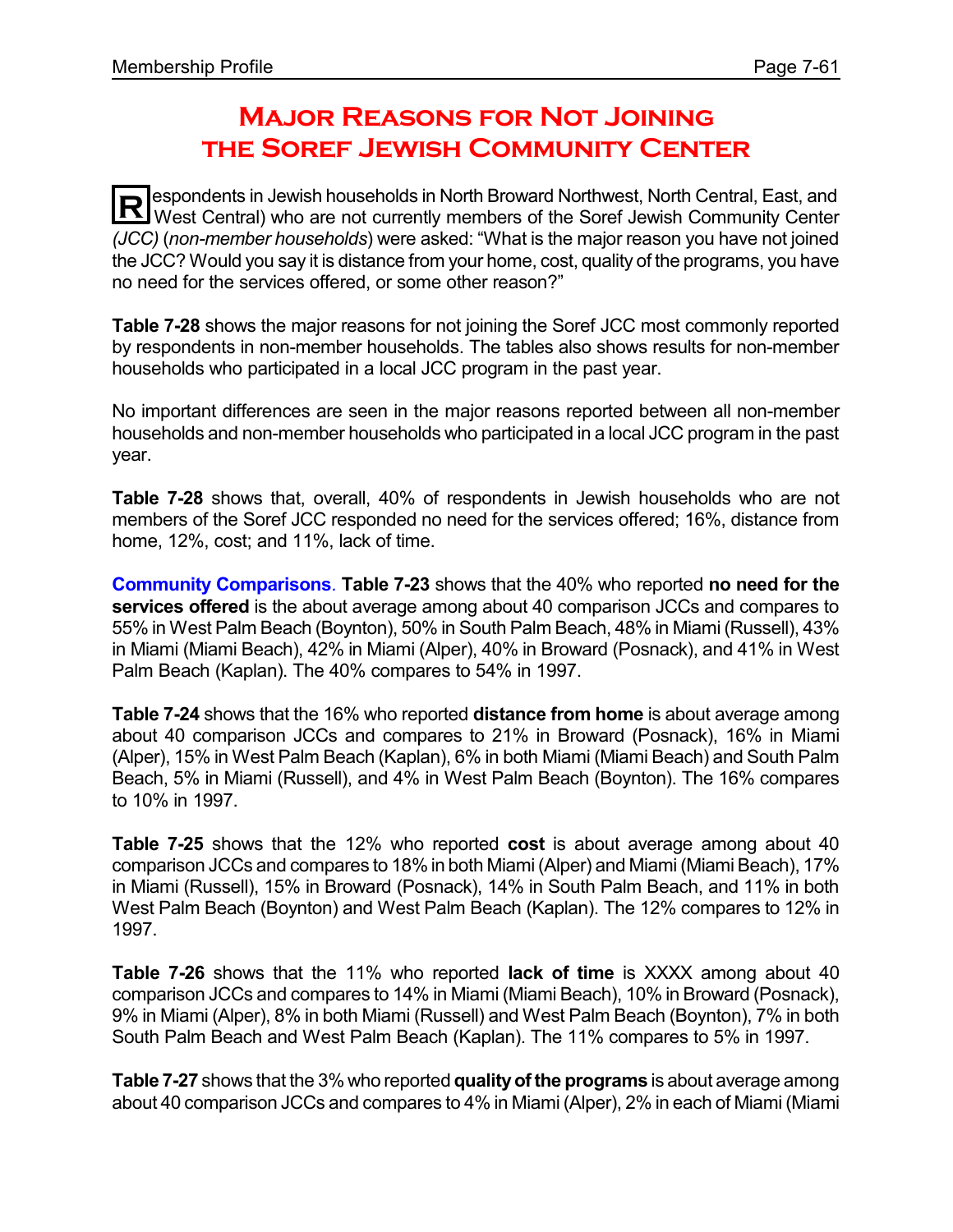Beach), West Palm Beach (Boynton), and West Palm Beach (Kaplan), and 1% in each of Broward (Posnack), Miami (Russell) and South Palm Beach. The 3% compares to 1% in 1997.

**Comparisons Among Population Subgroups**.

#### **No Need for the Services Offered**

**Table 7-29** shows that, overall, 40% of respondents in non-member households reported **no need for the services offered** as the major reason for not joining the *JCC*. The percentage is much higher for respondents in:

- age  $50-64$  ( $50\%$ )
- households with only adult children (50%)

, non-elderly couple households (53%), non-elderly single households (62%), and elderly couple households (54%)

- ! households earning an annual income of \$50,000-\$100,000 (50%) and \$100,000- \$200,000 (52%)
- $\bullet$  inmarried households (51%)
- ! households who declined to donate when asked to the Jewish Federation in the past year (61%)
- ! households who donated \$1,000 and over to the Jewish Federation in the past year (51%)

The percentage is much lower for respondents (in):

- households in the East (29%)
- $\bullet$  under age 35 (24%)
- $\bullet$  elderly single households (29%)
- $\bullet$  households earning an annual income under \$25,000 (24%) and \$25,000-\$50,000 (26%)
- ! households who donated \$100-\$1,000 to the Jewish Federation in the past year (30%)

#### **Distance from Home**

**Table 7-29** shows that, overall, 16% of respondents in non-member households reported **distance from home** as the major reason for not joining the *JCC*. The percentage is much higher for respondents (in):

- households in the East (32%)
- $\bullet$  elderly single households (27%)
- $\bullet$

households earning an annual income of \$200,000 and over (26%)

- conversionary in-married households (39%)
- households who attended Chabad in the past year (26%)
- households who donated to the Jewish Federation in the past year (29%)
- $\bullet$  households who donated \$100-\$1,000 (40%) and \$1,000 and over (40%) to the Jewish Federation in the past year

The percentage is much lower for respondents (in):

 $\bullet$  non-elderly single households (3%) and elderly couple households (5%)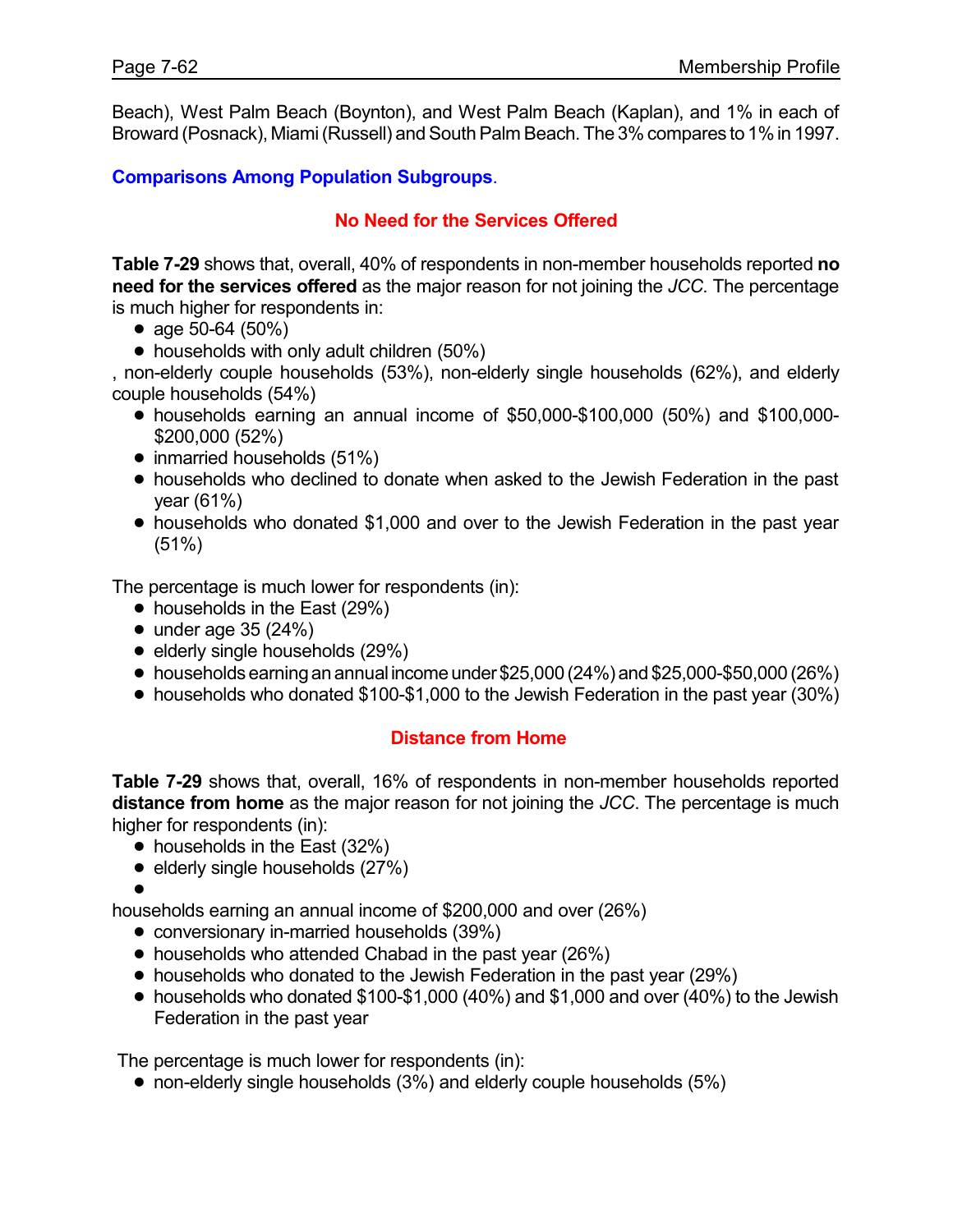#### **Cost**

**Table 7-29** shows that, overall, 12% of respondents in non-member households reported **cost** as the major reason for not joining the *JCC*. The percentage is much higher for respondents  $(in):$ 

- $\bullet$  households with children (26%)
- ! households earning an annual income of \$25,000-\$50,000 (40%)

The percentage is much lower for respondents (in):

- $\bullet$  households in the East (2%)
- $\bullet$  elderly single households  $(2\%)$
- ! households earning an annual income of \$200,000 and over (1%)
- conversionary in-married households (2%)
- households who donated \$1,000 and over to the Jewish Federation in the past year (0%)

### **Lack of Time**

**Table 7-29** shows that, overall, 11% of respondents in non-member households reported **lack of time** as the major reason for not joining the *JCC*. The percentage is much higher for respondents in:

- households in residence in Broward for 0-9 years (21%)
- $\bullet$  under age 35 (31%)

The percentage is much lower for respondents in:

- households in the North Central (1%)
- ! households who donated \$100-\$1,000 to the Jewish Federation in the past year (0%)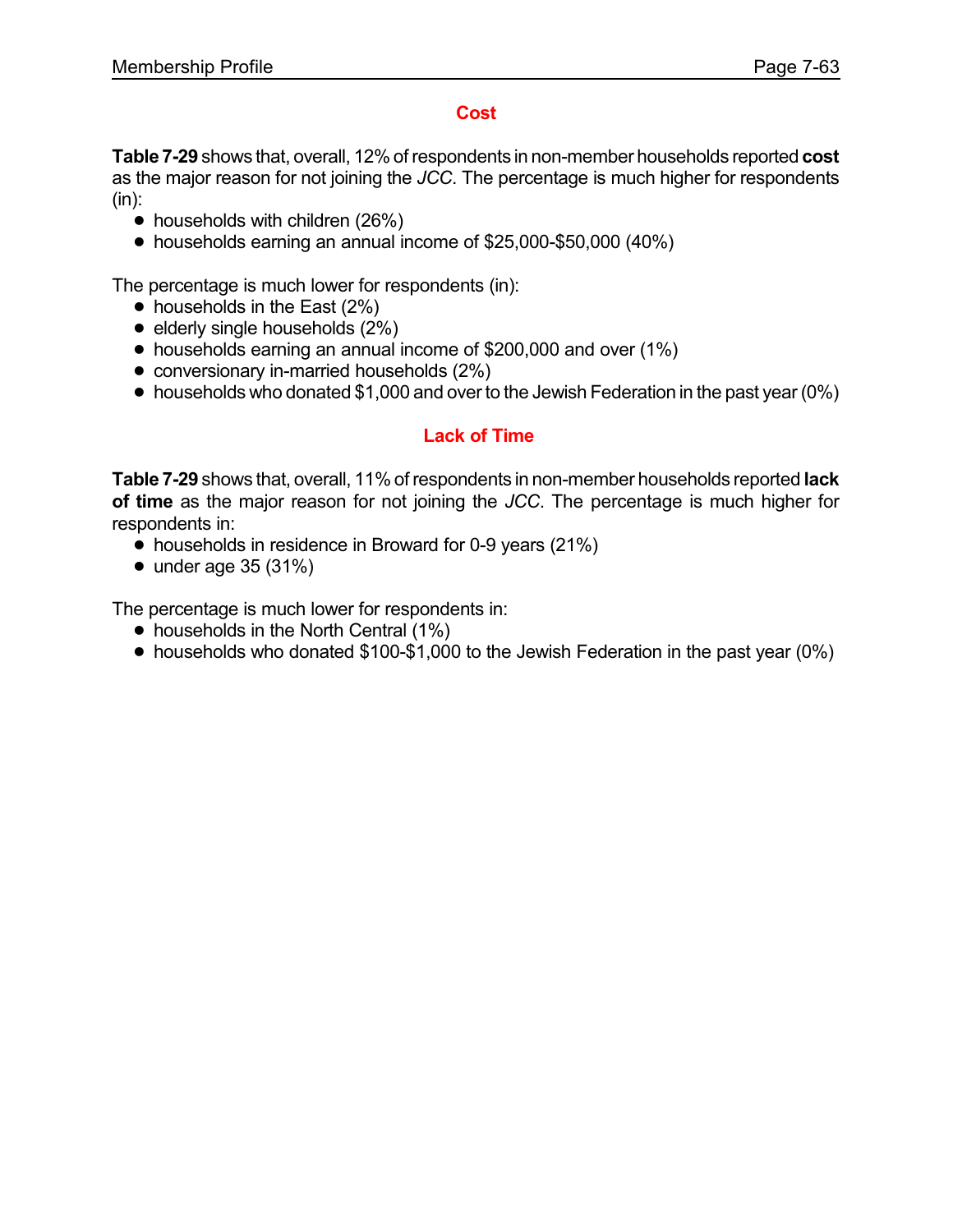| <b>TABLE 7-28</b><br><b>SUMMARY OF MAJOR REASONS FOR NOT JOINING</b><br>THE SOREF JCC                   |        |        |  |  |  |  |  |  |
|---------------------------------------------------------------------------------------------------------|--------|--------|--|--|--|--|--|--|
| BASE: RESPONDENTS IN JEWISH HOUSEHOLDS WHO ARE NOT MEMBERS OF THE JCC                                   |        |        |  |  |  |  |  |  |
| <b>All</b><br><b>JCC Participants</b><br><b>Reason</b>                                                  |        |        |  |  |  |  |  |  |
| No Need for Services Offered *                                                                          | 40.4%  | 38.3%  |  |  |  |  |  |  |
| Distance from Home *                                                                                    | 15.9   | 17.5   |  |  |  |  |  |  |
| Cost *                                                                                                  | 11.5   | 11.2   |  |  |  |  |  |  |
| Lack of Time                                                                                            | 10.8   | 7.8    |  |  |  |  |  |  |
| <b>Health Reasons</b>                                                                                   | 4.3    | 1.7    |  |  |  |  |  |  |
| Lack of Information about JCC                                                                           | 3.3    | 0.9    |  |  |  |  |  |  |
| Quality of the Programs                                                                                 | 2.5    | 0.1    |  |  |  |  |  |  |
| <b>Too Old</b>                                                                                          | 2.3    | 0.3    |  |  |  |  |  |  |
| Not a joiner/not sociable                                                                               | 1.1    | 5.8    |  |  |  |  |  |  |
| Involved Jewishly in other ways                                                                         | 1.0    | 4.8    |  |  |  |  |  |  |
| Have not gotten around to it                                                                            | 1.0    | 5.1    |  |  |  |  |  |  |
| Can attend without joining                                                                              | 0.7    | 4.4    |  |  |  |  |  |  |
| Other                                                                                                   | 5.2    | 2.1    |  |  |  |  |  |  |
| Total                                                                                                   | 100.0% | 100.0% |  |  |  |  |  |  |
| * These responses were read to the respondents. Other responses were volunteered by the<br>respondents. |        |        |  |  |  |  |  |  |

Note: Respondents who replied "don't know" to this question are omitted from the analysis.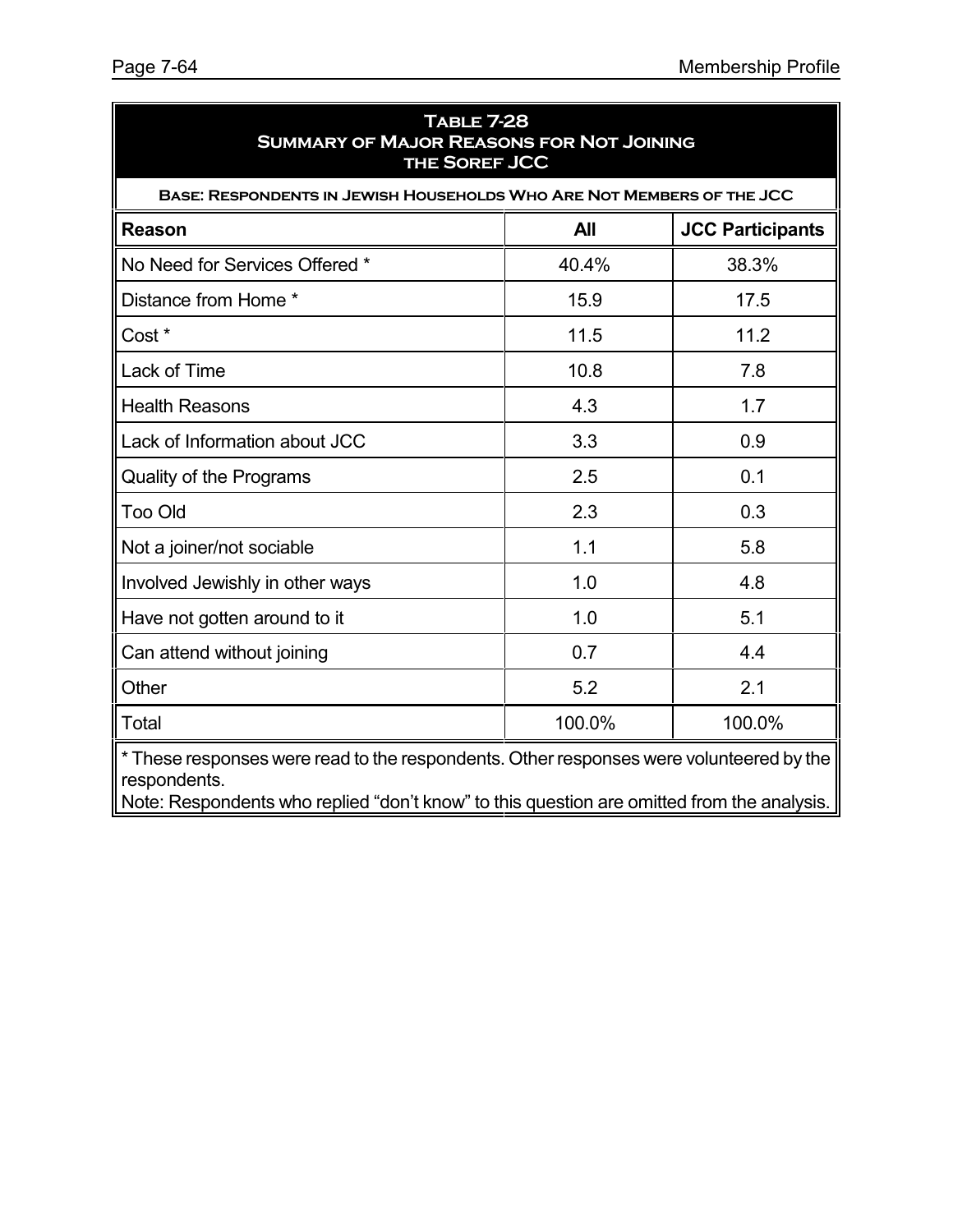|                                                              | <b>TABLE 7-29</b><br><b>MAJOR REASONS FOR NOT JOINING THE SOREF JCC</b> |                                  |       |                                  |                                      |              |  |  |  |  |
|--------------------------------------------------------------|-------------------------------------------------------------------------|----------------------------------|-------|----------------------------------|--------------------------------------|--------------|--|--|--|--|
| <b>BASE: RESPONDENTS IN JCC NON-MEMBER JEWISH HOUSEHOLDS</b> |                                                                         |                                  |       |                                  |                                      |              |  |  |  |  |
| <b>Population Subgroup</b>                                   | <b>No Need</b><br>for the<br><b>Services</b><br>Offered*                | <b>Distance</b><br>from<br>Home* | Cost* | Lack<br><b>of</b><br><b>Time</b> | Quality<br>of the<br><b>Programs</b> | <b>Other</b> |  |  |  |  |
| All                                                          | 40.4%                                                                   | 15.9                             | 11.5  | 10.8                             | 2.5                                  | 18.9         |  |  |  |  |
| Participated in a JCC<br>Program<br>in the Past Year         | 38.3%                                                                   | 17.6                             | 11.2  | 7.8                              | 0.1                                  | 25.0         |  |  |  |  |
|                                                              |                                                                         | <b>GEOGRAPHIC AREA</b>           |       |                                  |                                      |              |  |  |  |  |
| Northwest                                                    | 43.2%                                                                   | 18.7                             | 8.8   | 13.9                             | 5.4                                  | 10.0         |  |  |  |  |
| <b>North Central</b>                                         | 47.4%                                                                   | 12.6                             | 11.8  | 1.1                              | 0.0                                  | 27.1         |  |  |  |  |
| East                                                         | 28.6%                                                                   | 32.3                             | 2.1   | 17.2                             | 6.3                                  | 13.5         |  |  |  |  |
| <b>West Central</b>                                          | 40.7%                                                                   | 9.9                              | 16.1  | 10.3                             | 0.4                                  | 22.6         |  |  |  |  |
|                                                              | <b>LENGTH OF RESIDENCE IN BROWARD</b>                                   |                                  |       |                                  |                                      |              |  |  |  |  |
| $0 - 9$ years                                                | 30.9%                                                                   | 20.2                             | 13.5  | 21.4                             | 6.4                                  | 7.6          |  |  |  |  |
| 10 - 19 years                                                | 38.2%                                                                   | 13.7                             | 8.0   | 14.7                             | 0.5                                  | 24.9         |  |  |  |  |
| 20 or more years                                             | 43.2%                                                                   | 15.6                             | 12.1  | 7.2                              | 2.2                                  | 19.7         |  |  |  |  |
|                                                              |                                                                         | <b>AGE OF HEAD OF HOUSEHOLD</b>  |       |                                  |                                      |              |  |  |  |  |
| Under 35                                                     | 24.1%                                                                   | 16.1                             | 19.6  | 31.3                             | 0.0                                  | 8.9          |  |  |  |  |
| $35 - 49$                                                    | 36.1%                                                                   | 18.1                             | 18.9  | 10.2                             | 15.4                                 | 1.3          |  |  |  |  |
| $50 - 64$                                                    | 49.5%                                                                   | 15.4                             | 11.8  | 9.8                              | 0.0                                  | 13.5         |  |  |  |  |
| $65 - 74$                                                    | 33.5%                                                                   | 18.1                             | 9.1   | 11.4                             | 0.4                                  | 27.5         |  |  |  |  |
| 75 and over                                                  | 41.9%                                                                   | 13.0                             | 5.1   | 5.7                              | 0.0                                  | 34.3         |  |  |  |  |
| $\rightarrow$ 65 and over                                    | 37.7%                                                                   | 15.6                             | 7.1   | 8.5                              | 0.2                                  | 30.9         |  |  |  |  |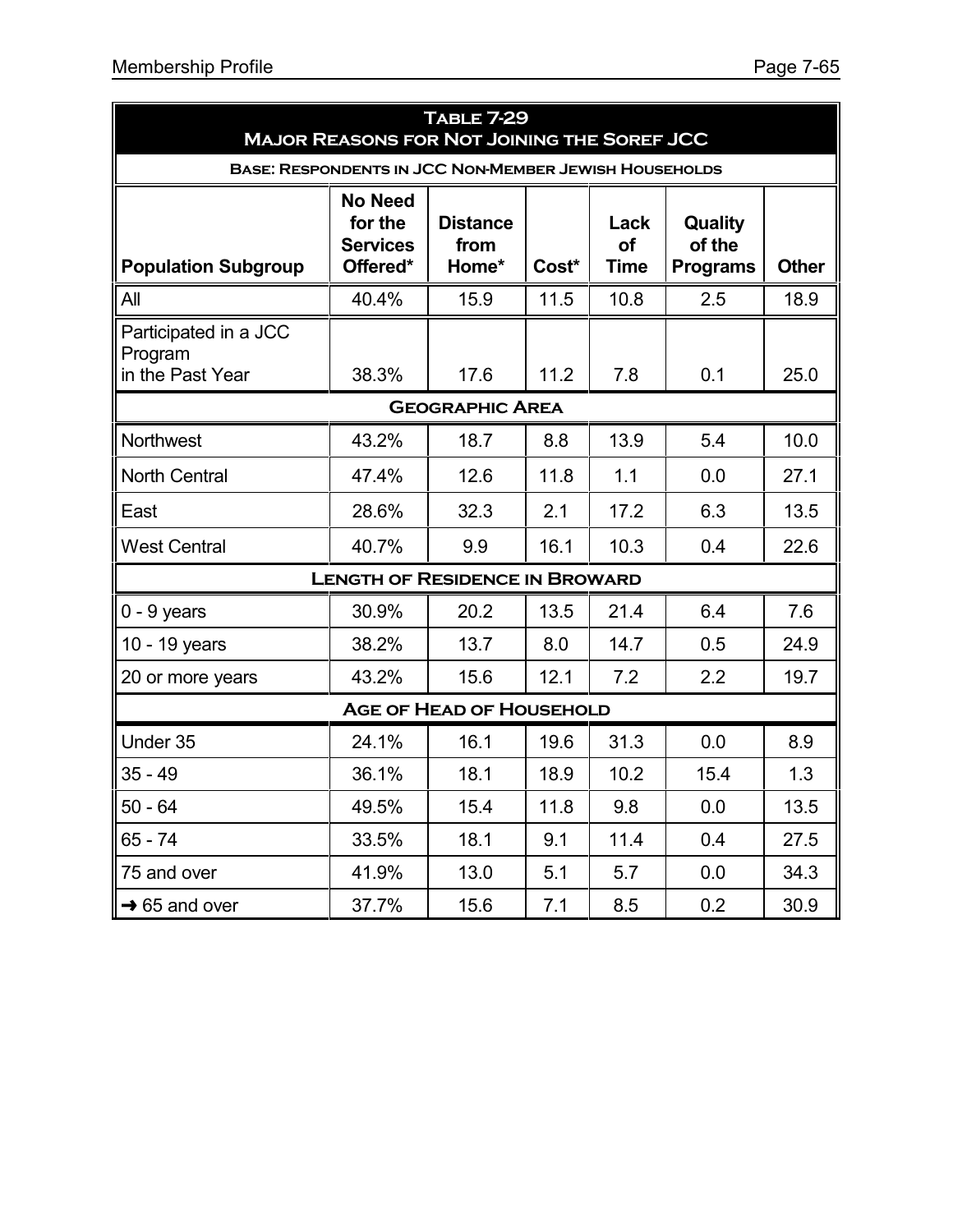| <b>TABLE 7-29</b><br><b>MAJOR REASONS FOR NOT JOINING THE SOREF JCC</b> |                                                          |                                  |       |                           |                                      |              |  |  |  |
|-------------------------------------------------------------------------|----------------------------------------------------------|----------------------------------|-------|---------------------------|--------------------------------------|--------------|--|--|--|
| <b>BASE: RESPONDENTS IN JCC NON-MEMBER JEWISH HOUSEHOLDS</b>            |                                                          |                                  |       |                           |                                      |              |  |  |  |
| <b>Population Subgroup</b>                                              | <b>No Need</b><br>for the<br><b>Services</b><br>Offered* | <b>Distance</b><br>from<br>Home* | Cost* | Lack<br>of<br><b>Time</b> | Quality<br>of the<br><b>Programs</b> | <b>Other</b> |  |  |  |
| All                                                                     | 40.4%                                                    | 15.9                             | 11.5  | 10.8                      | 2.5                                  | 18.9         |  |  |  |
|                                                                         |                                                          | <b>HOUSEHOLD STRUCTURE</b>       |       |                           |                                      |              |  |  |  |
| Household with Children                                                 | 34.0%                                                    | 14.3                             | 25.8  | 6.8                       | 11.9                                 | 7.2          |  |  |  |
| Household with<br><b>Only Adult Children</b>                            | 49.6%                                                    | 10.1                             | 9.2   | 20.1                      | 0.0                                  | 11.0         |  |  |  |
| <b>Non-Elderly Couple</b>                                               | 53.0%                                                    | 19.3                             | 11.4  | 13.5                      | 0.0                                  | 2.8          |  |  |  |
| Non-Elderly Single                                                      | 62.2%                                                    | 2.6                              | 12.6  | 7.7                       | 1.3                                  | 13.6         |  |  |  |
| <b>Elderly Couple</b>                                                   | 53.6%                                                    | 4.6                              | 6.5   | 7.3                       | 0.1                                  | 27.9         |  |  |  |
| <b>Elderly Single</b>                                                   | 28.8%                                                    | 26.6                             | 1.7   | 5.6                       | 0.0                                  | 37.3         |  |  |  |
|                                                                         |                                                          | <b>HOUSEHOLD INCOME</b>          |       |                           |                                      |              |  |  |  |
| Under \$25,000                                                          | 24.2%                                                    | 6.6                              | 15.0  | 7.5                       | 0.0                                  | 46.7         |  |  |  |
| $$25 - $50,000$                                                         | 26.4%                                                    | 9.1                              | 40.2  | 15.3                      | 0.0                                  | 9.0          |  |  |  |
| $$50 - $100,000$                                                        | 50.0%                                                    | 18.1                             | 8.5   | 12.4                      | 0.3                                  | 10.7         |  |  |  |
| $$100 - $200,000$                                                       | 52.1%                                                    | 17.0                             | 7.2   | 10.2                      | 2.6                                  | 10.9         |  |  |  |
| \$200,000 and over                                                      | 40.3%                                                    | 25.9                             | 0.9   | 13.0                      | 9.1                                  | 10.8         |  |  |  |
| <b>JEWISH IDENTIFICATION</b>                                            |                                                          |                                  |       |                           |                                      |              |  |  |  |
| Conservative                                                            | 48.2%                                                    | 15.4                             | 9.9   | 5.6                       | 0.0                                  | 20.9         |  |  |  |
| Reform                                                                  | 36.2%                                                    | 21.2                             | 11.1  | 17.1                      | 0.6                                  | 13.8         |  |  |  |
| Just Jewish                                                             | 37.1%                                                    | 12.8                             | 11.6  | 10.4                      | 5.8                                  | 22.3         |  |  |  |
|                                                                         |                                                          | <b>TYPE OF MARRIAGE</b>          |       |                           |                                      |              |  |  |  |
| In-married                                                              | 50.6%                                                    | 10.2                             | 9.0   | 10.3                      | 4.4                                  | 15.5         |  |  |  |
| Conversionary                                                           | 39.5%                                                    | 38.9                             | 2.2   | 17.0                      | 0.0                                  | 2.4          |  |  |  |
| Intermarried                                                            | 44.9%                                                    | 9.3                              | 19.0  | 8.5                       | 6.1                                  | 12.2         |  |  |  |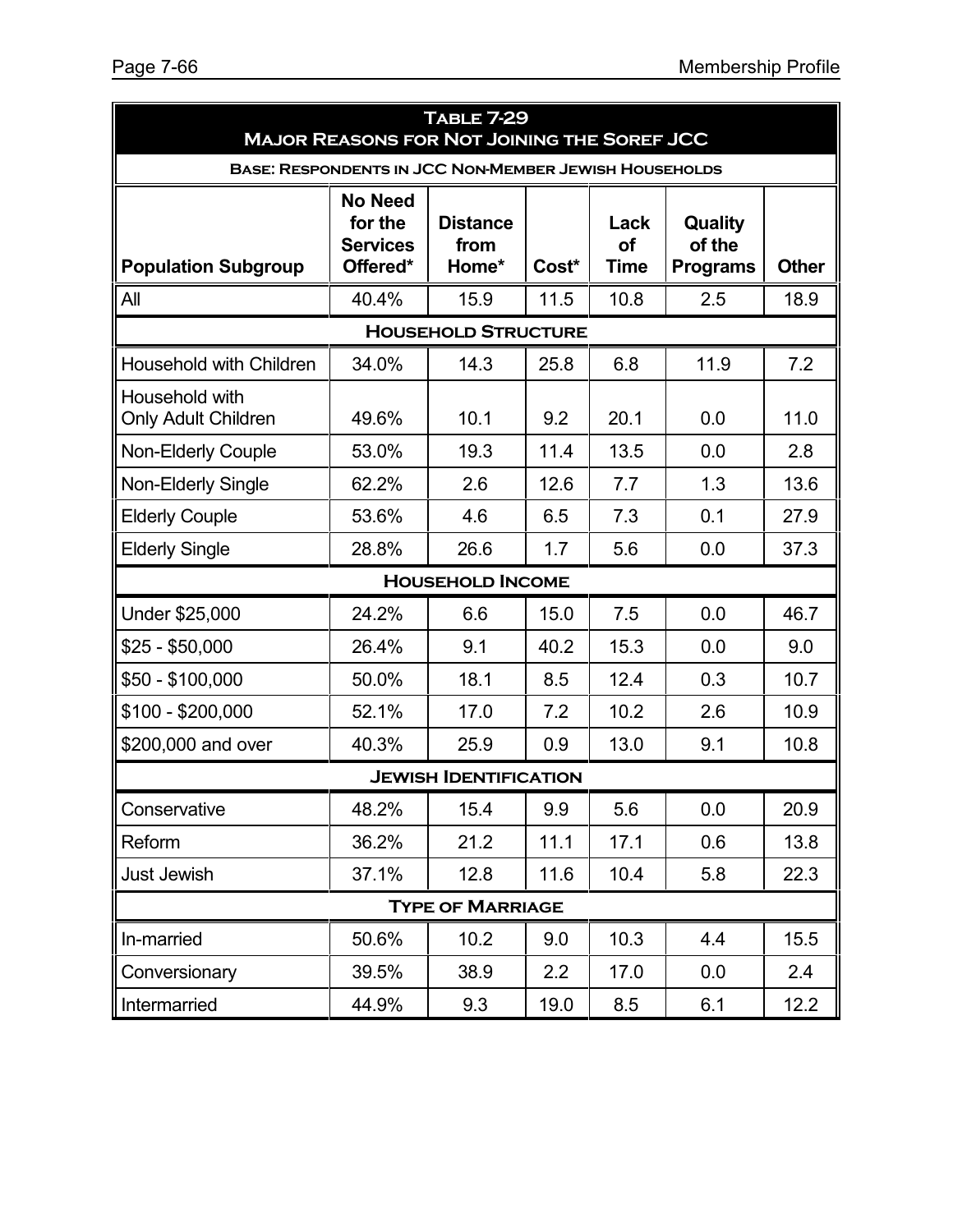| <b>TABLE 7-29</b><br><b>MAJOR REASONS FOR NOT JOINING THE SOREF JCC</b>                                                                                                        |                                                          |                                  |       |                                  |                                      |              |  |  |  |
|--------------------------------------------------------------------------------------------------------------------------------------------------------------------------------|----------------------------------------------------------|----------------------------------|-------|----------------------------------|--------------------------------------|--------------|--|--|--|
| <b>BASE: RESPONDENTS IN JCC NON-MEMBER JEWISH HOUSEHOLDS</b>                                                                                                                   |                                                          |                                  |       |                                  |                                      |              |  |  |  |
| <b>Population Subgroup</b>                                                                                                                                                     | <b>No Need</b><br>for the<br><b>Services</b><br>Offered* | <b>Distance</b><br>from<br>Home* | Cost* | Lack<br><b>of</b><br><b>Time</b> | Quality<br>of the<br><b>Programs</b> | <b>Other</b> |  |  |  |
| All                                                                                                                                                                            | 40.4%                                                    | 15.9                             | 11.5  | 10.8                             | 2.5                                  | 18.9         |  |  |  |
|                                                                                                                                                                                |                                                          | <b>SYNAGOGUE MEMBERSHIP</b>      |       |                                  |                                      |              |  |  |  |
| Member                                                                                                                                                                         | 49.2%                                                    | 23.7                             | 7.4   | 8.1                              | 1.5                                  | 10.1         |  |  |  |
| Non-Member                                                                                                                                                                     | 36.9%                                                    | 12.8                             | 13.2  | 11.9                             | 2.9                                  | 22.3         |  |  |  |
|                                                                                                                                                                                | <b>ATTENDED CHABAD IN THE PAST YEAR</b>                  |                                  |       |                                  |                                      |              |  |  |  |
| Attended                                                                                                                                                                       | 39.5%                                                    | 25.7                             | 17.8  | 11.4                             | 0.0                                  | 5.6          |  |  |  |
| Did Not Attend                                                                                                                                                                 | 40.6%                                                    | 13.6                             | 10.0  | 10.7                             | 3.1                                  | 22.0         |  |  |  |
| <b>JEWISH ORGANIZATION MEMBERSHIP</b>                                                                                                                                          |                                                          |                                  |       |                                  |                                      |              |  |  |  |
| Member                                                                                                                                                                         | 38.9%                                                    | 14.4                             | 11.4  | 9.3                              | 0.5                                  | 25.5         |  |  |  |
| Non-Member                                                                                                                                                                     | 40.8%                                                    | 16.3                             | 11.5  | 11.2                             | 2.9                                  | 17.3         |  |  |  |
|                                                                                                                                                                                |                                                          | <b>FAMILIARITY WITH THE JCC</b>  |       |                                  |                                      |              |  |  |  |
| <b>Very Familiar</b>                                                                                                                                                           | 41.0%                                                    | 21.3                             | 8.6   | 5.6                              | 7.8                                  | 15.7         |  |  |  |
| <b>Somewhat Familiar</b>                                                                                                                                                       | 36.7%                                                    | 22.8                             | 16.9  | 5.4                              | 0.4                                  | 17.8         |  |  |  |
| Not at All Familiar                                                                                                                                                            | 41.8%                                                    | 11.3                             | 10.1  | 14.8                             | 1.7                                  | 20.3         |  |  |  |
| <b>JEWISH FEDERATION MARKET SEGMENTS IN THE PAST YEAR</b>                                                                                                                      |                                                          |                                  |       |                                  |                                      |              |  |  |  |
| Donated to Federation                                                                                                                                                          | 33.1%                                                    | 28.5                             | 11.9  | 9.6                              | 0.8                                  | 16.1         |  |  |  |
| Asked, Did Not Donate                                                                                                                                                          | 61.0%                                                    | 9.7                              | 6.5   | 8.8                              | 3.8                                  | 10.2         |  |  |  |
| <b>Not Asked</b>                                                                                                                                                               | 40.2%                                                    | 12.7                             | 12.3  | 11.7                             | 2.9                                  | 20.2         |  |  |  |
|                                                                                                                                                                                | <b>DONATED TO JEWISH FEDERATION IN THE PAST YEAR</b>     |                                  |       |                                  |                                      |              |  |  |  |
| Nothing                                                                                                                                                                        | 42.7%                                                    | 12.3                             | 11.6  | 11.4                             | 3.0                                  | 19.0         |  |  |  |
| <b>Under \$100</b>                                                                                                                                                             | 31.8%                                                    | 19.8                             | 10.4  | 15.9                             | 0.0                                  | 22.1         |  |  |  |
| $$100 - $1,000$                                                                                                                                                                | 30.4%                                                    | 40.3                             | 17.7  | 0.0                              | 2.3                                  | 9.3          |  |  |  |
| \$1,000 and over                                                                                                                                                               | 50.8%                                                    | 40.1                             | 0.0   | 5.1                              | 0.9                                  | 3.1          |  |  |  |
| * These responses were read to the respondents. The response Lack of Time was not read<br>to the respondents but was volunteered by respondents as the major reason. All other |                                                          |                                  |       |                                  |                                      |              |  |  |  |

to the respondents, but was volunteered by respondents as the major reason. All other reasons volunteered by the respondents, none of which were individually significant, are reported as *Other*.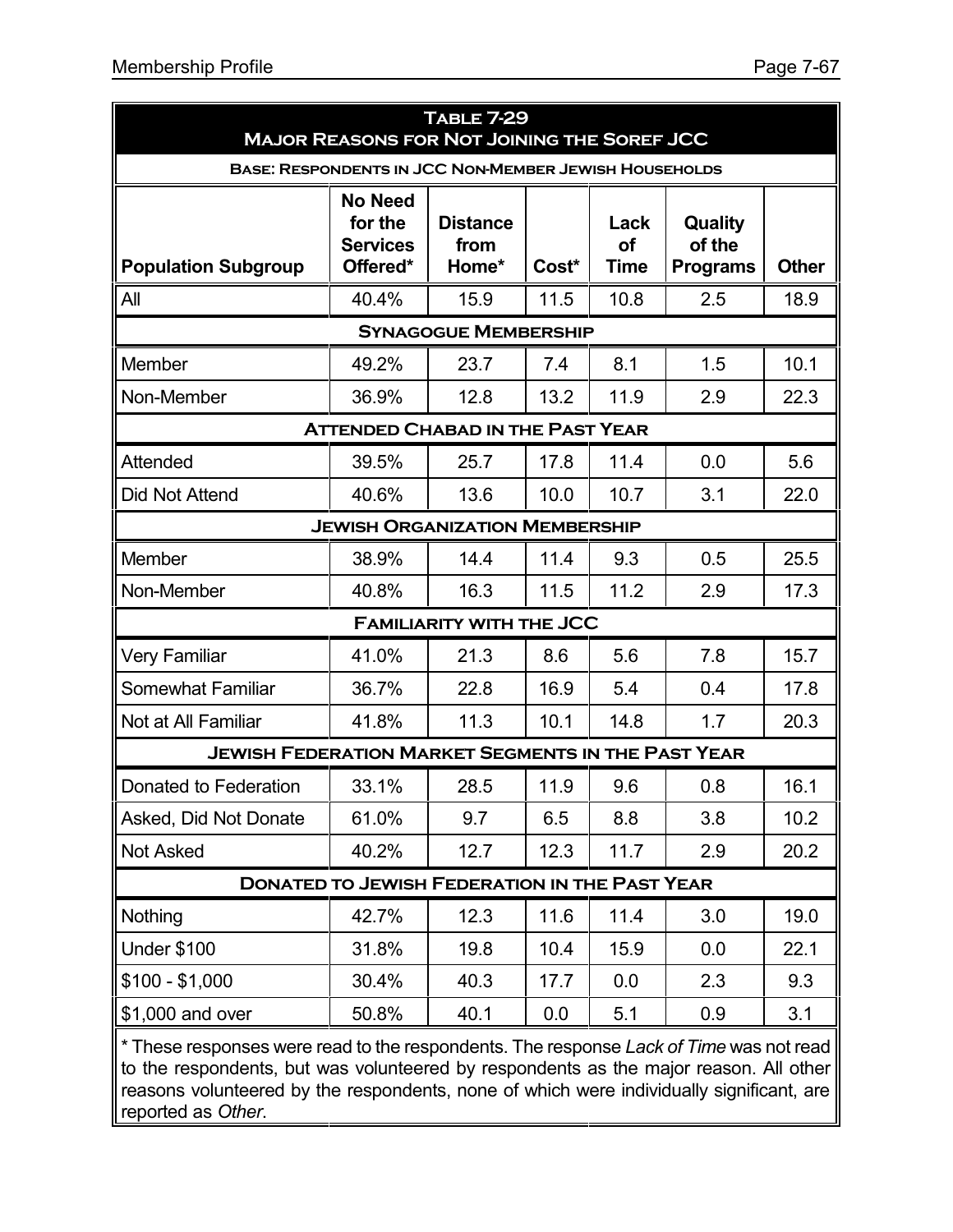# **Participated in or Attended any Programs at or Sponsored by the David Posnack Jewish Community Center in the Past Year**

**T able 7-1** shows that 35% (10,000 households) of Jewish households in South Broward (Southeast and Southwest) contain a member who participated in or attended a program at, or sponsored by, the David Posnack Jewish Community Center (*Posnack JCC*) (*participated in a JCC program*) in the past year. Note that all households who are members of the JCC were assumed to participate in a JCC program in the past year.

**Table 7-31** shows that 23% of households contain a member **who participated in aPosnack JCC program in the past year without being a member of a JCC**. The 23% is calculated by subtracting the percentage of households who are JCC members from the percentage of households who contain a member who participated in a JCC program in the past year.

**Community Comparisons**. **Table 7-30** shows that the 35% **who participated in a JCC program in the past year** is well below the average among about 50 comparison JCCs and compares to 27% in both Miami (Miami Beach) and Miami (Russell), 23% in West Palm Beach (Kaplan), 21% in Miami (Alper), 20% in West Palm Beach (Boynton), 19% in South Palm Beach, 12% in Las Vegas, and 5% in Broward (Soref). The 35% compares to 17% in 1997.

**Table 7-31** shows that the 23% who **participated in a JCC program in the past year without being a member** is well below average among about 45 comparison JCCs and compares to 17% in Miami (Russell), 16% in West Palm Beach (Kaplan), 15% in both South Palm Beach and West Palm Beach (Boynton), 13% in Miami (Alper), 11% in Miami (Miami Beach), 10% in Las Vegas, and 3% in Broward (Soref). The 23% compares to 11% in 1997. **Comparisons Among Population Subgroups**. **Table 7-1** shows that, overall, 35% of households participated in a JCC program in the past year. The percentage is much higher (in):

- under age 35 (68%) and age 65-74 (49%)
- $\bullet$  elderly couple households (45%)
- ! households earning an annual income of \$200,000 and over (60%)
- Conservative households (50%)
- ! synagogue member households (47%) and Jewish organization member households (50%)
- $\bullet$  households in which the respondent attended a Jewish day school as a child (47%), a supplemental school as a child (46%), and households in which the respondent attended Jewish education as a child (45%)
- ! households in which the respondent attended or worked at a Jewish overnight camp as a child (48%)
- households in which the respondent participated in a Jewish youth group as a teenager (47%)
- ! households in which the respondent participated in Hillel/Chabad while in college (excluding High Holidays) (47%)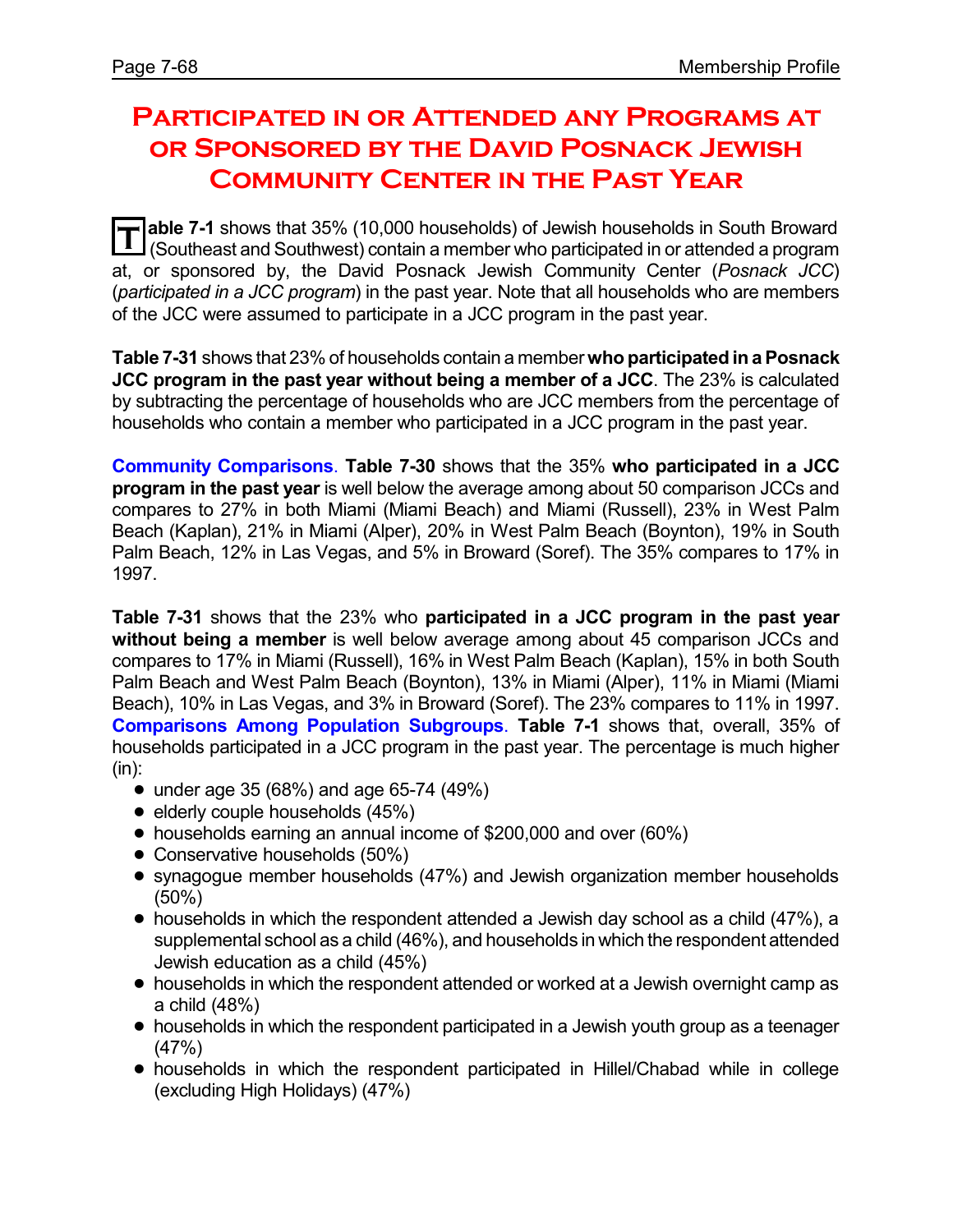- households in which an adult visited Israel on a Jewish trip (53%)
- households who donated to the Jewish Federation in the past year (59%)
- ! households who donated \$100-\$500 (68%), \$500-\$1000 (80%), and \$1,000 and over (68%) to the Jewish Federation in the past year

The percentage is much lower (in):

- age 75 and over  $(19%)$
- non-elderly couple households (25%)and elderly single households (22%)
- $\bullet$  households earning an annual income under \$25,000 (11%) and \$25,000-\$50,000 (9%)
- $\bullet$  Just Jewish households (14%)
- intermarried households (15%)
- households in which no the respondent did not attend Jewish education as a child (16%)
- households in which no adult visited Israel (16%)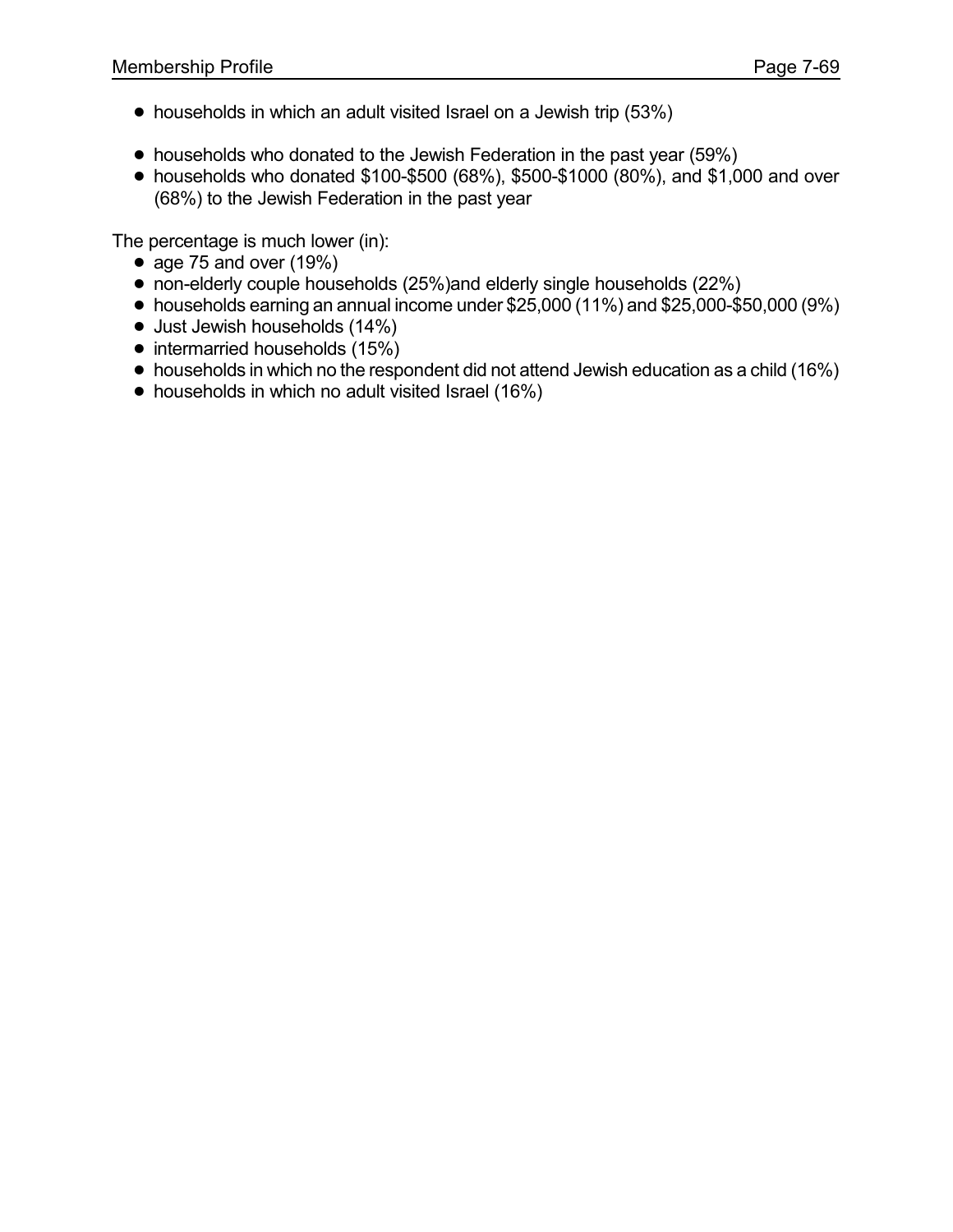| <b>TABLE 7-30</b><br><b>PARTICIPATED IN A LOCAL JEWISH COMMUNITY CENTER PROGRAM</b><br>IN THE PAST YEAR<br><b>COMMUNITY COMPARISONS</b> |      |     |  |                                          |      |     |  |  |  |
|-----------------------------------------------------------------------------------------------------------------------------------------|------|-----|--|------------------------------------------|------|-----|--|--|--|
| <b>BASE: JEWISH HOUSEHOLDS</b>                                                                                                          |      |     |  |                                          |      |     |  |  |  |
| <b>Community</b>                                                                                                                        | Year | %   |  | <b>Community</b>                         | Year | %   |  |  |  |
| Rochester                                                                                                                               | 1999 | 60% |  | <b>Boston</b>                            | 2005 | 29% |  |  |  |
| Los Angeles                                                                                                                             | 1997 | 54% |  | Cleveland                                | 2011 | 28% |  |  |  |
| San Antonio                                                                                                                             | 2007 | 52% |  | <b>Atlantic County</b>                   | 2004 | 28% |  |  |  |
| St. Louis                                                                                                                               | 2014 | 51% |  | Miami (Miami Beach) *                    | 2014 | 27% |  |  |  |
| <b>Baltimore</b>                                                                                                                        | 2010 | 51% |  | Miami (Russell) *                        | 2014 | 27% |  |  |  |
| St. Paul                                                                                                                                | 2004 | 48% |  | St. Petersburg                           | 1994 | 27% |  |  |  |
| Tucson                                                                                                                                  | 2002 | 47% |  | Howard County **                         | 2010 | 24% |  |  |  |
| Milwaukee                                                                                                                               | 1996 | 47% |  | W Palm Beach (Kaplan) *                  | 2005 | 23% |  |  |  |
| Wilmington                                                                                                                              | 1995 | 47% |  | Miami (Alper) *                          | 2014 | 21% |  |  |  |
| Richmond                                                                                                                                | 1994 | 46% |  | Bergen (YJCC)*                           | 2001 | 21% |  |  |  |
| <b>Detroit</b>                                                                                                                          | 2005 | 45% |  | W Palm Beach (Boynton) *                 | 2005 | 20% |  |  |  |
| Monmouth (Deal) *                                                                                                                       | 1997 | 45% |  | <b>S Palm Beach</b>                      | 2005 | 19% |  |  |  |
| Washington (DCJCC) *                                                                                                                    | 2003 | 44% |  | Portland (ME) $1$                        | 2007 | 18% |  |  |  |
| Bergen (Palisades)*                                                                                                                     | 2001 | 44% |  | <b>Broward</b> (Posnack)*                | 1997 | 17% |  |  |  |
| York                                                                                                                                    | 1999 | 44% |  | Washington (NOVA)*                       | 2003 | 14% |  |  |  |
| <b>Lehigh Valley</b>                                                                                                                    | 2007 | 43% |  | Las Vegas ©                              | 2005 | 12% |  |  |  |
| <b>Jacksonville</b>                                                                                                                     | 2002 | 42% |  | Westport **                              | 2000 | 9%  |  |  |  |
| Harrisburg                                                                                                                              | 1994 | 41% |  | <b>Seattle</b>                           | 2000 | 8%  |  |  |  |
| Minneapolis                                                                                                                             | 2004 | 40% |  | Middlesex                                | 2008 | 7%  |  |  |  |
| Hartford                                                                                                                                | 2000 | 40% |  | Monmouth (Western) * ©                   | 1997 | 7%  |  |  |  |
| New Haven                                                                                                                               | 2010 | 39% |  | <b>BROWARD (Soref)</b> *                 | 2016 | 5%  |  |  |  |
| Washington (Gr. Wash)*                                                                                                                  | 2003 | 38% |  | <b>Broward (Soref)*</b>                  | 1997 | 5%  |  |  |  |
| Columbus                                                                                                                                | 2013 | 37% |  | <b>Total in Communities with 2+ JCCs</b> |      |     |  |  |  |
| Chicago                                                                                                                                 | 2010 | 36% |  | Bergen                                   | 2001 | 41% |  |  |  |
| Orlando                                                                                                                                 | 1993 | 36% |  | Washington                               | 2003 | 38% |  |  |  |
| <b>BROWARD</b> (Posnack) *                                                                                                              | 2016 | 35% |  | Miami                                    | 2014 | 31% |  |  |  |
| <b>Tidewater</b>                                                                                                                        | 2001 | 35% |  | W Palm Beach                             | 2005 | 27% |  |  |  |
| Sarasota                                                                                                                                | 2001 | 34% |  | Monmouth                                 | 1997 | 24% |  |  |  |
| New York                                                                                                                                | 2011 | 32% |  | <b>BROWARD</b>                           | 2016 | 14% |  |  |  |
| San Diego                                                                                                                               | 2003 | 32% |  | <b>Broward</b>                           | 1997 | 12% |  |  |  |
| Rhode Island                                                                                                                            | 2002 | 31% |  | NJPS <sup>2</sup>                        | 2000 | 34% |  |  |  |
| San Francisco<br>2004<br>30%<br>See footnotes on next page.                                                                             |      |     |  |                                          |      |     |  |  |  |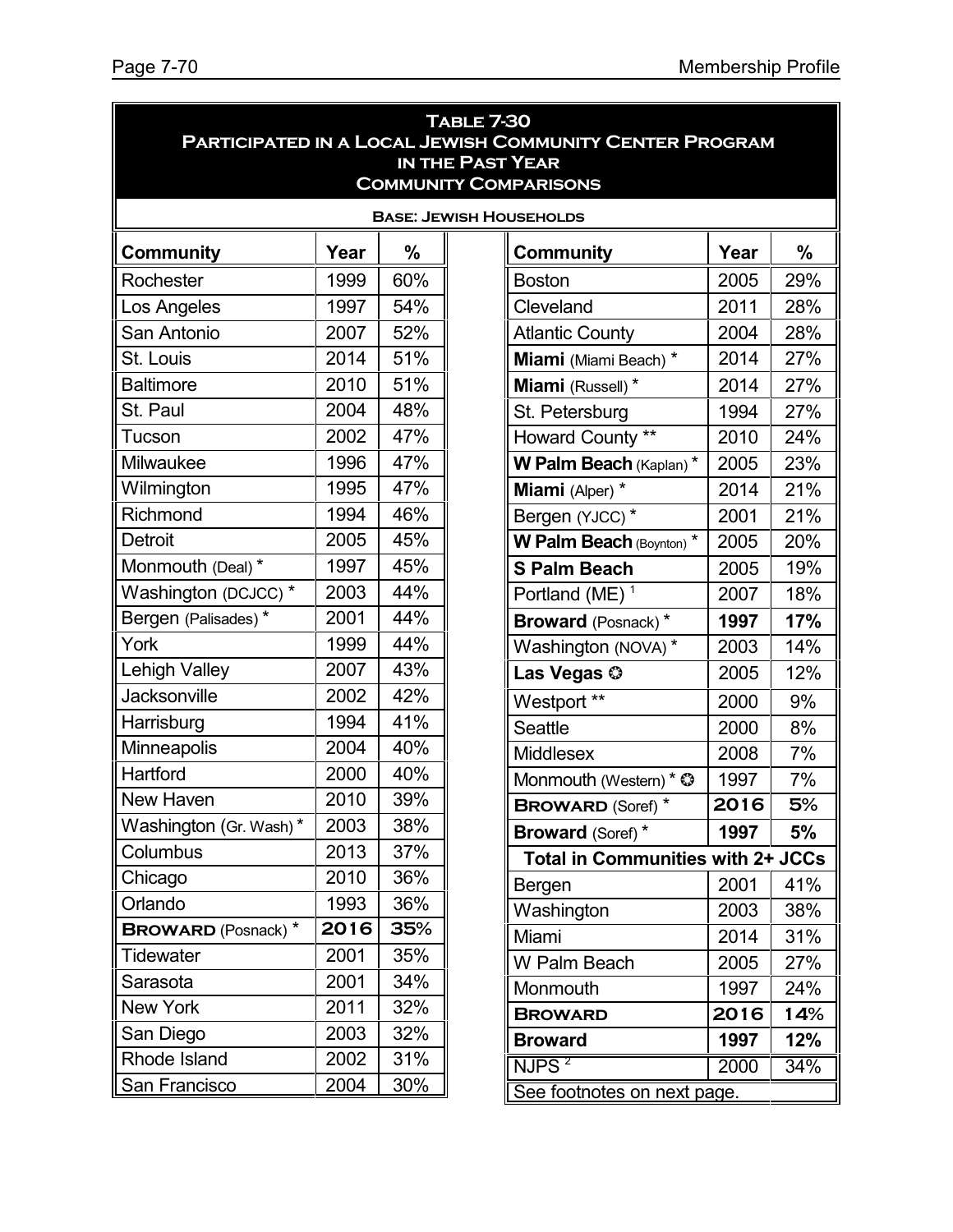#### **Table 7-30 Participated in a Local Jewish Community Center Program in the Past Year Community Comparisons**

\* In communities with more than one JCC and where data are available for each JCC, results reflect only the participation of households who live in the service area of each JCC. \*\* The JCCs are located in neighboring communities.

 $\heartsuit$  JCC is not a full service facility.

 $1$  Participation is in the Jewish Community Alliance, which is a combined Jewish Federation and Jewish Community Center.

<sup>2</sup> NJPS 2000 data are for the *more Jewishly-connected sample.* Participation is in any JCC, not just the local JCC.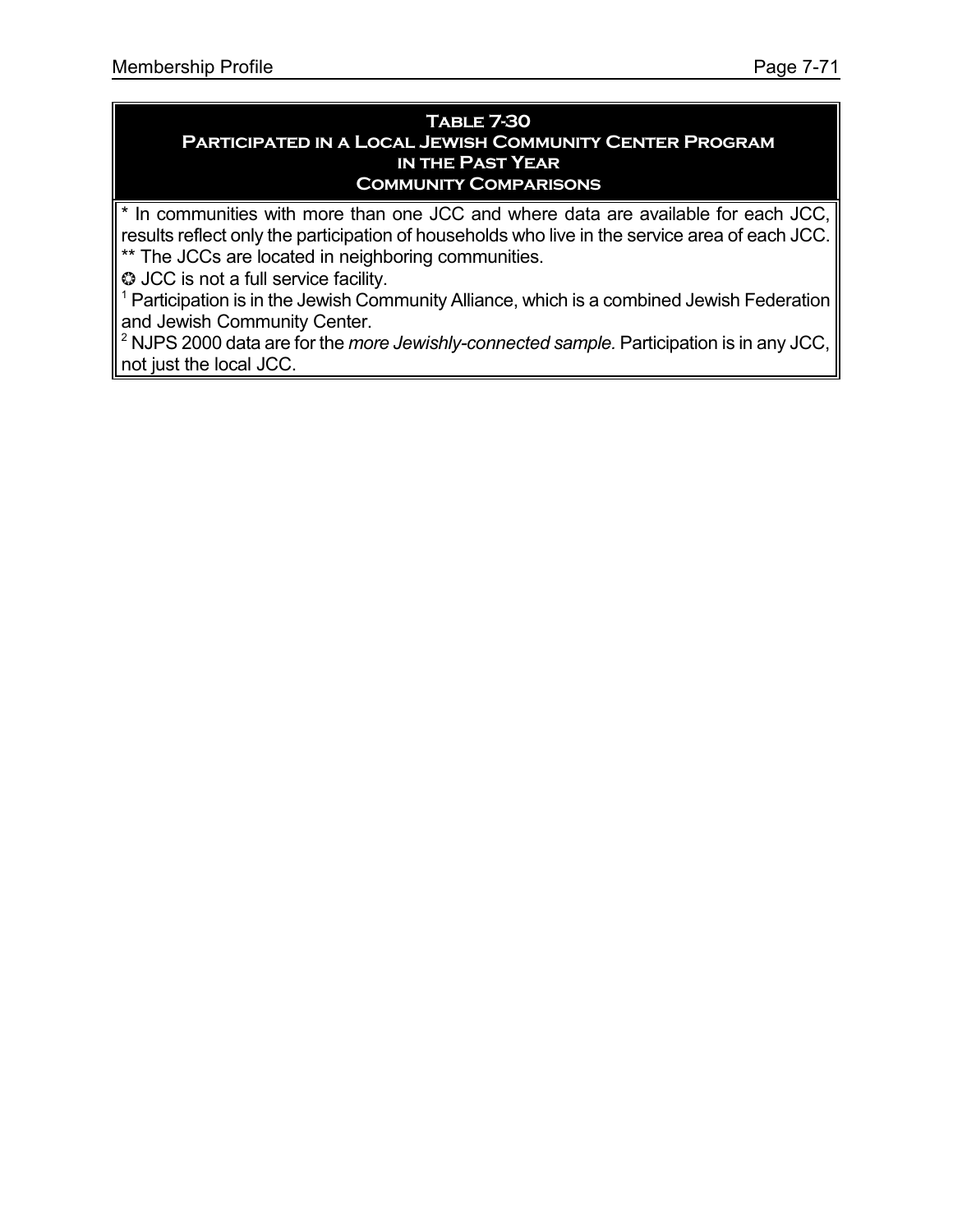| TABLE 7-31<br>PARTICIPATED IN A LOCAL JEWISH COMMUNITY CENTER PROGRAM<br>IN THE PAST YEAR WITHOUT BEING A MEMBER OF THE LOCAL JCC |      |                                          |                                       |                                                                                      |  |  |  |  |  |  |
|-----------------------------------------------------------------------------------------------------------------------------------|------|------------------------------------------|---------------------------------------|--------------------------------------------------------------------------------------|--|--|--|--|--|--|
| <b>COMMUNITY COMPARISONS</b><br><b>BASE: JEWISH HOUSEHOLDS</b>                                                                    |      |                                          |                                       |                                                                                      |  |  |  |  |  |  |
| <b>Community</b>                                                                                                                  | Year | <b>Local JCC</b><br><b>Participation</b> | <b>Local JCC</b><br><b>Membership</b> | <b>Participated in</b><br>a Local JCC<br>Program<br><b>Without Being</b><br>a Member |  |  |  |  |  |  |
| Los Angeles                                                                                                                       | 1997 | 54%                                      | 11%                                   | 43%                                                                                  |  |  |  |  |  |  |
| Washington (DCJCC)*                                                                                                               | 2003 | 44%                                      | 10%                                   | 35%                                                                                  |  |  |  |  |  |  |
| <b>Baltimore</b>                                                                                                                  | 2010 | 51%                                      | 19%                                   | 32%                                                                                  |  |  |  |  |  |  |
| Rochester                                                                                                                         | 1999 | 60%                                      | 28%                                   | 32%                                                                                  |  |  |  |  |  |  |
| <b>Detroit</b>                                                                                                                    | 2005 | 45%                                      | 15%                                   | 30%                                                                                  |  |  |  |  |  |  |
| Tucson                                                                                                                            | 2002 | 47%                                      | 17%                                   | 30%                                                                                  |  |  |  |  |  |  |
| Chicago                                                                                                                           | 2010 | 36%                                      | 8%                                    | 28%                                                                                  |  |  |  |  |  |  |
| Washington (Gr. Wash)*                                                                                                            | 2003 | 38%                                      | 11%                                   | 27%                                                                                  |  |  |  |  |  |  |
| St. Louis                                                                                                                         | 2014 | 51%                                      | 26%                                   | 25%                                                                                  |  |  |  |  |  |  |
| New Haven                                                                                                                         | 2010 | 39%                                      | 14%                                   | 25%                                                                                  |  |  |  |  |  |  |
| <b>Lehigh Valley</b>                                                                                                              | 2007 | 43%                                      | 18%                                   | 25%                                                                                  |  |  |  |  |  |  |
| Columbus                                                                                                                          | 2013 | 37%                                      | 14%                                   | 24%                                                                                  |  |  |  |  |  |  |
| Minneapolis                                                                                                                       | 2004 | 40%                                      | 17%                                   | 24%                                                                                  |  |  |  |  |  |  |
| Wilmington                                                                                                                        | 1995 | 47%                                      | 23%                                   | 24%                                                                                  |  |  |  |  |  |  |
| San Antonio                                                                                                                       | 2007 | 52%                                      | 29%                                   | 23%                                                                                  |  |  |  |  |  |  |
| Bergen (Palisades)*                                                                                                               | 2001 | 44%                                      | 21%                                   | 23%                                                                                  |  |  |  |  |  |  |
| Milwaukee                                                                                                                         | 1996 | 47%                                      | 24%                                   | 23%                                                                                  |  |  |  |  |  |  |
| <b>BROWARD</b> (Posnack) *                                                                                                        | 2016 | 35%                                      | 12%                                   | 23%                                                                                  |  |  |  |  |  |  |
| Sarasota                                                                                                                          | 2001 | 34%                                      | 12%                                   | 22%                                                                                  |  |  |  |  |  |  |
| Richmond                                                                                                                          | 1994 | 46%                                      | 24%                                   | 22%                                                                                  |  |  |  |  |  |  |
| Howard County **                                                                                                                  | 2010 | 24%                                      | 3%                                    | 21%                                                                                  |  |  |  |  |  |  |
| Rhode Island                                                                                                                      | 2002 | 31%                                      | 10%                                   | 21%                                                                                  |  |  |  |  |  |  |
| Orlando                                                                                                                           | 1993 | 36%                                      | 17%                                   | 19%                                                                                  |  |  |  |  |  |  |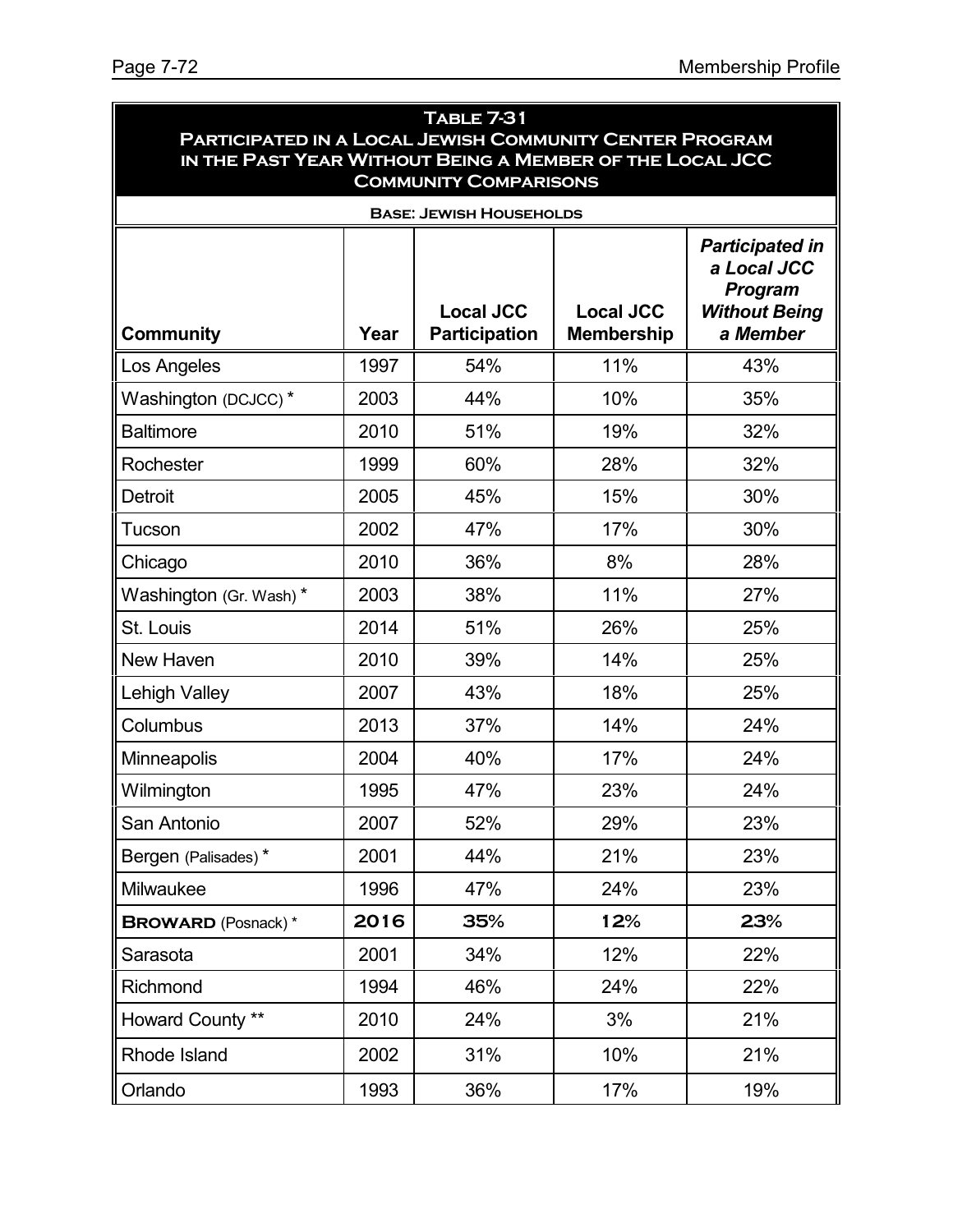|                                                                                                                     |      | <b>TABLE 7-31</b>                        |                                       |                                                                                             |  |  |  |  |
|---------------------------------------------------------------------------------------------------------------------|------|------------------------------------------|---------------------------------------|---------------------------------------------------------------------------------------------|--|--|--|--|
| PARTICIPATED IN A LOCAL JEWISH COMMUNITY CENTER PROGRAM<br>IN THE PAST YEAR WITHOUT BEING A MEMBER OF THE LOCAL JCC |      |                                          |                                       |                                                                                             |  |  |  |  |
| <b>COMMUNITY COMPARISONS</b>                                                                                        |      |                                          |                                       |                                                                                             |  |  |  |  |
|                                                                                                                     |      | <b>BASE: JEWISH HOUSEHOLDS</b>           |                                       |                                                                                             |  |  |  |  |
| <b>Community</b>                                                                                                    | Year | <b>Local JCC</b><br><b>Participation</b> | <b>Local JCC</b><br><b>Membership</b> | <b>Participated in</b><br>a Local JCC<br><b>Program</b><br><b>Without Being</b><br>a Member |  |  |  |  |
| Hartford                                                                                                            | 2000 | 40%                                      | 22%                                   | 18%                                                                                         |  |  |  |  |
| Monmouth (Deal) *                                                                                                   | 1997 | 45%                                      | 27%                                   | 18%                                                                                         |  |  |  |  |
| Miami (Russell) *                                                                                                   | 2014 | 27%                                      | 11%                                   | 17%                                                                                         |  |  |  |  |
| San Francisco                                                                                                       | 2004 | 30%                                      | 13%                                   | 17%                                                                                         |  |  |  |  |
| Jacksonville                                                                                                        | 2002 | 42%                                      | 26%                                   | 17%                                                                                         |  |  |  |  |
| York                                                                                                                | 1999 | 44%                                      | 27%                                   | 17%                                                                                         |  |  |  |  |
| St. Petersburg                                                                                                      | 1994 | 27%                                      | 10%                                   | 17%                                                                                         |  |  |  |  |
| W Palm Beach (Kaplan) *                                                                                             | 2005 | 23%                                      | 7%                                    | 16%                                                                                         |  |  |  |  |
| <b>Tidewater</b>                                                                                                    | 2001 | 35%                                      | 19%                                   | 16%                                                                                         |  |  |  |  |
| <b>S Palm Beach</b>                                                                                                 | 2005 | 19%                                      | 4%                                    | 15%                                                                                         |  |  |  |  |
| W Palm Beach (Boynton) *                                                                                            | 2005 | 20%                                      | 5%                                    | 15%                                                                                         |  |  |  |  |
| Miami (Alper) *                                                                                                     | 2014 | 21%                                      | 9%                                    | 13%                                                                                         |  |  |  |  |
| <b>Atlantic County</b>                                                                                              | 2004 | 28%                                      | 14%                                   | 13%                                                                                         |  |  |  |  |
| St. Paul                                                                                                            | 2004 | 48%                                      | 36%                                   | 13%                                                                                         |  |  |  |  |
| Miami (Miami Beach) *                                                                                               | 2014 | 27%                                      | 16%                                   | 11%                                                                                         |  |  |  |  |
| Bergen (YJCC)*                                                                                                      | 2001 | 21%                                      | 10%                                   | 11%                                                                                         |  |  |  |  |
| <b>Broward</b> (Posnack)*                                                                                           | 1997 | 17%                                      | 6%                                    | 11%                                                                                         |  |  |  |  |
| Las Vegas ©                                                                                                         | 2005 | 12%                                      | 3%                                    | 10%                                                                                         |  |  |  |  |
| Harrisburg                                                                                                          | 1994 | 41%                                      | 31%                                   | 10%                                                                                         |  |  |  |  |
| Cleveland                                                                                                           | 2011 | 28%                                      | 18%                                   | 9%                                                                                          |  |  |  |  |
| Washington (NOVA)*                                                                                                  | 2003 | 14%                                      | 5%                                    | 9%                                                                                          |  |  |  |  |
| Westport **                                                                                                         | 2000 | 9%                                       | 1%                                    | 8%                                                                                          |  |  |  |  |
| Middlesex                                                                                                           | 2008 | 7%                                       | 2%                                    | 5%                                                                                          |  |  |  |  |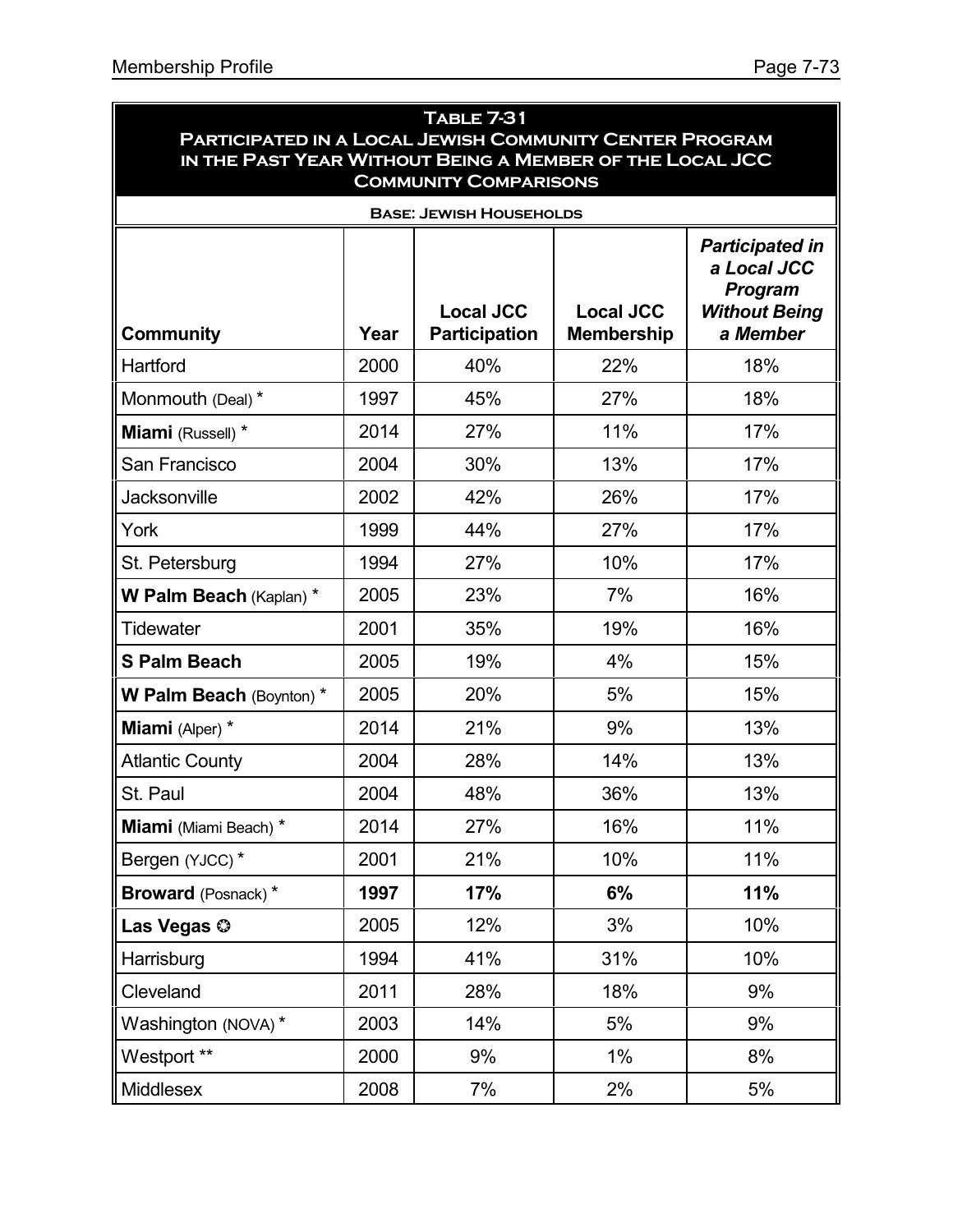| <b>TABLE 7-31</b><br>PARTICIPATED IN A LOCAL JEWISH COMMUNITY CENTER PROGRAM<br>IN THE PAST YEAR WITHOUT BEING A MEMBER OF THE LOCAL JCC<br><b>COMMUNITY COMPARISONS</b>                                     |      |                                   |     |     |  |  |  |
|--------------------------------------------------------------------------------------------------------------------------------------------------------------------------------------------------------------|------|-----------------------------------|-----|-----|--|--|--|
|                                                                                                                                                                                                              |      | <b>BASE: JEWISH HOUSEHOLDS</b>    |     |     |  |  |  |
| <b>Participated in</b><br>a Local JCC<br><b>Program</b><br><b>Local JCC</b><br><b>Local JCC</b><br><b>Without Being</b><br>Year<br><b>Participation</b><br>a Member<br><b>Membership</b><br><b>Community</b> |      |                                   |     |     |  |  |  |
| <b>BROWARD (Soref)</b> *                                                                                                                                                                                     | 2016 | 5%                                | 2%  | 3%  |  |  |  |
| <b>Broward (Soref) *</b>                                                                                                                                                                                     | 1997 | 5%                                | 1%  | 4%  |  |  |  |
| <b>Seattle</b>                                                                                                                                                                                               | 2000 | 8%                                | 5%  | 3%  |  |  |  |
| Monmouth (Western) * $\circledcirc$                                                                                                                                                                          | 1997 | 7%                                | 5%  | 2%  |  |  |  |
|                                                                                                                                                                                                              |      | Total in Communities with 2+ JCCs |     |     |  |  |  |
| Washington                                                                                                                                                                                                   | 2003 | 38%                               | 9%  | 29% |  |  |  |
| Bergen                                                                                                                                                                                                       | 2001 | 41%                               | 18% | 23% |  |  |  |
| <b>W Palm Beach</b>                                                                                                                                                                                          | 2005 | 27%                               | 7%  | 21% |  |  |  |
| <b>Miami</b>                                                                                                                                                                                                 | 2014 | 31%                               | 11% | 20% |  |  |  |
| <b>BROWARD</b>                                                                                                                                                                                               | 2016 | 23%                               | 9%  | 14% |  |  |  |
| Monmouth                                                                                                                                                                                                     | 1997 | 24%                               | 13% | 11% |  |  |  |
| <b>Broward</b>                                                                                                                                                                                               | 1997 | 12%                               | 4%  | 9%  |  |  |  |
| NJPS <sup>1</sup>                                                                                                                                                                                            | 2000 | 34%                               | 18% | 16% |  |  |  |

\* In communities with more than one JCC and where data are available for each JCC, results reflect only the participation and membership of households who live in the service area of each JCC.

\*\* Both participation and membership are in JCCs located in neighboring communities.  $\odot$  JCC is not a full service facility.

<sup>1</sup> NJPS 2000 data are for the *more Jewishly-connected sample.* Both participation and membership are in any JCC, not just the local JCC.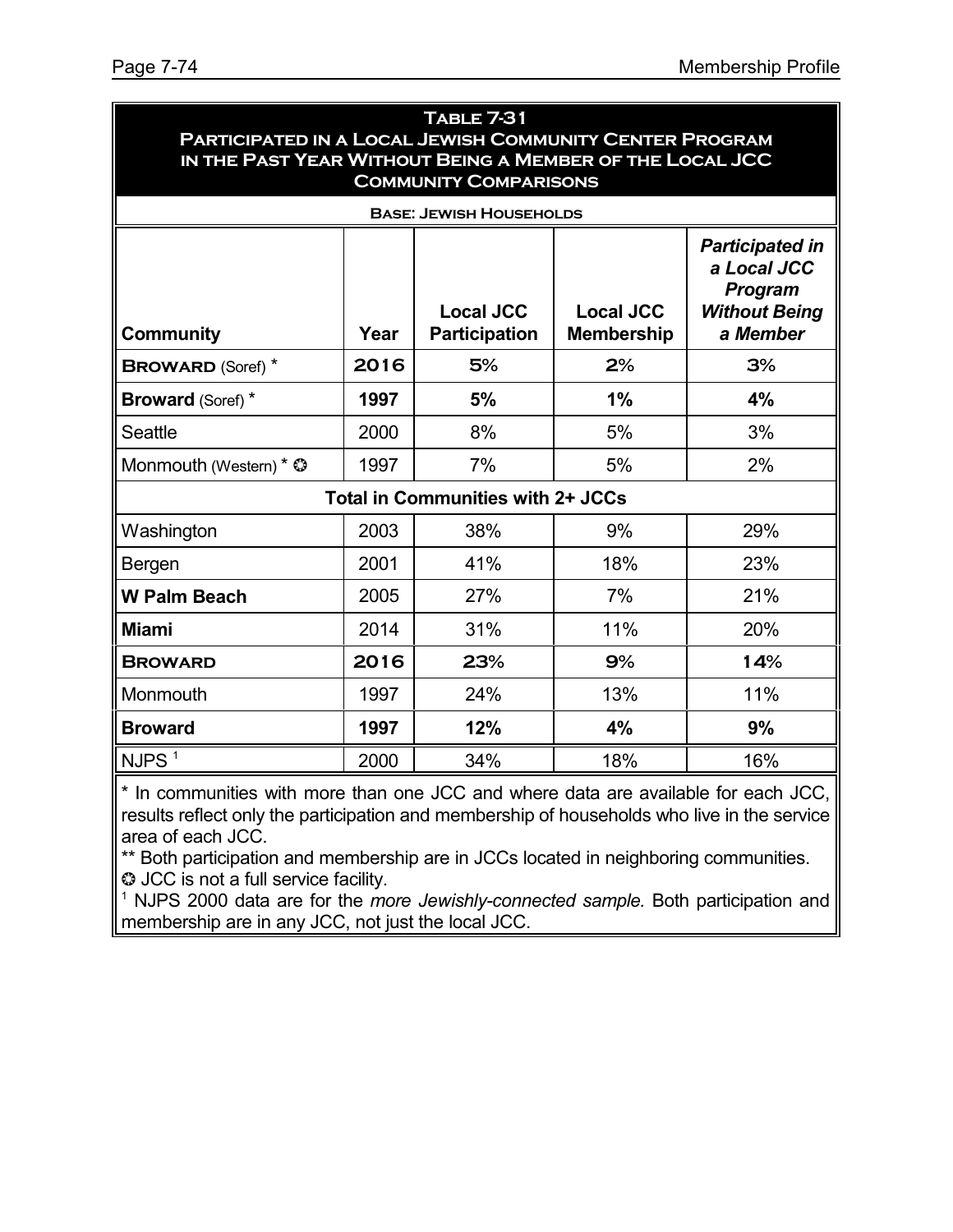# **Overlap Between Synagogue and Jewish Community Center Memberships**

**T able 7-32** shows that 7% of Jewish households in Broward are members of both a synagogue and a Jewish Community Center (*JCC*); 28% are synagogue members but are not JCC members (*synagogue members only*); 6% are JCC members but are not synagogue members (*JCC members only*); and 60% are neither synagogue nor JCC members. The 6% who are members of both a JCC and a synagogue compares to 5% in 1997. The 28% who are synagogue members only compares to 22% in 1997. The 6% who are JCC members only compares to 2% in 1997. The 60% who are neither synagogue nor JCC members compares to 71% in 1997. Thus, a larger percentage of the community are members of one of the two major types of Jewish institutions than was the case n1997/

For information on overlapping memberships among synagogues, the JCC, and Jewish organizations, see the "Association with the Jewish Community" section in this Chapter.

#### **Community Comparisons**.

#### **Posnack JCC**

**Table 7-1** shows that 10% of households in South Broward are members of both a synagogue and a JCC; 32% are synagogue members, but are not JCC members; 4% are JCC members, but are not synagogue members; and 54% are neither synagogue nor JCC members.

**Table 7-32** shows that the 10who are **both synagogue and JCC members** is about average among about 45 comparison JCCs and compares to 13% in Miami (Miami Beach), 9% in West Palm Beach (Kaplan), 8% in Atlanta, 7% in Miami (Russell), 6% in South Palm Beach, 5% in both Miami (Alper) and West Palm Beach (Boynton), 4% in Broward (Soref), and 2% in Las Vegas. The 10% compares to 8% in 1997.

The 32% who are **synagogue members only** is about average among about 45 comparison JCCs and compares to 33% in Miami (Miami Beach), 28% in both Miami (Russell) and West Palm Beach (Kaplan), 27% in Miami (Alper), 26% in South Palm Beach, 25% in both Broward (Soref) and Atlanta, 22% in West Palm Beach (Boynton), and 12% in Las Vegas. The 32% compares to 21% in 1997.

The 4% who are **JCC members only** is about average among about 45 comparison JCCs and compares to 7% in Broward (Soref), 6% in Miami (Miami Beach), 5% in Miami (Alper), 4% in each of Miami (Russell), West Palm Beach (Boynton), and West Palm Beach (Kaplan), 3% in South Palm Beach, and 2% in both Atlanta and Las Vegas. The 4% compares to 4% in 1997.

The 54% who are **neither synagogue nor JCC members** is about average among about 45 comparison JCCs and compares to 85% in Las Vegas, 69% in West Palm Beach (Boynton), 65% in Atlanta, 64% in both Broward (Soref) and South Palm Beach, 63% in Miami (Alper),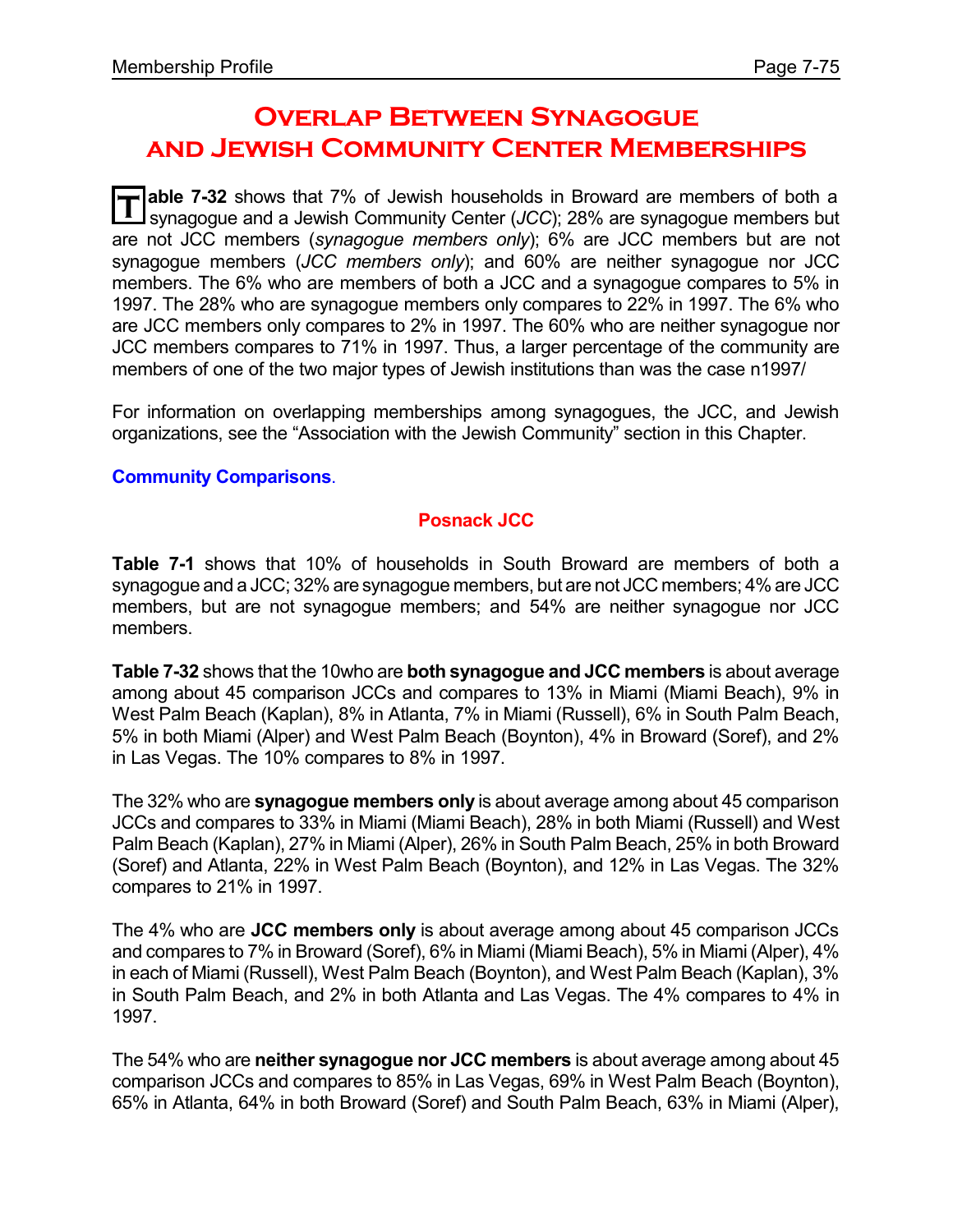60% in Miami (Russell), 59% in West Palm Beach (Kaplan), and 48% in Miami (Miami Beach). The 54% compares to 67% in 1997.

## **Soref JCC**

**Table 7-1** shows that 4% of households in North Broward are members of both a synagogue and a JCC; 25% are synagogue members, but are not JCC members; 7% are JCC members, but are not synagogue members; and 64% are neither synagogue nor JCC members.

**Table 7-32** shows that the 4% who are **both synagogue and JCC members** is the fifth lowest of about 45 comparison JCCs and compares to 13% in Miami (Miami Beach), 10% in Broward (Posnack), 9% in West Palm Beach (Kaplan), 8% in Atlanta, 7% in Miami (Russell), 6% in South Palm Beach, 5% in both Miami (Alper) and West Palm Beach (Boynton), and 2% in Las Vegas. The 4% compares to 4% in 1997.

The 25% who are **synagogue members only** is below average among about 45 comparison JCCs and compares to 33% in Miami (Miami Beach), 32% in Broward (Posnack), 28% in both Miami (Russell) and West Palm Beach (Kaplan), 27% in Miami (Alper), 26% in South Palm Beach, 25% in Atlanta, 22% in West Palm Beach (Boynton), and 12% in Las Vegas. The 25% compares to 22% in 1997.

The 7% who are **JCC members only** is about average among about 45 comparison JCCs and compares to 6% in Miami (Miami Beach), 5% in Miami (Alper), 4% in each of Broward (Posnack), Miami(Russell),WestPalm Beach (Boynton), and WestPalm Beach (Kaplan), 3% in South Palm Beach, and 2% in both Atlanta and Las Vegas. The 7% compares to 1% in 1997.

The 64% who are **neither synagogue nor JCC members** is the sixth highest of about 45 comparison JCCs and compares to 85% in Las Vegas, 69% in West Palm Beach (Boynton), 65% in Atlanta, 64% in South Palm Beach, 63% in Miami(Alper), 60% in Miami(Russell), 59% in West Palm Beach (Kaplan), 54% in Broward (Posnack), and 48% in Miami (Miami Beach). The 64% compares to 73% in 1997.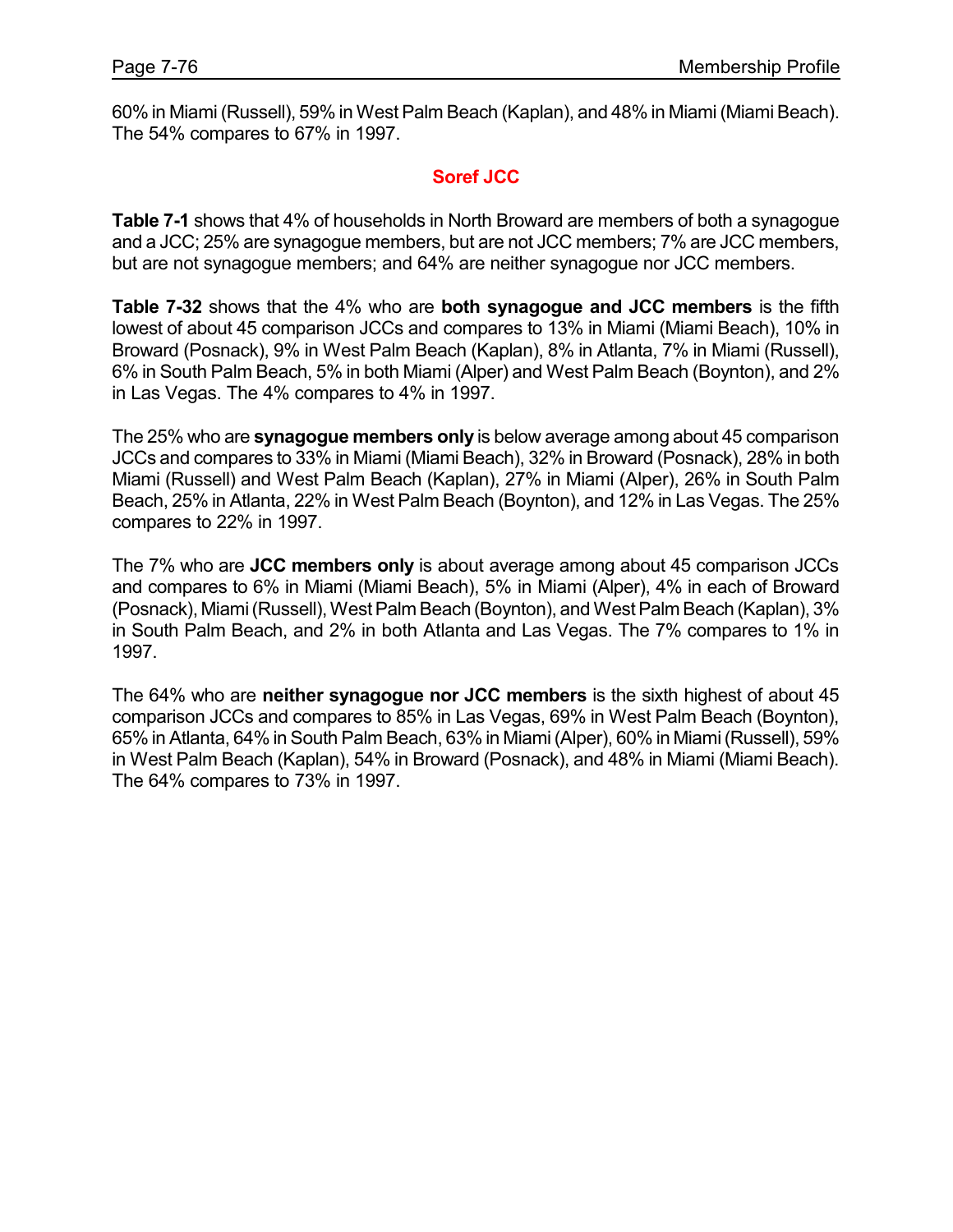| <b>TABLE 7-32</b><br><b>OVERLAP BETWEEN SYNAGOGUE</b>                          |      |                                                             |                                           |                                     |                                                                |  |  |
|--------------------------------------------------------------------------------|------|-------------------------------------------------------------|-------------------------------------------|-------------------------------------|----------------------------------------------------------------|--|--|
| <b>AND JEWISH COMMUNITY CENTER MEMBERSHIPS</b><br><b>COMMUNITY COMPARISONS</b> |      |                                                             |                                           |                                     |                                                                |  |  |
|                                                                                |      | <b>BASE: JEWISH HOUSEHOLDS</b>                              |                                           |                                     |                                                                |  |  |
| <b>Community</b>                                                               | Year | <b>Both</b><br><b>Synagogue</b><br>and JCC<br><b>Member</b> | <b>Synagogue</b><br><b>Member</b><br>Only | <b>JCC</b><br><b>Member</b><br>Only | <b>Neither</b><br><b>Synagogue</b><br>nor JCC<br><b>Member</b> |  |  |
| Las Vegas ©                                                                    | 2005 | 2%                                                          | 12                                        | $\overline{2}$                      | 85                                                             |  |  |
| Broward (Soref) *                                                              | 1997 | 4%                                                          | 22                                        | 1                                   | 73                                                             |  |  |
| W Palm Beach (Boynton) *                                                       | 2005 | 5%                                                          | 22                                        | $\overline{\mathbf{4}}$             | 69                                                             |  |  |
| Washington (NOVA) *                                                            | 2003 | 5%                                                          | 27                                        | $\overline{2}$                      | 67                                                             |  |  |
| <b>Broward</b> (Posnack) *                                                     | 1997 | 8%                                                          | 21                                        | 4                                   | 67                                                             |  |  |
| <b>Atlanta</b>                                                                 | 2006 | 8%                                                          | 25                                        | $\overline{2}$                      | 65                                                             |  |  |
| <b>BROWARD (Soref)</b> *                                                       | 2016 | 4%                                                          | 25                                        | $\overline{7}$                      | 64                                                             |  |  |
| <b>S Palm Beach</b>                                                            | 2005 | 6%                                                          | 26                                        | 3                                   | 64                                                             |  |  |
| Miami (Alper) *                                                                | 2014 | 5%                                                          | 27                                        | 5                                   | 63                                                             |  |  |
| Washington (DCJCC) *                                                           | 2003 | 6%                                                          | 26                                        | 5                                   | 63                                                             |  |  |
| Chicago                                                                        | 2010 | 6%                                                          | 30                                        | $\overline{2}$                      | 62                                                             |  |  |
| Columbus                                                                       | 2013 | 13%                                                         | 25                                        | $\overline{2}$                      | 61                                                             |  |  |
| Miami (Russell) *                                                              | 2014 | 7%                                                          | 28                                        | 4                                   | 60                                                             |  |  |
| Tucson                                                                         | 2002 | 9%                                                          | 23                                        | 8                                   | 60                                                             |  |  |
| Orlando                                                                        | 1993 | 11%                                                         | 23                                        | 6                                   | 60                                                             |  |  |
| W Palm Beach (Kaplan) *                                                        | 2005 | 9%                                                          | 28                                        | $\overline{4}$                      | 59                                                             |  |  |
| St. Petersburg                                                                 | 1994 | 9%                                                          | 32                                        | 3                                   | 57                                                             |  |  |
| Monmouth (Western) * ©                                                         | 1997 | 6%                                                          | 37                                        | $\mathbf{1}$                        | 56                                                             |  |  |
| <b>Middlesex</b>                                                               | 2008 | 2%                                                          | 42                                        | $\mathbf{1}$                        | 55                                                             |  |  |
| <b>BROWARD</b> (Posnack) *                                                     | 2016 | 10%                                                         | 32                                        | 4                                   | 54                                                             |  |  |
| New Haven                                                                      | 2010 | 10%                                                         | 32                                        | 4                                   | 54                                                             |  |  |
| Rhode Island                                                                   | 2002 | 6%                                                          | 37                                        | $\overline{4}$                      | 54                                                             |  |  |
| Cleveland                                                                      | 2011 | 13%                                                         | 29                                        | 5                                   | 53                                                             |  |  |
| Westport **                                                                    | 2000 | $0\%$                                                       | 46                                        | 1                                   | 53                                                             |  |  |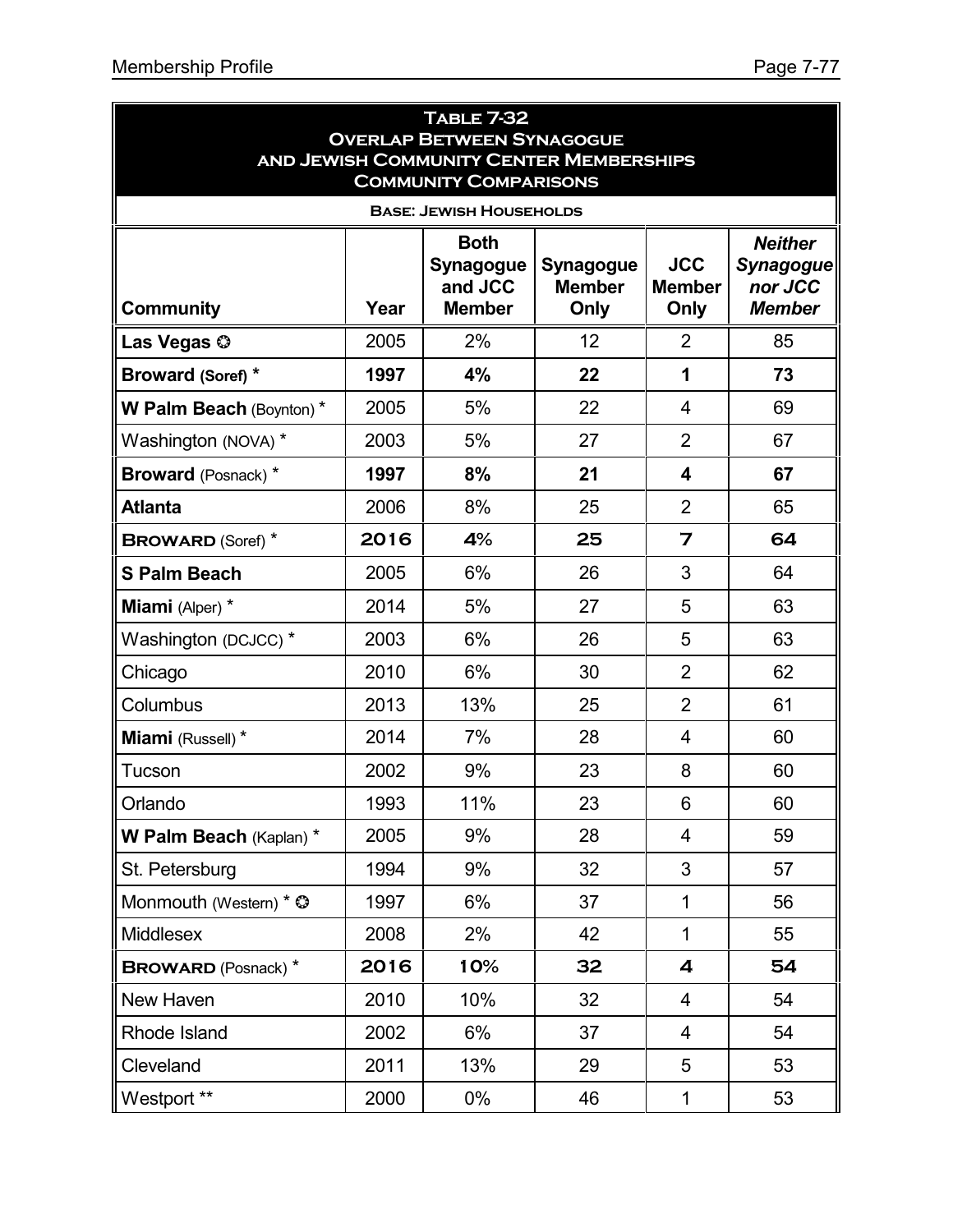| <b>TABLE 7-32</b>             |      |                                                                                    |                                           |                                     |                                              |  |  |
|-------------------------------|------|------------------------------------------------------------------------------------|-------------------------------------------|-------------------------------------|----------------------------------------------|--|--|
|                               |      | <b>OVERLAP BETWEEN SYNAGOGUE</b><br><b>AND JEWISH COMMUNITY CENTER MEMBERSHIPS</b> |                                           |                                     |                                              |  |  |
|                               |      | <b>COMMUNITY COMPARISONS</b>                                                       |                                           |                                     |                                              |  |  |
|                               |      | <b>BASE: JEWISH HOUSEHOLDS</b>                                                     |                                           |                                     |                                              |  |  |
| <b>Both</b><br><b>Neither</b> |      |                                                                                    |                                           |                                     |                                              |  |  |
| <b>Community</b>              | Year | <b>Synagogue</b><br>and JCC<br><b>Member</b>                                       | <b>Synagogue</b><br><b>Member</b><br>Only | <b>JCC</b><br><b>Member</b><br>Only | <b>Synagogue</b><br>nor JCC<br><b>Member</b> |  |  |
| Howard County **              | 2010 | 3%                                                                                 | 45                                        | 0                                   | 52                                           |  |  |
| <b>Atlantic County</b>        | 2004 | 10%                                                                                | 34                                        | 5                                   | 52                                           |  |  |
| Sarasota                      | 2001 | 8%                                                                                 | 37                                        | 4                                   | 52                                           |  |  |
| Washington (Gr. Wash) *       | 2003 | 7%                                                                                 | 38                                        | $\overline{4}$                      | 51                                           |  |  |
| Richmond                      | 1994 | 19%                                                                                | 26                                        | 5                                   | 50                                           |  |  |
| Bergen (YJCC)*                | 2001 | 9%                                                                                 | 39                                        | 3                                   | 49                                           |  |  |
| Wilmington                    | 1995 | 18%                                                                                | 28                                        | 5                                   | 49                                           |  |  |
| St. Louis                     | 2014 | 19%                                                                                | 26                                        | 6                                   | 48                                           |  |  |
| Miami (Miami Beach) *         | 2014 | 13%                                                                                | 33                                        | 6                                   | 48                                           |  |  |
| <b>Baltimore</b>              | 2010 | 13%                                                                                | 32                                        | 6                                   | 48                                           |  |  |
| Jacksonville                  | 2002 | 22%                                                                                | 27                                        | 4                                   | 47                                           |  |  |
| <b>Detroit</b>                | 2005 | 11%                                                                                | 39                                        | $\overline{4}$                      | 46                                           |  |  |
| Harrisburg                    | 1994 | 26%                                                                                | 23                                        | 5                                   | 46                                           |  |  |
| <b>Lehigh Valley</b>          | 2007 | 14%                                                                                | 37                                        | $\overline{4}$                      | 45                                           |  |  |
| York                          | 1999 | 17%                                                                                | 28                                        | 10                                  | 45                                           |  |  |
| Charlotte                     | 1997 | 30%                                                                                | 19                                        | 6                                   | 45                                           |  |  |
| Milwaukee                     | 1996 | 17%                                                                                | 32                                        | $\overline{7}$                      | 44                                           |  |  |
| Bergen (Palisades)*           | 2001 | 16%                                                                                | 36                                        | 6                                   | 43                                           |  |  |
| San Antonio                   | 2007 | 23%                                                                                | 29                                        | 6                                   | 42                                           |  |  |
| Minneapolis                   | 2004 | 13%                                                                                | 40                                        | 4                                   | 42                                           |  |  |
| <b>Tidewater</b>              | 2001 | 18%                                                                                | 39                                        | $\mathbf{1}$                        | 42                                           |  |  |
| Hartford                      | 2000 | 17%                                                                                | 36                                        | 5                                   | 42                                           |  |  |
| Pittsburgh                    | 2002 | 17%                                                                                | 36                                        | 6                                   | 41                                           |  |  |
| Rochester                     | 1999 | 21%                                                                                | 33                                        | $\overline{7}$                      | 39                                           |  |  |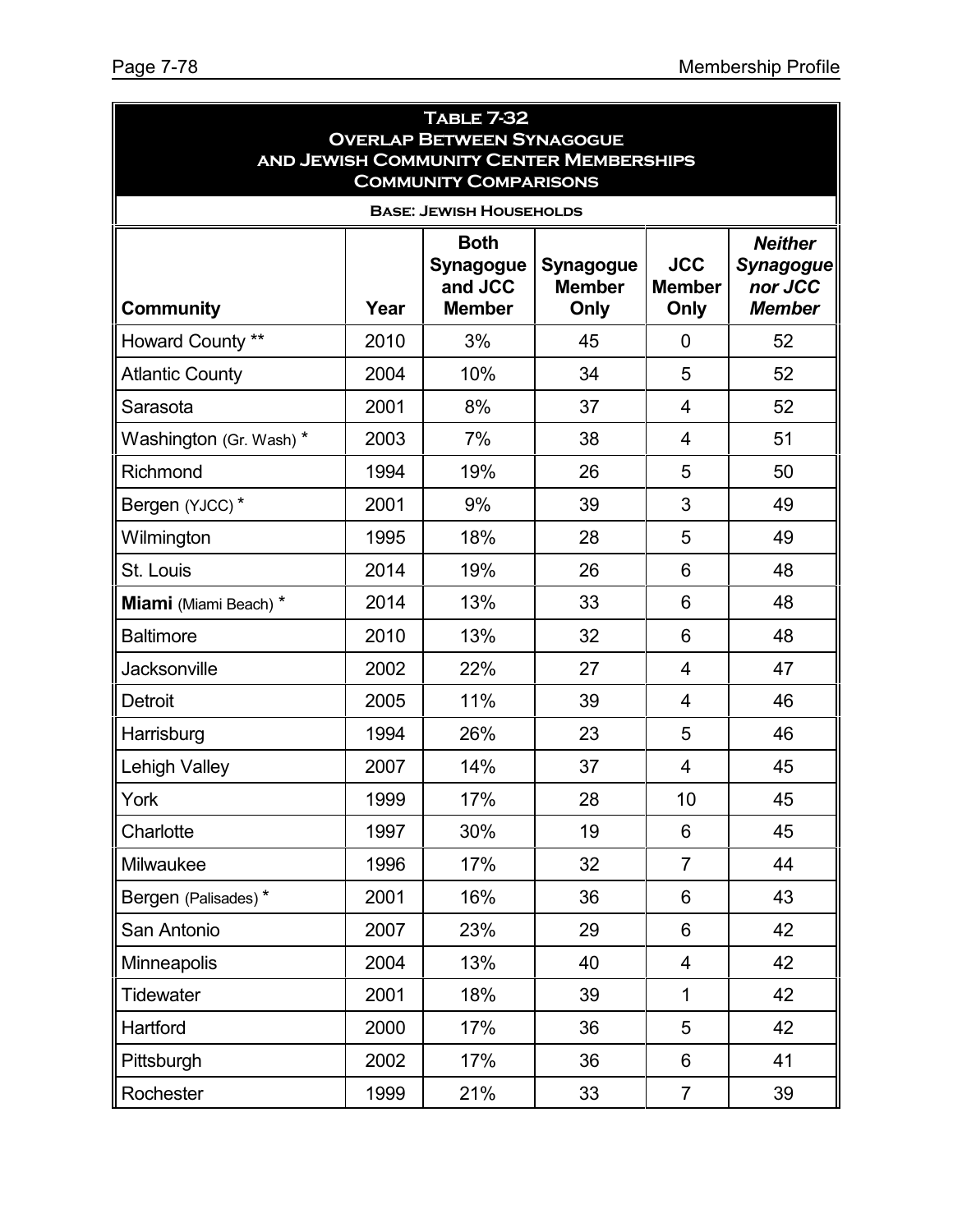| <b>TABLE 7-32</b><br><b>OVERLAP BETWEEN SYNAGOGUE</b><br><b>AND JEWISH COMMUNITY CENTER MEMBERSHIPS</b><br><b>COMMUNITY COMPARISONS</b> |      |                                                             |                                    |                                     |                                                                |  |
|-----------------------------------------------------------------------------------------------------------------------------------------|------|-------------------------------------------------------------|------------------------------------|-------------------------------------|----------------------------------------------------------------|--|
|                                                                                                                                         |      | <b>BASE: JEWISH HOUSEHOLDS</b>                              |                                    |                                     |                                                                |  |
| <b>Community</b>                                                                                                                        | Year | <b>Both</b><br><b>Synagogue</b><br>and JCC<br><b>Member</b> | Synagogue<br><b>Member</b><br>Only | <b>JCC</b><br><b>Member</b><br>Only | <b>Neither</b><br><b>Synagogue</b><br>nor JCC<br><b>Member</b> |  |
| Monmouth (Deal) *                                                                                                                       | 1997 | 25%                                                         | 32                                 | 5                                   | 37                                                             |  |
| St. Paul                                                                                                                                | 2004 | 27%                                                         | 28                                 | 9                                   | 36                                                             |  |
|                                                                                                                                         |      | <b>Total in Communities with 2+ JCCs</b>                    |                                    |                                     |                                                                |  |
| <b>Broward</b>                                                                                                                          | 1997 | 5%                                                          | 22                                 | $\overline{2}$                      | 71                                                             |  |
| <b>W Palm Beach</b>                                                                                                                     | 2005 | 6%                                                          | 24                                 | 4                                   | 66                                                             |  |
| <b>BROWARD</b>                                                                                                                          | 2016 | 6%                                                          | 28                                 | 6                                   | 60                                                             |  |
| Washington                                                                                                                              | 2003 | 6%                                                          | 31                                 | 3                                   | 60                                                             |  |
| <b>Miami</b>                                                                                                                            | 2014 | 7%                                                          | 29                                 | 5                                   | 59                                                             |  |
| Monmouth                                                                                                                                | 1997 | 12%                                                         | 36                                 | $\overline{2}$                      | 50                                                             |  |
| Bergen                                                                                                                                  | 2001 | 13%                                                         | 37                                 | 5                                   | 45                                                             |  |
| $\parallel$ NJPS $^1$                                                                                                                   | 2000 | 14%                                                         | 26                                 | 4                                   | 56                                                             |  |

\* In communities with more than one JCC and where data are available for each JCC, results reflect only the memberships of households who live in the service area of each JCC.

\*\* The JCCs are located in neighboring communities.

 $\odot$  JCC is not a full service facility.

1 NJPS 2000 data are for the *more Jewishly-connected sample*.

Note: Synagogue membership includes both local and non-local synagogues where available. In some communities, mostly communities with a significant number of part-year households, membership in non-local JCCs is also included.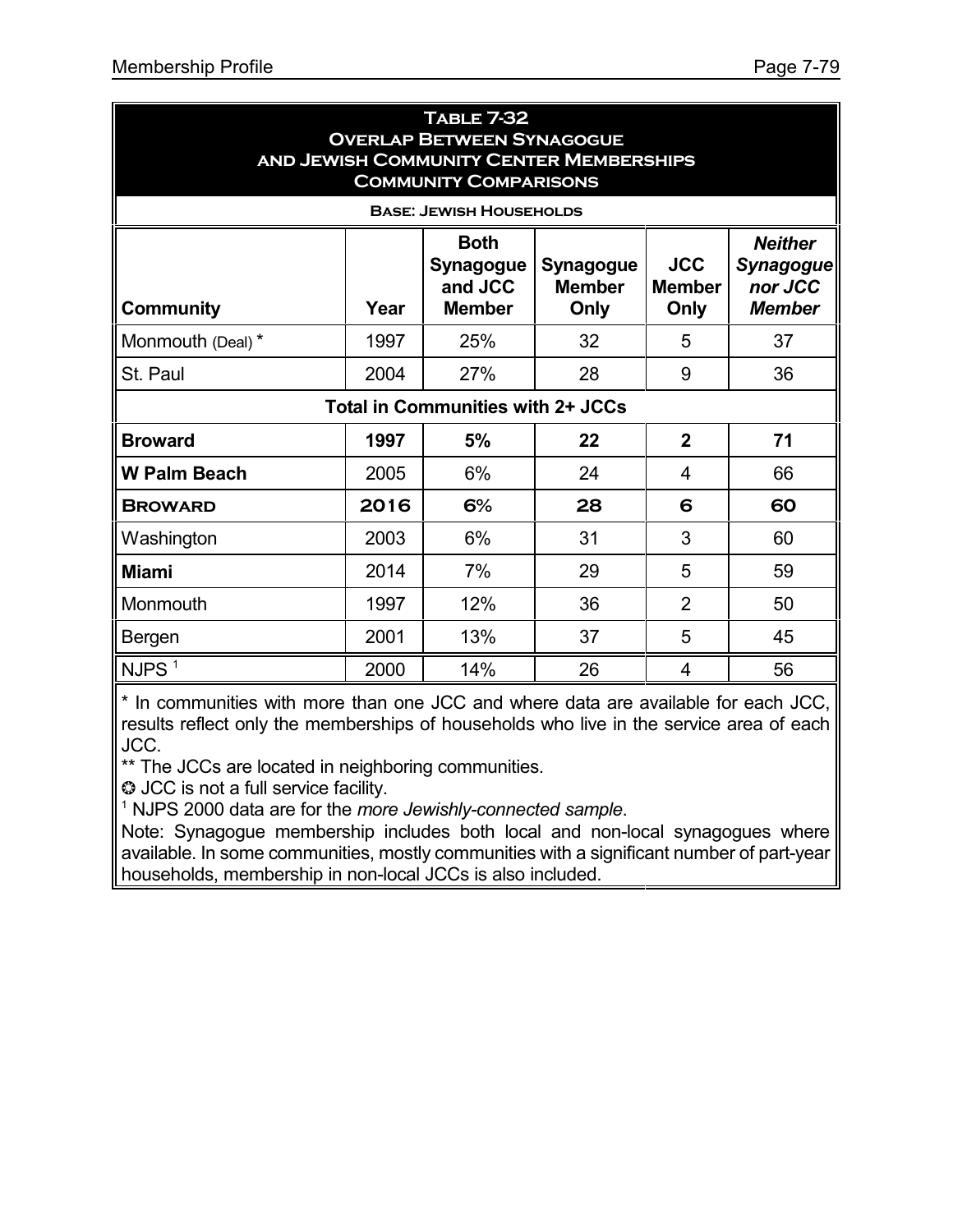# **Jewish Organization Membership**

**T able 7-1** shows that 20% of Jewish households in Broward are members or regular participants of a Jewish organization other than a synagogue or Jewish Community Center(*JCC*)(*Jewish organization*). In queryingwhether anyone in the household is a member of a Jewish organization, respondents were given the examples of B'nai B'rith, Hadassah, and WIZO.

**Community Comparisons**. **Table 7-33** shows that the 20% **Jewish organization membership** is the fifth lowest of about 45 comparison Jewish communities and compares to 43% in West Palm Beach, 40% in South Palm Beach, 24% in both Miami and Atlanta, and 12% in Las Vegas. The 20% compares to 37% in 1997.

**Table 7-34**shows that the 13%**Jewishorganizationmembershipamonghouseholdswho are neither synagogue nor JCC members** is about average among about 40 comparison Jewish communities and compares to 34% in West Palm Beach, 28% in South Palm Beach, 18% in Miami, 10% in Atlanta, and 7% in Las Vegas. The 13% compares to 30% in 1997.

**Comparisons Among Population Subgroups**. **Table 7-1** shows that, overall, 20% of households are Jewish organization members. The percentage is much higher in:

- age 75 and over  $(34%)$
- $\bullet$  elderly couple households (36%)
- ! households earning an annual income of \$200,000 and over (32%)
- ! Orthodox households (30%) and Conservative households (30%)
- synagogue member households (35%)
- ! households in which the respondent participated in Hillel/Chabad while in college (excluding High Holidays) (36%)
- households in which an adult visited Israel on a Jewish trip (30%)
- households who donated to the Jewish Federation in the past year (40%)
- households who donated under \$100 (44%), \$100-\$500 (31%), \$500-\$1,000 (40%, and \$1,000 and over (51%) to the Jewish Federation in the past year

The percentage is much lower in:

- $\bullet$  households in the East (8%)
- Just Jewish households (9%)
- ! conversionary in-married households (8%) and intermarried households (4%)
- households in which no adult visited Israel (9%)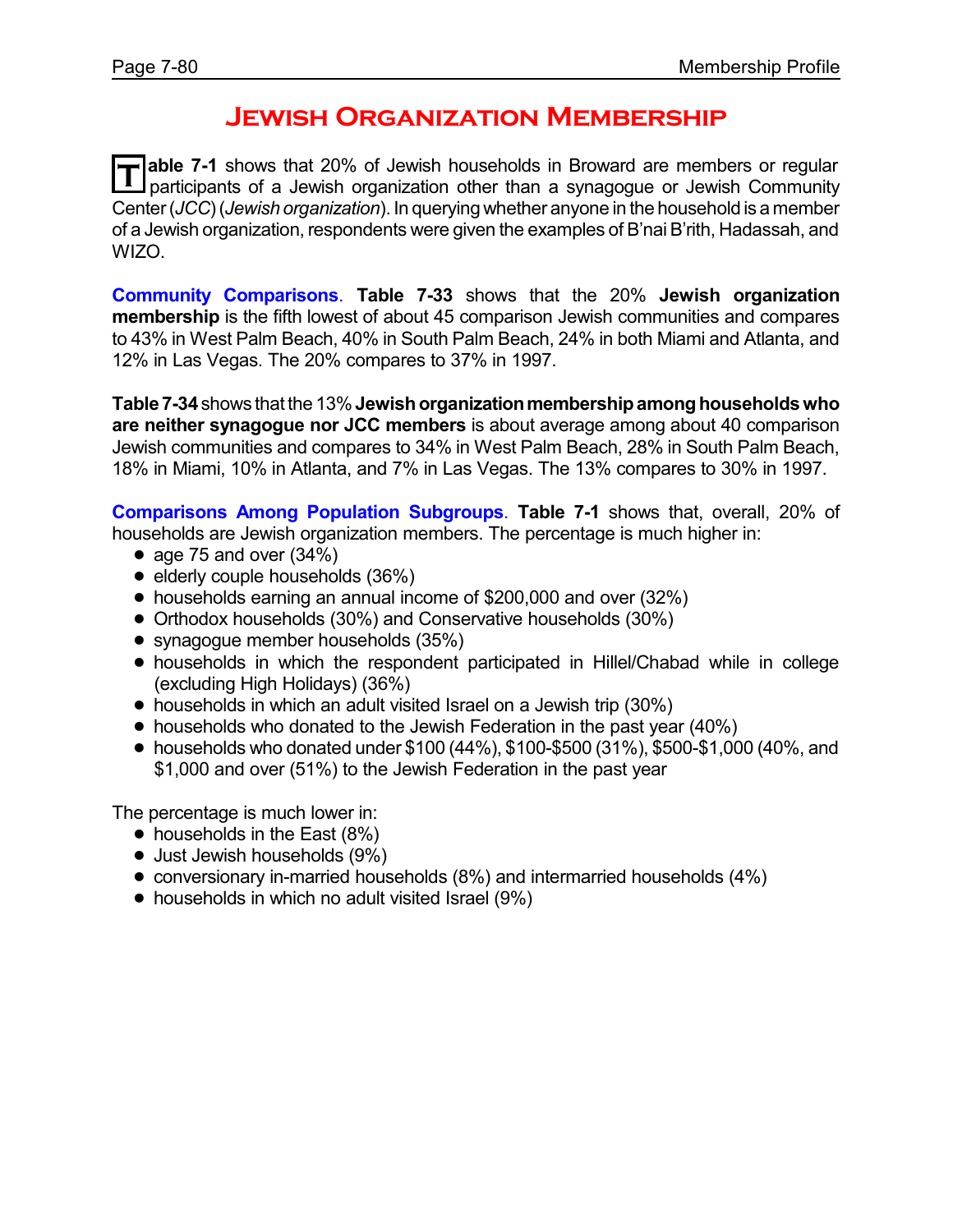|                      | <b>TABLE 7-33</b><br><b>CURRENT JEWISH ORGANIZATION MEMBERSHIP</b><br><b>COMMUNITY COMPARISONS</b> |               |                                              |      |               |  |  |
|----------------------|----------------------------------------------------------------------------------------------------|---------------|----------------------------------------------|------|---------------|--|--|
|                      |                                                                                                    |               | <b>BASE: JEWISH HOUSEHOLDS</b>               |      |               |  |  |
| <b>Community</b>     | Year                                                                                               | $\frac{0}{0}$ | Community                                    | Year | $\frac{0}{0}$ |  |  |
| Palm Springs         | 1998                                                                                               | 54%           | <b>Atlantic County</b>                       | 2004 | 29%           |  |  |
| Sarasota             | 2001                                                                                               | 47%           | Pittsburgh                                   | 2002 | 29%           |  |  |
| Milwaukee            | 1996                                                                                               | 46%           | York                                         | 1999 | 27%           |  |  |
| <b>W Palm Beach</b>  | 2005                                                                                               | 43%           | Charlotte                                    | 1997 | 27%           |  |  |
| Richmond             | 1994                                                                                               | 43%           | Los Angeles                                  | 1997 | 27%           |  |  |
| Harrisburg           | 1994                                                                                               | 42%           | New Haven                                    | 2010 | 25%           |  |  |
| <b>S Palm Beach</b>  | 2005                                                                                               | 40%           | Tucson                                       | 2002 | 25%           |  |  |
| <b>Middlesex</b>     | 2008                                                                                               | 38%           | Westport                                     | 2000 | 25%           |  |  |
| <b>Broward</b>       | 1997                                                                                               | 37%           | <b>Miami</b>                                 | 2014 | 24%           |  |  |
| <b>Detroit</b>       | 2005                                                                                               | 36%           | <b>New York</b>                              | 2011 | 24%           |  |  |
| <b>Bergen</b>        | 2001                                                                                               | 36%           | <b>Atlanta</b>                               | 2006 | 24%           |  |  |
| <b>Tidewater</b>     | 2001                                                                                               | 36%           | St. Louis                                    | 2014 | 23%           |  |  |
| Monmouth             | 1997                                                                                               | 36%           | Chicago                                      | 2010 | 23%           |  |  |
| St. Petersburg       | 1994                                                                                               | 36%           | Columbus                                     | 2013 | 22%           |  |  |
| Wilmington           | 1995                                                                                               | 35%           | Portland (ME)                                | 2007 | 21%           |  |  |
| <b>Lehigh Valley</b> | 2007                                                                                               | 34%           | San Francisco                                | 2004 | 21%           |  |  |
| St. Paul             | 2004                                                                                               | 34%           | Seattle                                      | 2000 | 21%           |  |  |
| <b>Minneapolis</b>   | 2004                                                                                               | 33%           | <b>BROWARD</b>                               | 2016 | 20%           |  |  |
| Martin-St. Lucie     | 1999                                                                                               | 33%           | Washington                                   | 2003 | 20%           |  |  |
| Jacksonville         | 2002                                                                                               | 32%           | Cleveland                                    | 2011 | 19%           |  |  |
| Hartford             | 2000                                                                                               | 32%           | Denver                                       | 2007 | 16%           |  |  |
| Rochester            | 1999                                                                                               | 32%           | Las Vegas                                    | 2005 | 12%           |  |  |
| <b>Baltimore</b>     | 2010                                                                                               | 30%           | <b>Howard County</b>                         | 2010 | 11%           |  |  |
| Rhode Island         | 2010                                                                                               | 30%           | $NJPS$ <sup>1</sup>                          | 2000 | 25%           |  |  |
| Orlando              | 1993                                                                                               | 30%           | <sup>1</sup> NJPS 2000 data are for the more |      |               |  |  |
| San Antonio          | 2007                                                                                               | 29%           | Jewishly-connected sample.                   |      |               |  |  |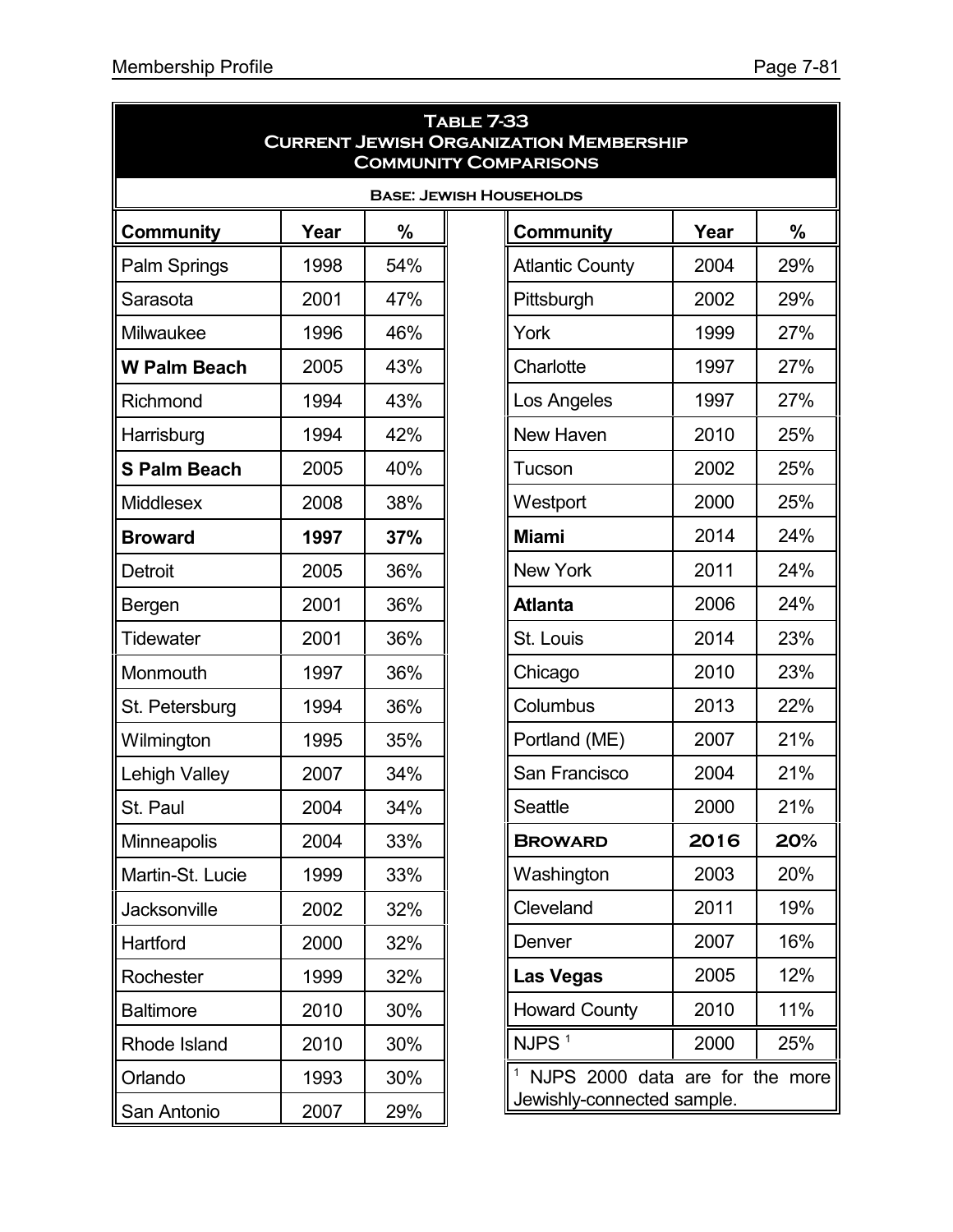|                        | <b>TABLE 7-34</b><br><b>CURRENT JEWISH ORGANIZATION MEMBERSHIP</b><br>OF HOUSEHOLDS WHO ARE NOT MEMBERS OF A SYNAGOGUE OR JCC<br><b>COMMUNITY COMPARISONS</b> |               |  |                                                                   |      |      |  |  |
|------------------------|---------------------------------------------------------------------------------------------------------------------------------------------------------------|---------------|--|-------------------------------------------------------------------|------|------|--|--|
|                        |                                                                                                                                                               |               |  | BASE: JEWISH HOUSEHOLDS WHO ARE NOT MEMBERS OF A SYNAGOGUE OR JCC |      |      |  |  |
| Community              | Year                                                                                                                                                          | $\frac{0}{0}$ |  | <b>Community</b>                                                  | Year | $\%$ |  |  |
| <b>W Palm Beach</b>    | 2005                                                                                                                                                          | 34%           |  | Orlando                                                           | 1993 | 12%  |  |  |
| Sarasota               | 2001                                                                                                                                                          | 31%           |  | Rhode Island                                                      | 2002 | 11%  |  |  |
| <b>Broward</b>         | 1997                                                                                                                                                          | 30%           |  | York                                                              | 1999 | 11%  |  |  |
| <b>S Palm Beach</b>    | 2005                                                                                                                                                          | 28%           |  | <b>Atlanta</b>                                                    | 2006 | 10%  |  |  |
| <b>Middlesex</b>       | 2008                                                                                                                                                          | 23%           |  | Pittsburgh                                                        | 2002 | 10%  |  |  |
| Monmouth               | 1997                                                                                                                                                          | 23%           |  | Hartford                                                          | 2000 | 10%  |  |  |
| <b>Detroit</b>         | 2005                                                                                                                                                          | 22%           |  | Westport                                                          | 2000 | 10%  |  |  |
| Milwaukee              | 1996                                                                                                                                                          | 21%           |  | Rochester                                                         | 1999 | 10%  |  |  |
| <b>Miami</b>           | 2014                                                                                                                                                          | 18%           |  | Richmond                                                          | 1994 | 10%  |  |  |
| Bergen                 | 2001                                                                                                                                                          | 17%           |  | Cleveland                                                         | 2011 | 9%   |  |  |
| Lehigh Valley          | 2007                                                                                                                                                          | 16%           |  | San Antonio                                                       | 2007 | 9%   |  |  |
| <b>Atlantic County</b> | 2004                                                                                                                                                          | 16%           |  | <b>Tidewater</b>                                                  | 2001 | 9%   |  |  |
| Wilmington             | 1995                                                                                                                                                          | 16%           |  | St. Louis                                                         | 2014 | 8%   |  |  |
| St. Petersburg         | 1994                                                                                                                                                          | 16%           |  | Columbus                                                          | 2013 | 8%   |  |  |
| Chicago                | 2010                                                                                                                                                          | 15%           |  | St. Paul                                                          | 2004 | 8%   |  |  |
| San Francisco          | 2004                                                                                                                                                          | 14%           |  | <b>Las Vegas</b>                                                  | 2005 | 7%   |  |  |
| Martin-St. Lucie       | 1999                                                                                                                                                          | 14%           |  | Minneapolis                                                       | 2004 | 6%   |  |  |
| <b>BROWARD</b>         | 2016                                                                                                                                                          | 13%           |  | Charlotte                                                         | 1997 | 6%   |  |  |
| Washington             | 2003                                                                                                                                                          | 13%           |  | Harrisburg                                                        | 1994 | 6%   |  |  |
| <b>Baltimore</b>       | 2010                                                                                                                                                          | 12%           |  | <b>Howard County</b>                                              | 2010 | 3%   |  |  |
| New Haven              | 2010                                                                                                                                                          | 12%           |  | NJPS <sup>1</sup>                                                 | 2000 | 12%  |  |  |
| Portland (ME)          | 2007                                                                                                                                                          | 12%           |  | 1<br>NJPS 2000 data are for the more                              |      |      |  |  |
| Jacksonville           | 2002                                                                                                                                                          | 12%           |  | Jewishly-connected sample.                                        |      |      |  |  |
| Tucson                 | 2002                                                                                                                                                          | 12%           |  |                                                                   |      |      |  |  |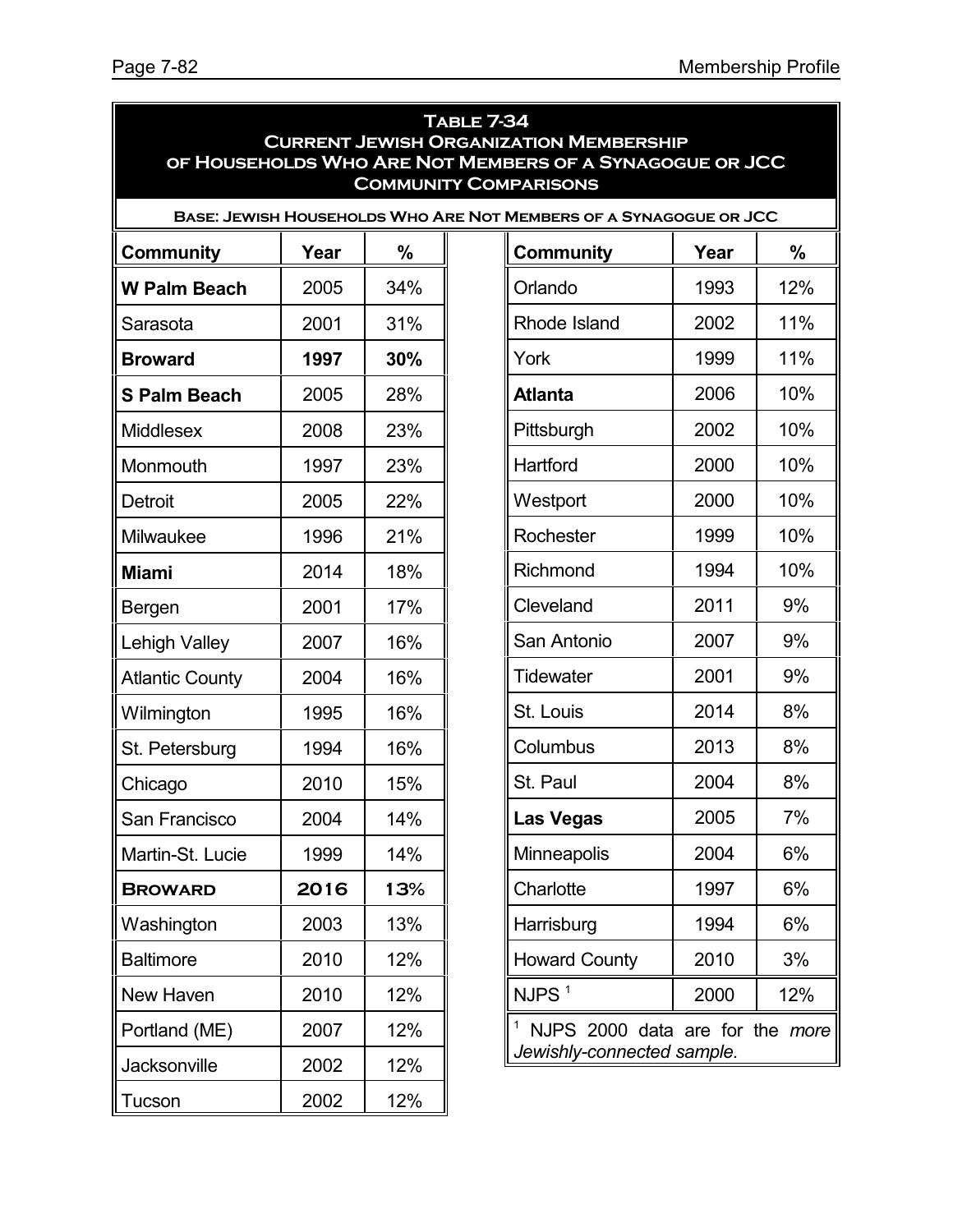# **Association with the Jewish Community**

**W** hile synagogue membership, Jewish Community Center (*JCC*) membership, and Jewish<br>organization membership often suggest different involvements in the organized Jewish community, it is useful to examine overall association with the Jewish community. Jewish households in Broward are defined as associated with the Jewish community (*associated*) for the purpose of this analysis if someone in the household is a member of a synagogue, a JCC, or a Jewish organization. **Table 7-1** shows that, by this definition, 47% of households are associated.

**Community Comparisons**. **Table 7-35** shows that the 47% who are associated is well below average among about 45 comparison Jewish communities and compares to 57% in West Palm Beach, 54% in South Palm Beach, 51% in Miami, 42% in Atlanta, and 21% in Las Vegas. The 47% compares to 50% in 1997.

**Comparisons Among Population Subgroups**. **Table 7-1** shows that, overall, 47% of households are associated. The percentage is much higher in:

- households in residence in Broward for 0-4 years (60%)
- $\bullet$  elderly couple households (60%)
- ! households earning an annual income of \$200,000 and over (74%)
- ! Orthodox households (91%) and Conservative households (61%)
- $\bullet$  in-married households (64%)
- households who attended Chabad in the past year (63%)
- households in which the respondent attended a Jewish day school as a child (64%)
- households in which the respondent participated in a Jewish youth group as a teenager (61%)
- ! households in which the respondent participated in Hillel/Chabad while in college (excluding High Holidays) (74%)
- households in which an adult visited Israel on a Jewish trip (73%)
- households who donated to the Jewish Federation in the past year (75%)
- $\bullet$  households who donated under \$100 (69%), \$100-\$500 (72%), \$500-\$1,000 (87%), and \$1,000 and over (92%) to the Jewish Federation in the past year

The percentage is much lower in:

- households in the East (31%)
- non-elderly single households (36%)
- ! households earning an annual income under \$25,000 (30%) and \$50,000-\$100,000 (34%)
- Just Jewish households (26%)
- intermarried households (23%)
- ! synagogue non-member households (20%) and Jewish organization non-member households (35%)
- ! households in which the respondent did not attend Jewish education as a child (33%)
- households in which no adult visited Israel (25%)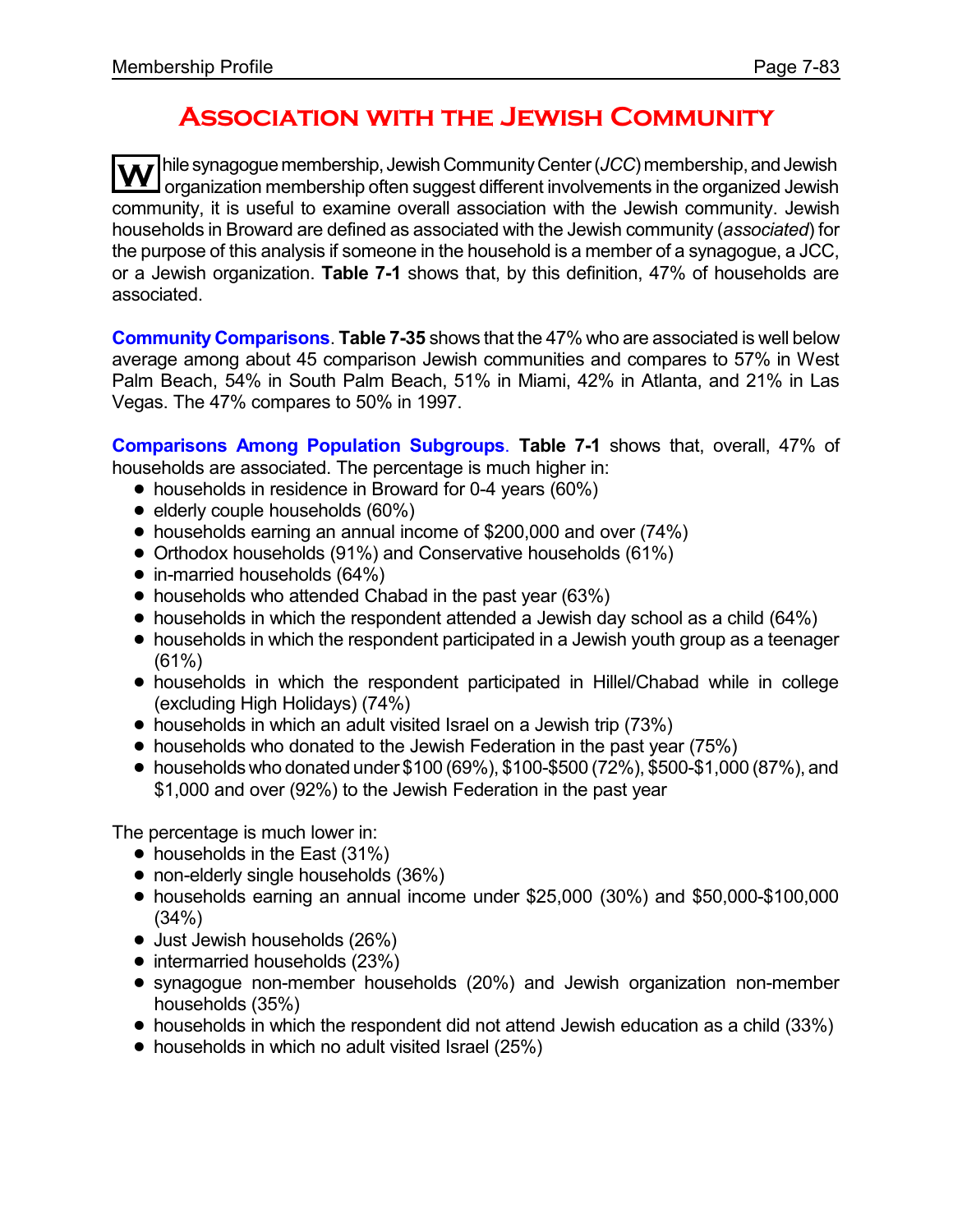| <b>TABLE 7-35</b><br><b>ASSOCIATION WITH THE JEWISH COMMUNITY</b><br><b>COMMUNITY COMPARISONS</b> |      |               |                             |                                |      |      |  |
|---------------------------------------------------------------------------------------------------|------|---------------|-----------------------------|--------------------------------|------|------|--|
|                                                                                                   |      |               |                             | <b>BASE: JEWISH HOUSEHOLDS</b> |      |      |  |
| <b>Community</b>                                                                                  | Year | $\frac{0}{0}$ |                             | <b>Community</b>               | Year | $\%$ |  |
| St. Paul                                                                                          | 2004 | 67%           |                             | New Haven                      | 2010 | 53%  |  |
| Rochester                                                                                         | 1999 | 65%           |                             | Cleveland                      | 2011 | 52%  |  |
| <b>Detroit</b>                                                                                    | 2005 | 64%           |                             | <b>Rhode Island</b>            | 2002 | 52%  |  |
| Sarasota                                                                                          | 2001 | 64%           |                             | Westport **                    | 2000 | 52%  |  |
| Milwaukee                                                                                         | 1996 | 64%           |                             | <b>Miami</b>                   | 2014 | 51%  |  |
| Bergen                                                                                            | 2001 | 63%           |                             | Martin-St. Lucie *             | 1999 | 50%  |  |
| Lehigh Valley                                                                                     | 2007 | 62%           |                             | <b>Broward</b>                 | 1997 | 50%  |  |
| San Antonio                                                                                       | 2007 | 62%           |                             | Howard County **               | 2010 | 49%  |  |
| Pittsburgh                                                                                        | 2002 | 62%           |                             | St. Petersburg                 | 1994 | 49%  |  |
| <b>Tidewater</b>                                                                                  | 2001 | 62%           |                             | Chicago                        | 2010 | 48%  |  |
| Hartford                                                                                          | 2000 | 62%           |                             | Washington                     | 2003 | 48%  |  |
| Monmouth                                                                                          | 1997 | 62%           |                             | Tucson                         | 2002 | 48%  |  |
| <b>Minneapolis</b>                                                                                | 2004 | 60%           |                             | <b>BROWARD</b>                 | 2016 | 47%  |  |
| York                                                                                              | 1999 | 60%           |                             | Portland (ME) *                | 2007 | 46%  |  |
| Richmond                                                                                          | 1994 | 60%           |                             | Los Angeles                    | 1997 | 46%  |  |
| Wilmington                                                                                        | 1995 | 59%           |                             | Orlando                        | 1993 | 46%  |  |
| Harrisburg                                                                                        | 1994 | 59%           |                             | Columbus                       | 2013 | 43%  |  |
| <b>Baltimore</b>                                                                                  | 2010 | 58%           |                             | <b>Atlanta</b>                 | 2006 | 42%  |  |
| Middlesex                                                                                         | 2008 | 58%           |                             | San Francisco                  | 2004 | 37%  |  |
| Jacksonville                                                                                      | 2002 | 58%           |                             | <b>Seattle</b>                 | 2000 | 31%  |  |
| <b>W Palm Beach</b>                                                                               | 2005 | 57%           |                             | Las Vegas ©                    | 2005 | 21%  |  |
| <b>Atlantic County</b>                                                                            | 2004 | 57%           |                             | Phoenix <sup>1</sup>           | 2002 | 38%  |  |
| Charlotte                                                                                         | 1997 | 57%           |                             | NJPS <sup>2</sup>              | 2000 | 51%  |  |
| St. Louis                                                                                         | 2014 | 56%           | See footnotes on next page. |                                |      |      |  |
| <b>S Palm Beach</b>                                                                               | 2005 | 54%           |                             |                                |      |      |  |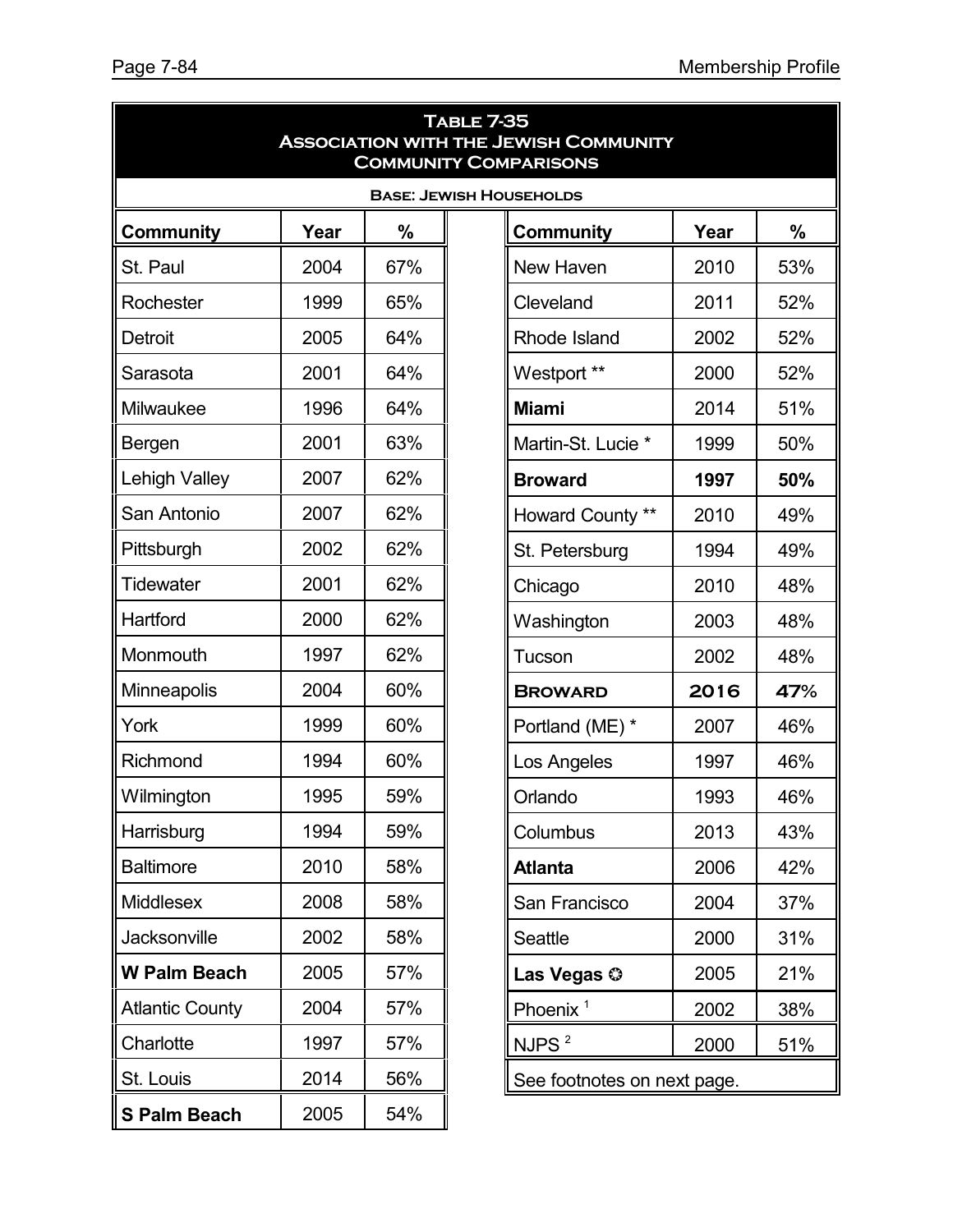## **Footnotes to Table 7-35.**

## **Definition:**

Jewish households are defined as associated with the Jewish community if someone in the household is a member of a synagogue, a JCC, or a Jewish organization.

\* No JCC is located in the community and no JCC membership is included in Association. \*\* Includes JCC membership in JCCs that are located in neighboring communities.

 $\odot$  JCC is not a full service facility.

 $<sup>1</sup>$  Includes participation in a JCC program without necessarily being a member of the JCC.</sup> 2 NJPS 2000 data are for the *more Jewishly-connected sample.*

Notes: 1) In some communities, mostly communities with a significant number of part-year households, membership in non-local JCCs is also included.

2) Association includes membership in both local and non-local synagogues and in local JCCs.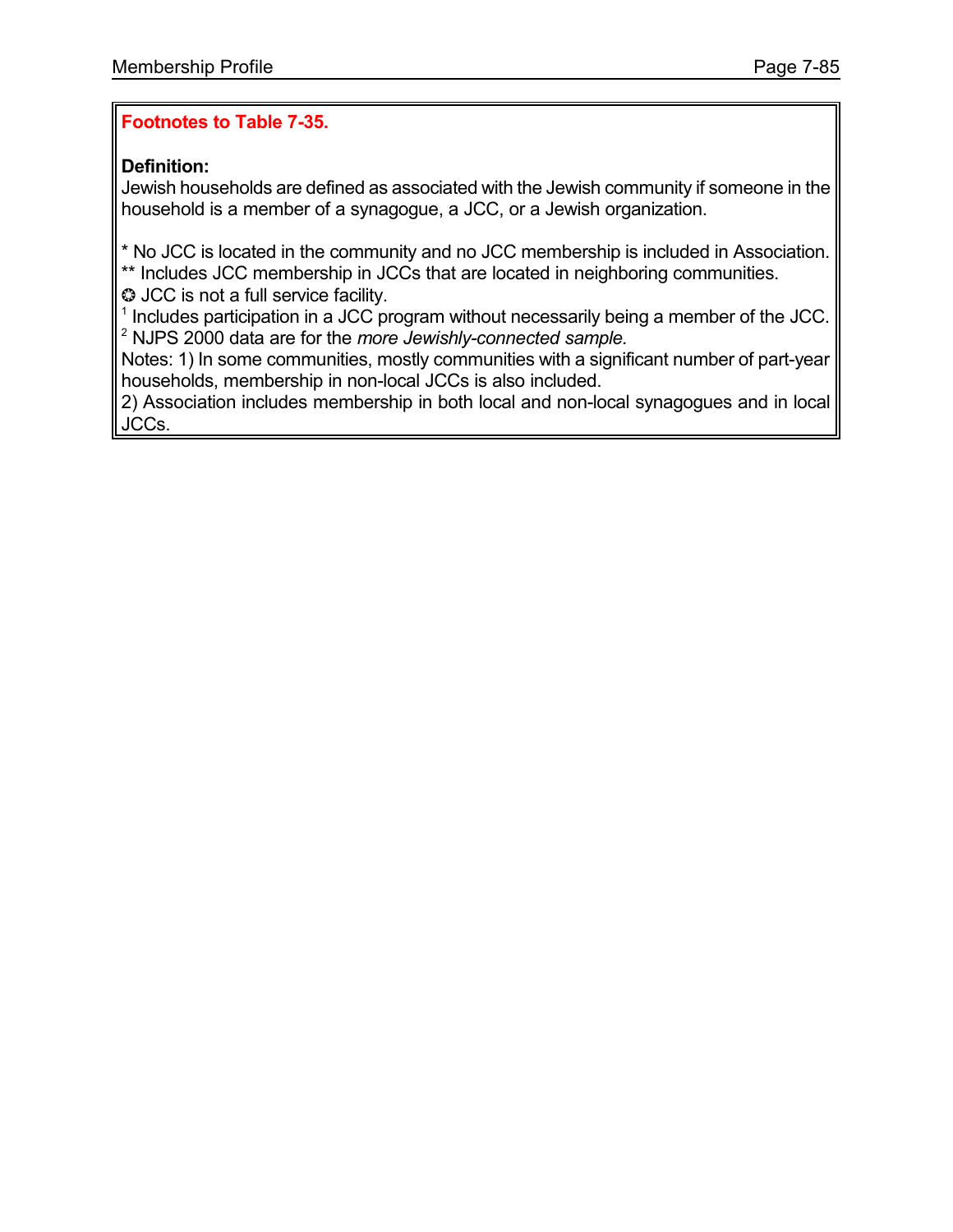# **Profiles of Member Households and Chabad Attendees**

**W** hile **Table 7-1** shows the percentages of Jewish households in *each population subgroup* in Broward who are members of a synagogue, a Jewish Community Center (*JCC*), and a Jewish organization, and who attended activities organized by Chabad in the past year. **Table 7-36** shows *profiles of synagogue, JCC, and Jewish organization member households* and *Chabad households* in comparison to one another. The information has been collated here from other parts of this report to facilitate comparison between the four groups. As an example of the interpretation of this table, note that while **Table 7-1** shows that 35% of *households in the Northwest* are synagogue members, **Table 7-36** shows that 15% of *synagogue member households* live in the Northwest. Only some of the important differences between the membership groups are discussed below.

#### **Geographic Profile**

- most households in all four groups live in the West Central, the Southeast and the Southwest.
- ! Given the location of the Posnack JCC, over 90% of households live in the West Central, the Southeast and the Southwest
- ! Posnack JCC households are more likely to live in Broward for 20 or more years than are the other groups

## **Demographic Profile**

- Chabad households are more likely to be under age 50 than the other groups
- Jewish organization member households are less likely to be age 35-49 and more likely to be age 75 and over than are the other groups
- ! JCC member households are more likely to be households with children than are the other groups
- Jewish organization member households are less likely to be households with children
- ! Jewish organization member households are more likely to be elderly couple households than are the other groups
- ! synagogue member and Posnack JCC member households are more likely to earn an annual income of \$100,000 and over than the other groups

## **Religious Profile**

- ! Jewish respondents in Chabad households are more likely to identify as Just Jewish han are respondents in the other groups
- ! few important differences are seen in the observance of religious practices and Jewish behaviors among the four groups
- ! respondents in Jewish organization member households are less likely to keep a kosher home and to keep kosher in and out of the home
- ! Jewish respondents in synagogue member households are more likely to attend synagogue services once per month or more and less likely to never attend services than are respondents in the other groups
- ! married couples in synagogue member households and Chabad households are less likely to be inmarried than Jewish organization member households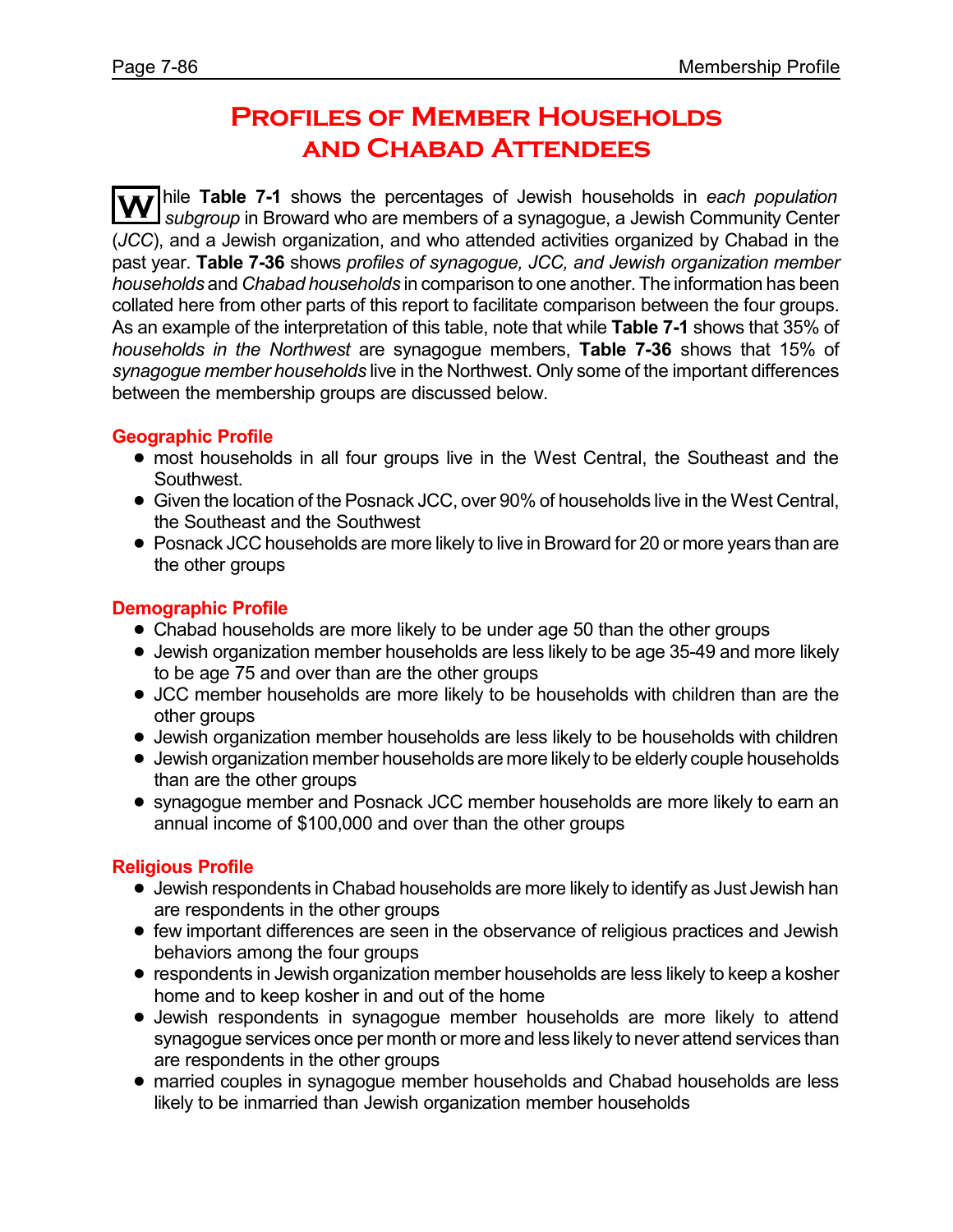## **Membership Profile**

- ! Synagogue member households are less likely to be Chabad households than Posnack JCC or Jewish organization member households
- Chabad households are less likely to be Jewish organization members than be Posnack JCC member households
- ! Jewish respondents in JCC member households are more likely to feel very much part of the Broward Jewish community than are respondents in the other groups
- ! Jewish respondents in Chabad households are more likely to feel not very much/not at all part of the Broward community than are respondents in the other groups

#### **Israel**

! Synagogue member households and Posnack JCC member households are more likley to contain an adult who visited Israel on a Jewish trip than the other groups

## **Philanthropic Profile**

- ! Synagogue member households and Chabad households were less likely to donate to the Jewish Federation in the past year than were the other groups
- Chabad households were more likely to donate \$100 and over to the Jewish Federation in the past year than were Chabad households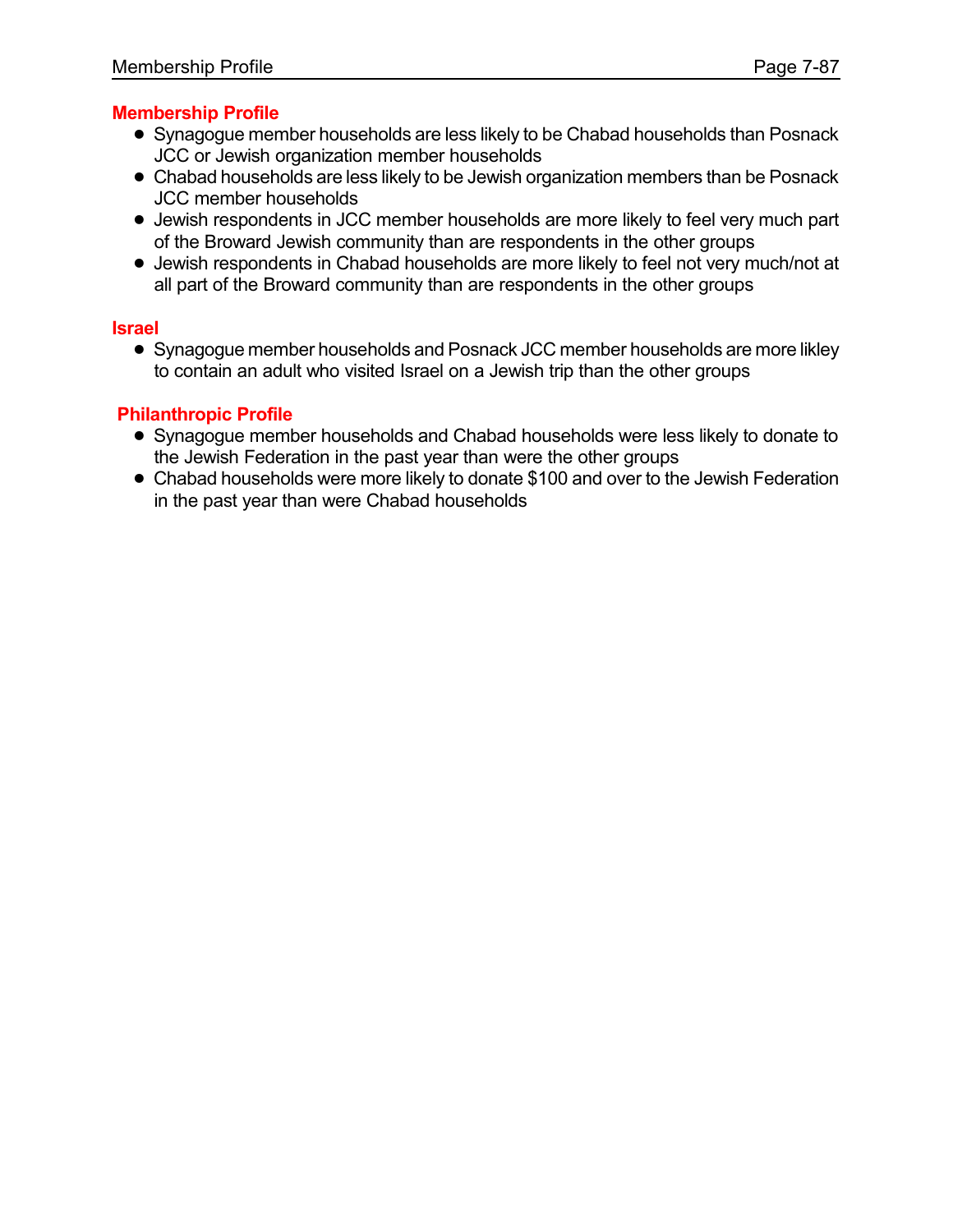| <b>TABLE 7-36</b><br><b>PROFILES OF MEMBER HOUSEHOLDS</b> |                                       |                                  |                                               |                                                |  |  |  |  |
|-----------------------------------------------------------|---------------------------------------|----------------------------------|-----------------------------------------------|------------------------------------------------|--|--|--|--|
|                                                           | <b>BASE: JEWISH HOUSEHOLDS</b>        |                                  |                                               |                                                |  |  |  |  |
| <b>Population Subgroup</b>                                | <b>Synagogue</b><br><b>Member</b>     | <b>Attended</b><br><b>Chabad</b> | <b>Posnack</b><br><b>JCC</b><br><b>Member</b> | <b>Jewish</b><br>Organization<br><b>Member</b> |  |  |  |  |
| <b>GEOGRAPHIC AREA</b>                                    |                                       |                                  |                                               |                                                |  |  |  |  |
| Northwest                                                 | 14.8%                                 | 15.8%                            | 0.4%                                          | 10.5%                                          |  |  |  |  |
| <b>North Central</b>                                      | 8.6                                   | 6.0                              | 0.0                                           | 11.1                                           |  |  |  |  |
| East                                                      | 6.4                                   | 10.9                             | 6.7                                           | 3.5                                            |  |  |  |  |
| <b>West Central</b>                                       | 21.6                                  | 21.5                             | 25.6                                          | 29.4                                           |  |  |  |  |
| Southeast                                                 | 19.0                                  | 20.2                             | 11.6                                          | 18.4                                           |  |  |  |  |
| Southwest                                                 | 29.6                                  | 25.6                             | 55.7                                          | 27.1                                           |  |  |  |  |
| Total                                                     | 100.0%                                | 100.0%                           | 100.0%                                        | 100.0%                                         |  |  |  |  |
|                                                           | <b>LENGTH OF RESIDENCE IN BROWARD</b> |                                  |                                               |                                                |  |  |  |  |
| $0 - 4$ years                                             | 7.0%                                  | 6.1%                             | 6.5%                                          | 6.0%                                           |  |  |  |  |
| $5 - 9$ years                                             | 6.0                                   | 13.9                             | 3.2                                           | 4.9                                            |  |  |  |  |
| 10 - 19 years                                             | 25.6                                  | 21.2                             | 9.1                                           | 31.0                                           |  |  |  |  |
| 20 or more years                                          | 61.4                                  | 58.8                             | 81.2                                          | 58.1                                           |  |  |  |  |
| Total                                                     | 100.0%                                | 100.0%                           | 100.0%                                        | 100.0%                                         |  |  |  |  |
|                                                           | <b>AGE OF HEAD OF HOUSEHOLD</b>       |                                  |                                               |                                                |  |  |  |  |
| Under 35                                                  | 4.1%                                  | 4.3%                             | 1.9%                                          | 5.8%                                           |  |  |  |  |
| $35 - 49$                                                 | 16.1                                  | 25.4                             | 14.6                                          | 10.2                                           |  |  |  |  |
| $50 - 64$                                                 | 41.8                                  | 40.0                             | 42.4                                          | 27.4                                           |  |  |  |  |
| $65 - 74$                                                 | 17.4                                  | 13.5                             | 23.8                                          | 20.6                                           |  |  |  |  |
| 75 and over                                               | 20.6                                  | 16.8                             | 17.3                                          | 36.0                                           |  |  |  |  |
| Total                                                     | 100.0%                                | 100.0%                           | 100.0%                                        | 100.0%                                         |  |  |  |  |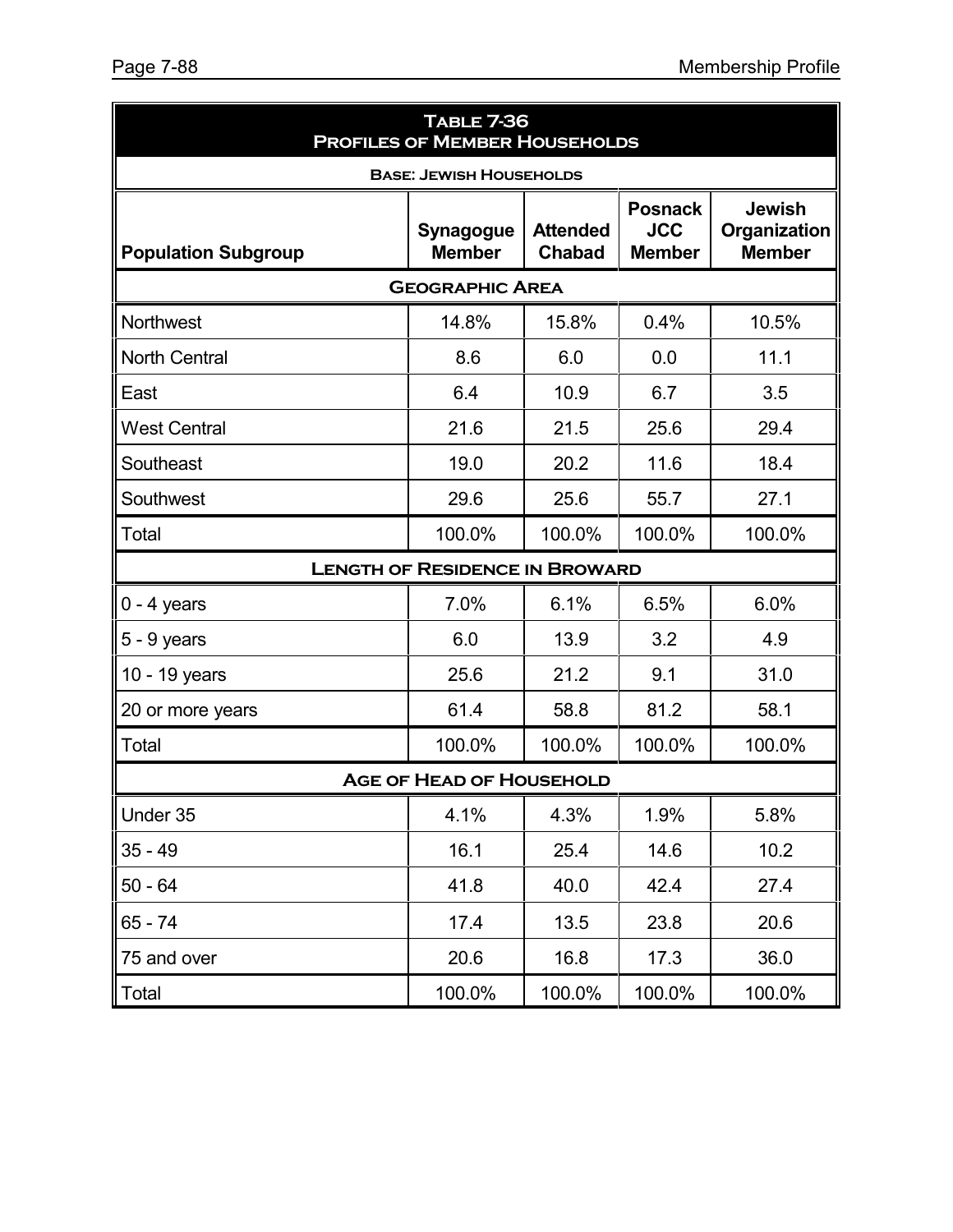| <b>TABLE 7-36</b><br><b>PROFILES OF MEMBER HOUSEHOLDS</b> |                                |                                  |                                               |                                                |  |  |  |  |
|-----------------------------------------------------------|--------------------------------|----------------------------------|-----------------------------------------------|------------------------------------------------|--|--|--|--|
|                                                           | <b>BASE: JEWISH HOUSEHOLDS</b> |                                  |                                               |                                                |  |  |  |  |
| <b>Population Subgroup</b>                                | Synagogue<br><b>Member</b>     | <b>Attended</b><br><b>Chabad</b> | <b>Posnack</b><br><b>JCC</b><br><b>Member</b> | <b>Jewish</b><br>Organization<br><b>Member</b> |  |  |  |  |
| <b>HOUSEHOLD STRUCTURE</b>                                |                                |                                  |                                               |                                                |  |  |  |  |
| Household with Children                                   | 27.7%                          | 28.5%                            | 34.0%                                         | 17.0%                                          |  |  |  |  |
| Household with Only Adult<br>Children                     | 17.9                           | 16.9                             | 26.3                                          | 13.4                                           |  |  |  |  |
| <b>Non-Elderly Couple</b>                                 | 8.4                            | 9.3                              | 1.4                                           | 6.5                                            |  |  |  |  |
| Non-Elderly Single                                        | 6.2                            | 6.6                              | 2.9                                           | 5.3                                            |  |  |  |  |
| <b>Elderly Couple</b>                                     | 17.3                           | 15.4                             | 18.1                                          | 26.1                                           |  |  |  |  |
| <b>Elderly Single</b>                                     | 14.5                           | 10.7                             | 10.9                                          | 23.6                                           |  |  |  |  |
| Other                                                     | 8.0                            | 12.6                             | 6.4                                           | 8.1                                            |  |  |  |  |
| Total                                                     | 100.0%                         | 100.0%                           | 100.0%                                        | 100.0%                                         |  |  |  |  |
|                                                           | <b>HOUSEHOLD INCOME</b>        |                                  |                                               |                                                |  |  |  |  |
| Under \$25,000                                            | 7.3%                           | 10.5%                            | 10.0%                                         | 18.1%                                          |  |  |  |  |
| $$25 - $50,000$                                           | 12.0                           | 13.9                             | 14.9                                          | 15.5                                           |  |  |  |  |
| $$50 - $100,000$                                          | 20.8                           | 27.9                             | 17.8                                          | 21.4                                           |  |  |  |  |
| $$100 - $200,000$                                         | 29.8                           | 23.0                             | 23.8                                          | 20.1                                           |  |  |  |  |
| \$200,000 and over                                        | 30.1                           | 24.7                             | 33.5                                          | 24.9                                           |  |  |  |  |
| Total                                                     | 100.0%                         | 100.0%                           | 100.0%                                        | 100.0%                                         |  |  |  |  |
|                                                           | <b>JEWISH IDENTIFICATION</b>   |                                  |                                               |                                                |  |  |  |  |
| Orthodox                                                  | 10.4%                          | 2.8%                             | 6.4%                                          | 6.4%                                           |  |  |  |  |
| Conservative                                              | 39.7                           | 42.4                             | 45.5                                          | 45.5                                           |  |  |  |  |
| Reconstructionist                                         | 1.7                            | 0.8                              | 1.7                                           | 1.7                                            |  |  |  |  |
| Reform                                                    | 34.9                           | 32.8                             | 30.3                                          | 30.3                                           |  |  |  |  |
| Just Jewish                                               | 13.3                           | 21.2                             | 16.1                                          | 16.1                                           |  |  |  |  |
| Total                                                     | 100.0%                         | 100.0%                           | 100.0%                                        | 100.0%                                         |  |  |  |  |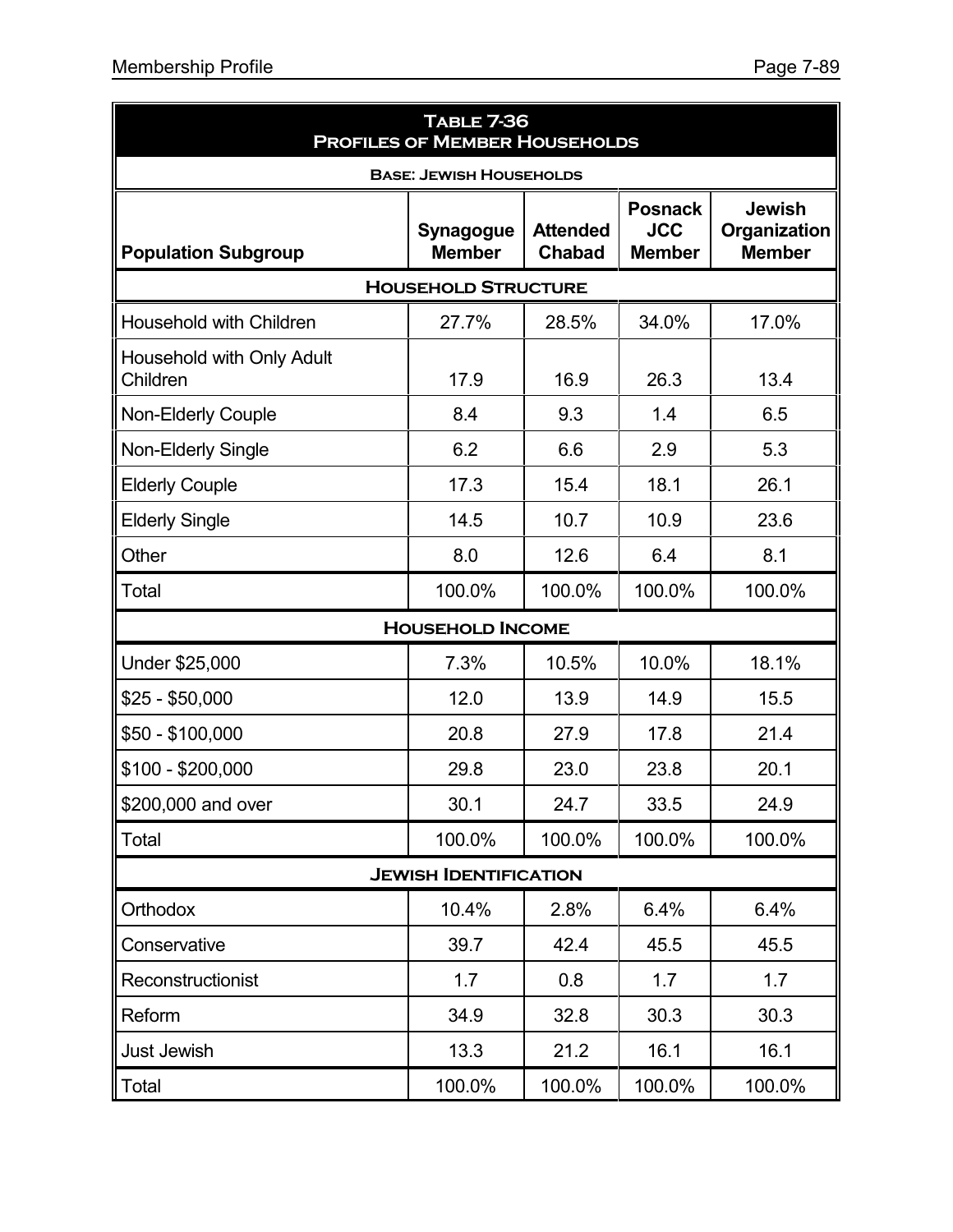| <b>TABLE 7-36</b><br><b>PROFILES OF MEMBER HOUSEHOLDS</b>        |                                |                                  |                                               |                                                |  |  |
|------------------------------------------------------------------|--------------------------------|----------------------------------|-----------------------------------------------|------------------------------------------------|--|--|
|                                                                  | <b>BASE: JEWISH HOUSEHOLDS</b> |                                  |                                               |                                                |  |  |
| <b>Population Subgroup</b>                                       | Synagogue<br><b>Member</b>     | <b>Attended</b><br><b>Chabad</b> | <b>Posnack</b><br><b>JCC</b><br><b>Member</b> | <b>Jewish</b><br>Organization<br><b>Member</b> |  |  |
| <b>RELIGIOUS PRACTICE/JEWISH BEHAVIOR</b>                        |                                |                                  |                                               |                                                |  |  |
| Have a Mezuzah<br>on the Front Door                              | 93.6%                          | 89.3%                            | 94.1%                                         | 96.3%                                          |  |  |
| Always/Usually<br>Participate in a Passover Seder                | 95.5%                          | 96.6%                            | 93.0%                                         | 89.4%                                          |  |  |
| Always/Usually<br><b>Light Chanukah Candles</b>                  | 91.3%                          | 92.1%                            | 95.4%                                         | 87.4%                                          |  |  |
| Always/Usually<br><b>Light Sabbath Candles</b>                   | 33.5%                          | 38.0%                            | 36.9%                                         | 33.7%                                          |  |  |
| Keep a Kosher Home                                               | 23.2%                          | 26.0%                            | 22.8%                                         | 16.9%                                          |  |  |
| Keep Kosher In and Out of Home                                   | 11.6%                          | 11.2%                            | 6.8%                                          | 6.2%                                           |  |  |
| <b>Refrain from Using Electricity</b><br>on the Sabbath          | 6.2%                           | 7.3%                             | 1.8%                                          | 2.9%                                           |  |  |
| Always/Usually/Sometimes<br>Have a Christmas Tree<br>in the Home | 9.2%                           | 11.0%                            | 5.1%                                          | 5.4%                                           |  |  |
| <b>Attend Services</b><br>Once per Month or More                 | 48.7%                          | 30.6%                            | 38.1%                                         | 33.4%                                          |  |  |
| <b>Never Attend Services</b>                                     | 5.4%                           | 7.0%                             | 4.4%                                          | 13.7%                                          |  |  |
| <b>Attended Adult Jewish Education</b><br>in the Past Year       | 52.2%                          | 42.7%                            | 51.4%                                         | 49.8%                                          |  |  |
| Engaged in Informal Jewish<br><b>Education in the Past Year</b>  | 55.0%                          | 59.9%                            | 56.6%                                         | 50.1%                                          |  |  |
| <b>Attended Jewish Cultural Event</b>                            | 71.9%                          | 73.8%                            | 67.3%                                         | 74.4%                                          |  |  |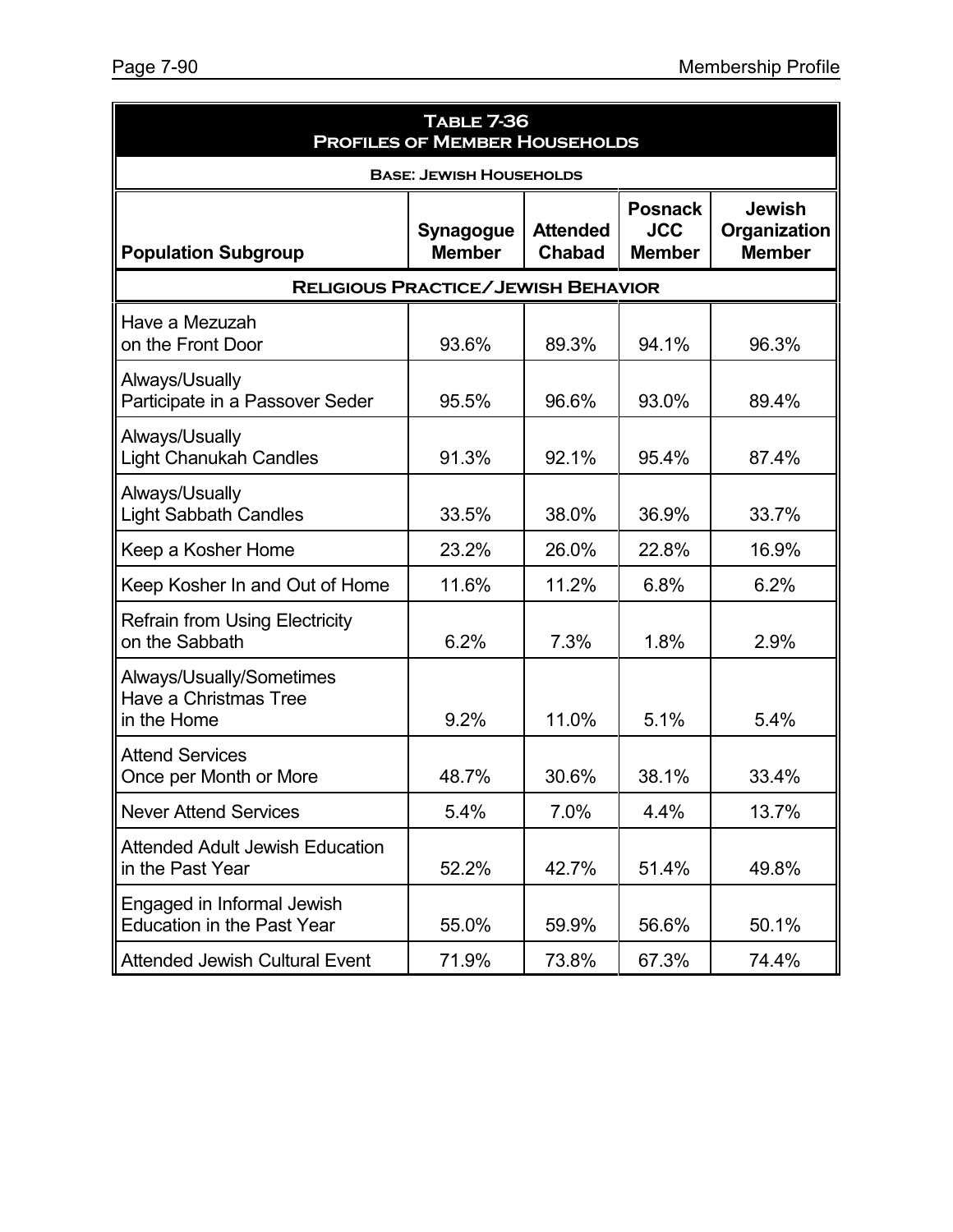| <b>TABLE 7-36</b><br><b>PROFILES OF MEMBER HOUSEHOLDS</b>     |                                |                                  |                                               |                                                |  |  |  |  |
|---------------------------------------------------------------|--------------------------------|----------------------------------|-----------------------------------------------|------------------------------------------------|--|--|--|--|
|                                                               | <b>BASE: JEWISH HOUSEHOLDS</b> |                                  |                                               |                                                |  |  |  |  |
| <b>Population Subgroup</b>                                    | Synagogue<br><b>Member</b>     | <b>Attended</b><br><b>Chabad</b> | <b>Posnack</b><br><b>JCC</b><br><b>Member</b> | <b>Jewish</b><br>Organization<br><b>Member</b> |  |  |  |  |
| <b>TYPE OF MARRIAGE</b>                                       |                                |                                  |                                               |                                                |  |  |  |  |
| In-married                                                    | 79.9%                          | 79.9%                            | 85.7%                                         | 92.8%                                          |  |  |  |  |
| Conversionary                                                 | 10.5                           | 10.5                             | 7.0                                           | 3.3                                            |  |  |  |  |
| Intermarried                                                  | 9.6                            | 9.6                              | 7.3                                           | 3.9                                            |  |  |  |  |
| Total                                                         | 100.0%                         | 100.0%                           | 100.0%                                        | 100.0%                                         |  |  |  |  |
|                                                               | <b>MEMBERSHIP</b>              |                                  |                                               |                                                |  |  |  |  |
| Synagogue Member                                              | 100.0%                         | 48.7%                            | 58.2%                                         | 59.8%                                          |  |  |  |  |
| <b>Attended Chabad</b>                                        | 32.7%                          | 100.0%                           | 37.0%                                         | 26.9%                                          |  |  |  |  |
| <b>JCC Member</b>                                             | 18.6%                          | 17.1%                            | 100.0%                                        | 11.3%                                          |  |  |  |  |
| Participated in a JCC Program<br>in the Past Year             | 36.2%                          | 38.2%                            | 100.0%                                        | 41.4%                                          |  |  |  |  |
| <b>Jewish Organization Member</b>                             | 34.6%                          | 23.1%                            | 25.2%                                         | 100.0%                                         |  |  |  |  |
| <b>FEEL PART OF THE BROWARD JEWISH COMMUNITY</b>              |                                |                                  |                                               |                                                |  |  |  |  |
| <b>Very Much</b>                                              | 34.2%                          | 22.9%                            | 36.9%                                         | 32.0%                                          |  |  |  |  |
| Somewhat                                                      | 40.1                           | 37.7                             | 50.3                                          | 45.2                                           |  |  |  |  |
| Not Very Much                                                 | 21.3                           | 31.0                             | 7.2                                           | 17.3                                           |  |  |  |  |
| Not at All                                                    | 4.4                            | 8.4                              | 5.6                                           | 5.5                                            |  |  |  |  |
| Total                                                         | 100.0%                         | 100.0%                           | 100.0%                                        | 100.0%                                         |  |  |  |  |
| <b>RESPONDENT ATTENDED FORMAL JEWISH EDUCATION AS A CHILD</b> |                                |                                  |                                               |                                                |  |  |  |  |
| Jewish Day School                                             | 23.1%                          | 22.3%                            | 18.3%                                         | 16.6%                                          |  |  |  |  |
| <b>Supplemental School</b>                                    | 57.8                           | 54.2                             | 61.5                                          | 62.0                                           |  |  |  |  |
| <b>Israeli Education</b>                                      | 0.5                            | 2.9                              | 6.3                                           | 0.7                                            |  |  |  |  |
| Tutor                                                         | 1.4                            | 1.1                              | 5.3                                           | 1.9                                            |  |  |  |  |
| No Formal Jewish Education                                    | 17.2                           | 19.5                             | 8.6                                           | 18.8                                           |  |  |  |  |
| Total                                                         | 100.0%                         | 100.0%                           | 100.0%                                        | 100.0%                                         |  |  |  |  |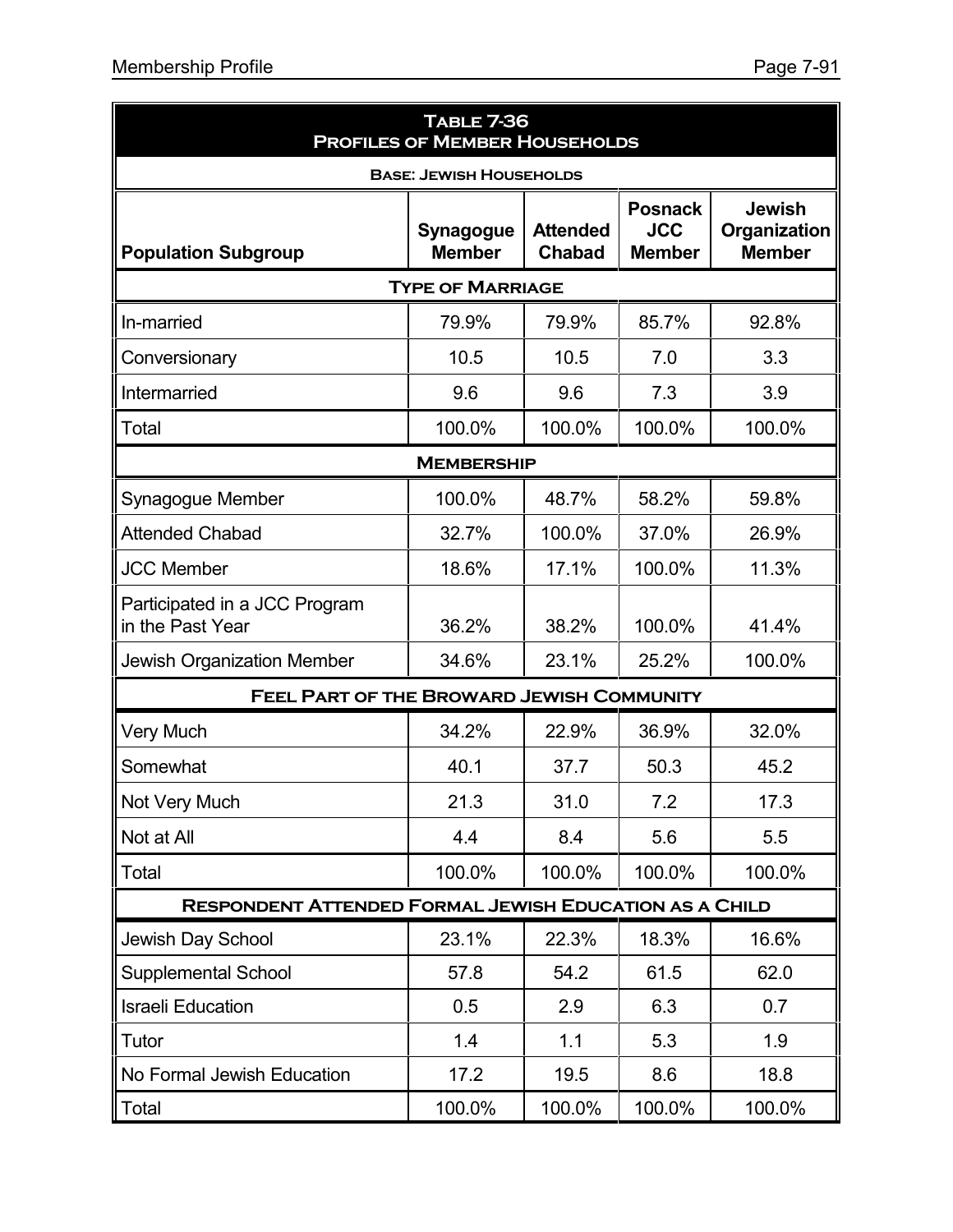| <b>TABLE 7-36</b><br><b>PROFILES OF MEMBER HOUSEHOLDS</b>                                        |                                                           |                                  |                                               |                                                |  |  |  |
|--------------------------------------------------------------------------------------------------|-----------------------------------------------------------|----------------------------------|-----------------------------------------------|------------------------------------------------|--|--|--|
| <b>BASE: JEWISH HOUSEHOLDS</b>                                                                   |                                                           |                                  |                                               |                                                |  |  |  |
| <b>Population Subgroup</b>                                                                       | Synagogue<br><b>Member</b>                                | <b>Attended</b><br><b>Chabad</b> | <b>Posnack</b><br><b>JCC</b><br><b>Member</b> | <b>Jewish</b><br>Organization<br><b>Member</b> |  |  |  |
| <b>RESPONDENT ATTENDED INFORMAL JEWISH EDUCATION AS A CHILD</b>                                  |                                                           |                                  |                                               |                                                |  |  |  |
| <b>Respondent Attended or Worked</b><br>at Jewish Overnight Camp<br>as a Child                   | 34.2%                                                     | 42.6%                            | 30.6%                                         | 44.1%                                          |  |  |  |
| Respondent Participated in<br>Jewish Youth Group<br>as a Teenager                                | 54.3%                                                     | 58.7%                            | 48.0%                                         | 60.8%                                          |  |  |  |
| <b>Respondent Participated in</b><br>Hillel/Chabad While in College<br>(Excluding High Holidays) | 32.7%                                                     | 33.6%                            | 44.3%                                         | 40.0%                                          |  |  |  |
| <b>ANY ADULT VISITED ISRAEL</b>                                                                  |                                                           |                                  |                                               |                                                |  |  |  |
| On Jewish Trip                                                                                   | 42.7%                                                     | 32.4%                            | 43.5%                                         | 38.5%                                          |  |  |  |
| On General Trip                                                                                  | 38.6                                                      | 48.8                             | 45.6                                          | 44.4                                           |  |  |  |
| <b>No</b>                                                                                        | 18.7                                                      | 18.8                             | 10.9                                          | 17.1                                           |  |  |  |
| Total                                                                                            | 100.0%                                                    | 100.0%                           | 100.0%                                        | 100.0%                                         |  |  |  |
| <b>LEVEL OF EMOTIONAL ATTACHMENT TO ISRAEL</b>                                                   |                                                           |                                  |                                               |                                                |  |  |  |
| <b>Extremely Attached</b>                                                                        | 27.8%                                                     | 43.8%                            | 35.1%                                         | 29.4%                                          |  |  |  |
| <b>Very Attached</b>                                                                             | 36.7                                                      | 34.0                             | 32.5                                          | 40.5                                           |  |  |  |
| Somewhat Attached                                                                                | 29.3                                                      | 16.7                             | 19.0                                          | 24.1                                           |  |  |  |
| <b>Not Attached</b>                                                                              | 6.2                                                       | 5.5                              | 13.4                                          | 6.0                                            |  |  |  |
| Total                                                                                            | 100.0%                                                    | 100.0%                           | 100.0%                                        | 100.0%                                         |  |  |  |
|                                                                                                  | <b>JEWISH FEDERATION MARKET SEGMENTS IN THE PAST YEAR</b> |                                  |                                               |                                                |  |  |  |
| Donated to Federation                                                                            | 38.0%                                                     | 34.6%                            | 47.5%                                         | 47.8%                                          |  |  |  |
| Asked, Did Not Donate                                                                            | 9.2                                                       | 7.1                              | 3.6                                           | 5.9                                            |  |  |  |
| <b>Not Asked</b>                                                                                 | 52.8                                                      | 58.3                             | 48.9                                          | 46.3                                           |  |  |  |
| Total                                                                                            | 100.0%                                                    | 100.0%                           | 100.0%                                        | 100.0%                                         |  |  |  |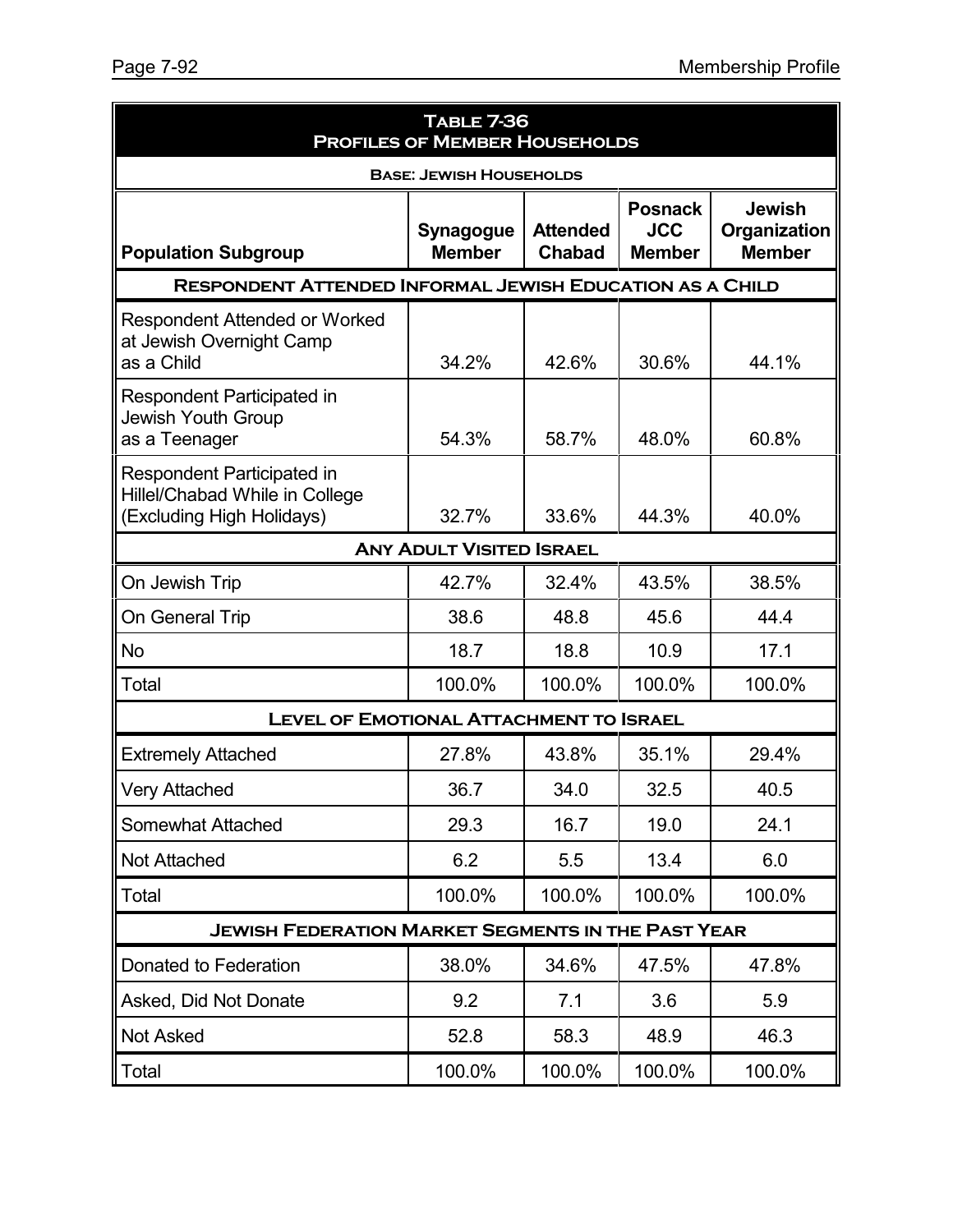| <b>TABLE 7-36</b><br><b>PROFILES OF MEMBER HOUSEHOLDS</b> |                                   |                                  |                                               |                                                |  |
|-----------------------------------------------------------|-----------------------------------|----------------------------------|-----------------------------------------------|------------------------------------------------|--|
| <b>BASE: JEWISH HOUSEHOLDS</b>                            |                                   |                                  |                                               |                                                |  |
| <b>Population Subgroup</b>                                | <b>Synagogue</b><br><b>Member</b> | <b>Attended</b><br><b>Chabad</b> | <b>Posnack</b><br><b>JCC</b><br><b>Member</b> | <b>Jewish</b><br>Organization<br><b>Member</b> |  |
| <b>DONATED TO JEWISH FEDERATION IN THE PAST YEAR</b>      |                                   |                                  |                                               |                                                |  |
| Nothing                                                   | 65.5%                             | 52.5%                            | 52.5%                                         | 52.2%                                          |  |
| Under \$100                                               | 13.9                              | 9.6                              | 9.6                                           | 23.4                                           |  |
| $$100 - $500$                                             | 9.8                               | 14.0                             | 14.0                                          | 11.1                                           |  |
| $$500 - $1,000$                                           | 5.9                               | 12.4                             | 12.4                                          | 5.6                                            |  |
| \$1,000 and over                                          | 4.9                               | 11.5                             | 11.5                                          | 7.7                                            |  |
| Total                                                     | 100.0%                            | 100.0%                           | 100.0%                                        | 100.0%                                         |  |
| <b>DONATED TO OTHER JEWISH CHARITIES IN THE PAST YEAR</b> |                                   |                                  |                                               |                                                |  |
| Nothing                                                   | 22.5%                             | 30.2%                            | 29.1%                                         | 22.0%                                          |  |
| <b>Under \$100</b>                                        | 22.0                              | 15.9                             | 16.7                                          | 22.8                                           |  |
| $$100 - $500$                                             | 24.7                              | 20.4                             | 25.3                                          | 30.3                                           |  |
| $$500 - $1,000$                                           | 9.3                               | 12.4                             | 11.1                                          | 6.7                                            |  |
| \$1,000 and over                                          | 21.5                              | 21.1                             | 17.8                                          | 18.2                                           |  |
| Total                                                     | 100.0%                            | 100.0%                           | 100.0%                                        | 100.0%                                         |  |
| <b>DONATED TO NON-JEWISH CHARITIES IN THE PAST YEAR</b>   |                                   |                                  |                                               |                                                |  |
| Nothing                                                   | 18.9%                             | 31.9%                            | 27.7%                                         | 22.2%                                          |  |
| <b>Under \$100</b>                                        | 29.0                              | 27.6                             | 22.4                                          | 39.8                                           |  |
| $$100 - $500$                                             | 27.8                              | 16.7                             | 27.9                                          | 24.7                                           |  |
| $$500 - $1,000$                                           | 7.5                               | 6.2                              | 4.4                                           | 5.2                                            |  |
| \$1,000 and over                                          | 16.8                              | 17.6                             | 17.6                                          | 8.1                                            |  |
| Total                                                     | 100.0%                            | 100.0%                           | 100.0%                                        | 100.0%                                         |  |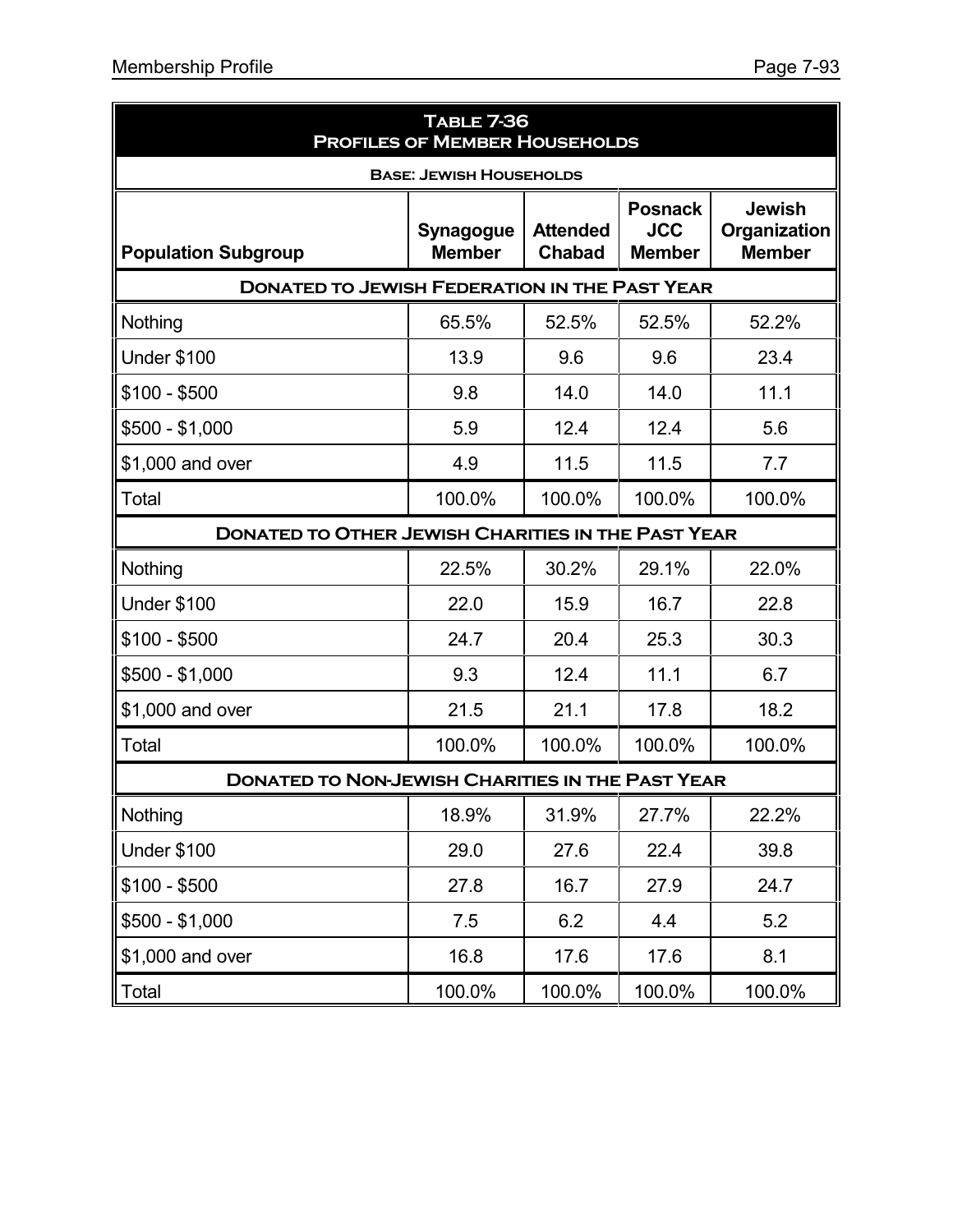# **Feel Part of the Broward Jewish Community**

**J** ewish respondents in Broward were asked: "How much do you feel like you are part of the<br>Broward Jewish community? Would you say very much, somewhat, not very much, or not ewish respondents in Broward were asked: "How much do you feel like you are part of the at all?" **Table 7-37** shows that 17% of respondents feel very much part of the Broward Jewish community (*Jewish community*); 32%, somewhat; 33%, not very much; and 18%, not at all. In total, 49% of respondents feel very much/somewhat part of the Jewish community.

**Community Comparisons**. **Table 7-38** shows that the 49% who feel **very much/somewhat** part of the Jewish community is about average among about 30 comparison Jewish communities and compares to 61% in South Palm Beach, 59% in Miami, 55% in West Palm Beach, 44% in Atlanta, and 31% in Las Vegas.

The 18% who feel **not at all** part of the Jewish community is about average among about 30 comparison Jewish communities and compares to 40% in Las Vegas, 24% in Atlanta, 18% in West Palm Beach, 16% in South Palm Beach, and 15% in Miami.

**Comparisons Among Population Subgroups**. **Table 7-37** shows that, overall, 59% of respondents feel very much/somewhat part of the Jewish community. The percentage is much higher in respondents in:

- households in the North Central (63%)
- $\bullet$  elderly couple households (63%)
- ! households earning an annual income of \$200,000 and over (65%)
- Orthodox households (77%)
- in-married households (60%)
- ! synagogue member households (74%), households who attended Chabad in the past year (61%), JCC member households (76%), and Jewish organization member households (77%)
- households in which the respondent attended a Jewish day school as a child (60%)
- households in which the respondent participated in a Jewish youth group as a teenager (62%)
- ! households in which the respondent participated in Hillel/Chabad while in college (excluding High Holidays) (74%)
- households in which an adult visited Israel on a Jewish trip (75%)
- households who donated to the Jewish Federation in the past year (74%)
- $\bullet$  households who donated under \$100 (65%), \$100-\$500 (75%), \$500-\$1,000 (87%), and \$1,000 and over (90%) to the Jewish Federation in the past year

The percentage is much lower for respondents (in):

- households in the Northwest (37%) and the East (36%)
- ! households in residence in Broward for 0-4 years (23%) and 5-9 years (34%)
- non-elderly single households (39%)
- households earning an annual income under \$25,000 (37%)
- Just Jewish households (33%)
- intermarried households (30%)
- intermarried households with Jewish children (33%)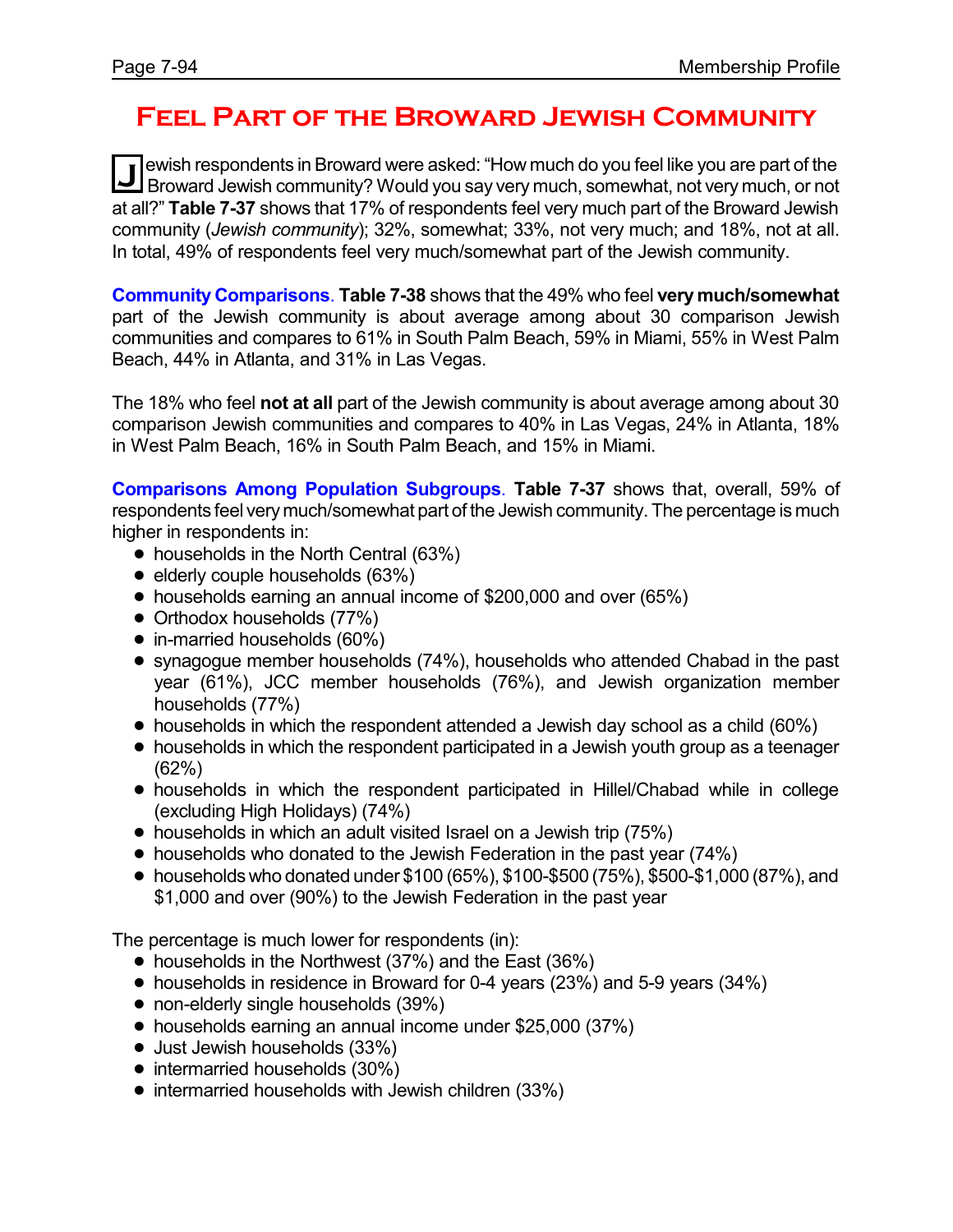- synagogue non-member households (36%)
- households in which the respondent did not attend a Jewish youth group as a teenager (39%)
- households in which no adult visited Israel (32%)
- ! households who were not asked to donate to the Jewish Federation in the past year (39%)

Note that 6.4% of respondents were not Jewish. In almost all of these cases, the respondent was the non-Jewish spouse, partner, or significant other of a Jewish adult. In these cases, the question reported on in this section was asked of the non-Jewish respondent on behalf of the Jewish household member (in a "proxy" fashion).

Non-Jewish household members were generally interviewed in two situations. First, in some cases, the Jewish household member would not cooperate with our survey, but the non-Jewish household member would. Second, in some cases, the Jewish household member was simply unavailable at the time of the survey.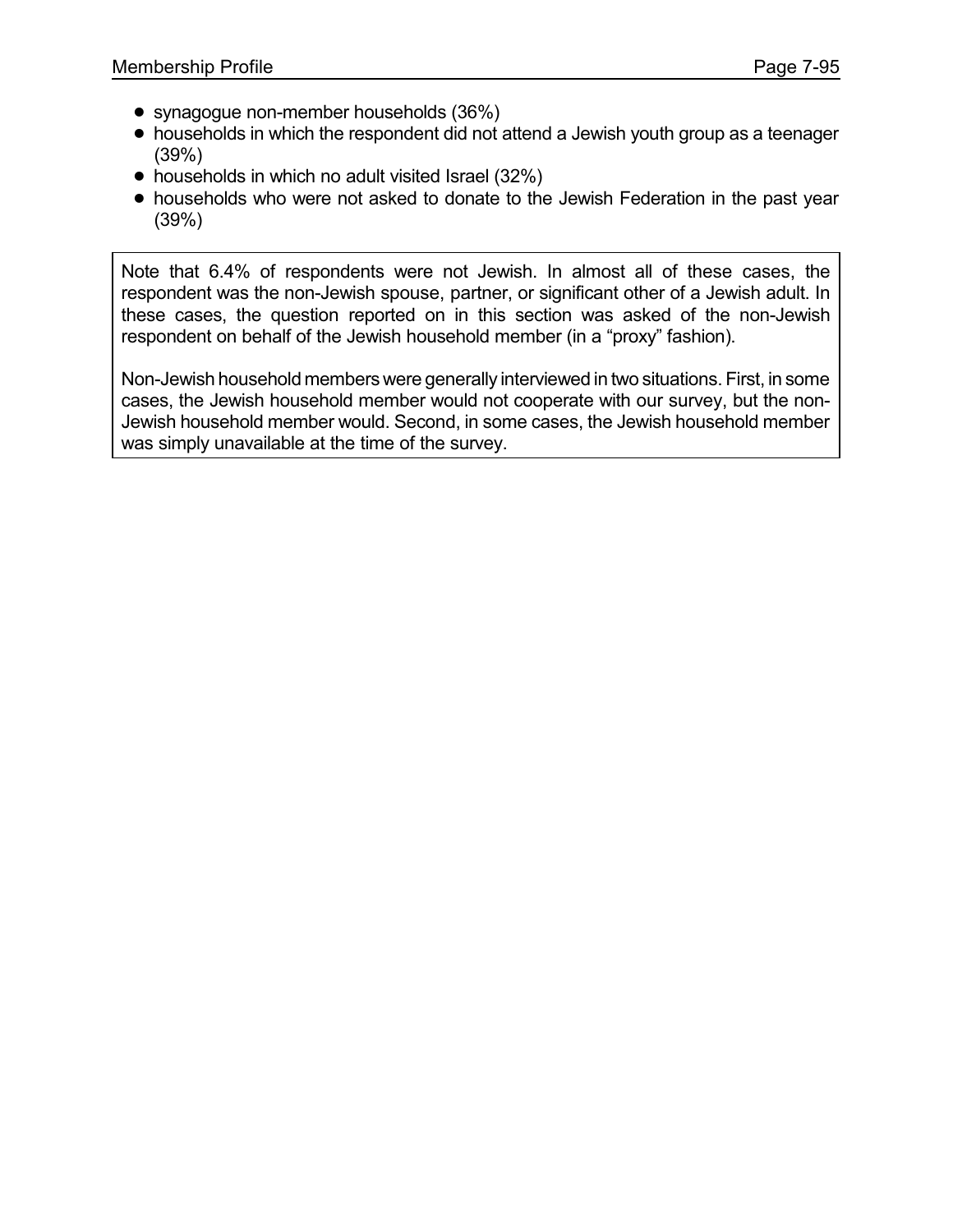| TABLE 7-37<br><b>FEEL PART OF THE BROWARD JEWISH COMMUNITY</b> |                                        |                                 |               |                                          |                                |
|----------------------------------------------------------------|----------------------------------------|---------------------------------|---------------|------------------------------------------|--------------------------------|
|                                                                |                                        | <b>BASE: JEWISH RESPONDENTS</b> |               |                                          |                                |
| <b>Population Subgroup</b>                                     | <b>Very</b><br>Much +<br>Some-<br>what | <b>Very</b><br><b>Much</b>      | Some-<br>what | <b>Not</b><br><b>Very</b><br><b>Much</b> | <b>Not</b><br>at<br><b>All</b> |
| All                                                            | 48.7%                                  | 17.1%                           | 31.6          | 33.1                                     | 18.2                           |
|                                                                |                                        | <b>GEOGRAPHIC AREA</b>          |               |                                          |                                |
| Northwest                                                      | 36.9%                                  | 13.4%                           | 23.5          | 45.5                                     | 17.6                           |
| <b>North Central</b>                                           | 62.9%                                  | 19.4%                           | 43.5          | 19.4                                     | 17.7                           |
| East                                                           | 36.1%                                  | 9.2%                            | 26.9          | 28.8                                     | 35.1                           |
| <b>West Central</b>                                            | 51.2%                                  | 16.7%                           | 34.5          | 30.7                                     | 18.1                           |
| Southeast                                                      | 50.1%                                  | 19.4%                           | 30.7          | 32.8                                     | 17.1                           |
| Southwest                                                      | 50.8%                                  | 19.9%                           | 30.9          | 36.3                                     | 12.9                           |
|                                                                | <b>LENGTH OF RESIDENCE IN BROWARD</b>  |                                 |               |                                          |                                |
| $0 - 4$ years                                                  | 22.6%                                  | 12.9%                           | 9.7           | 40.0                                     | 37.4                           |
| $5 - 9$ years                                                  | 33.5%                                  | 15.6%                           | 17.9          | 47.5                                     | 19.0                           |
| 10 - 19 years                                                  | 46.0%                                  | 16.9%                           | 29.1          | 33.3                                     | 20.7                           |
| 20 or more years                                               | 54.5%                                  | 17.7%                           | 36.8          | 30.3                                     | 15.2                           |
|                                                                |                                        | <b>AGE OF RESPONDENT</b>        |               |                                          |                                |
| Under 35                                                       | 51.6%                                  | 16.3%                           | 35.3          | 28.6                                     | 19.8                           |
| $35 - 49$                                                      | 42.5%                                  | 15.7%                           | 26.8          | 30.3                                     | 27.2                           |
| $50 - 64$                                                      | 48.8%                                  | 17.0%                           | 31.8          | 39.4                                     | 11.8                           |
| 65 - 74                                                        | 46.1%                                  | 16.9%                           | 29.2          | 34.4                                     | 19.5                           |
| 75 and over                                                    | 54.1%                                  | 18.3%                           | 35.8          | 26.7                                     | 19.2                           |
| $\rightarrow$ 65 and over                                      | 50.3%                                  | 17.7%                           | 32.6          | 30.4                                     | 19.3                           |
|                                                                |                                        | <b>SEX OF RESPONDENT</b>        |               |                                          |                                |
| Male                                                           | 47.5%                                  | 19.3%                           | 28.2          | 34.7                                     | 17.8                           |
| Female                                                         | 49.4%                                  | 15.4%                           | 34.0          | 32.0                                     | 18.6                           |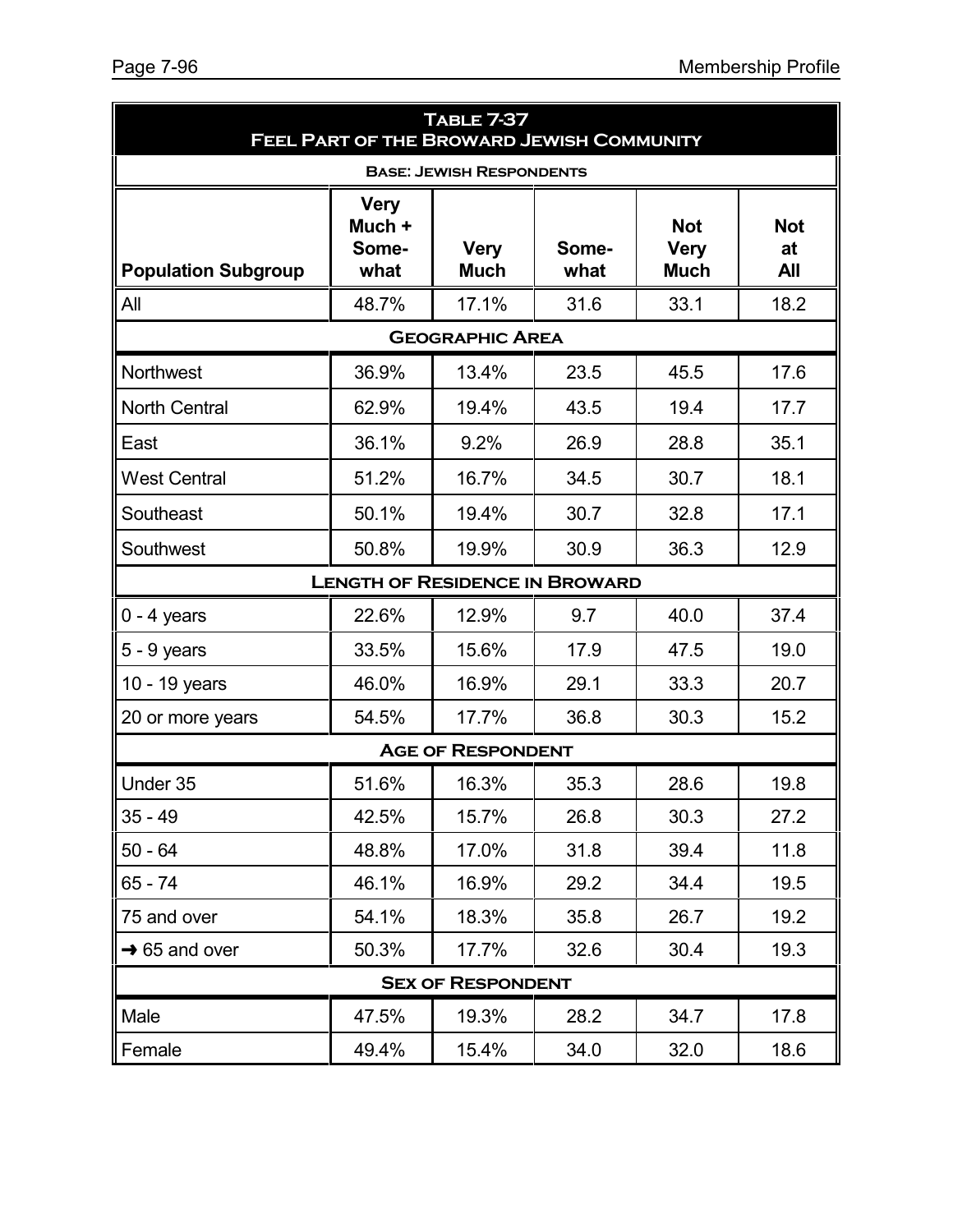• Intermarried

| <b>Membership Profile</b><br>Page 7-97       |                                        |                                                                       |               |                                          |                                |
|----------------------------------------------|----------------------------------------|-----------------------------------------------------------------------|---------------|------------------------------------------|--------------------------------|
|                                              |                                        | <b>TABLE 7-37</b><br><b>FEEL PART OF THE BROWARD JEWISH COMMUNITY</b> |               |                                          |                                |
|                                              |                                        | <b>BASE: JEWISH RESPONDENTS</b>                                       |               |                                          |                                |
| <b>Population Subgroup</b>                   | <b>Very</b><br>Much +<br>Some-<br>what | <b>Very</b><br><b>Much</b>                                            | Some-<br>what | <b>Not</b><br><b>Very</b><br><b>Much</b> | <b>Not</b><br>at<br><b>All</b> |
| All                                          | 48.7%                                  | 17.1%                                                                 | 31.6          | 33.1                                     | 18.2                           |
|                                              |                                        | <b>HOUSEHOLD STRUCTURE</b>                                            |               |                                          |                                |
| Household with Children                      | 47.9%                                  | 20.7%                                                                 | 27.2          | 31.8                                     | 20.3                           |
| Household with Only<br><b>Adult Children</b> | 51.8%                                  | 19.5%                                                                 | 32.3          | 34.3                                     | 13.9                           |
| <b>Non-Elderly Couple</b>                    | 52.4%                                  | 13.5%                                                                 | 38.9          | 34.4                                     | 13.2                           |
| Non-Elderly Single                           | 38.9%                                  | 6.0%                                                                  | 32.9          | 42.7                                     | 18.4                           |
| <b>Elderly Couple</b>                        | 63.1%                                  | 25.2%                                                                 | 37.9          | 16.9                                     | 20.0                           |
| <b>Elderly Single</b>                        | 45.7%                                  | 15.1%                                                                 | 30.6          | 30.9                                     | 23.4                           |
|                                              |                                        | <b>HOUSEHOLD INCOME</b>                                               |               |                                          |                                |
| Under \$25,000                               | 37.4%                                  | 8.8%                                                                  | 28.6          | 37.2                                     | 25.4                           |
| $$25 - $50,000$                              | 41.9%                                  | 14.4%                                                                 | 27.5          | 24.9                                     | 33.2                           |
| $$50 - $100,000$                             | 45.0%                                  | 13.4%                                                                 | 31.6          | 39.3                                     | 15.7                           |
| $$100 - $200,000$                            | 50.5%                                  | 17.0%                                                                 | 33.5          | 41.8                                     | 7.7                            |
| \$200,000 and over                           | 65.2%                                  | 26.1%                                                                 | 39.1          | 18.6                                     | 16.2                           |
|                                              |                                        | <b>JEWISH IDENTIFICATION</b>                                          |               |                                          |                                |

| \$200,000 and over           | 65.2% | 26.1% | 39.1 | 18.6 | 16.2 |  |  |
|------------------------------|-------|-------|------|------|------|--|--|
| <b>JEWISH IDENTIFICATION</b> |       |       |      |      |      |  |  |
| <b>Orthodox</b>              | 76.5% | 44.7% | 31.8 | 6.9  | 16.6 |  |  |
| Conservative                 | 58.3% | 21.7% | 36.6 | 26.8 | 14.9 |  |  |
| Reform                       | 54.2% | 20.4% | 33.8 | 34.9 | 10.9 |  |  |
| Just Jewish                  | 32.9% | 7.2%  | 25.7 | 39.9 | 27.2 |  |  |
| <b>TYPE OF MARRIAGE</b>      |       |       |      |      |      |  |  |
| In-married                   | 60.3% | 23.8% | 36.5 | 30.1 | 9.6  |  |  |
| Conversionary                | 55.7% | 27.3% | 28.4 | 35.6 | 8.7  |  |  |
|                              |       |       |      |      |      |  |  |

Intermarried 130.2% 10.3% 19.9 34.3 35.5

vith Jewish Children | 33.3% | 21.7% | 11.6 | 29.6 | 37.1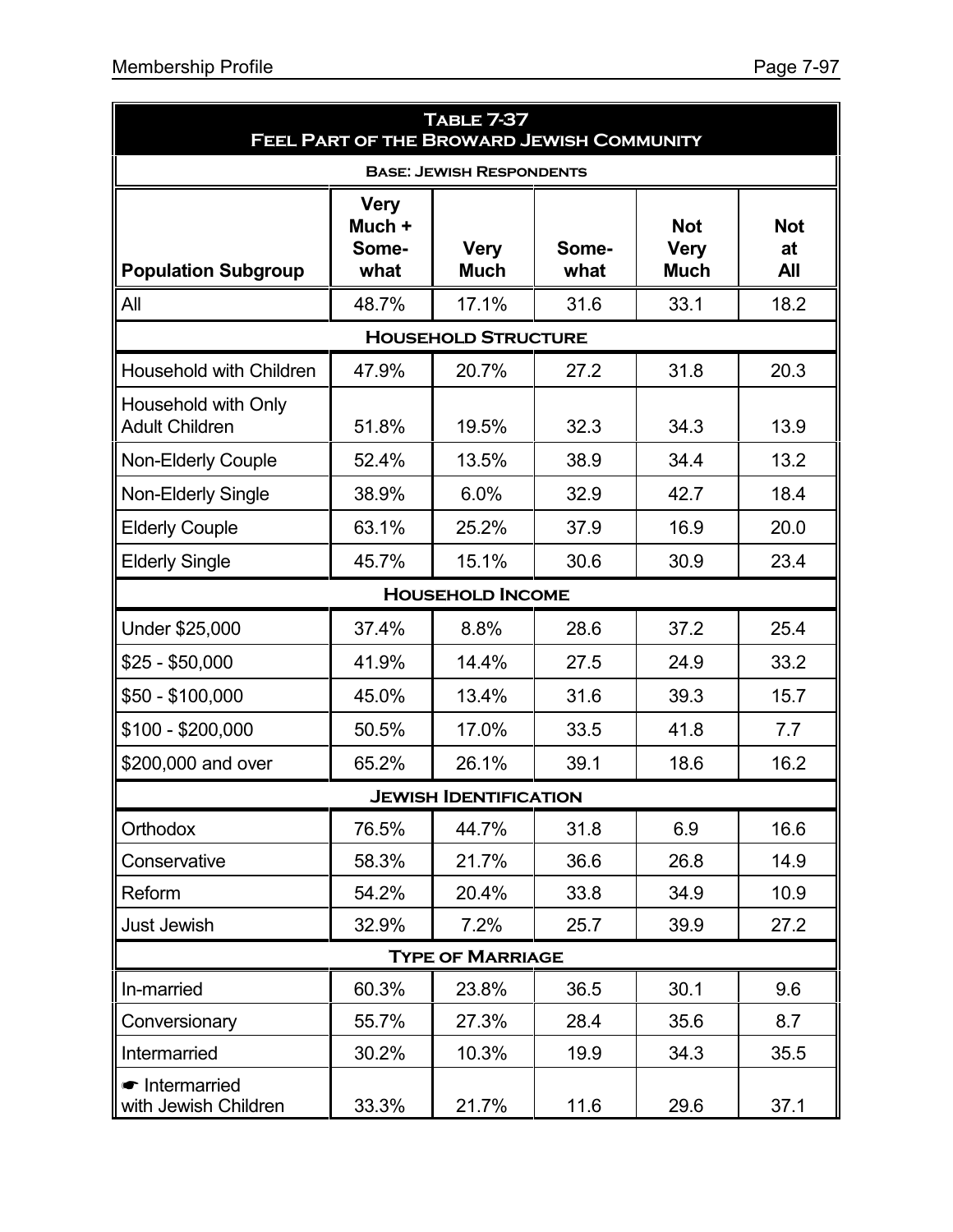| <b>TABLE 7-37</b><br>FEEL PART OF THE BROWARD JEWISH COMMUNITY     |                                        |                                 |                                           |                                          |                                |
|--------------------------------------------------------------------|----------------------------------------|---------------------------------|-------------------------------------------|------------------------------------------|--------------------------------|
|                                                                    |                                        | <b>BASE: JEWISH RESPONDENTS</b> |                                           |                                          |                                |
| <b>Population Subgroup</b>                                         | <b>Very</b><br>Much +<br>Some-<br>what | <b>Very</b><br><b>Much</b>      | Some-<br>what                             | <b>Not</b><br><b>Very</b><br><b>Much</b> | <b>Not</b><br>at<br><b>All</b> |
| All                                                                | 48.7%                                  | 17.1%                           | 31.6                                      | 33.1                                     | 18.2                           |
|                                                                    |                                        | <b>SYNAGOGUE MEMBERSHIP</b>     |                                           |                                          |                                |
| Member                                                             | 74.3%                                  | 34.2%                           | 40.1                                      | 21.3                                     | 4.4                            |
| Non-Member                                                         | 35.5%                                  | 8.3%                            | 27.2                                      | 39.2                                     | 25.3                           |
|                                                                    |                                        |                                 | <b>CHABAD ATTENDANCE IN THE PAST YEAR</b> |                                          |                                |
| Attended                                                           | 60.6%                                  | 22.9%                           | 37.7                                      | 31.0                                     | 8.4                            |
| <b>Did Not Attend</b>                                              | 45.0%                                  | 15.2%                           | 29.8                                      | 33.8                                     | 21.2                           |
|                                                                    |                                        | <b>JCC MEMBERSHIP</b>           |                                           |                                          |                                |
| Member                                                             | 76.4%                                  | 27.9%                           | 48.5                                      | 17.0                                     | 6.6                            |
| Non-Member                                                         | 44.9%                                  | 15.5%                           | 29.4                                      | 35.3                                     | 19.8                           |
|                                                                    |                                        |                                 | <b>JEWISH ORGANIZATION MEMBERSHIP</b>     |                                          |                                |
| Member                                                             | 77.2%                                  | 32.0%                           | 45.2                                      | 17.3                                     | 5.5                            |
| Non-Member                                                         | 41.7%                                  | 13.4%                           | 28.3                                      | 37.0                                     | 21.3                           |
| <b>RESPONDENT ATTENDED JEWISH EDUCATION AS A CHILD</b>             |                                        |                                 |                                           |                                          |                                |
| To Jewish Day School                                               | 59.8%                                  | 21.2%                           | 38.6                                      | 28.0                                     | 12.2                           |
| To Supplemental School                                             | 51.3%                                  | 19.4%                           | 31.9                                      | 36.9                                     | 11.8                           |
| →To Jewish Education                                               | 51.4%                                  | 19.3%                           | 32.1                                      | 35.6                                     | 13.0                           |
| No.                                                                | 40.1%                                  | 11.4%                           | 28.7                                      | 28.4                                     | 31.5                           |
| RESPONDENT ATTENDED OR WORKED AT JEWISH OVERNIGHT CAMP AS A CHILD  |                                        |                                 |                                           |                                          |                                |
| To Overnight Camp                                                  | 53.7%                                  | 22.3%                           | 31.4                                      | 30.4                                     | 15.9                           |
| No                                                                 | 46.2%                                  | 14.3%                           | 31.9                                      | 34.5                                     | 19.3                           |
| <b>RESPONDENT PARTICIPATED IN JEWISH YOUTH GROUP AS A TEENAGER</b> |                                        |                                 |                                           |                                          |                                |
| In Youth Group                                                     | 61.5%                                  | 22.1%                           | 39.4                                      | 32.7                                     | 5.8                            |
| No                                                                 | 39.3%                                  | 13.3%                           | 26.0                                      | 33.4                                     | 27.3                           |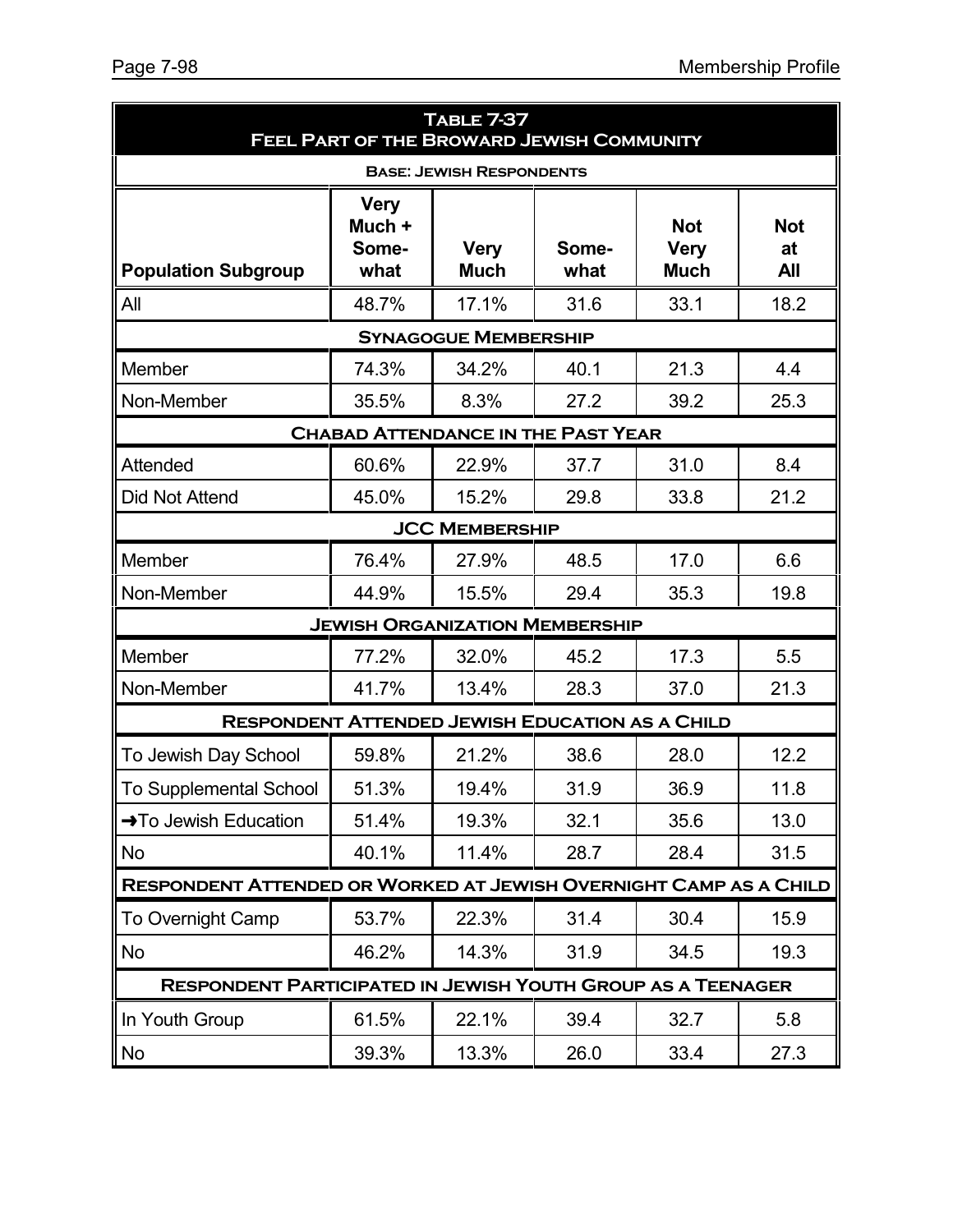| <b>TABLE 7-37</b><br>FEEL PART OF THE BROWARD JEWISH COMMUNITY   |                                        |                                 |               |                                          |                         |
|------------------------------------------------------------------|----------------------------------------|---------------------------------|---------------|------------------------------------------|-------------------------|
|                                                                  |                                        | <b>BASE: JEWISH RESPONDENTS</b> |               |                                          |                         |
| <b>Population Subgroup</b>                                       | <b>Very</b><br>Much +<br>Some-<br>what | <b>Very</b><br><b>Much</b>      | Some-<br>what | <b>Not</b><br><b>Very</b><br><b>Much</b> | <b>Not</b><br>at<br>All |
| All                                                              | 48.7%                                  | 17.1%                           | 31.6          | 33.1                                     | 18.2                    |
| <b>RESPONDENT PARTICIPATED IN HILLEL/CHABAD WHILE IN COLLEGE</b> |                                        | (EXCLUDING HIGH HOLIDAYS)       |               |                                          |                         |
| <b>Hillel/Chabad</b><br>Participant                              | 73.7%                                  | 28.7%                           | 45.0          | 19.1                                     | 7.2                     |
| <b>No</b>                                                        | 43.2%                                  | 16.0%                           | 27.2          | 36.9                                     | 19.9                    |
|                                                                  |                                        | <b>ANY ADULT VISITED ISRAEL</b> |               |                                          |                         |
| On Jewish Trip                                                   | 74.7%                                  | 28.6%                           | 46.1          | 18.3                                     | 7.0                     |
| On General Trip                                                  | 48.7%                                  | 17.3%                           | 31.4          | 38.2                                     | 13.1                    |
| No                                                               | 32.1%                                  | 9.4%                            | 22.7          | 37.8                                     | 30.1                    |
| <b>JEWISH FEDERATION MARKET SEGMENTS IN THE PAST YEAR</b>        |                                        |                                 |               |                                          |                         |
| Donated to Federation                                            | 74.1%                                  | 34.4%                           | 39.7          | 22.3                                     | 3.6                     |
| Asked, Did Not Donate                                            | 51.6%                                  | 16.5%                           | 35.1          | 42.2                                     | 6.2                     |
| <b>Not Asked</b>                                                 | 38.6%                                  | 10.8%                           | 27.8          | 36.4                                     | 25.0                    |
| <b>DONATED TO JEWISH FEDERATION IN THE PAST YEAR</b>             |                                        |                                 |               |                                          |                         |
| Nothing                                                          | 40.0%                                  | 11.4%                           | 28.6          | 37.0                                     | 23.0                    |
| <b>Under \$100</b>                                               | 65.4%                                  | 31.6%                           | 33.8          | 29.8                                     | 4.8                     |
| $$100 - $500$                                                    | 75.2%                                  | 33.8%                           | 41.4          | 20.4                                     | 4.4                     |
| \$500 - \$1,000                                                  | 87.1%                                  | 18.6%                           | 68.5          | 12.9                                     | 0.0                     |
| \$1,000 and over                                                 | 90.1%                                  | 60.1%                           | 30.0          | 9.0                                      | 0.9                     |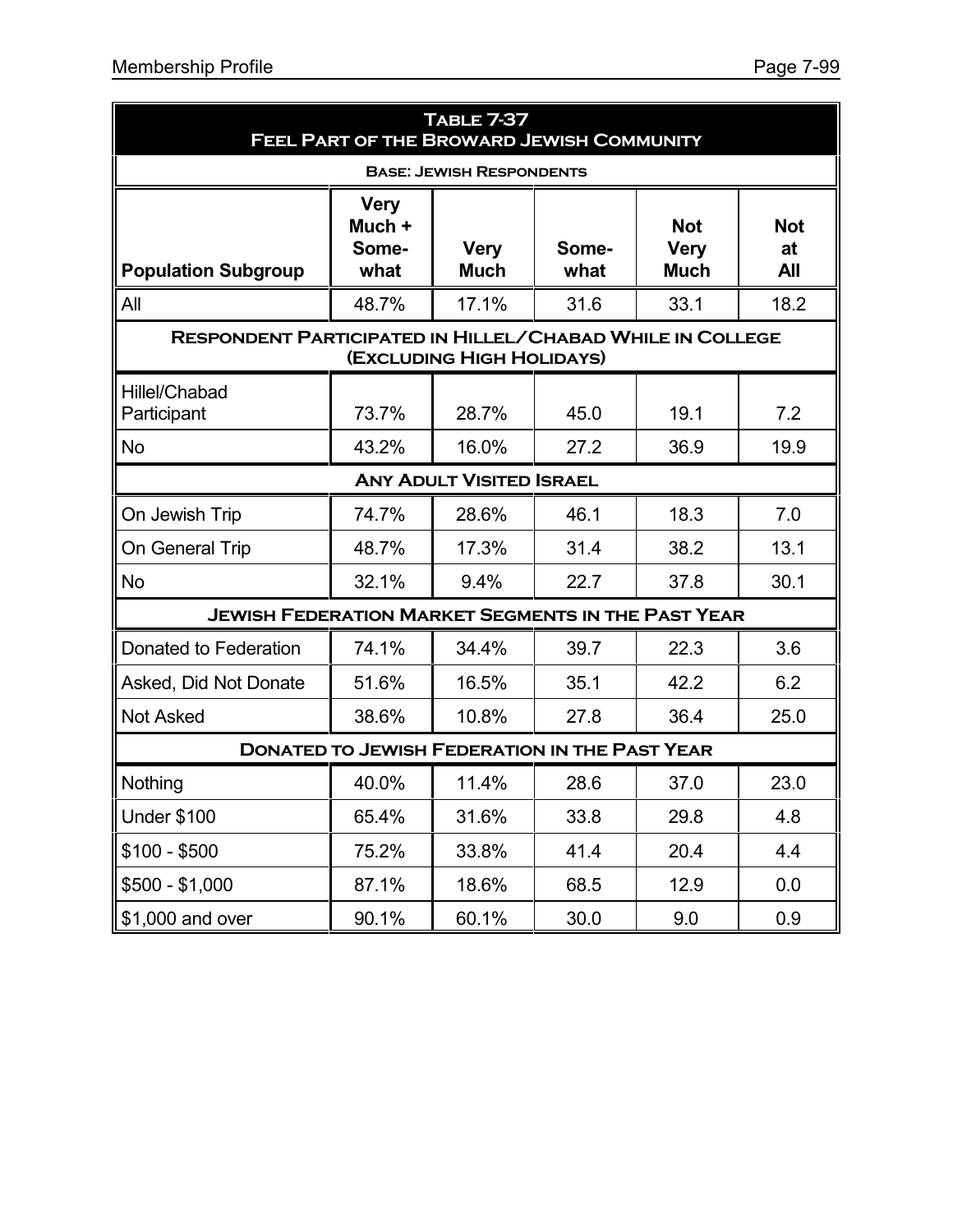| <b>TABLE 7-38</b><br>FEEL PART OF THE LOCAL JEWISH COMMUNITY<br><b>COMMUNITY COMPARISONS</b> |      |                                      |                            |               |                                |                   |
|----------------------------------------------------------------------------------------------|------|--------------------------------------|----------------------------|---------------|--------------------------------|-------------------|
|                                                                                              |      | <b>BASE: JEWISH RESPONDENTS</b>      |                            |               |                                |                   |
| Community                                                                                    | Year | <b>Very Much/</b><br><b>Somewhat</b> | <b>Very</b><br><b>Much</b> | Some-<br>what | <b>Not</b><br><b>Very Much</b> | <b>Not at All</b> |
| Detroit                                                                                      | 2005 | 79%                                  | 40%                        | 39            | 11                             | 10                |
| Baltimore *                                                                                  | 2010 | 70%                                  | 46%                        | 24            | 13                             | 17                |
| Cleveland *                                                                                  | 2011 | 67%                                  | 41%                        | 25            | 22                             | 11                |
| Pittsburgh *                                                                                 | 2002 | 65%                                  | 36%                        | 29            | 22                             | 14                |
| New York *                                                                                   | 2011 | 63%                                  | 37%                        | 25            | 20                             | 18                |
| <b>S Palm Beach</b>                                                                          | 2005 | 61%                                  | 25%                        | 36            | 24                             | 16                |
| Bergen                                                                                       | 2001 | 60%                                  | 26%                        | 34            | 21                             | 19                |
| <b>Miami</b>                                                                                 | 2014 | 59%                                  | 22%                        | 38            | 26                             | 15                |
| San Antonio                                                                                  | 2007 | 56%                                  | 28%                        | 29            | 26                             | 18                |
| Rhode Island                                                                                 | 2002 | 55%                                  | 22%                        | 33            | 26                             | 19                |
| <b>W Palm Beach</b>                                                                          | 2005 | 55%                                  | 18%                        | 37            | 27                             | 18                |
| <b>Lehigh Valley</b>                                                                         | 2007 | 54%                                  | 23%                        | 31            | 25                             | 20                |
| Hartford                                                                                     | 2000 | 53%                                  | 23%                        | 30            | 26                             | 21                |
| <b>Tidewater</b>                                                                             | 2001 | 53%                                  | 22%                        | 31            | 27                             | 20                |
| Washington                                                                                   | 2003 | 51%                                  | 19%                        | 32            | 28                             | 22                |
| Jacksonville                                                                                 | 2002 | 50%                                  | 23%                        | 27            | 26                             | 25                |
| Palm Springs *                                                                               | 1998 | 50%                                  | 21%                        | 49            | 24                             | 26                |
| <b>Middlesex</b>                                                                             | 2008 | 50%                                  | 18%                        | 32            | 28                             | 22                |
| <b>BROWARD</b>                                                                               | 2016 | 49%                                  | 17%                        | 32            | 33                             | 18                |
| New Haven                                                                                    | 2010 | 49%                                  | 16%                        | 34            | 27                             | 24                |
| Sarasota                                                                                     | 2001 | 46%                                  | 17%                        | 29            | 28                             | 26                |
| Atlanta *                                                                                    | 2006 | 44%                                  | 19%                        | 25            | 32                             | 24                |
| Howard County *                                                                              | 2010 | 43%                                  | 26%                        | 17            | 30                             | 27                |
| Tucson                                                                                       | 2002 | 43%                                  | 16%                        | 27            | 31                             | 26                |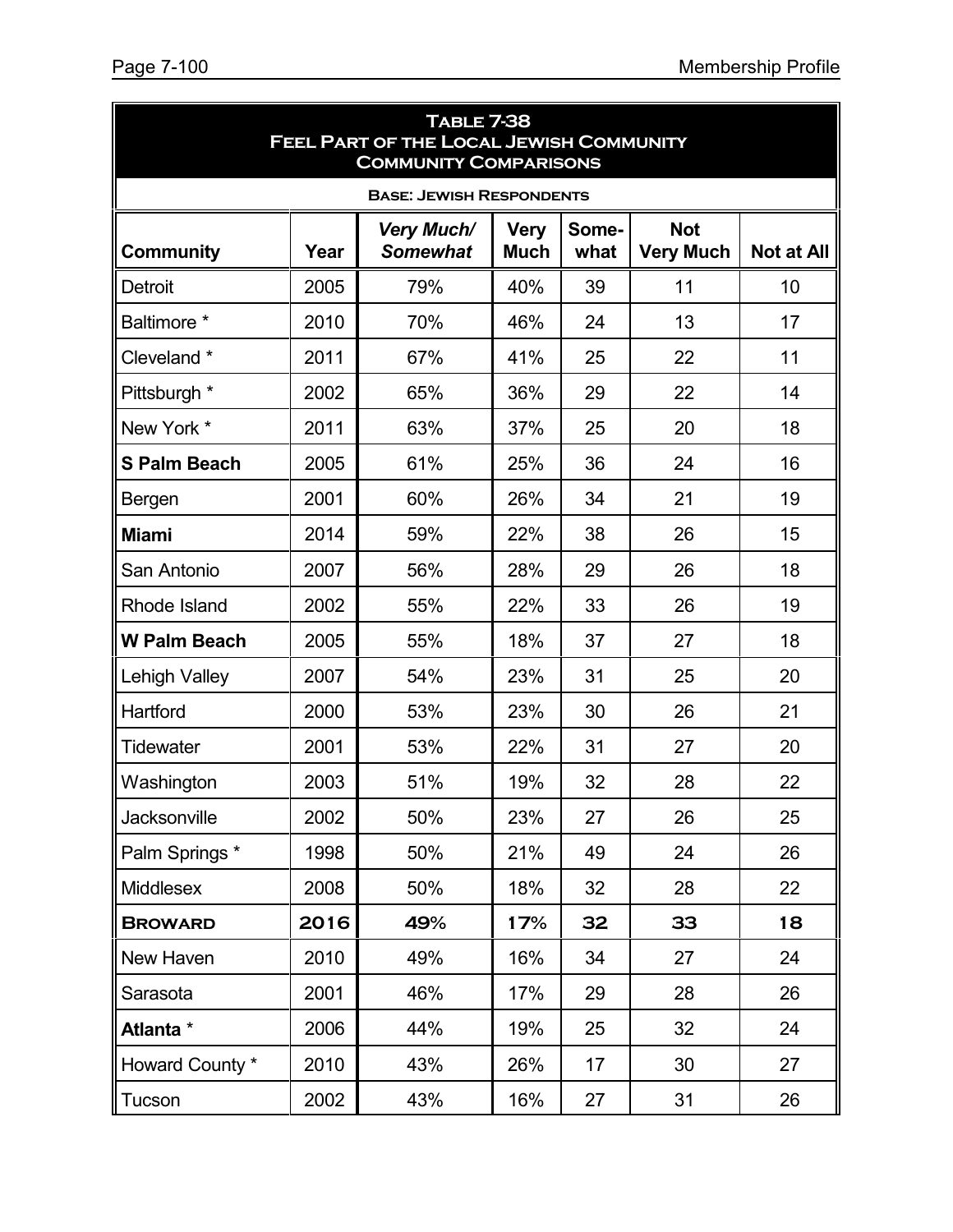| <b>TABLE 7-38</b><br><b>FEEL PART OF THE LOCAL JEWISH COMMUNITY</b><br><b>COMMUNITY COMPARISONS</b> |      |                                      |                            |               |                                |                   |
|-----------------------------------------------------------------------------------------------------|------|--------------------------------------|----------------------------|---------------|--------------------------------|-------------------|
|                                                                                                     |      | <b>BASE: JEWISH RESPONDENTS</b>      |                            |               |                                |                   |
| <b>Community</b>                                                                                    | Year | <b>Very Much/</b><br><b>Somewhat</b> | <b>Very</b><br><b>Much</b> | Some-<br>what | <b>Not</b><br><b>Very Much</b> | <b>Not at All</b> |
| <b>Atlantic County</b>                                                                              | 2004 | 43%                                  | 16%                        | 27            | 28                             | 28                |
| Westport                                                                                            | 2000 | 41%                                  | 15%                        | 27            | 26                             | 33                |
| San Diego*                                                                                          | 2003 | 37%                                  | 14%                        | 23            | 28                             | 35                |
| Phoenix <sup>*</sup>                                                                                | 2002 | 36%                                  | 14%                        | 22            | 34                             | 30                |
| Portland (ME)                                                                                       | 2007 | 36%                                  | 13%                        | 24            | 29                             | 35                |
| <b>Las Vegas</b>                                                                                    | 2005 | 31%                                  | 6%                         | 26            | 29                             | 40                |
| $\parallel^*$ Question was asked using the responses a lot, some, only a little, not at all.        |      |                                      |                            |               |                                |                   |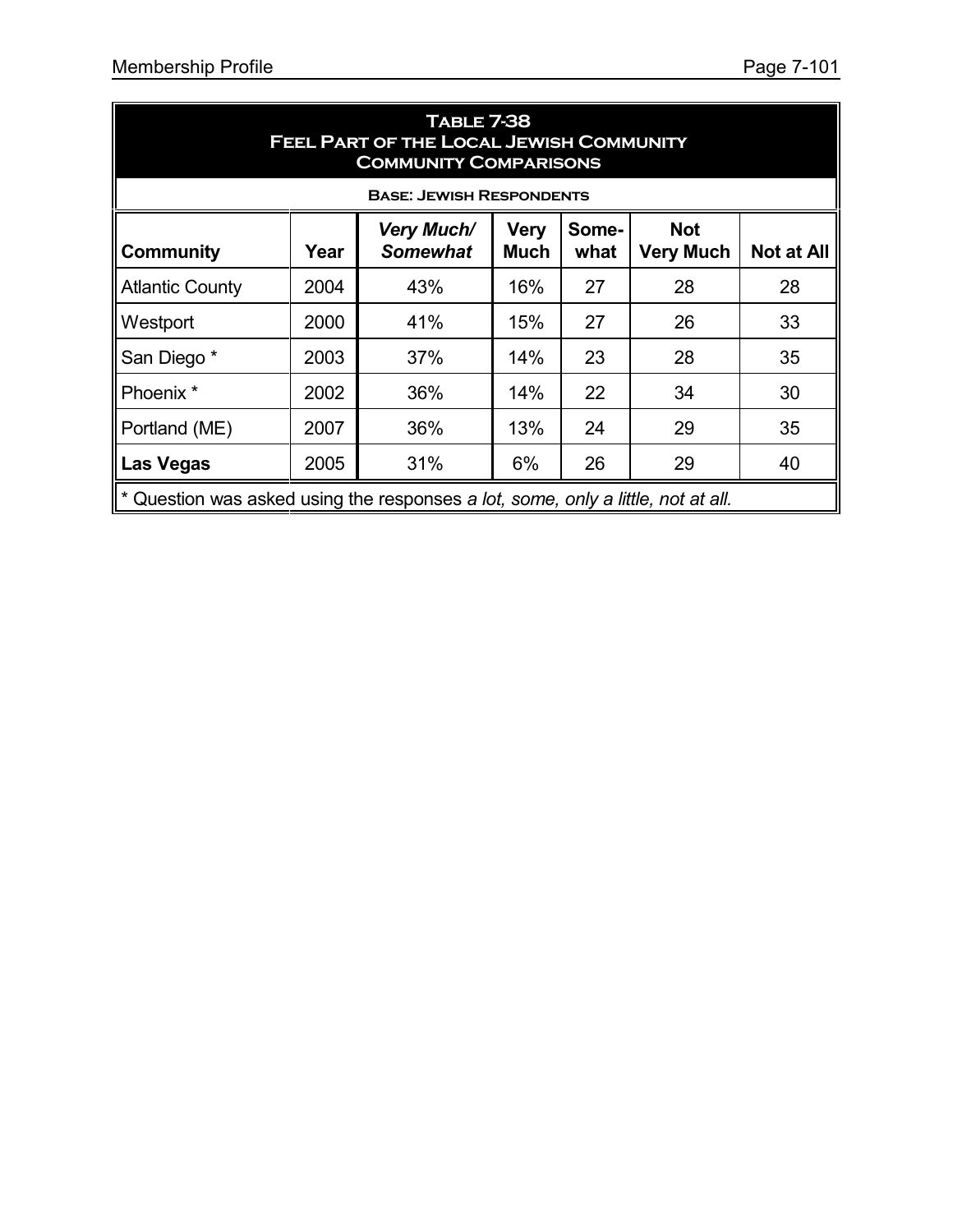# **Overall Involvement in Jewish Activity**

**T Jable 7-39** shows that 93% of Jewish households in Broward are involved in Jewish activity l (*overall involvement*) in that they either  $\bullet$  are associated with the Jewish community (are members of a synagogue, a Jewish Community Center (*JCC*), or a Jewish organization), or <sup>2</sup> practice (always/usually participate in a Passover Seder, always/usually light Chanukah candles, always/usually light Sabbath candles, or keep a kosher home), or **@** contain a Jewish respondent who attends synagogue services at least once per year (other than for special occasions), or  $\bullet$  donated to a Jewish charity in the past year.

**Community Comparisons**. **Table 7-40** shows that the 93% overall involvement is about average among about 45 comparison Jewish communities and compares to 95% in both South Palm Beach and West Palm Beach, 93% in Miami, and 83% in Las Vegas . The 93% compares to 93% in 1997.

**Comparisons Among Population Subgroups**. **Table 7-39** shows that, overall, overall involvement is 93% of households. The percentage is much higher in:

- elderly couple households (100%)
- Orthodox households (100%)
- ! inmarried households (99%) and conversionary in-married households (99%)
- households who attended Chabad in the past year (100%)
- households in which the respondent participated in a Jewish youth group as a teenager (99%)
- households in which an adult visited Israel on a Jewish trip (100%)

The percentage is much lower (in):

- households in the East (82%)
- $\bullet$  under age 35 (84%)
- intermarried households (82%)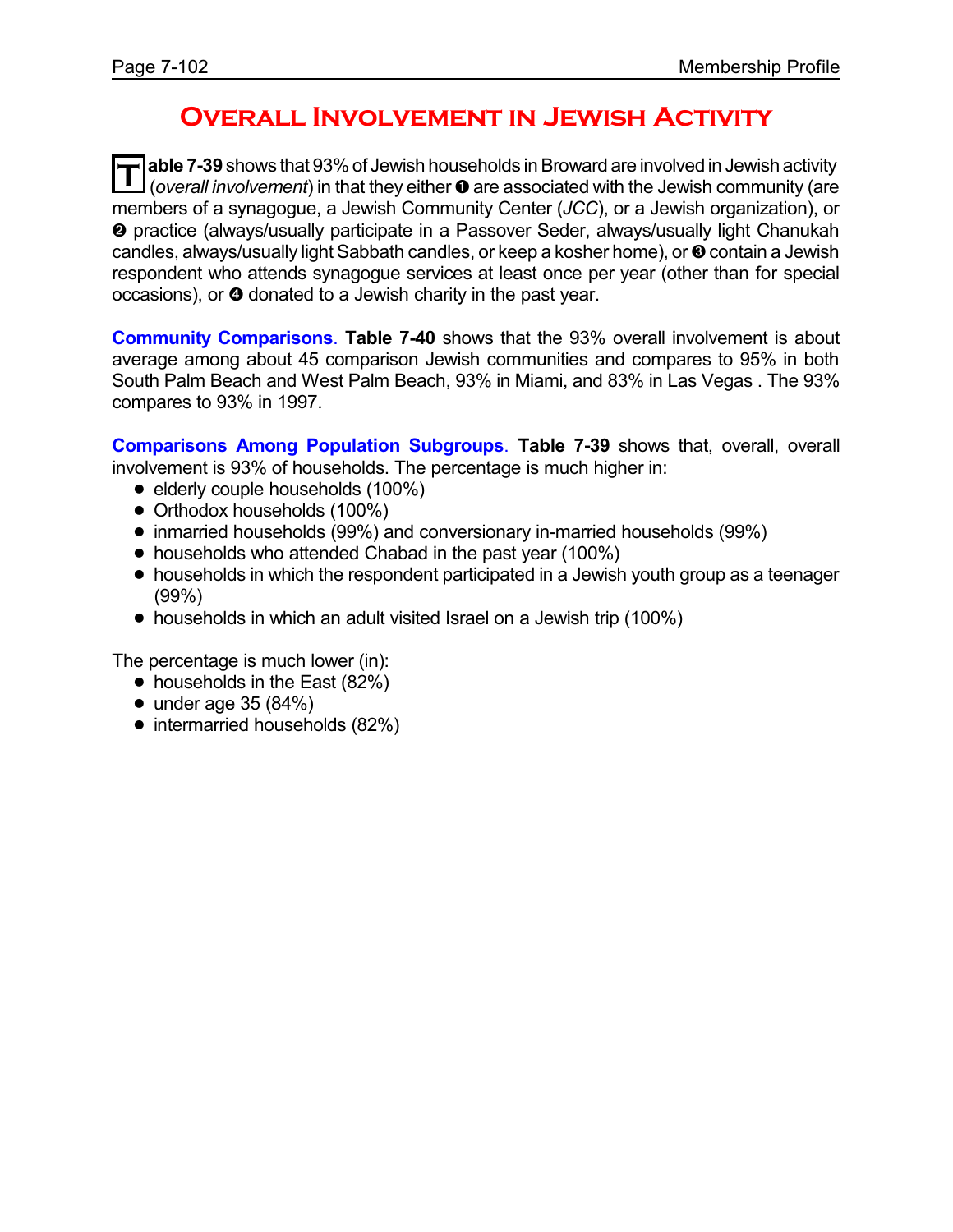| <b>TABLE 7-39</b><br><b>OVERALL INVOLVEMENT IN JEWISH ACTIVITY</b> |                                      |  |  |  |  |  |  |
|--------------------------------------------------------------------|--------------------------------------|--|--|--|--|--|--|
| <b>BASE: JEWISH HOUSEHOLDS</b>                                     |                                      |  |  |  |  |  |  |
| Population Subgroup                                                | <b>Overall</b><br><b>Involvement</b> |  |  |  |  |  |  |
| All                                                                | 93.1%                                |  |  |  |  |  |  |
| <b>GEOGRAPHIC AREA</b>                                             |                                      |  |  |  |  |  |  |
| Northwest                                                          | 97.1%                                |  |  |  |  |  |  |
| North Central                                                      | 93.3%                                |  |  |  |  |  |  |
| East                                                               | 81.7%                                |  |  |  |  |  |  |
| <b>West Central</b>                                                | 89.3%                                |  |  |  |  |  |  |
| Southeast                                                          | 96.6%                                |  |  |  |  |  |  |
| Southwest                                                          | 97.0%                                |  |  |  |  |  |  |
| <b>LENGTH OF RESIDENCE IN BROWARD</b>                              |                                      |  |  |  |  |  |  |
| $ 0 - 4$ years                                                     | 94.0%                                |  |  |  |  |  |  |
| $\vert 5 - 9$ years                                                | 87.6%                                |  |  |  |  |  |  |
| 10 - 19 years                                                      | 94.8%                                |  |  |  |  |  |  |
| 20 or more years                                                   | 93.1%                                |  |  |  |  |  |  |
|                                                                    | <b>AGE OF HEAD OF HOUSEHOLD</b>      |  |  |  |  |  |  |
| Under 35                                                           | 84.4%                                |  |  |  |  |  |  |
| $35 - 49$                                                          | 87.6%                                |  |  |  |  |  |  |
| $50 - 64$                                                          | 95.7%                                |  |  |  |  |  |  |
| 65 - 74                                                            | 94.6%                                |  |  |  |  |  |  |
| 75 and over                                                        | 94.0%                                |  |  |  |  |  |  |
| $\rightarrow$ 65 and over                                          | 94.3%                                |  |  |  |  |  |  |
|                                                                    | <b>HOUSEHOLD STRUCTURE</b>           |  |  |  |  |  |  |
| Household with Children                                            | 87.5%                                |  |  |  |  |  |  |
| Household with Only Adult Children                                 | 91.7%                                |  |  |  |  |  |  |
| Non-Elderly Couple                                                 | 96.2%                                |  |  |  |  |  |  |
| Non-Elderly Single                                                 | 95.2%                                |  |  |  |  |  |  |
| <b>Elderly Couple</b>                                              | 100.0%                               |  |  |  |  |  |  |
| <b>Elderly Single</b>                                              | 94.0%                                |  |  |  |  |  |  |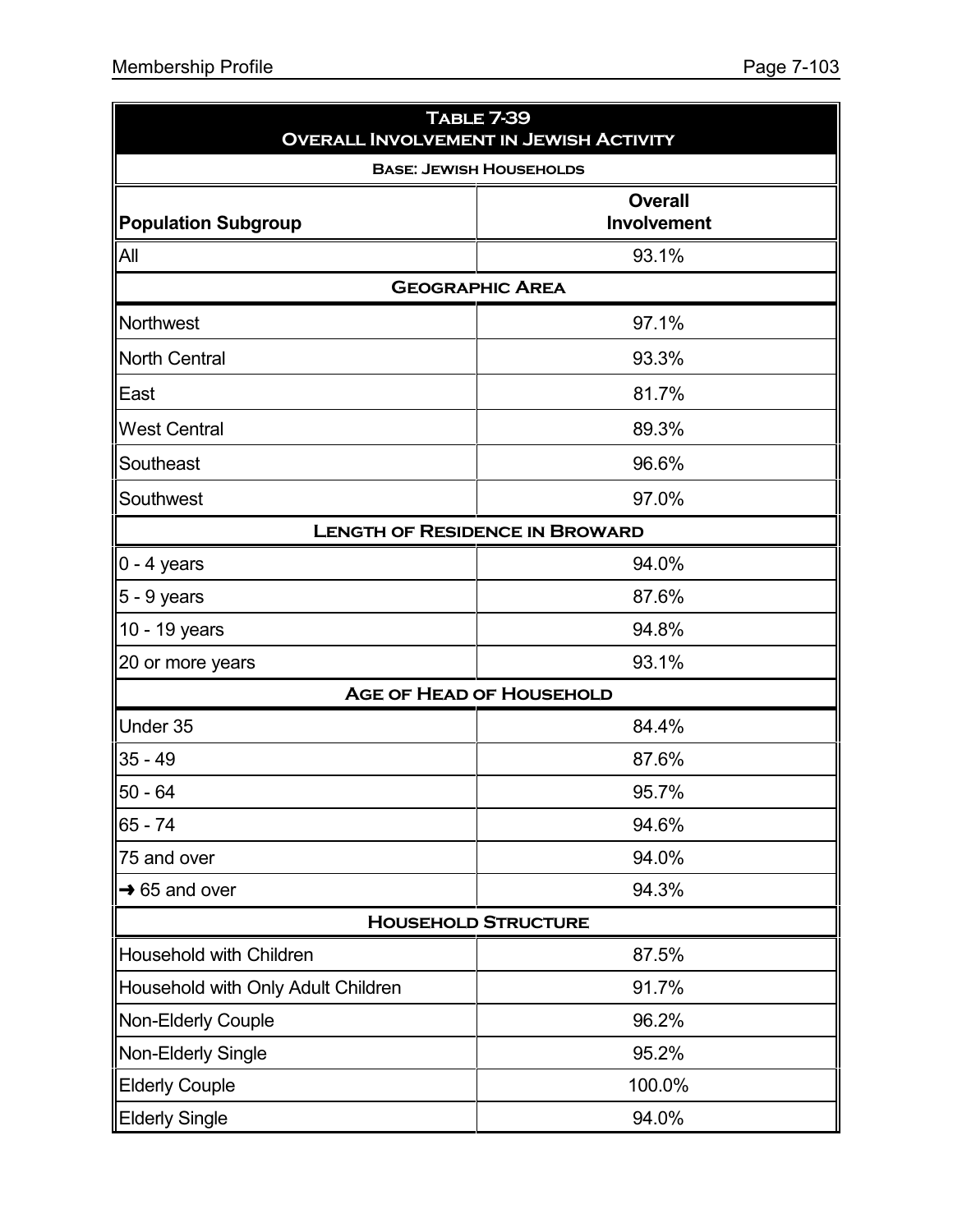| <b>TABLE 7-39</b><br><b>OVERALL INVOLVEMENT IN JEWISH ACTIVITY</b> |                                |  |  |  |
|--------------------------------------------------------------------|--------------------------------|--|--|--|
|                                                                    | <b>BASE: JEWISH HOUSEHOLDS</b> |  |  |  |
| <b>Population Subgroup</b>                                         | <b>Overall</b><br>Involvement  |  |  |  |
| All                                                                | 93.1%                          |  |  |  |
|                                                                    | <b>HOUSEHOLD INCOME</b>        |  |  |  |
| Under \$25,000                                                     | 88.6%                          |  |  |  |
| $$25 - $50,000$                                                    | 94.0%                          |  |  |  |
| \$50 - \$100,000                                                   | 92.4%                          |  |  |  |
| $$100 - $200,000$                                                  | 94.9%                          |  |  |  |
| \$200,000 and over                                                 | 95.3%                          |  |  |  |
|                                                                    | <b>JEWISH IDENTIFICATION</b>   |  |  |  |
| Orthodox                                                           | 100.0%                         |  |  |  |
| Conservative                                                       | 96.9%                          |  |  |  |
| Reform                                                             | 97.2%                          |  |  |  |
| <b>Just Jewish</b>                                                 | 85.9%                          |  |  |  |
|                                                                    | <b>TYPE OF MARRIAGE</b>        |  |  |  |
| In-married                                                         | 98.5%                          |  |  |  |
| Conversionary                                                      | 99.2%                          |  |  |  |
| Intermarried                                                       | 82.4%                          |  |  |  |
|                                                                    | <b>SYNAGOGUE MEMBERSHIP</b>    |  |  |  |
| Member                                                             | 100.0%                         |  |  |  |
| Non-Member                                                         | 89.5%                          |  |  |  |
| <b>CHABAD ATTENDANCE IN THE PAST YEAR</b>                          |                                |  |  |  |
| Attended                                                           | 99.9%                          |  |  |  |
| Did Not Attend                                                     | 91.1%                          |  |  |  |
|                                                                    | <b>JCC MEMBERSHIP</b>          |  |  |  |
| Member                                                             | 100.0%                         |  |  |  |
| 92.1%<br>Non-Member                                                |                                |  |  |  |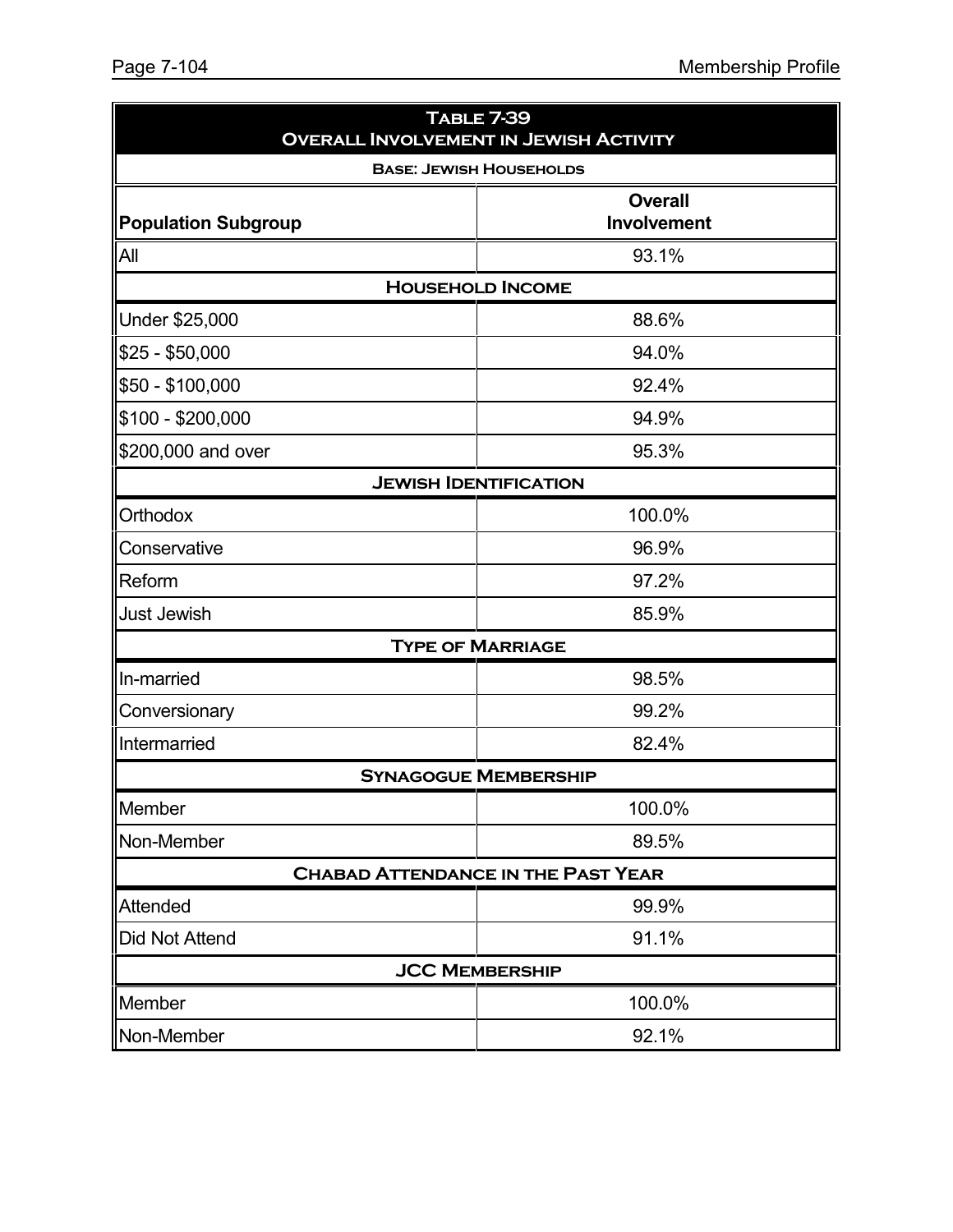| <b>TABLE 7-39</b><br><b>OVERALL INVOLVEMENT IN JEWISH ACTIVITY</b> |                                                                                               |  |  |  |
|--------------------------------------------------------------------|-----------------------------------------------------------------------------------------------|--|--|--|
|                                                                    | <b>BASE: JEWISH HOUSEHOLDS</b>                                                                |  |  |  |
| <b>Population Subgroup</b>                                         | <b>Overall</b><br><b>Involvement</b>                                                          |  |  |  |
| All                                                                | 93.1%                                                                                         |  |  |  |
|                                                                    | <b>JEWISH ORGANIZATION MEMBERSHIP</b>                                                         |  |  |  |
| Member                                                             | 100.0%                                                                                        |  |  |  |
| Non-Member                                                         | 91.4%                                                                                         |  |  |  |
|                                                                    | <b>RESPONDENT ATTENDED JEWISH EDUCATION AS A CHILD</b>                                        |  |  |  |
| To Jewish Day School                                               | 95.9%                                                                                         |  |  |  |
| <b>To Supplemental School</b>                                      | 94.8%                                                                                         |  |  |  |
| →To Jewish Education                                               | 94.2%                                                                                         |  |  |  |
| No                                                                 | 92.0%                                                                                         |  |  |  |
| RESPONDENT ATTENDED OR WORKED AT JEWISH OVERNIGHT CAMP AS A CHILD  |                                                                                               |  |  |  |
| <b>To Overnight Camp</b>                                           | 93.9%                                                                                         |  |  |  |
| No                                                                 | 93.7%                                                                                         |  |  |  |
|                                                                    | <b>RESPONDENT PARTICIPATED IN JEWISH YOUTH GROUP AS A TEENAGER</b>                            |  |  |  |
| In Youth Group                                                     | 99.0%                                                                                         |  |  |  |
| <b>No</b>                                                          | 89.9%                                                                                         |  |  |  |
|                                                                    | <b>RESPONDENT PARTICIPATED IN HILLEL/CHABAD WHILE IN COLLEGE</b><br>(EXCLUDING HIGH HOLIDAYS) |  |  |  |
| <b>Hillel/Chabad Participant</b>                                   | 97.9%                                                                                         |  |  |  |
| <b>No</b>                                                          | 92.6%                                                                                         |  |  |  |
|                                                                    | <b>ANY ADULT VISITED ISRAEL</b>                                                               |  |  |  |
| On Jewish Trip                                                     | 100.0%                                                                                        |  |  |  |
| On General Trip                                                    | 97.2%                                                                                         |  |  |  |
| <b>No</b>                                                          | 84.8%                                                                                         |  |  |  |
| <b>JEWISH FEDERATION MARKET SEGMENTS IN THE PAST YEAR</b>          |                                                                                               |  |  |  |
| Donated to Federation                                              | 100.0%                                                                                        |  |  |  |
| Asked, Did Not Donate                                              | 88.2%                                                                                         |  |  |  |
| <b>Not Asked</b>                                                   | 91.2%                                                                                         |  |  |  |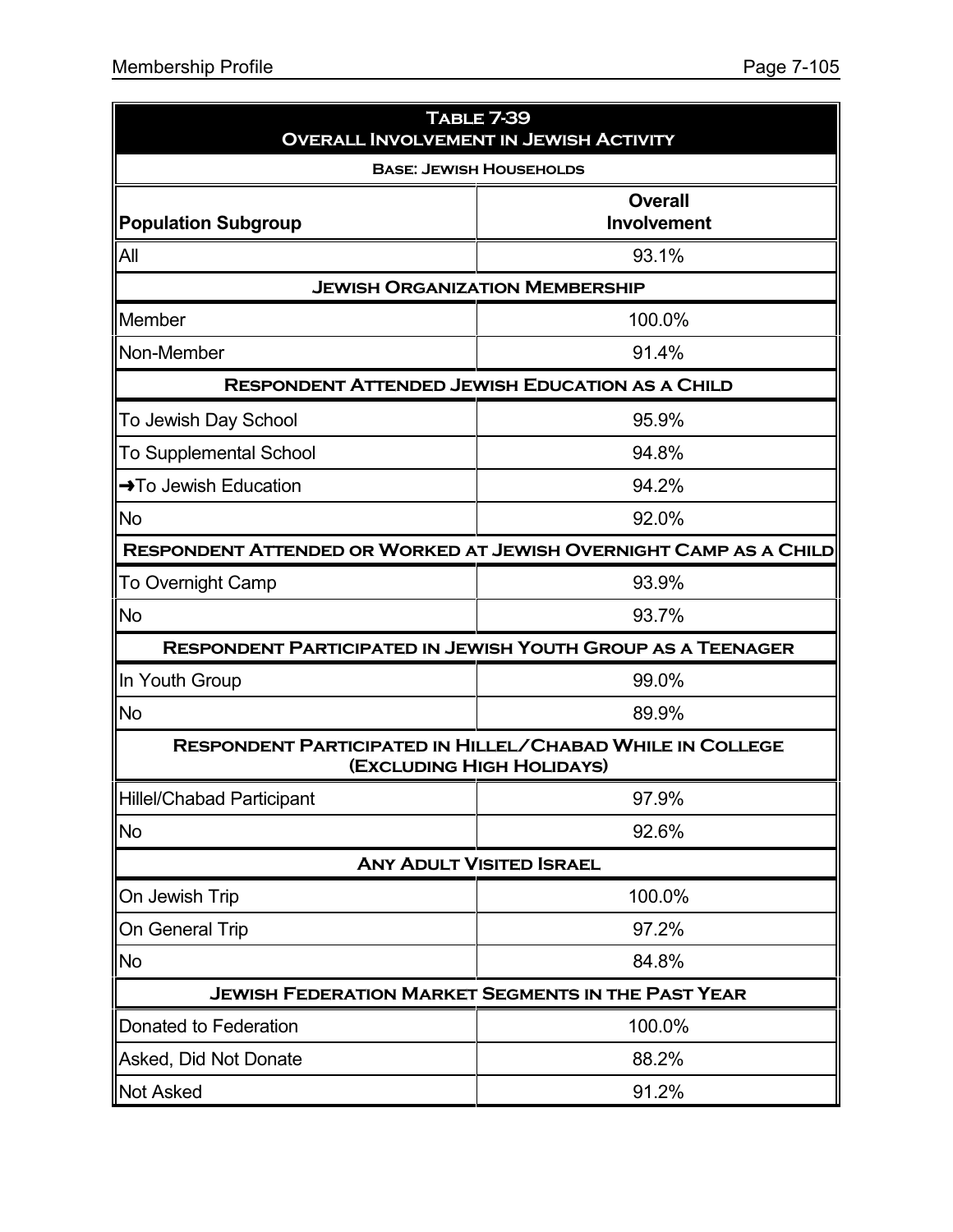| <b>TABLE 7-39</b><br><b>OVERALL INVOLVEMENT IN JEWISH ACTIVITY</b> |                                      |  |  |  |
|--------------------------------------------------------------------|--------------------------------------|--|--|--|
| <b>BASE: JEWISH HOUSEHOLDS</b>                                     |                                      |  |  |  |
| <b>Population Subgroup</b>                                         | <b>Overall</b><br><b>Involvement</b> |  |  |  |
| All                                                                | 93.1%                                |  |  |  |
| <b>DONATED TO JEWISH FEDERATION IN THE PAST YEAR</b>               |                                      |  |  |  |
| Nothing                                                            | 90.9%                                |  |  |  |
| Under \$100                                                        | 100.0%                               |  |  |  |
| \$100 - \$500                                                      | 100.0%                               |  |  |  |
| \$500 - \$1,000                                                    | 100.0%                               |  |  |  |
| $\$\,1,000$ and over                                               | 100.0%                               |  |  |  |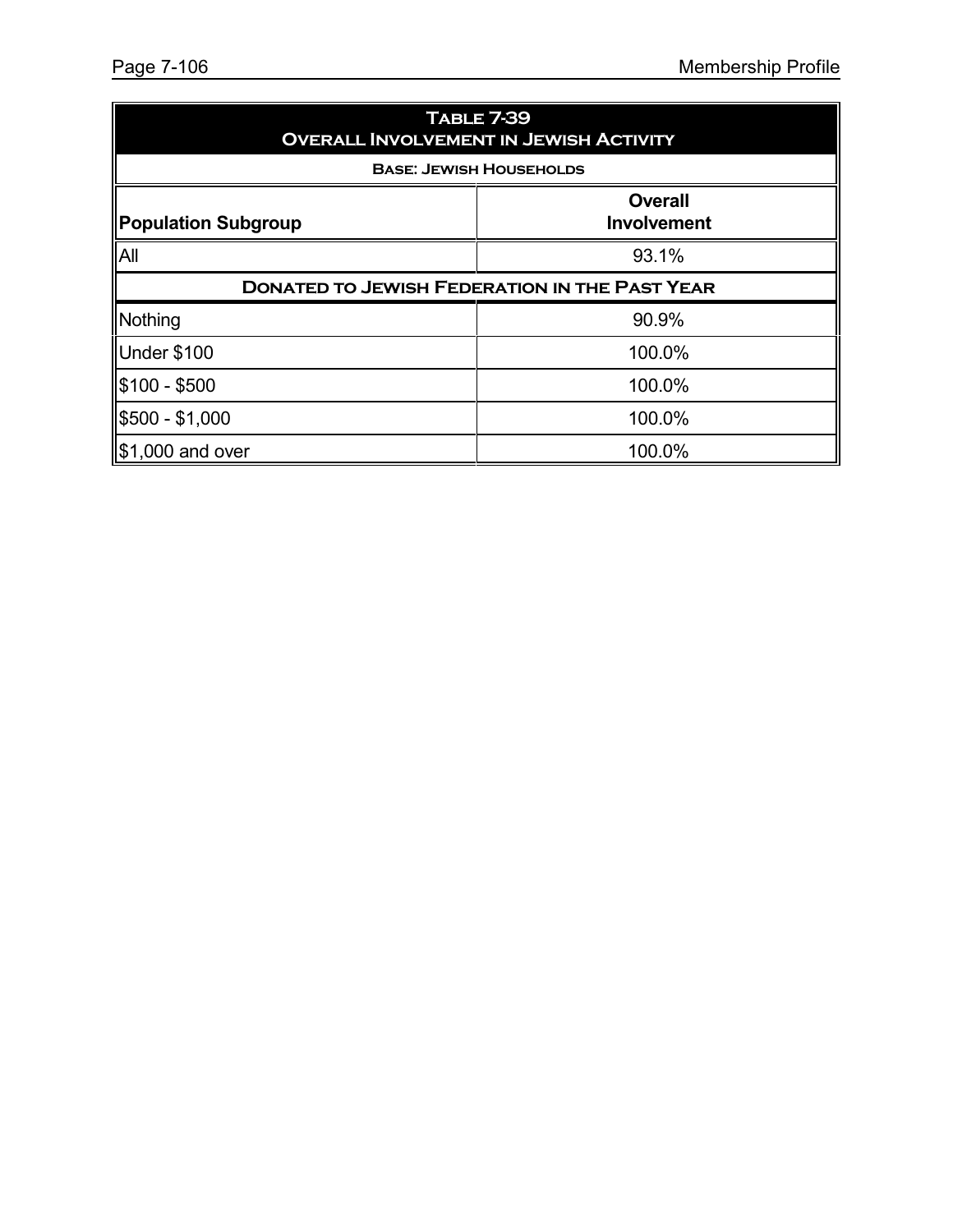| <b>TABLE 7-40</b><br><b>OVERALL INVOLVEMENT IN JEWISH ACTIVITY</b><br><b>COMMUNITY COMPARISONS</b> |      |     |                                  |      |               |  |  |
|----------------------------------------------------------------------------------------------------|------|-----|----------------------------------|------|---------------|--|--|
| <b>BASE: JEWISH HOUSEHOLDS</b>                                                                     |      |     |                                  |      |               |  |  |
| <b>Community</b>                                                                                   | Year | %   | Community                        | Year | $\frac{0}{0}$ |  |  |
| Monmouth                                                                                           | 1997 | 97% | Pittsburgh                       | 2002 | 91%           |  |  |
| <b>Middlesex</b>                                                                                   | 2008 | 96% | Washington                       | 2003 | 90%           |  |  |
| <b>Detroit</b>                                                                                     | 2005 | 96% | <b>Rhode Island</b>              | 2002 | 90%           |  |  |
| Bergen                                                                                             | 2001 | 96% | Los Angeles *                    | 1997 | 90%           |  |  |
| <b>S Palm Beach</b>                                                                                | 2005 | 95% | Wilmington                       | 1995 | 90%           |  |  |
| <b>W Palm Beach</b>                                                                                | 2005 | 95% | Sarasota                         | 2001 | 89%           |  |  |
| <b>Atlantic County</b>                                                                             | 2004 | 95% | Martin-St. Lucie                 | 1999 | 89%           |  |  |
| Minneapolis                                                                                        | 2004 | 95% | Orlando                          | 1993 | 89%           |  |  |
| Rochester                                                                                          | 1999 | 95% | Cleveland                        | 2011 | 88%           |  |  |
| <b>BROWARD</b>                                                                                     | 2016 | 93% | Tucson                           | 2002 | 88%           |  |  |
| <b>Miami</b>                                                                                       | 2014 | 93% | York                             | 1999 | 88%           |  |  |
| St. Paul                                                                                           | 2004 | 93% | Charlotte                        | 1997 | 88%           |  |  |
| Westport                                                                                           | 2000 | 93% | St. Petersburg                   | 1994 | 88%           |  |  |
| <b>Broward</b>                                                                                     | 1997 | 93% | Portland (ME)                    | 2007 | 87%           |  |  |
| Milwaukee                                                                                          | 1996 | 93% | Baltimore *                      | 2010 | 86%           |  |  |
| Harrisburg                                                                                         | 1994 | 93% | Jacksonville                     | 2002 | 86%           |  |  |
| Chicago <sup>*</sup>                                                                               | 2010 | 92% | Phoenix                          | 2002 | 84%           |  |  |
| Howard County *                                                                                    | 2010 | 92% | St. Louis                        | 2014 | 83%           |  |  |
| Lehigh Valley                                                                                      | 2007 | 92% | <b>Las Vegas</b>                 | 2005 | 83%           |  |  |
| <b>Tidewater</b>                                                                                   | 2001 | 92% | Columbus                         | 2013 | 72%           |  |  |
| Hartford                                                                                           | 2000 | 92% | Excludes attendance at synagogue |      |               |  |  |
| Richmond                                                                                           | 1994 | 92% | services at least once per year. |      |               |  |  |
| New Haven                                                                                          | 2010 | 91% |                                  |      |               |  |  |
| San Antonio                                                                                        | 2007 | 91% |                                  |      |               |  |  |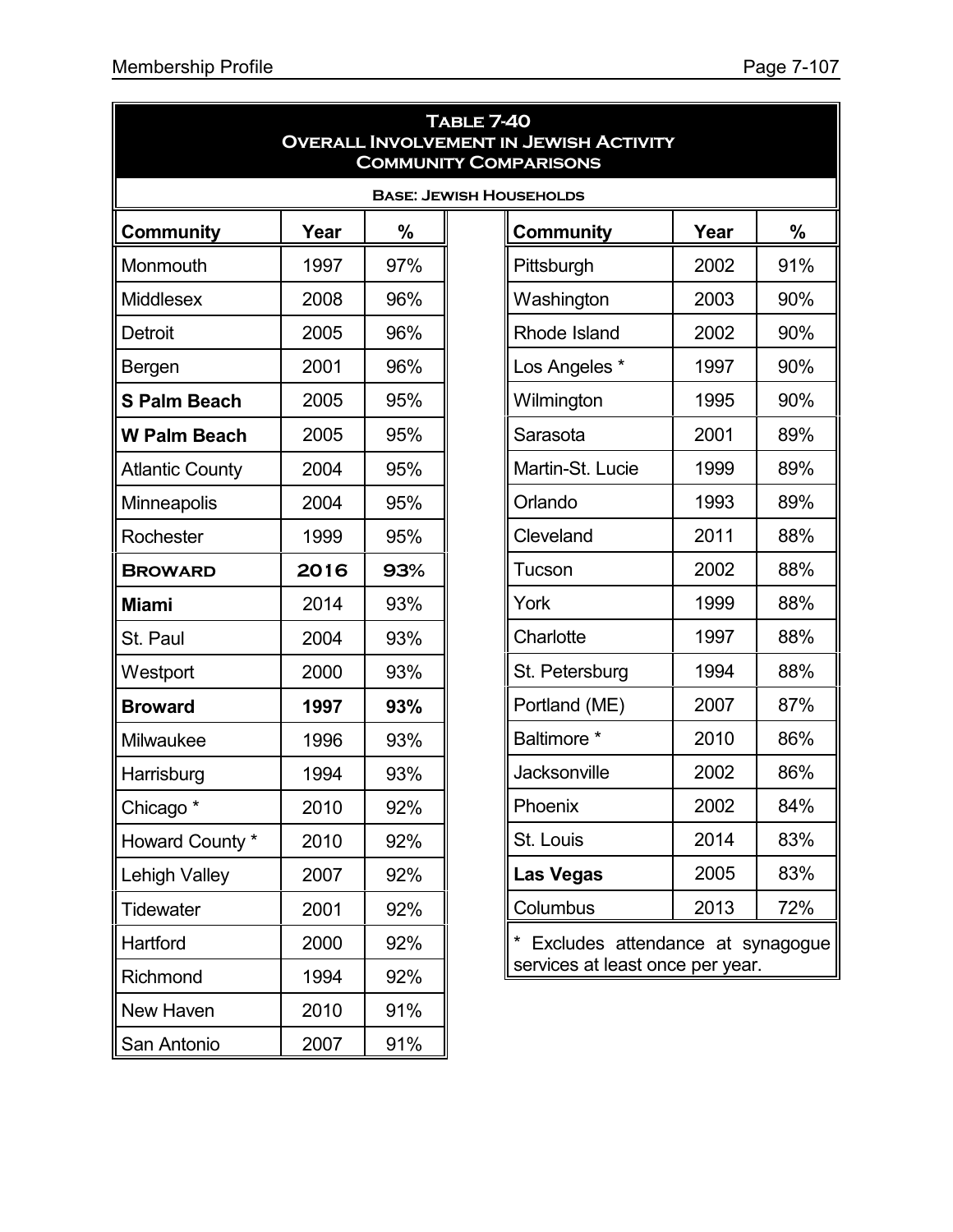| Table 7-2: Current Synagogue Membership, Community Comparisons 7-10             |          |
|---------------------------------------------------------------------------------|----------|
| Table 7-3: Current Synagogue Membership by Age of Head of Household             |          |
|                                                                                 |          |
| Table 7-4: Current Synagogue Membership of Households with Children             |          |
|                                                                                 |          |
| Table 7-5: Current Synagogue Membership by Type of Marriage                     |          |
|                                                                                 | $7 - 14$ |
|                                                                                 |          |
| Table 7-7: Current Synagogue Member Households Who Are Synagogue Members        |          |
|                                                                                 |          |
| Table 7-8: Results of Synagogue Survey - Number of Member Households 7-21       |          |
| Table 7-9: Comparison of Synagogue Membership in the Local Community            |          |
| Based upon the Telephone Survey of Household and the Synagogue Survey           |          |
|                                                                                 |          |
| Table 7-10: Denomination of Synagogue Membership                                |          |
| Based upon the Synagogue Survey, Community Comparisons 7-29                     |          |
| Table 7-11: Orthodox Synagogue Membership                                       |          |
| Based upon the Synagogue Survey, Community Comparisons 7-31                     |          |
| Table 7-12: Conservative Synagogue Membership                                   |          |
| Based upon the Synagogue Survey, Community Comparisons 7-32                     |          |
| Table 7-13: Reform Synagogue Membership                                         |          |
| Based upon the Synagogue Survey, Community Comparisons 7-33                     |          |
|                                                                                 |          |
| Table 7-15: Current Membership in the Local Jewish Community Center             |          |
| Community Comparisons<br>.                                                      | 7-39     |
| Table 7-16: Current Membership in the Local Jewish Community Center             |          |
| of Households with Children, Community Comparisons                              | $7 - 40$ |
| Table 7-17: Current Membership in the Local Jewish Community Center             |          |
|                                                                                 | $7 - 41$ |
| Table 7-18: Current Synagogue and Local Jewish Community Center Memberships     |          |
|                                                                                 |          |
| Table 7-19: Results of the JCC Survey-Number of Member Households. 7-46         |          |
| Table 7-20: Comparison of Membership in the Local Jewish Community Center       |          |
| Based upon the Telephone Survey of Households and the JCC Survey                |          |
|                                                                                 |          |
| Table 7-21: Summary of Major Reasons for Not Joining the David Posnack JCC 7-52 |          |
| Table 7-22: Major Reasons for Not Joining the Posnack JCC 7-53                  |          |
| Table 7-23: No Need for the Services Offered as a Major Reason for Not Joining  |          |
| the Local Jewish Community Center, Community Comparisons. 7-56                  |          |
| Table 7-24: Distance from Home as a Major Reason for Not Joining                |          |
| the Local Jewish Community Center, Community Comparisons. 7-57                  |          |
| Table 7-25: Cost, as a Major Reason for Not Joining                             |          |
| the Local Jewish Community Center, Community Comparisons. 7-58                  |          |
| Table 7-26: Lack of Time, as a Major Reason for Not Joining                     |          |
| the Local Jewish Community Center, Community Comparisons. 7-59                  |          |